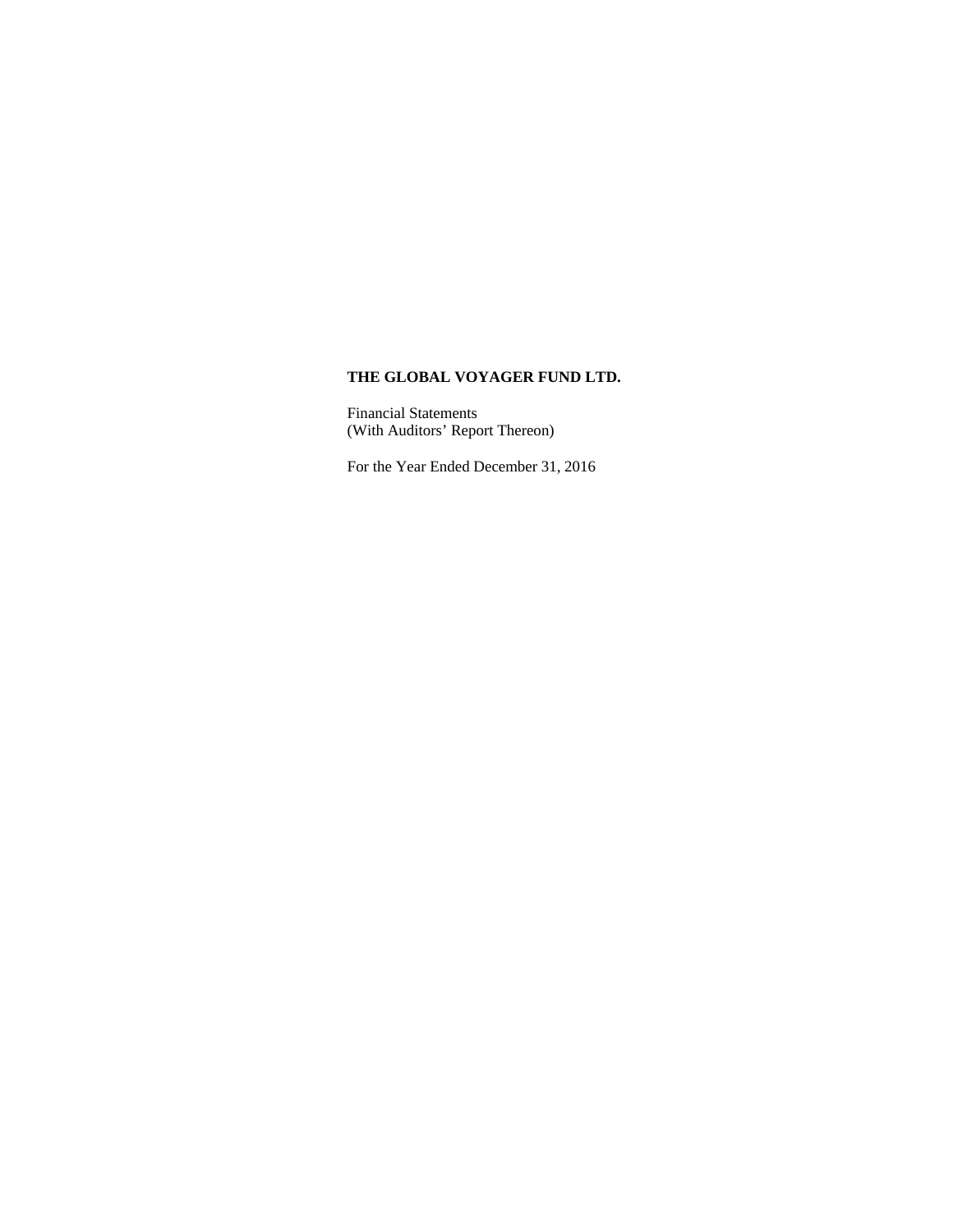

**KPMG Audit Limited**  Crown House 4 Par-la-Ville Road Hamilton HM 08 Bermuda

Mailing Address: P.O. Box HM 906 Hamilton HM DX Bermuda

Telephone +1 441 295 5063 Fax +1 441 295 9132 Internet www.kpmg.bm

#### **Independent Auditor's Report**

#### **The Board of Directors The Global Voyager Fund Ltd.**

We have audited the accompanying financial statements of **The Global Voyager Fund Ltd**. (comprising the Short Term Income Shares, Global Fixed Income Shares, Preferred Equity Shares, North American Equity Shares, Small Cap Growth Shares, International Equity Shares, Managed Balance Shares and High Yield Bond Shares, hereafter referred to as the "Fund") which comprise the statement of financial position as of December 31, 2016 and 2015, and the related statements of comprehensive income, changes in net assets attributable to holders of redeemable shares and cash flows for the years then ended, and the related notes to the financial statements.

#### *Management's Responsibility for the Financial Statements*

Management is responsible for the preparation and fair presentation of these financial statements in accordance with International Financial Reporting Standards (IFRS); this includes the design, implementation, and maintenance of internal control relevant to the preparation and fair presentation of financial statements that are free from material misstatement, whether due to fraud or error.

#### *Auditor's Responsibility*

Our responsibility is to express an opinion on these financial statements based on our audit. We conducted our audits in accordance with auditing standards generally accepted in the United States of America. Those standards require that we plan and perform the audit to obtain reasonable assurance about whether the financial statements are free from material misstatement.

An audit involves performing procedures to obtain audit evidence about the amounts and disclosures in the financial statements. The procedures selected depend on the auditor's judgment, including the assessment of the risks of material misstatement of the financial statements, whether due to fraud or error. In making those risk assessments, the auditor considers internal control relevant to the entity's preparation and fair presentation of the financial statements in order to design audit procedures that are appropriate in the circumstances, but not for the purpose of expressing an opinion on the effectiveness of the entity's internal control. Accordingly, we express no such opinion. An audit also includes evaluating the appropriateness of accounting policies used and the reasonableness of significant accounting estimates made by management, as well as evaluating the overall presentation of the financial statements.

We believe that the audit evidence we have obtained is sufficient and appropriate to provide a basis for our audit opinion.

#### *Opinion*

In our opinion, the financial statements referred to above present fairly in all material respects, the financial position of The Global Voyager Fund Ltd as of December 31, 2016 and 2015, and the results of its operations and its cash flows for the years then ended in accordance with International Financial Reporting Standards (IFRS).

MG Audit Limited

Chartered Professional Accountants Hamilton, Bermuda March 31, 2017

© 2017 KPMG Audit Limited, a Bermuda limited liability company and a member firm of the KPMG network of independent member firms affiliated with KPMG International Cooperative ("KPMG International"), a Swiss entity. All rights reserved.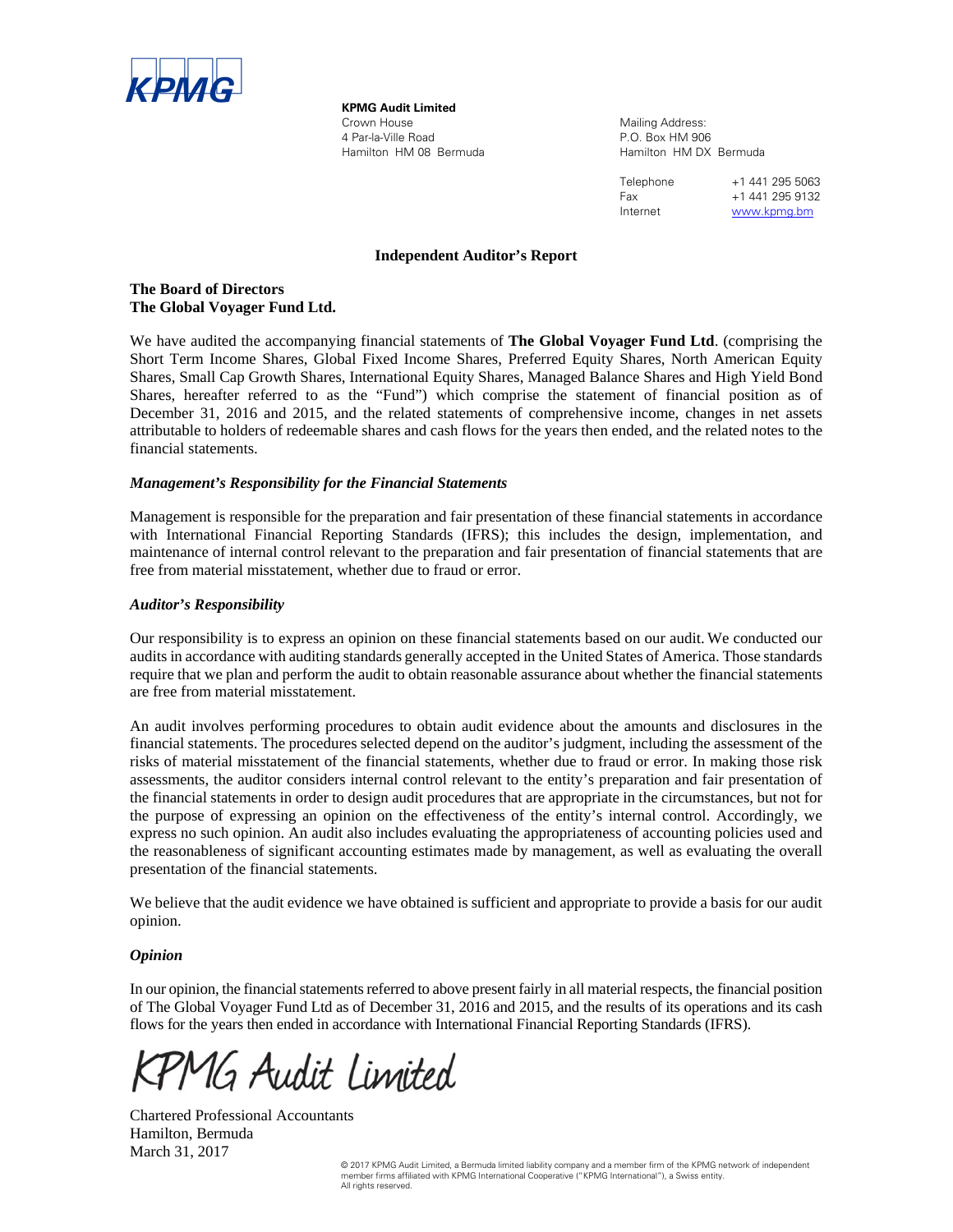| i           |
|-------------|
| 1           |
|             |
|             |
|             |
|             |
|             |
| i<br>֠      |
| I<br>l<br>i |
|             |
|             |
|             |
|             |
|             |
|             |
|             |
| í           |
|             |
|             |
|             |
|             |
| I<br>ì      |
| i           |
|             |
|             |
| í           |
|             |
|             |
|             |
|             |
|             |
| ۱           |
|             |
|             |
|             |
|             |
|             |

Statement of financial position Statement of financial position

As at December 31, 2016<br>(Expressed in U.S. dollars) *(Expressed in U.S. dollars)*  As at December 31, 2016

|                                                  |      |                            | Short-Term      |                 | Global Fixed    |                 | Preferred       | North American         |                 |
|--------------------------------------------------|------|----------------------------|-----------------|-----------------|-----------------|-----------------|-----------------|------------------------|-----------------|
|                                                  | Note |                            | Income Shares   |                 | Income Shares   |                 | Equity Shares   | Equity Shares          |                 |
|                                                  |      | December<br>31,            | December<br>31, | December<br>31, | December<br>31, | December<br>31, | December<br>31, | <b>December</b><br>31, | 31,<br>December |
|                                                  |      | ഗ<br>2016                  | 2015            | 2016            | 2015            | 2016<br>ഗ       | ഗ<br>2015       | မာ<br>2016             | ↮<br>2015       |
|                                                  |      |                            | မာ              | မာ              | မာ              |                 |                 |                        |                 |
| Assets                                           |      |                            |                 |                 |                 |                 |                 |                        |                 |
| Investments, at fair value                       | 4    | ,114,579<br>$\overline{r}$ | 15,376,297      | 27,799,902      | 30,530,645      | 24,375,898      | 18,964,937      | 37,686,787             | 34,905,824      |
| Cash and cash equivalents                        |      | 265,612                    | 308,356         | 456,912         | 412,007         | 641,767         | 1,842,463       | 365,445                | 1,695,120       |
| Due from brokers for securities sold             |      |                            |                 | 2,400,000       |                 |                 |                 |                        |                 |
| Subscriptions receivable                         |      |                            |                 |                 |                 |                 |                 |                        | 8,000           |
| Accrued interest and dividends receivable        |      | 57,250                     | 59,233          |                 |                 | 11,967          | 19,909          | 41,478                 | 36,666          |
| Prepaid and other assets                         |      | 1,703                      | 2,723           | 2,860           | 3,372           |                 | 854             |                        | 1,778           |
| Total assets                                     |      | 439,144<br>$\overline{r}$  | 15,746,609      | 30,659,674      | 30.946.024      | 25,029,632      | 20,828,163      | 38,093,710             | 36,647,388      |
| Liabilities                                      |      |                            |                 |                 |                 |                 |                 |                        |                 |
| Redemptions payable                              |      |                            | 2,500           | 1,000           | 1,500           |                 | 6,200           | 80,600                 |                 |
| Subscriptions received in advance                |      |                            |                 |                 |                 |                 |                 |                        |                 |
| Due to broker for securities purchased           |      |                            |                 |                 |                 |                 |                 | 1,472                  |                 |
| Accrued expenses                                 |      | 30,147                     | 47,930          | 113,995         | 119,305         | 92,449          | 81,945          | 91,767                 | 202,629         |
| <b>Total liabilities</b>                         |      | 30,147                     | 50,430          | 114.995         | 120,805         | 92,449          | 88,145          | 273,839                | 202,629         |
|                                                  |      |                            |                 |                 |                 |                 |                 |                        |                 |
| Net assets representing shareholders' equity     |      | 408,997<br>$\overline{r}$  | 15,696,179      | 30,544,679      | 30,825,219      | 24,937,183      | 20,740,018      | 37,819,871             | 36,444,759      |
| Participating Series C shares outstanding        |      | 446,875                    | 948,598         | 1,204,295       | 1,250,282       | 1,683,763       | 1,403,371       | 864,009                | 879,817         |
| Net asset value per participating Series C share |      | 16.58                      | 16.55           | 25.36           | 24.65           | 14.81           | 14.78           | 43.77                  | 41.42           |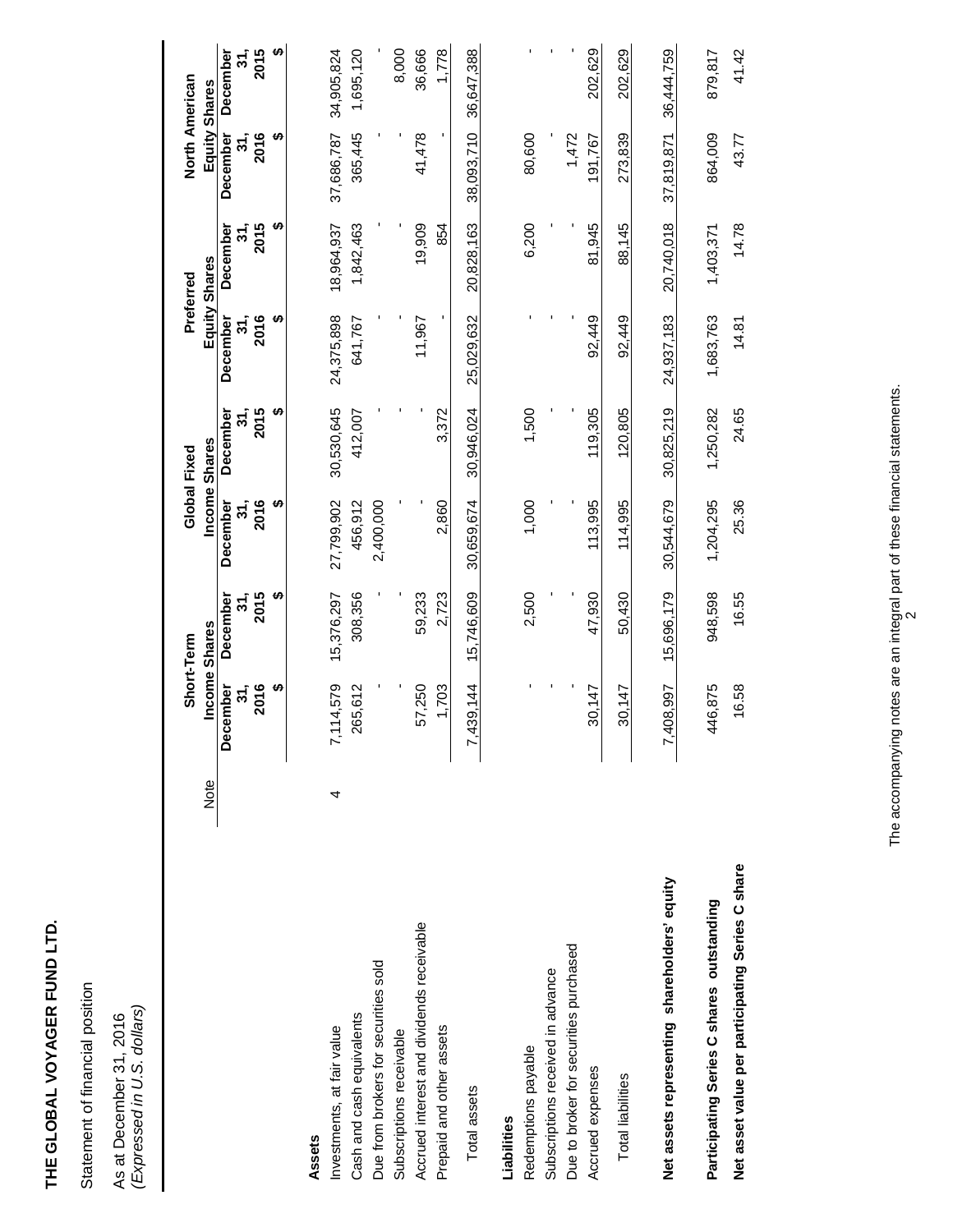Statement of financial position (continued)

As at December 31, 2016<br>(Expressed in U.S. dollars)

|                                                  |      |            | Small Cap Growth |            | International |               | <b>Managed Balance</b> | <b>High Yield</b>  |            |
|--------------------------------------------------|------|------------|------------------|------------|---------------|---------------|------------------------|--------------------|------------|
|                                                  | Note |            | <b>Shares</b>    |            | Equity Shares | <b>Shares</b> |                        | <b>Bond Shares</b> |            |
|                                                  |      | December   | December         | December   | December      | December      | December               | December           | December   |
|                                                  |      | 31,        | 31,              | 31,        | 31,           | 31,           | 31,                    | 31,                | 31,        |
|                                                  |      | 2016       | 2015             | 2016       | 2015          | 2016          | 2015                   | 2016               | 2015       |
|                                                  |      |            | ↮                |            |               |               |                        |                    |            |
| Assets                                           |      |            |                  |            |               |               |                        |                    |            |
| Investments, at fair value                       | 4    | 12,477,409 | 10,488,267       | 20,302,005 | 20,703,539    | 4,544,573     | 4,375,996              | 26,204,295         | 20,561,125 |
| Cash and cash equivalents                        |      | 81,763     | 350,458          | 494,792    | 825,173       | 422,452       | 128,686                | 563,785            | 1,700,780  |
| Due from brokers for securities sold             |      |            |                  |            |               |               |                        |                    | 52,888     |
| Subscriptions receivable                         |      |            |                  |            | 2,200         |               |                        |                    |            |
| Accrued interest and dividends receivable        |      |            |                  | 28,199     | 33,975        | 2,196         | 3,505                  | 483,661            | 390,229    |
| Prepaid and other assets                         |      |            | 474              |            | 961           | 2,903         | 3,914                  |                    | 763        |
| Total assets                                     |      | 12,559,172 | 10.839.199       | 20,824,996 | 21,565,848    | 4,972,124     | 4,512,101              | 27.251.741         | 22,705,785 |
| Liabilities                                      |      |            |                  |            |               |               |                        |                    |            |
| Redemptions payable                              |      | 5,700      |                  |            |               |               |                        |                    |            |
| Subscriptions received in advance                |      |            |                  |            |               |               | 5,000                  |                    |            |
| Due to broker for securities purchased           |      |            |                  |            |               |               |                        | 1,024              | 750        |
| Accrued expenses                                 |      | 62,773     | 56,250           | 105,848    | 114,573       | 20,954        | 21,755                 | 115,812            | 105.515    |
| <b>Total liabilities</b>                         |      | 68,473     | 56,250           | 105,848    | 114,573       | 20,954        | 26,755                 | 116,836            | 106,265    |
| Net assets representing shareholders' equity     |      | 12,490,699 | 10,782,949       | 20.719.148 | 21,451,275    | 4,951,170     | 4,485,346              | 27,134,905         | 22,599,520 |
| Participating Series C shares outstanding        |      | 565,351    | 569,532          | 1,474,493  | 1,539,958     | 4,545         | 4,323                  | 2,898,320          | 2,629,667  |
| Net asset value per participating Series C share |      | 22.09      | 18.93            | 14.05      | 13.93         | 1,089.39      | 1,037.44               | 9.36               | 8.59       |
| Signed on behalf of the Board                    |      |            |                  |            |               |               |                        |                    |            |

Director

Director

The accompanying notes are an integral part of these financial statements.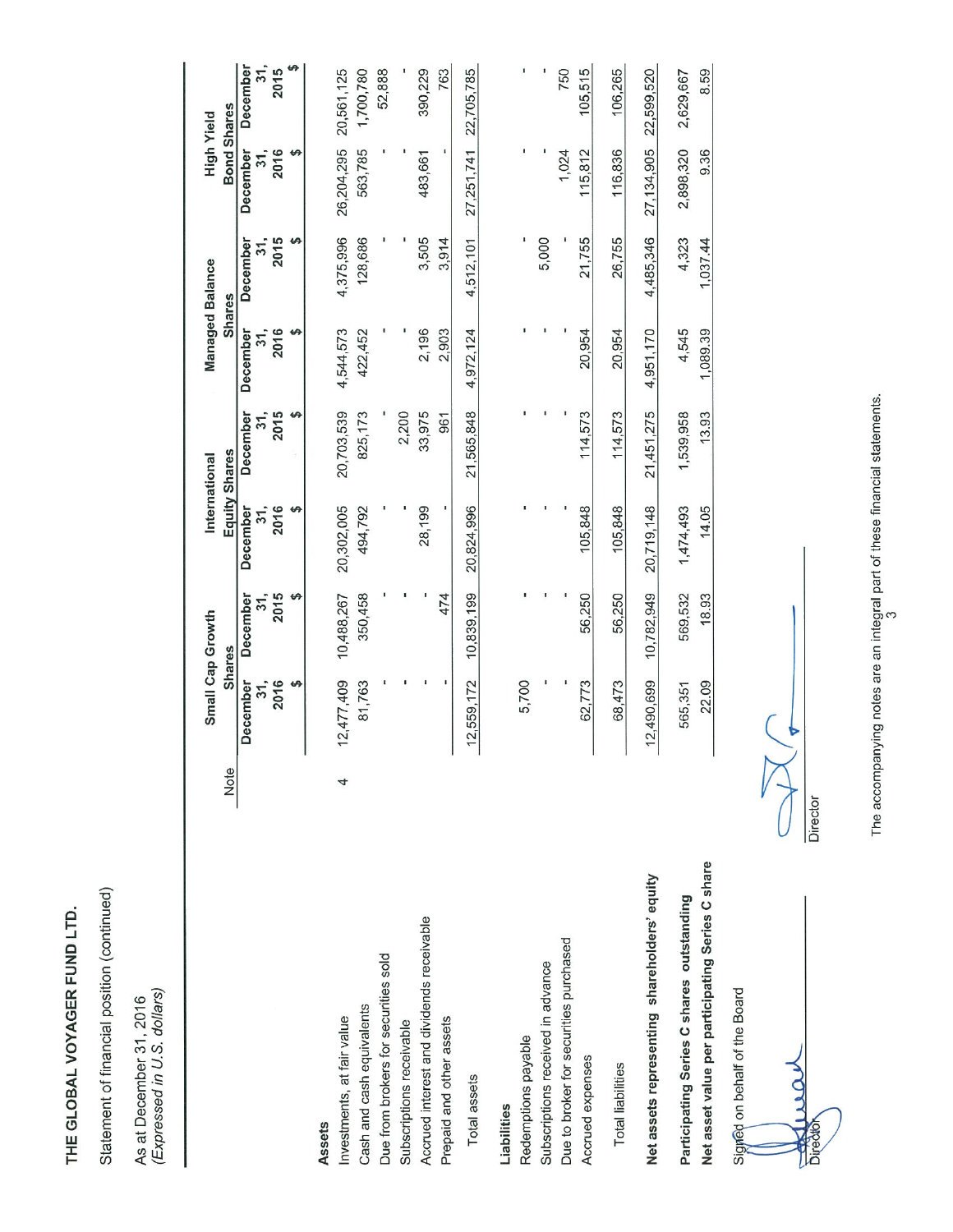Statement of comprehensive income Statement of comprehensive income

For the year ended December 31, 2016<br>(Expressed in U.S. dollars) For the year ended December 31, 2016 *(Expressed in U.S. dollars)* 

|                                                                  | Income Shares<br>Short-Term |            | Global Fixed | Income Shares | Equity Shares<br>Preferred |           | North American<br>Equity Shares |             |
|------------------------------------------------------------------|-----------------------------|------------|--------------|---------------|----------------------------|-----------|---------------------------------|-------------|
|                                                                  | 2016                        | 2015       | 2016         | 2015          | 2016                       | 2015      | 2016                            | 2015        |
|                                                                  | မာ                          | ഗ          | H)           | မာ            | H)                         | ക         | မာ                              | မာ          |
| Dividend<br>Income                                               |                             |            |              |               | 1,358,407                  | 1,029,267 | 633,692                         | 872,546     |
| Interest                                                         | 210,868                     | 473,056    | 30           | 579           | 27,002                     |           |                                 |             |
| Other income                                                     | $\frac{6}{5}$               |            | 14,880       | 16,113        |                            | 1,061     | თ                               | 5,198       |
| Foreign withholding taxes                                        |                             |            |              |               | 4,197                      | (4, 197)  | (248.381)                       | (222,462)   |
| Total income                                                     | 210,884                     | 473,056    | 14.910       | 16,692        | 1,389,606                  | 1,026,13  | 385,320                         | 655.282     |
| Expenses                                                         |                             |            |              |               |                            |           |                                 |             |
| Administration                                                   | 16,012                      | 39,298     | 51,678       | 57,272        | 40,616                     | 30,578    | 61,727                          | 67,561      |
| Audit fees                                                       | 3,810                       | 8,710      | 12,186       | 12,821        | 9,534                      | 6,883     | 14,565                          | 15,120      |
| Custody fees                                                     | 8,220                       | 21,031     | 528          | 479           | 21,115                     | 15,947    | 35,193                          | 34,466      |
| Management fees                                                  | 33,902                      | 113,064    | 305,882      | 351,310       | 238,809                    | 186,368   | 547,465                         | 621,227     |
| Other                                                            | 11,858                      | 15,335     | 17.914       | 17,478        | 13,225                     | 11.011    | 21,962                          | 17.296      |
| Total expenses                                                   | 73,802                      | 97,438     | 388,188      | 439,360       | 323,299                    | 250,787   | 680,912                         | 755,670     |
| Net investment income (expense)                                  | 137,082                     | 275,618    | (373,278)    | (422,668)     | 1,066,307                  | 775,344   | (295, 592)                      | (100, 388)  |
| Net realized gain (loss) on Investments                          | (411,514)                   | (162, 407) | 243,384      | 335,811       | 67.655                     | (75,564)  | 1,912,827                       | 3.545.446   |
| Net change in unrealized gain (loss) on Investment               | 319,374                     | (95, 918)  | 967,873      | 448,545)      | .215.609<br>F              | 120,890   | 521,610                         | (7,362,763) |
| Net realized and unrealized gain (loss) on investment activities | (92, 140)                   | (258, 325) | 1.211.257    | (112, 734)    | (1, 147, 954)              | 45,326    | 2,434,437                       | (3,817,317) |
|                                                                  |                             |            |              |               |                            |           |                                 |             |
| Net increase (decrease) in net assets from operations            | 44,942                      | 17,293     | 837,979      | (535, 402)    | (81, 647)                  | 820,670   | 2,138,845                       | (3,917,705) |

The accompanying notes are an integral part of these financial statements. The accompanying notes are an integral part of these financial statements.<br> $4$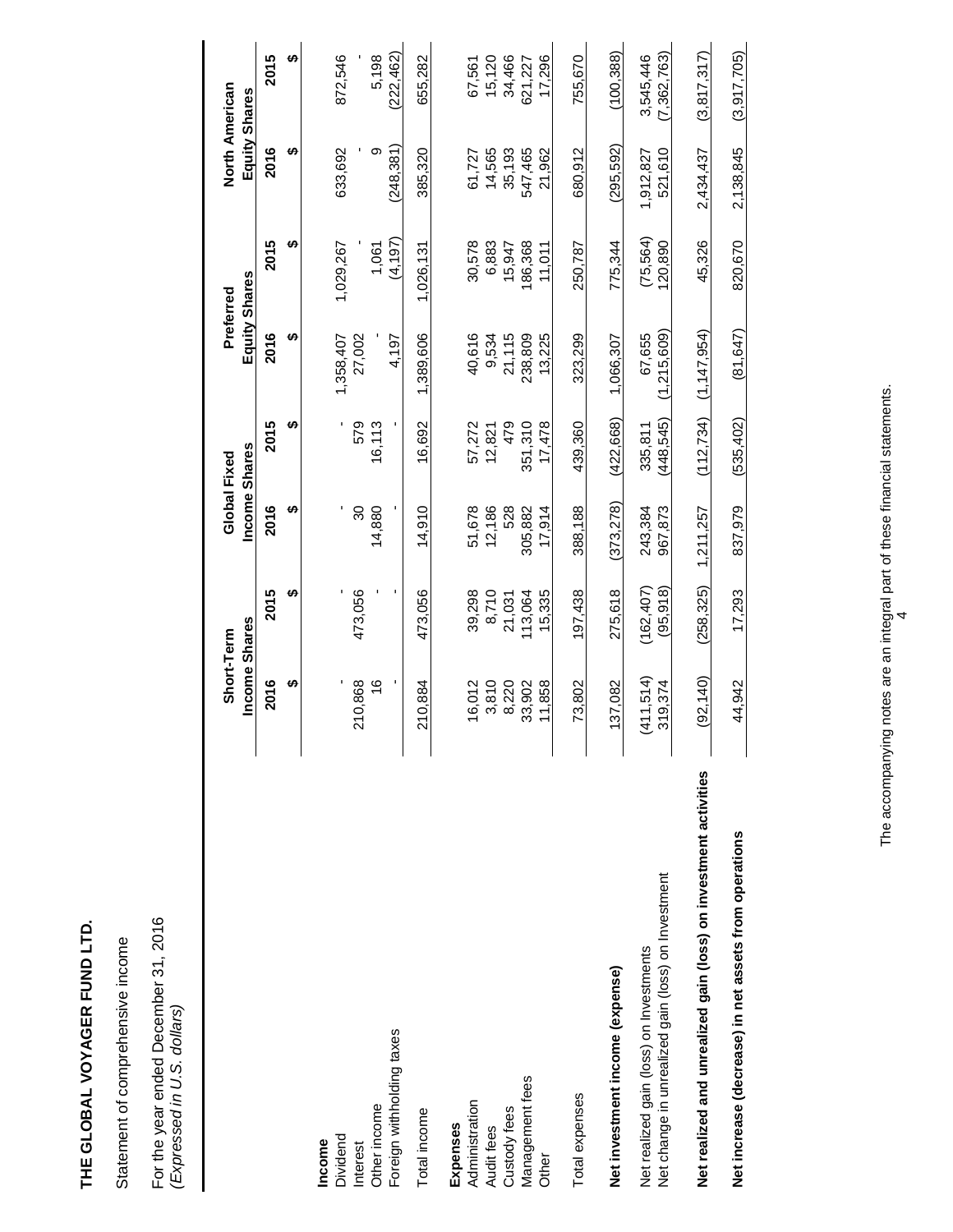Statement of comprehensive income (continued) Statement of comprehensive income (continued)

For the year ended December 31, 2016<br>(Expressed in U.S. dollars) For the year ended December 31, 2016 *(Expressed in U.S. dollars)* 

|                                                                  | Small Cap Growth |            |             | International | Managed Balance |            | High Yield         |               |
|------------------------------------------------------------------|------------------|------------|-------------|---------------|-----------------|------------|--------------------|---------------|
|                                                                  | <b>Shares</b>    |            |             | Equity Shares | <b>Shares</b>   |            | <b>Bond Shares</b> |               |
|                                                                  | 2016             | 2015       | 2016        | 2015          | 2016            | 2015       | 2016               | 2015          |
|                                                                  | ↮                | ക          | မာ          | မာ            | မာ              | ↮          | မာ                 | မာ            |
| Income                                                           |                  |            |             |               |                 |            |                    |               |
| <b>Dividends</b>                                                 |                  |            | 690,776     | 770,383       | 120,069         | 154,804    | 333                | 1,859         |
| Interest                                                         |                  |            | <u>რ</u>    |               | 3,592           | 2,451      | 622,124            | 1,326,761     |
| Other                                                            |                  |            | 25,818      |               |                 | 7,584      | 2,352              | 6,859         |
| Foreign withholding taxes                                        |                  |            | 115,284)    | 119.617)      | (34.724)        | (34, 363)  | (2,577)            | (1,555)       |
| Total income                                                     | r                |            | 601.341     | 650,766       | 88,937          | 130,476    | 622,232            | 1,333,924     |
| Expenses                                                         |                  |            |             |               |                 |            |                    |               |
| Administration                                                   | 19,409           | 17,916     | 34,651      | 35,688        | 7,922           | 8,092      | 46,464             | 33,670        |
| Audit fees                                                       | 4,560            | 4,015      | 8,154       | 8,000         | 1,863           | 1,812      | 9,738              | 7,014         |
| Custody fees                                                     | 218              | 108        | 18,722      | 19,121        | 4,034           | 4,259      | 23,147             | 15,927        |
| Management fees                                                  | 171,884          | 164,522    | 307,228     | 327,041       | 46,734          | 49,631     | 329,962            | 255,506       |
| Other                                                            | 9,477            | 9,028      | 13,375      | 12,540        | 11,189          | 11,669     | 13,491             | 18,761        |
| Total expenses                                                   | 205.548          | 195,589    | 382.130     | 402.390       | 71.742          | 75,463     | 422.802            | 330.878       |
| Net investment income (expense)                                  | (205, 541)       | (195.589)  | 219,211     | 248,376       | 17,195          | 55,013     | 1,199,430          | 1,003,046     |
| Net realized gain (loss) on Investments                          | 201,608          | 391,635    | 2,107,785   | 339,923       | (74, 993)       | 74,341     | (446, 079)         | (2, 291, 773) |
| Net change in unrealized gain (loss) on Investment               | 1,837,535        | (159, 482) | (2,256,740) | (1,623,894)   | 286,885         | 291,701    | 2,527,771          | (297, 900)    |
| Net realized and unrealized gain (loss) on investment activities | 2,039,143        | 232,153    | (148, 955)  | (1, 283, 971) | 211,892         | (217, 360) | 2,081,692          | (2,589,673)   |
|                                                                  |                  |            |             |               |                 |            |                    |               |
| Net increase (decrease) in net assets from operations            | 1,833,602        | 36,564     | 70,256      | (1.035.595)   | 229,087         | (162.347)  | 3,281,122          | (1.586, 627)  |
|                                                                  |                  |            |             |               |                 |            |                    |               |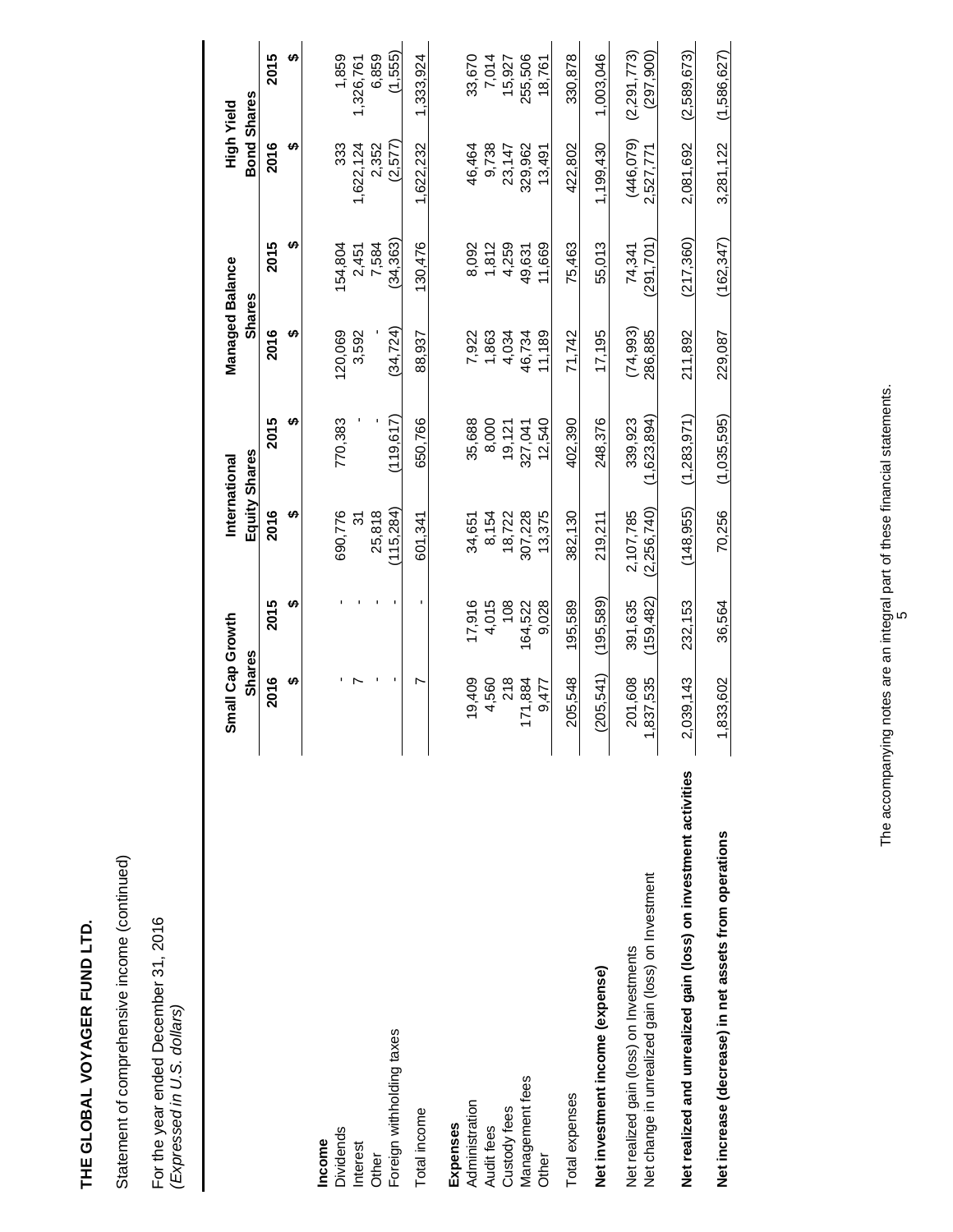Statement of changes in net assets attributable to holders of redeemable shares Statement of changes in net assets attributable to holders of redeemable shares

For the year ended December 31, 2016<br>(Expressed in U.S. dollars) For the year ended December 31, 2016 *(Expressed in U.S. dollars)* 

|                                                                                       | Income Shares<br>Short-Term |                         | Income Shares<br>Global Fixed |                       | Equity Shares<br>Preferred |                      | North American<br><b>Shares</b> |                          |
|---------------------------------------------------------------------------------------|-----------------------------|-------------------------|-------------------------------|-----------------------|----------------------------|----------------------|---------------------------------|--------------------------|
|                                                                                       | 2016                        | 2015                    | 2016                          | 2015                  | 2016                       | 2015                 | 2016                            | 2015                     |
|                                                                                       | ↮                           | ↮                       | ↮                             | ↮                     | ↮                          | ↮                    | ↮                               | ↮                        |
| Net assets - Beginning of year                                                        | 15,696,179                  | 33,513,706              | 30,825,219                    | 35,634,562            | 20,740,018                 | 15,975,382           | 36,444,759                      | 43,881,960               |
| Increase (decrease) in net assets from operation<br>Net investment income (expense)   | 137,082                     | 275,618                 | (373,278)                     | (422,668)             | 1,066,307                  | 775,344              | (295, 592)                      | (100, 388)               |
| Net change in unrealized gain (loss)<br>Net realized gain (loss)                      | (411,514)<br>319,374        | (162, 407)<br>(95, 918) | 243,384<br>967,873            | (448,545)<br>335,811  | (1,215,609)<br>67.655      | (75,564)<br>120,890  | 521,610<br>1,912,827            | (7,358,004)<br>3,540,687 |
| Net increase (decrease) in net assets from operations                                 | 44.942                      | 17,293                  | 837,979                       | (535, 402)            | (81.647)                   | 820,670              | 2,138,845                       | (3.917, 705)             |
| Increase (decrease) in net assets from capital<br>Share subscriptions<br>transactions | 661,923                     | 7,782,837               | 3,986,338                     | 2,833,723             | 6,121,902                  | 5,355,544            | 5,371,889                       | 4,353,301                |
| Redemption of shares                                                                  | (8,994,047)                 | (25, 617, 657)          | (5,104,857)                   | (7, 107, 664)         | (1, 843, 090)              | (1,411,578)          | (6, 135, 622)                   | (7,872,797)              |
| Net increase (decrease) in net assets from capital<br>transactions                    | (8,332,124)                 | (17, 834, 820)          | (1, 118, 519)                 | (4,273,941)           | 4,278,812                  | 3,943,966            | (763, 733)                      | (3,519,496)              |
| Net assets - End of year                                                              | 7,408,997                   | 5,696,179               | 30,544,679                    | 30,825,219            | 24,937,183                 | 20,740,018           | 37,819,871                      | 36,444,759               |
|                                                                                       |                             |                         |                               | Number of shares      |                            |                      |                                 |                          |
| Participating Series C shares outstanding<br>Beginning of year                        | 948,598                     | 839,538                 | 1,250,282                     | 1,422,562             | 1,403,371                  | 1,129,384            | 879,817                         | 959,858                  |
|                                                                                       |                             |                         |                               |                       |                            |                      |                                 |                          |
| Shares subscribed during the year<br>Shares redeemed during the year                  | (541, 423)<br>39,700        | (359, 900)<br>468,960   | (203, 956)<br>157,969         | (285, 486)<br>113,206 | (122, 861)<br>403,253      | (97, 718)<br>371,705 | (144, 940)<br>129,132           | (180, 504)<br>100,463    |
| Participating Series C shares outstanding -<br>End of year                            | 446,875                     | 948,598                 | 1,204,295                     | 1,250,282             | 1,683,763                  | 1,403,371            | 864,009                         | 879,817                  |

The accompanying notes are an integral part of these financial statements. The accompanying notes are an integral part of these financial statements.<br>6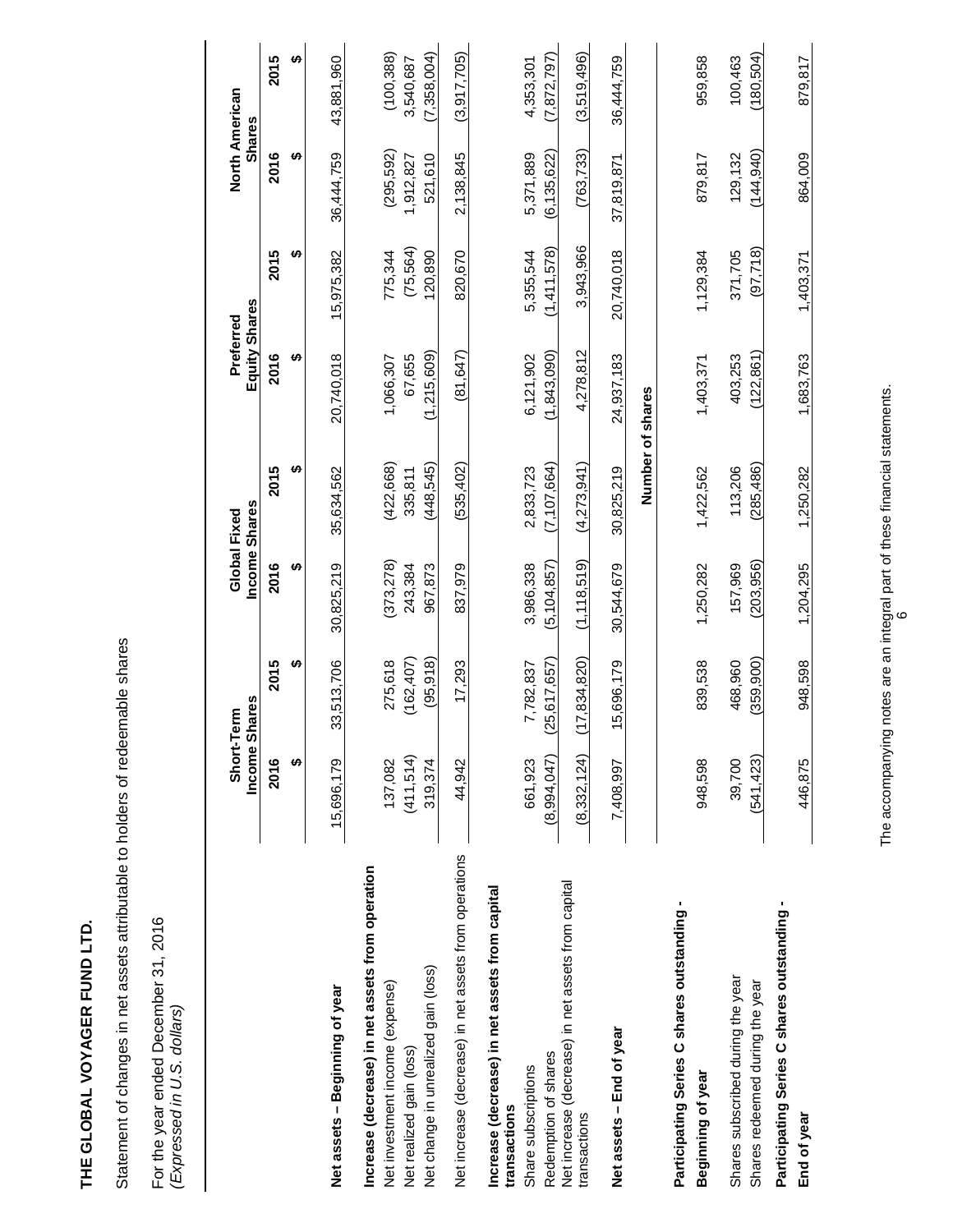| ۱           |
|-------------|
|             |
| l           |
|             |
|             |
|             |
|             |
| i<br>I<br>ı |
|             |
|             |
|             |
|             |
|             |
| i           |
|             |
|             |
|             |
| j           |
|             |
|             |
|             |
| ï           |

Statement of changes in net assets attributable to holders of redeemable shares (continued) Statement of changes in net assets attributable to holders of redeemable shares (continued)

For the year ended December 31, 2016<br>(Expressed in U.S. dollars) For the year ended December 31, 2016 *(Expressed in U.S. dollars)* 

|                                                                    | Small Cap             | Growth                | International        |                    | Managed Balance     |                  | <b>Play ApiH</b>        |                            |
|--------------------------------------------------------------------|-----------------------|-----------------------|----------------------|--------------------|---------------------|------------------|-------------------------|----------------------------|
|                                                                    | Shar                  | 89                    | Equity Shares        |                    | <b>Shares</b>       |                  | <b>Bond Shares</b>      |                            |
|                                                                    | 2016                  | 2015                  | 2016                 | 2015               | 2016                | 2015             | 2016                    | 2015                       |
|                                                                    | ക                     | ക                     | ക                    | မာ                 | H                   | H                | ക                       | ↮                          |
| Net assets - Beginning of year                                     | 10,782,949            | 10,982.707            | 21,451,275           | 20.676.087         | 4,485,346           | 5.294.752        | 22,599,520              | 16.929.021                 |
| Increase (decrease) in net assets from operations                  |                       |                       |                      |                    |                     |                  |                         |                            |
| Net investment (expense)<br>Net realized gain (loss)               | (205, 541)<br>201,608 | (195, 589)<br>391,635 | 2,107,785<br>219,211 | 248,376<br>580,998 | (74, 993)<br>17,195 | 55,013<br>74,341 | (446, 079)<br>1,199,430 | (2, 291, 773)<br>1,003,046 |
| Net change in unrealized gain (loss)                               | 1,837,535             | (159, 482)            | (2, 256, 740)        | (1,864,969)        | 286,885             | (291, 701)       | 2,527,771               | (297,900)                  |
| Net increase (decrease) in net assets from operations              | 1,833,602             | 36,564                | 70,256               | (1,035,595)        | 229,087             | (162, 347)       | 3,281,122               | (1,586,627)                |
| Increase (decrease) in net assets from capital<br>transactions     |                       |                       |                      |                    |                     |                  |                         |                            |
| Distributions                                                      |                       |                       |                      |                    |                     |                  | (1, 115, 748)           | (162, 782)                 |
| Share subscriptions                                                | 1,108,600             | 1,510,159             | 3,604,637            | 5,405,529          | 759,064             | 471,653          | 4,343,090               | 8,448,069                  |
| Redemption of shares                                               | (1,234,452)           | (1,746,481)           | (4,407,020)          | (3,594,746)        | 522,327)            | (1, 118, 712)    | (1,973,079)             | (1,028,161)                |
| Net increase (decrease) in net assets from capital<br>transactions | (125, 852)            | (236, 322)            | (802, 383)           | 1,810,783          | 236,737             | (647,059)        | 1,254,263               | 7,257,126                  |
| Net assets - End of year                                           | 12,490,699            | 10,782,949            | 20,719,148           | 21,451,275         | 4,951,170           | 4,485,346        | 27,134,905              | 22,599,520                 |
|                                                                    |                       |                       |                      | Number of shares   |                     |                  |                         |                            |
| Participating Series C shares outstanding-                         |                       |                       |                      |                    |                     |                  |                         |                            |
| Beginning of year                                                  | 569,532               | 580,889               | 1,539,958            | 1,419,187          | 4,323               | 4,931            | 2,629,667               | 1,817,806                  |
| Shares subscribed during the year                                  | 56,083                | 78,270                | 252,090              | 370,598            | 728                 | 435              | 488,487                 | 923,853                    |
| Shares redeemed during the year                                    | (60, 264)             | (89, 627)             | (317,555)            | (249, 827)         | (506)               | (1,043)          | (219, 834)              | (111, 992)                 |
| Participating Series C shares outstanding -<br>End of year         | 565,351               | 569,532               | 1,474,493            | 1,539,958          | 4,545               | 4,323            | 2,898,320               | 2,629,667                  |
|                                                                    |                       |                       |                      |                    |                     |                  |                         |                            |

The accompanying notes are an integral part of these financial statements. The accompanying notes are an integral part of these financial statements.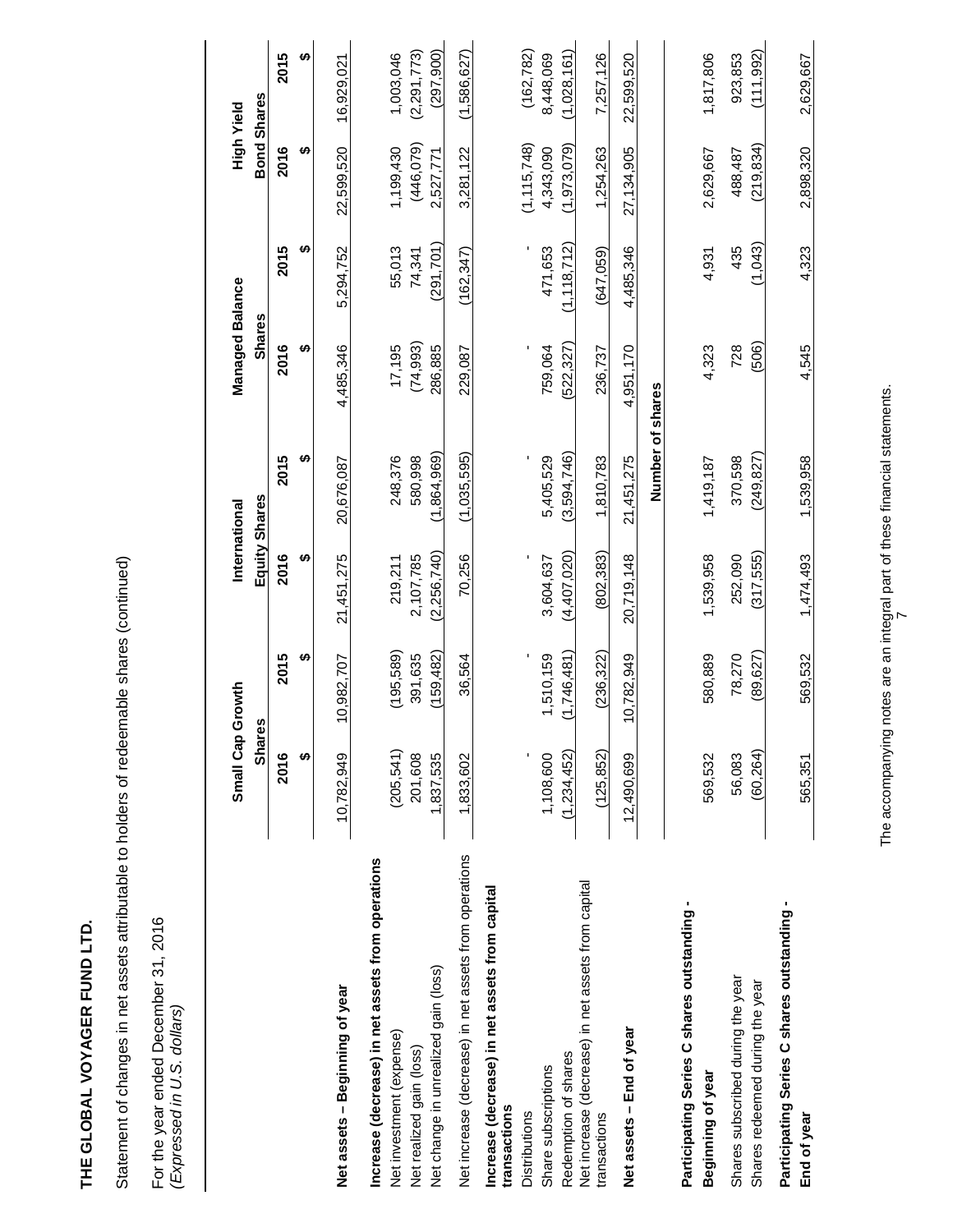Statement of cash flows Statement of cash flows

For the year ended December 31, 2016<br>(Expressed in U.S. dollars) For the year ended December 31, 2016 *(Expressed in U.S. dollars)* 

|                                                                                                                                            | Short-Term<br>Incom | e Shares   | Income Shares<br>Global Fixed |            | Equity Shares<br>Preferred |               | North American<br><b>Shares</b> |                |
|--------------------------------------------------------------------------------------------------------------------------------------------|---------------------|------------|-------------------------------|------------|----------------------------|---------------|---------------------------------|----------------|
|                                                                                                                                            | 2016<br>↮           | 2015<br>↮  | 2016<br>ശ                     | 2015       | 2016<br>H)                 | 2015<br>မာ    | 2016<br>ക                       | 2015<br>↮      |
| participating redeemable shares from operations<br>Change in net assets attributable to holders of<br>Cash flows from operating activities | 44,942              | 17,293     | 837,979                       | (535, 402) | (81, 647)                  | 820,670       | 2,138,845                       | (3,917,705)    |
| Adjustments to reconcile net increase (decrease) in net<br>assets resulting from operations to net cash flow from<br>operating activities  |                     |            |                               |            |                            |               |                                 |                |
| Net realized and unrealized (gain) loss on investment<br>activities                                                                        | 92,140              | 258,325    | (1,211,257)                   | 112,734    | 1,147,954                  | (45, 326)     | (2,434,437)                     | 3,325,642      |
| Changes in operating assets and liabilities                                                                                                |                     |            |                               |            |                            |               |                                 |                |
| Cost of investments purchased                                                                                                              | (5,878,179)         | (450,095)  |                               | (650,000)  | (13,535,688)               | (8, 137, 068) | (56, 293, 779)                  | (22, 935, 242) |
| Proceeds from sale of investments                                                                                                          | 14,047,757          | 17,944,635 | 3,942,000                     | 5,031,600  | 6,976,773                  | 3,681,008     | 55,964,306                      | 27,239,543     |
| Foreign exchange gain (loss) on investments                                                                                                |                     |            |                               |            |                            |               | (17,053)                        |                |
| ncrease in due from brokers for securities sold                                                                                            |                     |            | (2,400,000)                   |            |                            |               |                                 |                |
| (Increase) decrease in accrued interest and dividends<br>receivable                                                                        | 1,983               | 40,869     |                               | 577        | 7,942                      | 18,387        | (4, 812)                        | (3,789)        |
| (Increase) decrease in prepaid and other assets                                                                                            | 1,020               | (845)      | 512                           | (1,494)    | 854                        | (854)         | 1,778                           | (1,778)        |
| Increase (decrease) in due to broker for securities<br>purchased                                                                           |                     |            |                               |            |                            |               | 1,472                           | (3,964)        |
| Increase (decrease) in accounts payable and accrued<br>expenses                                                                            | (17, 783)           | (33, 723)  | (5,310)                       | (6, 878)   | 10,504                     | 18,780        | (10, 862)                       | (23, 782)      |
| Net cash provided by (used in) operating activities                                                                                        | 8,291,880           | 17,776,459 | 1,163,924                     | 3,951,137  | (5,473,308)                | (3,644,403)   | (654, 542)                      | 3,678,925      |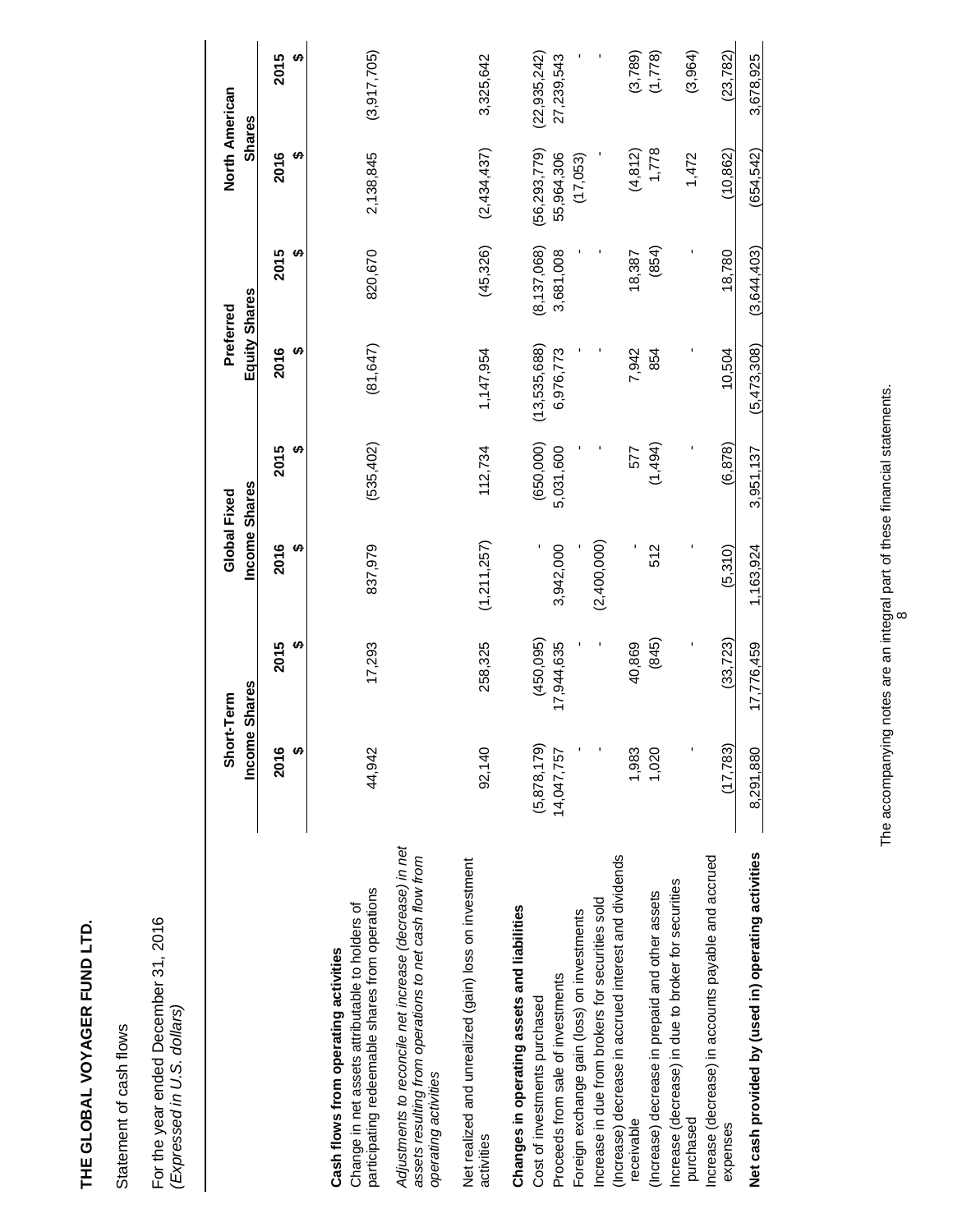Statement of cash flows (continued) Statement of cash flows (continued)

For the year ended December 31, 2016<br>(Expressed in U.S. dollars) For the year ended December 31, 2016 *(Expressed in U.S. dollars)* 

|                                                                                                | Income Shares<br>Short-Term |                | Income Shares<br>Global Fixed |               | Equity Shares<br>Preferred |             | North American<br><b>Shares</b> |               |
|------------------------------------------------------------------------------------------------|-----------------------------|----------------|-------------------------------|---------------|----------------------------|-------------|---------------------------------|---------------|
|                                                                                                | 2016                        | 2015           | 2016<br>မာ                    | 2015          | 2016                       | 2015        | 2016                            | 2015          |
| Proceeds from issue of participating redeemable shares<br>Cash flows from financing activities | 661,923                     | 7,772,937      | 3,986,338                     | 2,775,223     | 6,121,902                  | 5,340,544   | 5,379,889                       | 4,273,001     |
| Payments on redemption of participating redeemable<br>shares                                   | (8,996,547)                 | (25, 615, 157) | (5, 105, 357)                 | (7, 106, 164) | (1,849,290)                | (1,405,378) | (6,055,022)                     | (7, 872, 797) |
| Net cash (used in) provided by financing activities                                            | (8,334,624)                 | (17, 842, 220) | (1, 119, 019)                 | (4,330,941)   | 4,272,612                  | 3,935,166   | (675, 133)                      | (3,599,796)   |
| Net increase (decrease) in cash and cash<br>equivalents for the period                         | (42, 744)                   | (65,761)       | 44,905                        | (379, 804)    | (1,200,696)                | 290,763     | (1,329,675)                     | 79,129        |
| Cash and cash equivalents at the beginning of the year                                         | 308,356                     | 374,117        | 412,007                       | 791,811       | 1,842,463                  | 1,551,700   | 1,695,120                       | 1,615,991     |
| Cash and cash equivalents at the end of the year                                               | 265,612                     | 308,356        | 456,912                       | 412.007       | 641,767                    | 1,842,463   | 365,445                         | 1,695,120     |
| Supplemental disclosures of cash flow information:                                             |                             |                |                               |               |                            |             |                                 |               |
| Dividends received during the year<br>Interest received during the year                        | 212,851                     | 513,925        | 30                            | 1,156         | 1,366,349                  | 1,047,654   | 628,880                         | 868,757       |
|                                                                                                |                             |                |                               |               |                            |             |                                 |               |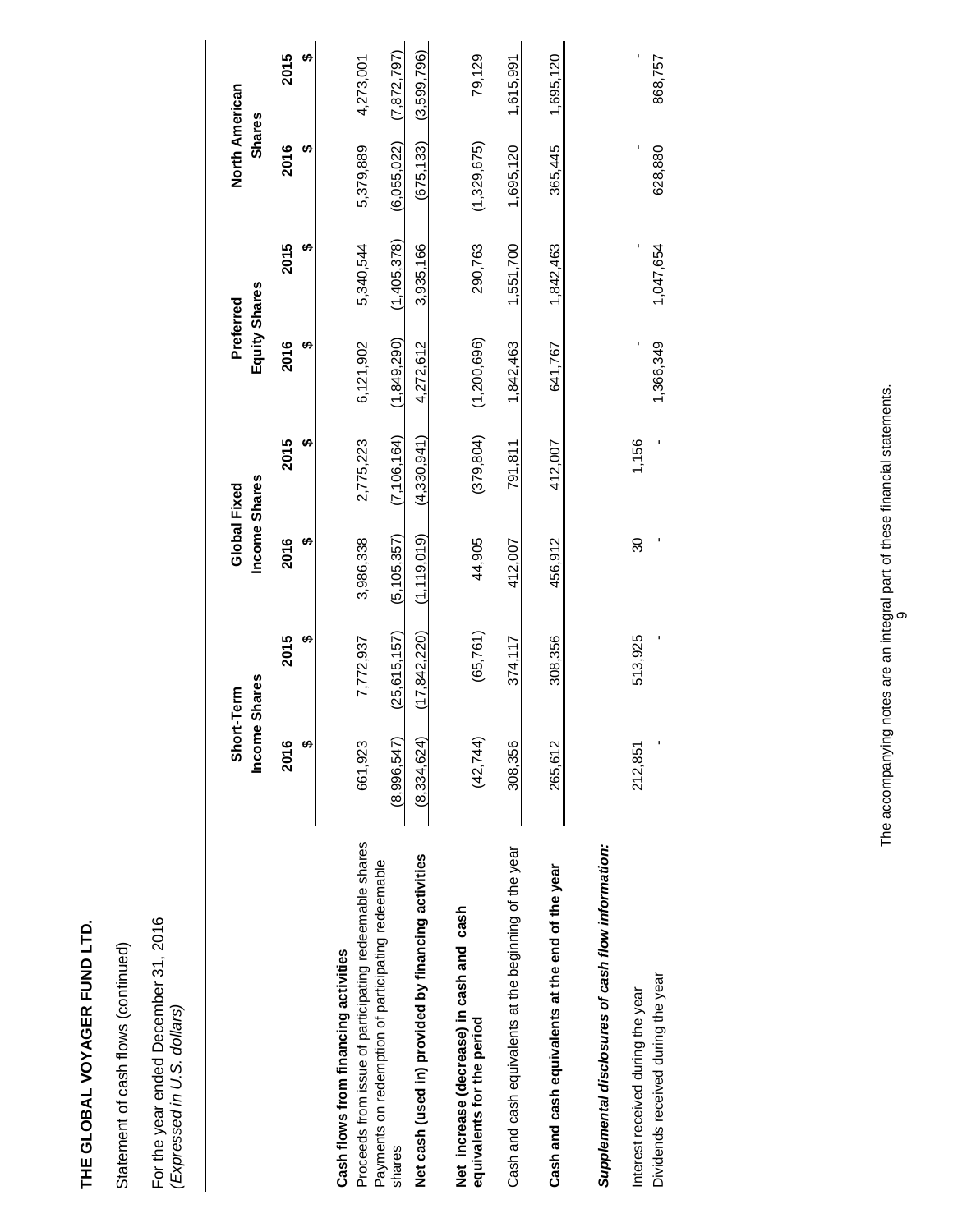Statement of cash flows (continued) Statement of cash flows (continued)

For the year ended December 31, 2016<br>(Expressed in U.S. dollars) For the year ended December 31, 2016 *(Expressed in U.S. dollars)* 

|                                                                                                                                            | <b>Shares</b><br>Small   | Cap Growth |             | Equity Shares<br>International |            | <b>Managed Balance</b><br><b>Shares</b> | Bond Shares<br>High Yield |              |
|--------------------------------------------------------------------------------------------------------------------------------------------|--------------------------|------------|-------------|--------------------------------|------------|-----------------------------------------|---------------------------|--------------|
|                                                                                                                                            | 60<br><b>201</b>         | မာ<br>2015 | 2016<br>မာ  | မာ<br>2015                     | ക<br>2016  | ക<br>2015                               | 2016<br>ക                 | 2015<br>မာ   |
| participating redeemable shares from operations<br>Change in net assets attributable to holders of<br>Cash flows from operating activities | 1,833,602                | 36,564     | 70,256      | (1,035,595)                    | 229,087    | (162, 347)                              | 3,281,122                 | (1,586,627)  |
| Adjustments to reconcile net increase (decrease) in net<br>assets resulting from operations to net cash flow from<br>operating activities: |                          |            |             |                                |            |                                         |                           |              |
| Net realized and unrealized (gain) loss on investment<br>activities                                                                        | (2,039,143)              | (232, 153) | (148, 955)  | 1,301,695                      | (211, 892) | 217,360                                 | (2,081,966)               | 2,589,673    |
| Changes in operating assets and liabilities                                                                                                |                          |            |             |                                |            |                                         |                           |              |
| Cost of investments purchased                                                                                                              |                          | (150,000)  | (4,021,666) | (5,058,011)                    | (997, 788) | (1,098,437)                             | (22, 319, 714)            | (15,692,006) |
| Proceeds from sale of investments                                                                                                          | $(450,000)$<br>$500,001$ | 800,000    | 6,183,012   | 2,999,522                      | 1,041,103  | 1,568,643                               | 18,838,510                | 8,894,321    |
| Foreign exchange gain (loss) on investments                                                                                                |                          |            | (1,610,857) |                                |            |                                         |                           |              |
| (Increase) decrease in due from brokers for securities<br>sold                                                                             |                          |            |             |                                |            |                                         | 52,888                    | (80,000)     |
| (Increase) decrease in accrued interest and dividends<br>receivable                                                                        |                          |            | 5,776       | (11,608)                       | 1,309      | 2,317                                   | (93, 432)                 | (89, 807)    |
| (Increase) decrease in prepaid and other assets                                                                                            | 474                      | (474)      | 967         | (961)                          | 1,011      | (158)                                   | 763                       | (763)        |
| Increase (decrease) in due to broker for securities<br>purchased                                                                           |                          |            |             |                                |            |                                         | 274                       | 750          |
| Increase (decrease) in accounts payable and accrued<br>expenses                                                                            | 6,523                    | (251)      | (8, 725)    | 4,618                          | (801)      | (776)                                   | 10,297                    | 24,050       |
| Net (Payments) Receipts from purchase and sale of<br>foreign currencies                                                                    |                          |            |             | 219,967                        |            | ı.                                      |                           | ٠            |
|                                                                                                                                            |                          |            |             |                                |            |                                         |                           |              |
| Net cash provided by (used in) operating activities                                                                                        | (148, 543)               | 453,686    | 469,802     | (1,580,373)                    | 62,029     | 526,602                                 | (2,311,258)               | (5,940,409)  |

The accompanying notes are an integral part of these financial statements. The accompanying notes are an integral part of these financial statements.<br>10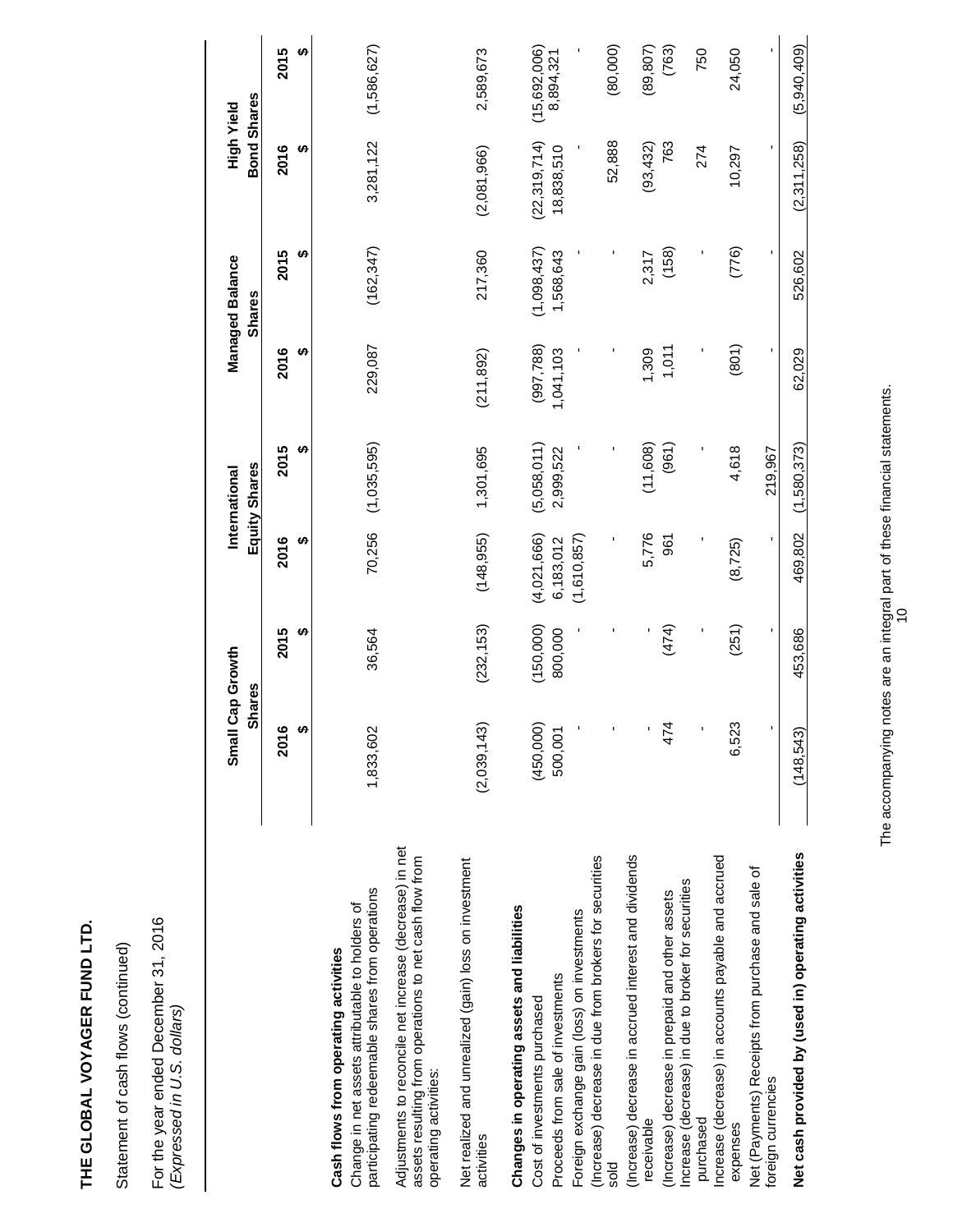Statement of cash flows (continued) Statement of cash flows (continued)

For the year ended December 31, 2016<br>(Expressed in U.S. dollars) For the year ended December 31, 2016 *(Expressed in U.S. dollars)* 

|                                                                         | Small Cap Growth<br><b>Shares</b> |             | Equity Shares<br>International |             | Managed Balance<br><b>Shares</b> |                  | High Yield Bond<br><b>Shares</b> |                    |
|-------------------------------------------------------------------------|-----------------------------------|-------------|--------------------------------|-------------|----------------------------------|------------------|----------------------------------|--------------------|
|                                                                         | 2016<br>↮                         | 2015<br>မာ  | 2016<br>ക                      | 2015<br>မာ  | 2016                             | 2015             | 2016<br>မာ                       | 2015<br>မာ         |
| Cash flows from financing activities<br><b>Distributions</b>            |                                   |             |                                |             |                                  |                  | (1, 115, 748)                    | (162, 782)         |
| Proceeds from issue of participating redeemable shares                  | 1,108,600                         | 1,510,159   | 3,606,837                      | 5,367,029   | 754,064                          | 468,653          | 4,343,090                        | 8,448,069          |
| Payments on redemption of participating redeemable<br>shares            | (1,228,752)                       | (1,746,481) | (4,407,020)                    | (3,594,746) | (522, 327)                       | (1, 118, 712)    | (1,973,079)                      | (1,028,161)        |
| Net cash (used in) provided by financing activities                     | (120, 152)                        | (236, 322)  | (800, 183)                     | 1,772,283   | 231,737                          | (650, 059)       | 1,254,263                        | 7,257,126          |
| Net increase (decrease) in cash and cash<br>equivalents for the year    | (268, 695)                        | 217,364     | (330, 381)                     | 191,910     | 293,766                          | (123, 457)       | (1,056,995)                      | 1,316,717          |
| Cash and cash equivalents at the beginning of the year                  | 350,458                           | 133,094     | 825,173                        | 633,263     | 128,686                          | 252,143          | 1,620,780                        | 304,063            |
| Cash and cash equivalents at the end of the year                        | 81,763                            | 350,458     | 494,792                        | 825,173     | 422,452                          | 128,686          | 563,785                          | 1,620,780          |
| Supplemental disclosures of cash flow information:                      |                                   |             |                                |             |                                  |                  |                                  |                    |
| Dividends received during the year<br>Interest received during the year | r                                 |             | 31<br>696,551                  | 758,775     | 3,308<br>121,662                 | 2,362<br>157,210 | 1,528,693<br>333                 | 1,859<br>1,236,954 |
|                                                                         |                                   |             |                                |             |                                  |                  |                                  |                    |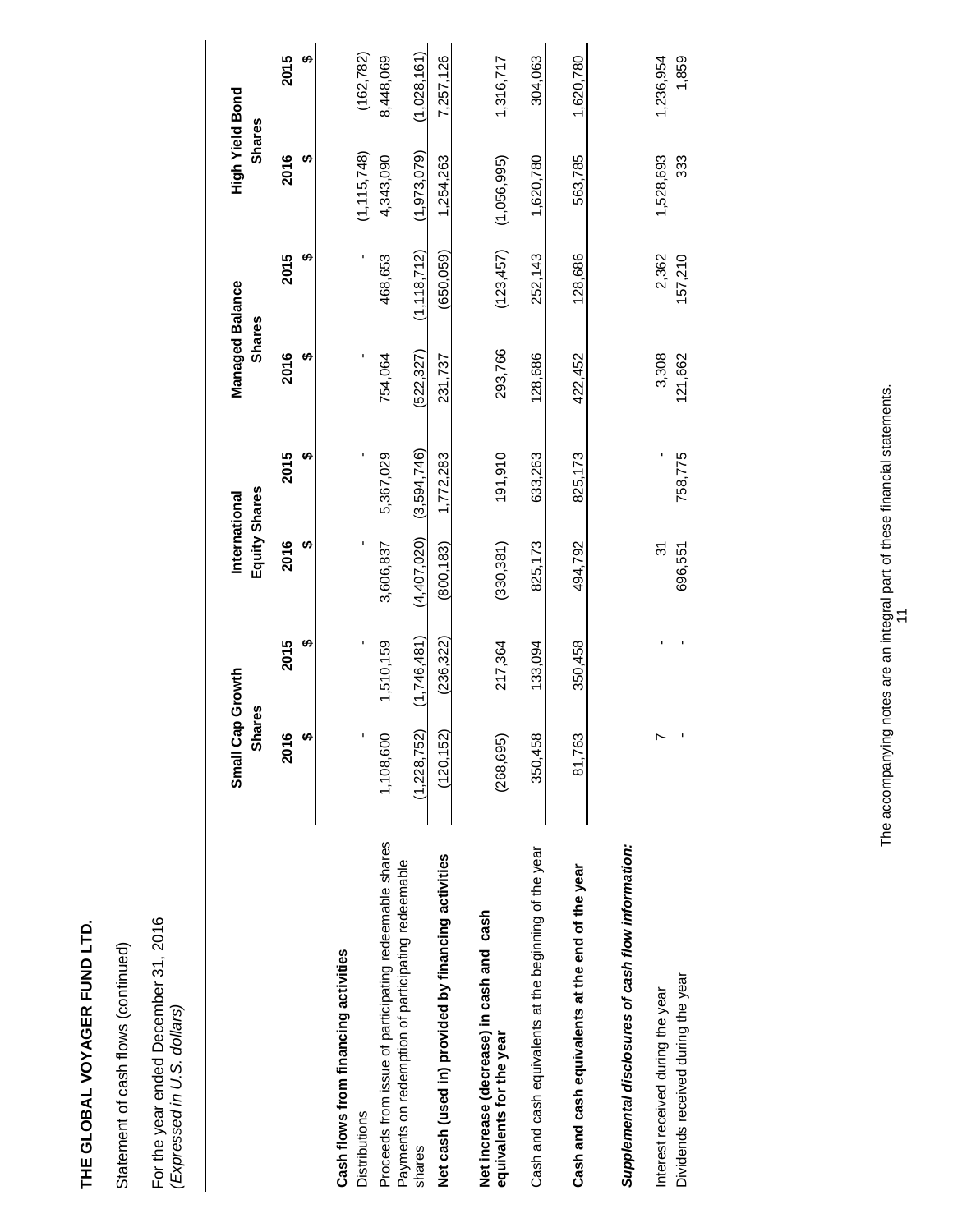#### Schedule of Investments

|                                                          |           | 2016      |                   |
|----------------------------------------------------------|-----------|-----------|-------------------|
|                                                          | Cost      | Number of | <b>Fair value</b> |
| Short-Term Income Portfolio (96.0% of net assets)        | \$        | shares    | \$                |
| Corporate Bonds (58.2%)                                  |           |           |                   |
| <b>Mexico (12.4%)</b>                                    |           |           |                   |
| Mexico Government International Bond 5.95% 03/19/19      | 973,300   | 850,000   | 919,335           |
| Luxembourg (9.4%)                                        |           |           |                   |
| European Investment Bank1 1/8% 09/15/17                  | 702,765   | 700,000   | 699,895           |
| United States (36.4%)                                    |           |           |                   |
| Gilead Sciences Inc 2.55% 01/09/20                       | 520,590   | 500,000   | 504,660           |
| JPMorgan Chase & Company 6% 01/15/18                     | 640,937   | 600,000   | 625,962           |
| Microsoft Corporation 0 7/8% 11/15/17                    | 450,095   | 450,000   | 449,249           |
| Nissan Motor Acceptance Corporation 1.8% 03/15/18        | 500,095   | 500,000   | 499,780           |
| Time Warner Cable LLC 4.125% 02/15/21                    | 640,289   | 600,000   | 618,750           |
| <b>Total United States Corporate Bonds</b>               | 2,752,006 |           | 2,698,401         |
| <b>Total Corporate Bonds</b>                             | 4,428,071 |           | 4,317,631         |
| Government and Agency (37.8%)                            |           |           |                   |
| United States (37.8%)                                    |           |           |                   |
| United States Treasury Note/Bond T1 3/4% 12/31/20 Govt.  | 551,156   | 550,000   | 549,808           |
| United States Treasury Note/Bond T1% 11/15/19            | 544,152   | 550,000   | 543,488           |
| United States Treasury Note/Bond T 1 3/8% 02/29/20       | 505,985   | 500,000   | 497,715           |
| United States Treasury Note/Bond T 1.5% 08/31/2018       | 302,131   | 300,000   | 301,887           |
| United States Treasury Note/Bond T 3/8% 11/30/2018       | 507,801   | 500,000   | 501,815           |
| United States Treasury Note/Bond T 1 1/2% 02/28/19 Govt. | 404,319   | 400,000   | 402,235           |
| <b>Total United States Government and Agency</b>         | 2,815,544 |           | 2,796,948         |
| <b>Total Short-Term Income Portfolio</b>                 | 7,243,615 |           | 7,114,579         |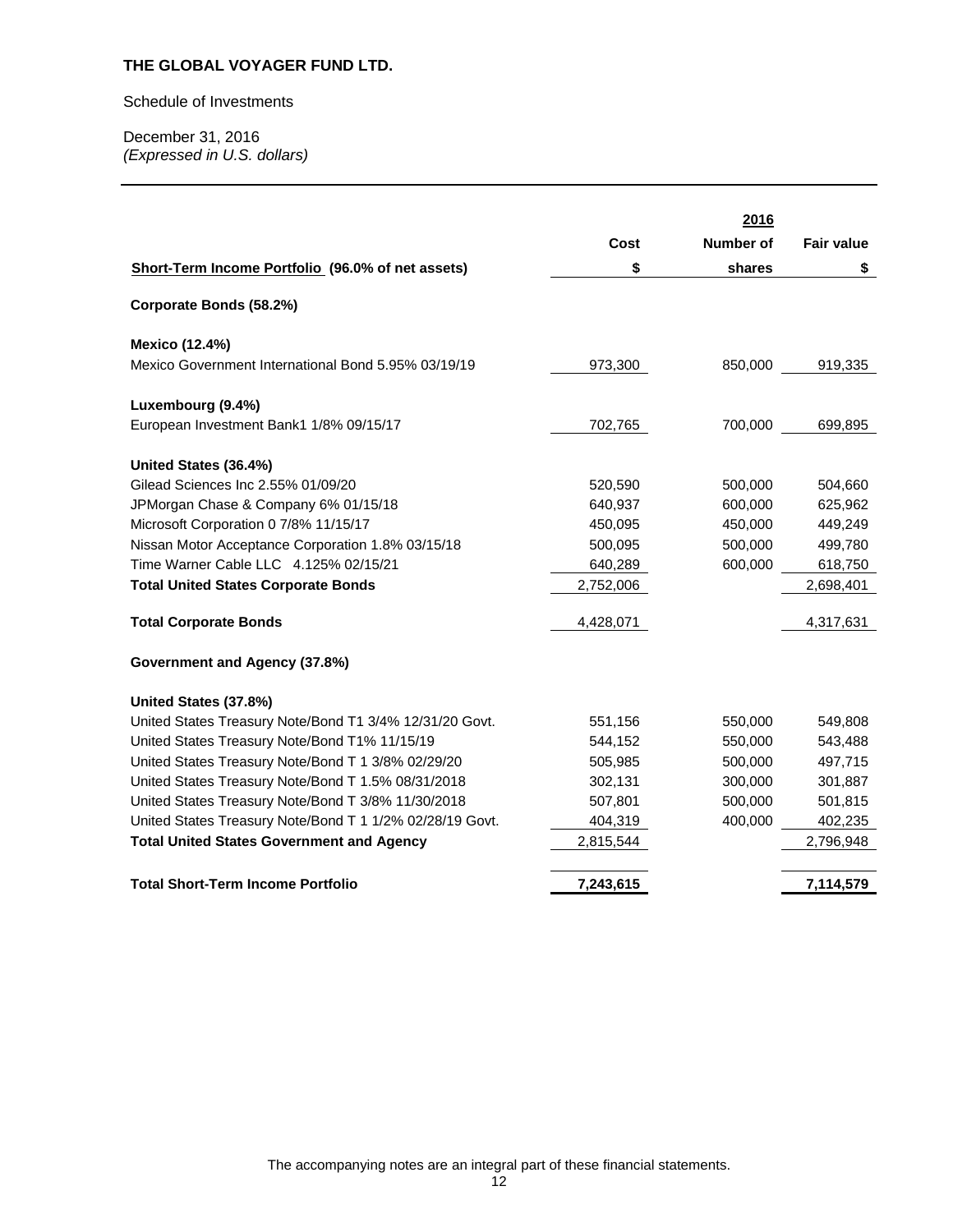Schedule of Investments (continued)

December 31, 2016 *(Expressed in U.S. dollars)* 

|                                                   |            | 2015      |                   |
|---------------------------------------------------|------------|-----------|-------------------|
|                                                   | Cost       | Number of | <b>Fair value</b> |
| Short-Term Income Portfolio (97.9% of net assets) | \$         | shares    | \$                |
| Corporate Bonds (78.1%)                           |            |           |                   |
| <b>Britain (3.8%)</b>                             |            |           |                   |
| LLOYDS 2.3% 11/27/18                              | 603,902    | 600,000   | 602,496           |
| <b>Mexico (6.0%)</b>                              |            |           |                   |
| MEX 5.95% 03/19/19                                | 973,300    | 850,000   | 943,143           |
| Luxembourg (4.5%)                                 |            |           |                   |
| European EIB 1 1/8% 09/15/17                      | 702,765    | 700,000   | 698,908           |
| Sweden (18.4%)                                    |            |           |                   |
| Komins 1% 10/24/17                                | 997,410    | 1,000,000 | 994,810           |
| Swed 1% 11/15/16                                  | 1,912,388  | 1,900,000 | 1,902,128         |
| <b>Total Sweden Corporate Bonds</b>               | 2,909,798  |           | 2,896,938         |
| United States (45.4%)                             |            |           |                   |
| Bank of America 1.125% 11/14/16                   | 1,002,740  | 1,000,000 | 997,480           |
| Bank of New York Mellon 5.5% 12/01/17             | 1,944,320  | 1,700,000 | 1,811,452         |
| CAT 2.05% 08/01/16 Corp                           | 1,032,600  | 1,000,000 | 1,005,920         |
| CHEVRON CORP Jun 16 0.889%                        | 1,210,068  | 1,200,000 | 1,200,324         |
| Citigroup Inc FRN 06/09/16                        | 688,513    | 700,000   | 697,795           |
| EMC Corp 1.875% 06/01/18                          | 500,495    | 500,000   | 466,100           |
| MSFT 0 7/8 11/15/17                               | 450,095    | 450,000   | 448,101           |
| NSANY 1.8% 03/15/18                               | 500,095    | 500,000   | 497,835           |
| <b>Total United States Corporate Bonds</b>        | 7,328,926  |           | 7,125,007         |
| <b>Total Corporate Bonds</b>                      | 12,518,691 |           | 12,266,492        |
| Government and Agency (19.8%)                     |            |           |                   |
| United States (19.8%)                             |            |           |                   |
| US T 4 1/2% 05/15/17 Govt                         | 2,480,328  | 2,200,000 | 2,305,961         |
| US Treasury N/B 1.75% 05/31/2016                  | 625,969    | 600,000   | 603,141           |
| US Treasury Note Feb 1 1/2% 2019 Govt.            | 199,719    | 200,000   | 200,703           |
| <b>Total United States Government and Agency</b>  | 3,306,016  |           | 3,109,805         |
| <b>Total Short-Term Income Portfolio</b>          | 15,824,707 |           | 15,376,297        |
|                                                   |            |           |                   |

The accompanying notes are an integral part of these financial statements.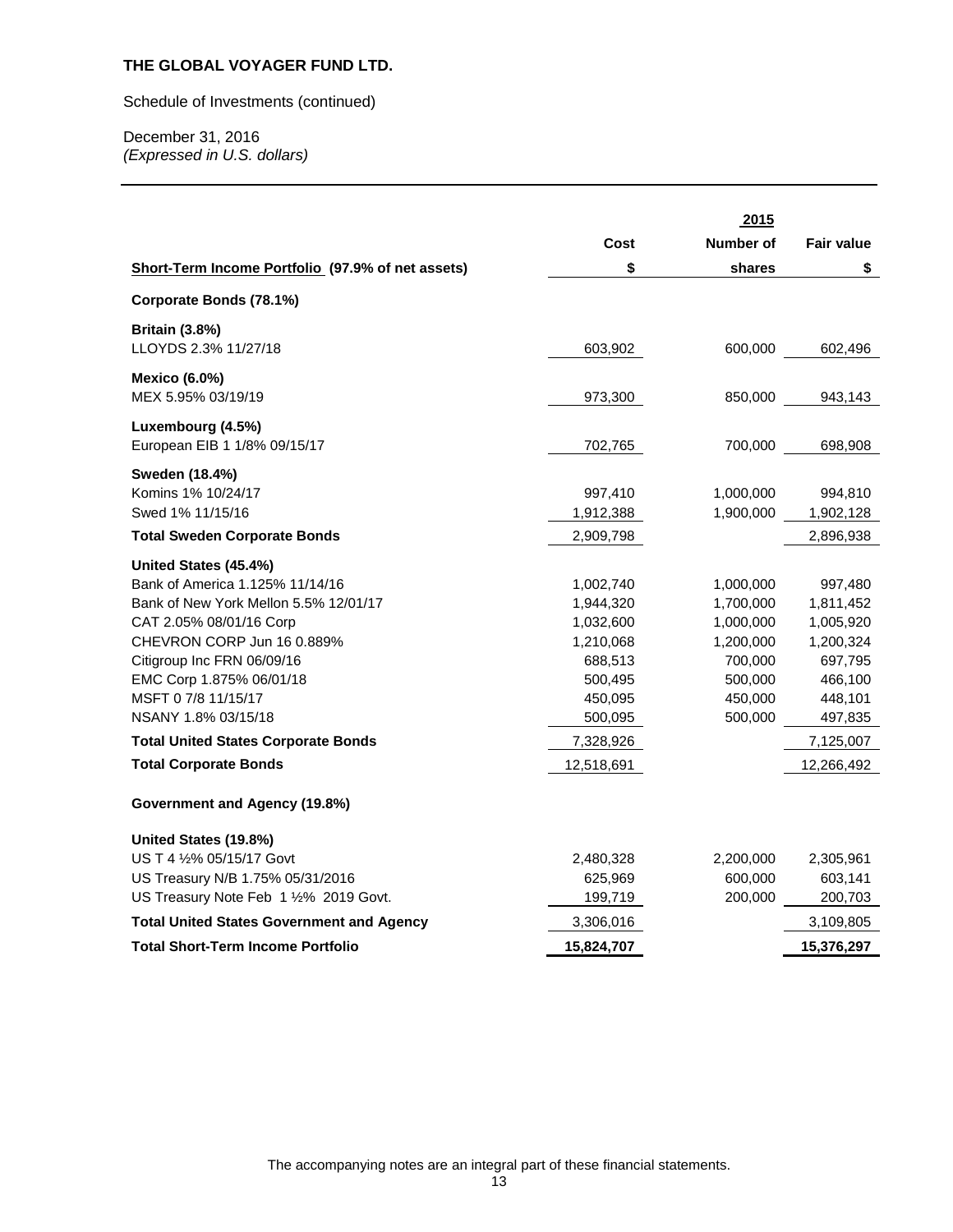Schedule of Investments (continued)

|                                                     |            | 2016      |                   |
|-----------------------------------------------------|------------|-----------|-------------------|
|                                                     | Cost       | Number of | <b>Fair value</b> |
| Global Fixed Income Portfolio (91.0% of net assets) | \$         | shares    | \$                |
| Corporate Bonds (91.0%)                             |            |           |                   |
| Luxembourg (23.4%)                                  |            |           |                   |
| Franklin Templeton Global Bond Fund Class 1         | 6,705,489  | 298,527   | 7,152,695         |
| Ireland (67.6%)                                     |            |           |                   |
| New Capital Wealthy NT B                            | 4,107,216  | 39,009    | 4,645,209         |
| Payden Global Funds International Bond Fund         | 13,922,477 | 656,368   | 16,001,998        |
| <b>Total Ireland Corporate Bonds</b>                | 18,029,693 |           | 20,647,207        |
| <b>Total Global Fixed Income Portfolio</b>          | 24,735,182 |           | 27,799,902        |

|                                                     | 2015       |           |                   |
|-----------------------------------------------------|------------|-----------|-------------------|
|                                                     | Cost       | Number of | <b>Fair value</b> |
| Global Fixed Income Portfolio (99.1% of net assets) | \$         | shares    | \$                |
| Corporate Bonds (99.1%)                             |            |           |                   |
| Luxembourg (29.2%)                                  |            |           |                   |
| Franklin Templeton Global Bond Fund Class 1         | 8,846,735  | 393,854   | 8,995,630         |
| <b>Ireland (69.9%)</b>                              |            |           |                   |
| New Capital Wealthy NT B                            | 4,461,641  | 42.375    | 4,687,986         |
| Payden Global Funds International Bond Fund         | 15,125,423 | 713.081   | 16,847,029        |
|                                                     |            |           |                   |
| <b>Total Ireland Corporate Bonds</b>                | 19,587,064 |           | 21,535,015        |
| <b>Total Global Fixed Income Portfolio</b>          | 28,433,799 |           | 30,530,645        |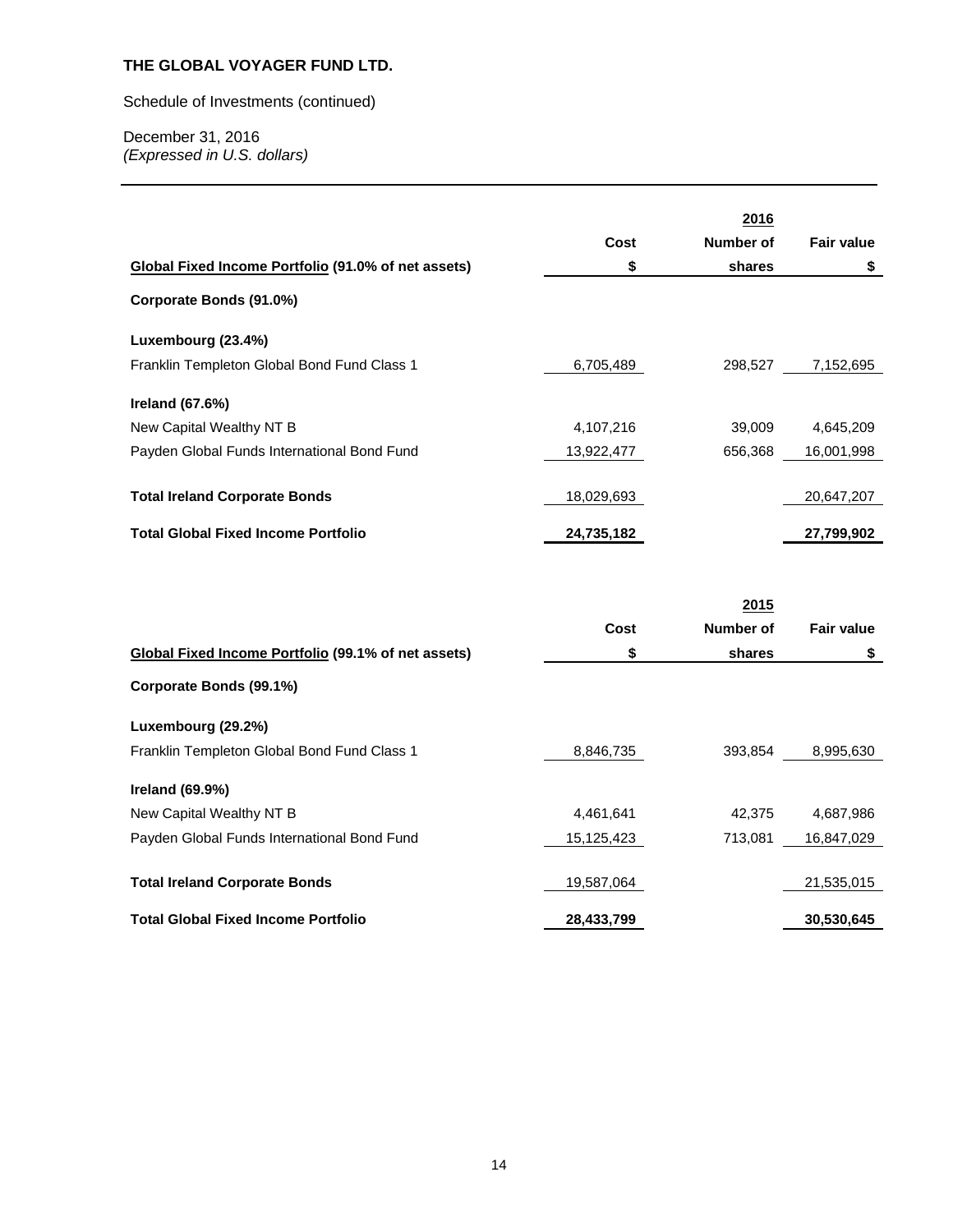Schedule of Investments (continued)

|                                                        |            | 2016      |                   |
|--------------------------------------------------------|------------|-----------|-------------------|
|                                                        | Cost       | Number of | <b>Fair value</b> |
| Preferred Equity Portfolio (97.8% of net assets)       | \$         | shares*   | \$                |
| <b>Bermuda (16.1%)</b>                                 |            |           |                   |
| Arch Capital Group Ltd 6.75%                           | 915,998    | 34,480    | 867,862           |
| Maiden Holdings Ltd 6 5/8 06/14/46 PFD                 | 756,892    | 28,820    | 729,434           |
| PartnerRe Ltd 5.875% PFD                               | 1,048,714  | 41,567    | 977,656           |
| PartnerRe Ltd 7.25% 12/31/49 PFD                       | 499,649    | 18,000    | 491,220           |
| RenaissanceRe Holdings Ltd 5.375% 12/31/49 PFD         | 972,385    | 41,930    | 942,167           |
|                                                        |            |           |                   |
| <b>Total Bermuda Preferred Equities</b>                | 4,193,638  |           | 4,008,339         |
| United States (81.7%)                                  |            |           |                   |
| American Financial Group Inc/OH 6.375% 06/42           | 918,186    | 34,654    | 870,162           |
| AmTrust Financial Services Inc 7.25% 06/15/55          | 901,850    | 36,000    | 909,360           |
| Argo Group US Inc 6.5% 9/15/42 PFD                     | 981,806    | 39,050    | 975,469           |
| Merrill Lynch Capital Trust III 7 3/8%                 | 250,144    | 9,600     | 245,856           |
| Comcast Corporation 5.0% 12/15/61                      | 904,279    | 35,490    | 886,540           |
| Qwest Corporation 6 5/8% 09/15/55 PFD                  | 1,105,225  | 44,310    | 1,042,614         |
| Dominion Resources Inc/VA 5 1/4% 07/30/76 PFD          | 946,687    | 39,400    | 875,074           |
| Duke Energy Corporation 5.125% 01/15/73                | 929,245    | 36,850    | 881,821           |
| Ebay Inc 6% 02/01/56 PFD                               | 946,770    | 38,000    | 983,820           |
| Entergy Arkansas Inc 4 3/4% 06/01/63 PFD               | 250,525    | 9,800     | 205,800           |
| Entergy Louisiana LLC 5.25% PFD                        | 931,645    | 36,470    | 845,375           |
| General Electric Company 4.7% 05/16/53 PFD             | 900,423    | 35,500    | 871,880           |
| GATX Corporation 5.625% 5/30/2066 PFD                  | 704,002    | 28,060    | 652,395           |
| Legg Mason Inc 6.375% 03/15/56 PFD                     | 938,994    | 36,460    | 914,781           |
| Maiden Holdings 8% 3/27/42                             | 888,545    | 34,377    | 872,832           |
| NextEra Energy Capital Holdings Inc 5.25% 06/01/76 PFD | 979,160    | 39,000    | 861,120           |
| Pitney Bowes Inc 6.7% 03/07/43                         | 876,441    | 34,260    | 876,028           |
| Prudential Financial Inc 5.75% 12/15/52                | 913,219    | 35,800    | 884,260           |
| Selective Insurance Group Inc 5 7/8% 02/09/43 PFD      | 802,202    | 31,000    | 741,210           |
| Southern Co/The 6.25% 10/15/75                         | 1,000,931  | 37,700    | 982,085           |
| Stanley Black and Decker Inc 5.75% 07/25/52            | 1,003,035  | 38,930    | 947,167           |
| Strats LLC NWS 7% 12/01/95                             | 357,107    | 15,600    | 392,808           |
| Tennessee Valley Authority 0.0% 05/01/29               | 1,082,267  | 41,670    | 1,020,915         |
| Verizon Communications Inc 5.9% 02/15/54 PFD           | 680,184    | 25,774    | 669,866           |
| WR Berkley Corporation 5.9% 03/01/56 PFD               | 1,010,101  | 39,980    | 958,321           |
| <b>Total United States Preferred Equities</b>          | 21,202,973 |           | 20,367,559        |
| <b>Total Preferred Equity Portfolio</b>                | 25,396,611 |           | 24,375,898        |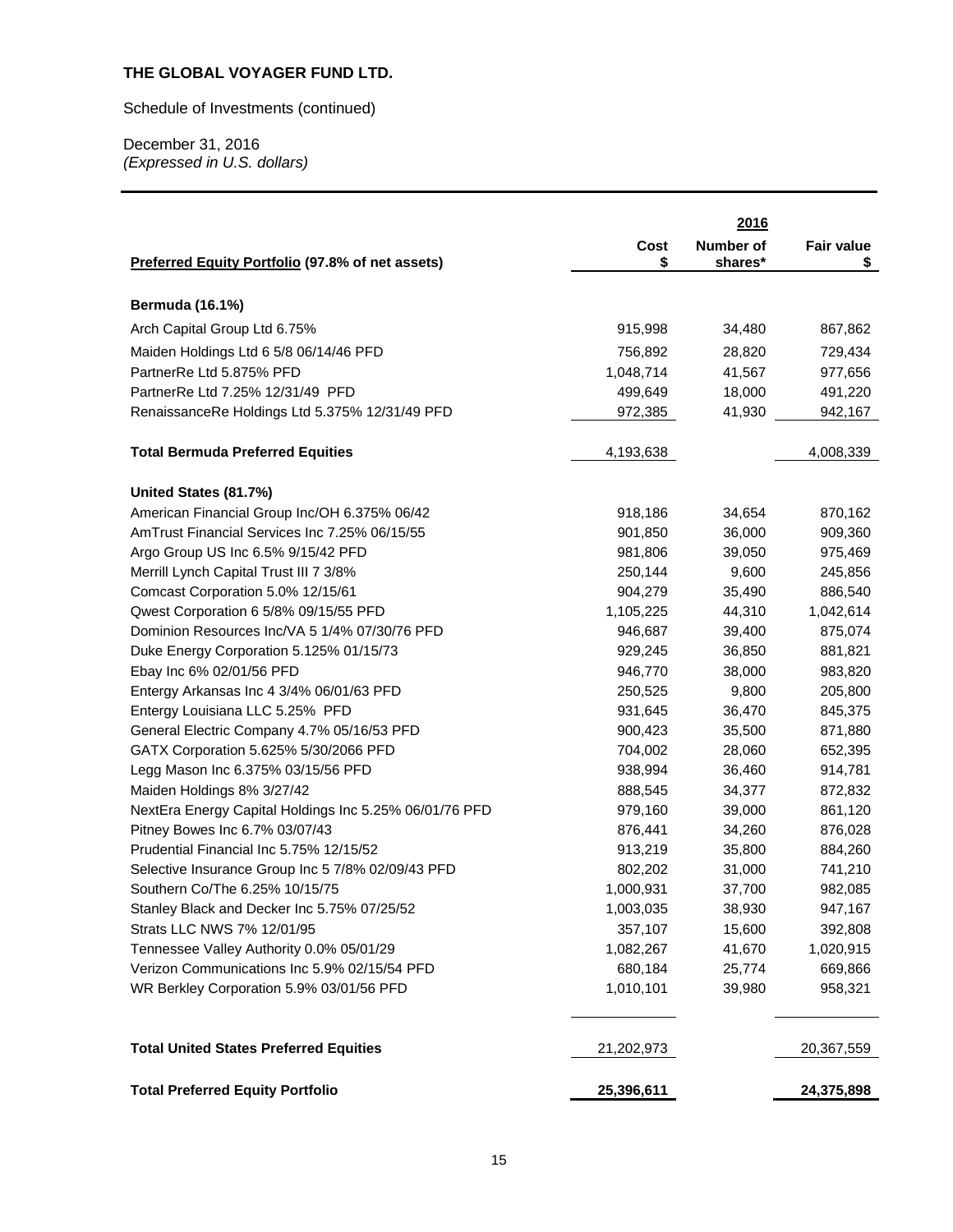Schedule of Investments (continued)

|                                                  |            | 2015                        |                  |
|--------------------------------------------------|------------|-----------------------------|------------------|
| Preferred Equity Portfolio (91.9% of net assets) | Cost<br>\$ | <b>Number of</b><br>shares* | Fair value<br>\$ |
|                                                  |            |                             |                  |
| <b>Bermuda (19.7%)</b>                           |            |                             |                  |
| Arch Capital Group 6.75% series C                | 915,998    | 34,480                      | 923,030          |
| Axis Capital Holdings Series B 7.5% 12/01/15     | 418,010    | 4,300                       | 365,500          |
| Bank of Butterfield NTBBH - Reg S                | 499,847    | 441                         | 491,715          |
| PartnerRe Ltd 5.875%- PFD                        | 895,557    | 35,650                      | 927,970          |
| PRE 7.25% 12/31/49 PFD                           | 400,051    | 14,300                      | 408,408          |
| RenaissanceRe HLDGS 5.375% 12/31/49 PFD          | 872,264    | 37,470                      | 929,255          |
| <b>Total Bermuda Preferred Equities</b>          | 4,001,727  |                             | 4,045,878        |
| United States (72.2%)                            |            |                             |                  |
| AFG 6.375% 06/42                                 | 918,186    | 34,654                      | 903,776          |
| Amtrust Financial 7.25 06/15/55                  | 901,850    | 36,000                      | 919,440          |
| Argo Group Us In 6.5% 9/15/42                    | 908,631    | 36,150                      | 917,487          |
| Comcast 5.0% 12/15/61                            | 904,279    | 35,490                      | 909,254          |
| CTL 6 5/8 09/15/55 PFD                           | 906,860    | 36,200                      | 910,792          |
| DB Cont Cap 6/30/18 Series                       | 869,378    | 31,880                      | 865,223          |
| Duke 5.125 1/15/73                               | 929,245    | 36,850                      | 945,570          |
| ETR 5.25% 07/01/52                               | 931,645    | 36,470                      | 925,609          |
| GE 4.7 05/16/53 PFD                              | 900,423    | 35,500                      | 903,475          |
| Goldman Sachs 6.5% 11/01/61                      | 366,432    | 14,750                      | 388,368          |
| Maiden Holdings 8% 3/27/42                       | 888,545    | 34,377                      | 905,146          |
| Morgan Stanley Cap TR V 5.75% 07/15/33           | 500,318    | 22,100                      | 556,478          |
| Nextera Energy 5.7% 03/01/72                     | 944,390    | 36,542                      | 933,648          |
| Pitney Bowes Inc 6.7% 03/07/43                   | 876,441    | 34,260                      | 922,622          |
| Prudential Fin 5.75% 12/15/52                    | 913,219    | 35,800                      | 924,356          |
| Stanley Black and Decker 5.75% 7/25/52           | 942,717    | 36,450                      | 944,055          |
| Strats NWS 7% 12/1/95                            | 357,107    | 15,600                      | 392,652          |
| Tenn Valley Auth 0.0% 5/01/29                    | 808,649    | 30,250                      | 751,108          |
| <b>Total United Stated Preferred Equities</b>    | 14,768,315 |                             | 14,919,059       |
| <b>Total Preferred Equity Portfolio</b>          | 18,770,042 |                             | 18,964,937       |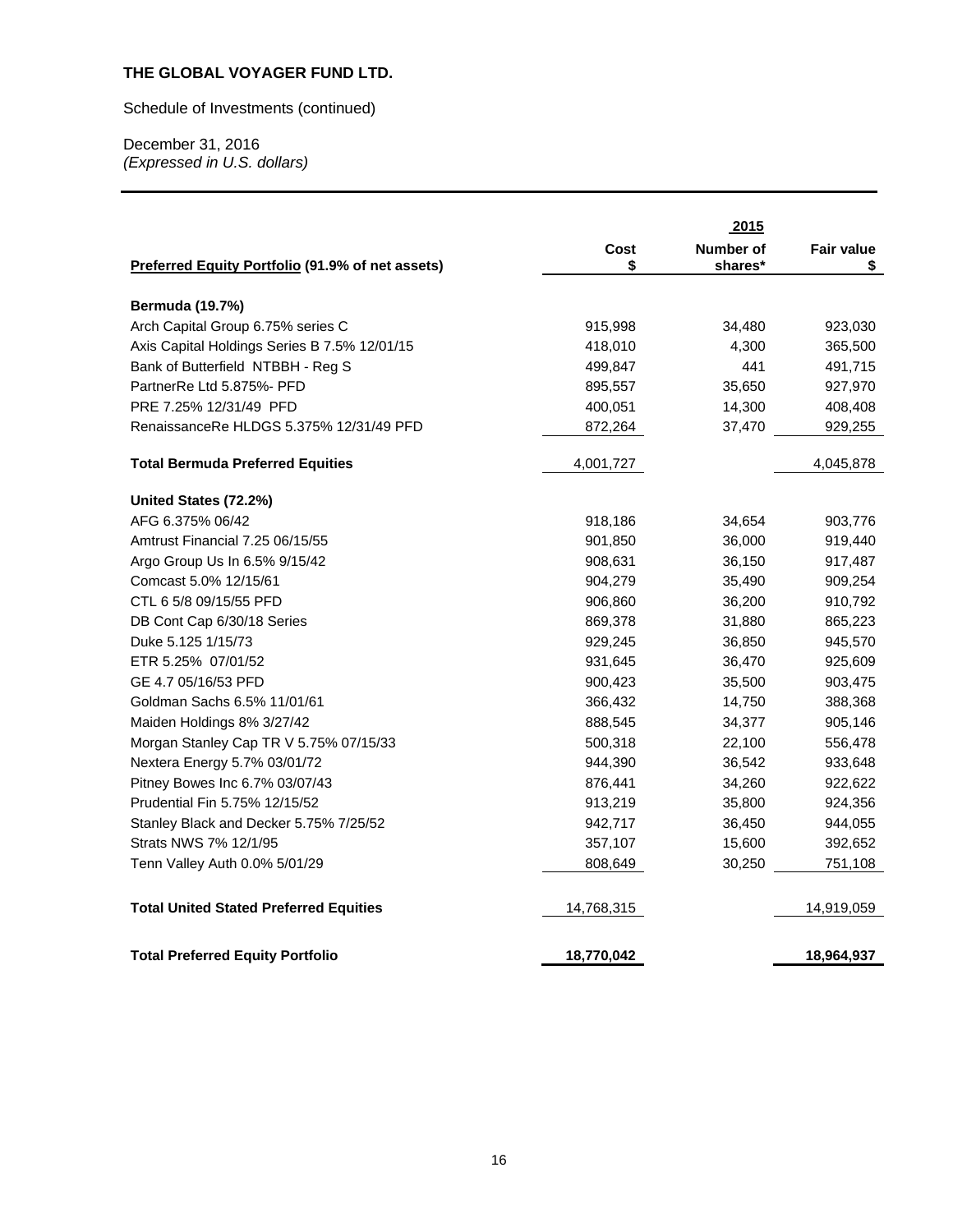Schedule of Investments (continued)

|                                                            |         | 2016             |                   |
|------------------------------------------------------------|---------|------------------|-------------------|
|                                                            | Cost    | <b>Number of</b> | <b>Fair value</b> |
| North American Equity Portfolio (99.5% of net assets)      | \$      | shares           | \$                |
|                                                            |         |                  |                   |
| Belgium Equities (0.2%)                                    |         |                  |                   |
| Beverages (0.2%)                                           |         |                  |                   |
| Anheuser-Busch InBev SA/NV                                 | 101,543 | 853              | 89,915            |
| <b>Total Belgium Equities</b>                              | 101,543 |                  | 89,915            |
|                                                            |         |                  |                   |
| <b>Bermuda Equities (1.2%)</b>                             |         |                  |                   |
| Insurance (1.2%)                                           |         |                  |                   |
| <b>Assured Guaranty Ltd</b>                                | 177,660 | 6,992            | 264,437           |
| XL Group Ltd                                               | 201,236 | 5,586            | 208,134           |
|                                                            |         |                  |                   |
| <b>Total Bermuda Equities</b>                              | 378,896 |                  | 472,571           |
| <b>Britain Equities (0.9%)</b>                             |         |                  |                   |
| Pharmaceuticals (0.4%)                                     |         |                  |                   |
| AstraZeneca Plc                                            | 175,125 | 5,558            | 151,900           |
|                                                            |         |                  |                   |
| <b>Commercial Services (0.1%)</b><br><b>IHS Markit Ltd</b> |         |                  |                   |
|                                                            | 44,045  | 1,392            | 49,291            |
| Miscellaneous Manufacture (0.4%)                           |         |                  |                   |
| Pentair Plc                                                | 135,392 | 2,908            | 163,052           |
|                                                            |         |                  |                   |
| <b>Total Britain Equities</b>                              | 354,562 |                  | 364,243           |
| <b>Canadian Equities (0.3%)</b>                            |         |                  |                   |
|                                                            |         |                  |                   |
| Insurance (0.1%)<br>Manulife Financial Corporation         |         | 2,407            |                   |
|                                                            | 39,381  |                  | 42,869            |
| Pipelines (0.2%)                                           |         |                  |                   |
| Transcanada Corporation                                    | 66,265  | 2,076            | 93,731            |
|                                                            |         |                  |                   |
| <b>Total Canadian Equities</b>                             | 105,646 |                  | 136,600           |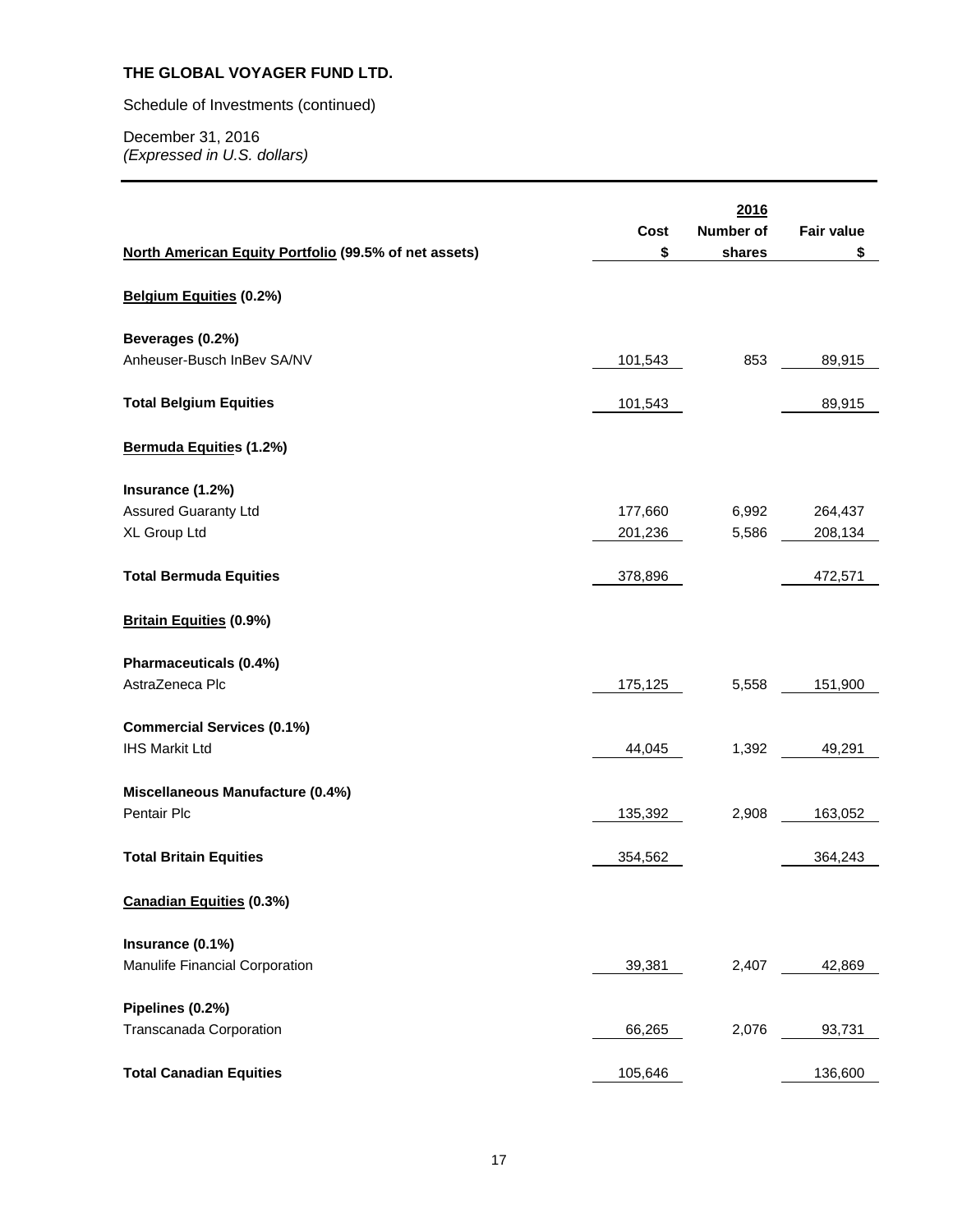Schedule of Investments (continued)

|                                                    | Cost    | 2016<br><b>Number of</b> | <b>Fair value</b> |
|----------------------------------------------------|---------|--------------------------|-------------------|
| <b>North American Equity Portfolio (continued)</b> | \$      | shares                   | \$                |
| Ireland Equities (2.1%)                            |         |                          |                   |
| <b>Building Materials (0.1%)</b>                   |         |                          |                   |
| CRH Plc                                            | 38,466  | 1,415                    | 48,648            |
| Computers (0.3%)                                   |         |                          |                   |
| Accenture Plc                                      | 104,365 | 1,032                    | 120,878           |
| Healthcare-Products (1.5%)                         |         |                          |                   |
| Medtronic Plc                                      | 616,169 | 8,004                    | 570,285           |
| Pharmaceuticals (0.2%)                             |         |                          |                   |
| Alkermes Plc                                       | 113,798 | 1,599                    | 88,872            |
| <b>Total Ireland Equities</b>                      | 872,798 |                          | 828,683           |
| <b>Switzerland Equities (0.3%)</b>                 |         |                          |                   |
| Insurance (0.3%)                                   |         |                          |                   |
| Chubb Ltd                                          | 112,019 | 882                      | 116,565           |
| <b>Total Switzerland Equities</b>                  | 112,019 |                          | 116,565           |
| <b>United States Equities (94.5%)</b>              |         |                          |                   |
| Aerospace/Defense (2.3%)                           |         |                          |                   |
| Boeing Company/The                                 | 131,923 | 998                      | 155,448           |
| <b>General Dynamics Corporation</b>                | 229,096 | 1,585                    | 273,730           |
| Lockheed Martin Corporation                        | 280,749 | 1,235                    | 308,911           |
| United Technologies Corporation                    | 121,657 | 1,100                    | 120,769           |
|                                                    | 763,425 |                          | 858,858           |
|                                                    |         |                          |                   |
| Agriculture (1.3%)                                 |         |                          |                   |
| Altria Group Inc.                                  | 423,979 | 7,036                    | 475,845           |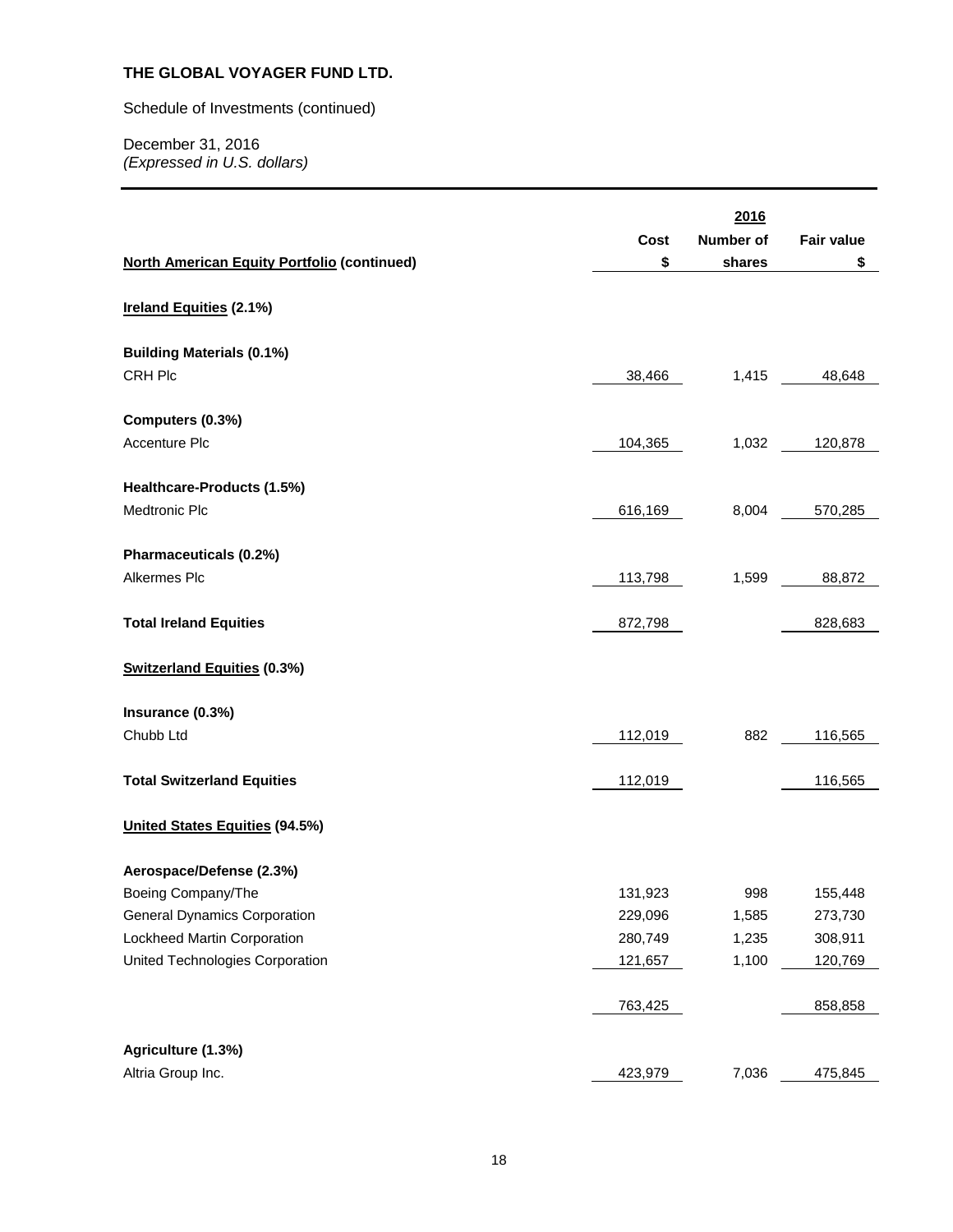#### Schedule of Investments (continued)

|                                                    |           | 2016      |                   |
|----------------------------------------------------|-----------|-----------|-------------------|
|                                                    | Cost      | Number of | <b>Fair value</b> |
| <b>North American Equity Portfolio (continued)</b> | \$        | shares    | \$                |
|                                                    |           |           |                   |
| United States Equities (94.5%) (continued)         |           |           |                   |
| <b>Airlines (0.2%)</b>                             |           |           |                   |
| American Airlines Group Inc.                       | 71,131    | 1,879     | 87,731            |
| Apparel (1.5%)                                     |           |           |                   |
| Nike Inc.                                          | 504,734   | 8,871     | 450,913           |
| Under Armour Inc.                                  | 54,254    | 1,633     | 41,103            |
| <b>VF Corporation</b>                              | 70,956    | 1,222     | 65,194            |
|                                                    | 629,944   |           | 557,210           |
| <b>Banks (7.0%)</b>                                |           |           |                   |
| Bank of America Corporation                        | 759,328   | 48,076    | 1,064,402         |
| Capital One Financial Corporation                  | 481,711   | 6,410     | 559,207           |
| Huntington Bancshares Inc/OH                       | 204,949   | 15,732    | 207,820           |
| Morgan Stanley                                     | 108,668   | 2,579     | 108,962           |
| Northern Trust Corporation                         | 102,544   | 1,509     | 134,375           |
| PNC Financial Services Group Inc/The               | 429,502   | 4,801     | 561,524           |
|                                                    | 2,086,702 |           | 2,636,290         |
| Beverages (4.1%)                                   |           |           |                   |
| Constellation Brands Inc.                          | 247,241   | 1,579     | 242,203           |
| Dr Pepper Snapple Group Inc.                       | 176,166   | 1,898     | 172,092           |
| Molson Coors Brewing Company                       | 222,529   | 2,446     | 238,045           |
| Monster Beverage Corporation                       | 408,333   | 8,549     | 379,063           |
| PepsiCo Inc.                                       | 482,051   | 4,897     | 512,569           |
|                                                    | 1,536,320 |           | 1,543,972         |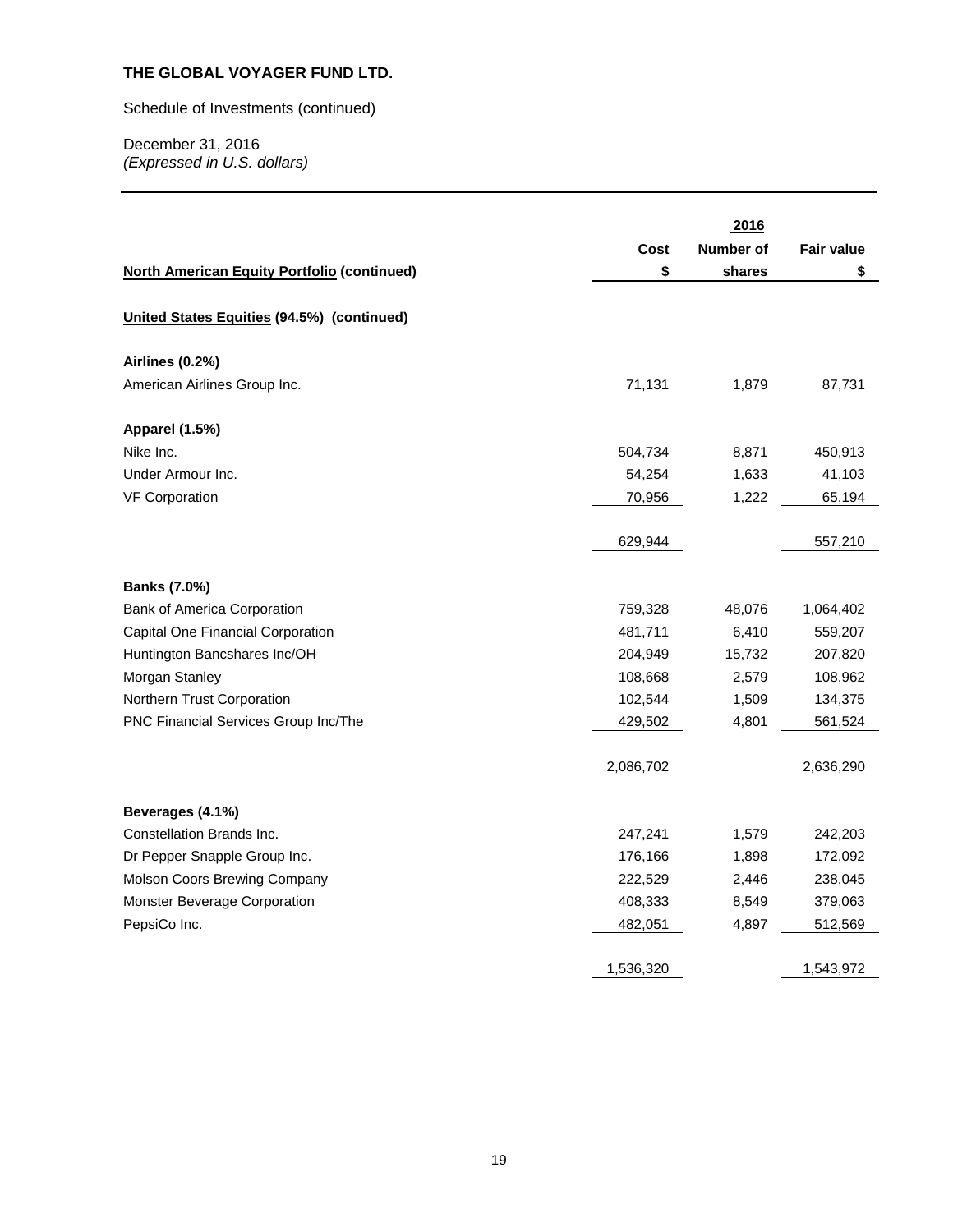Schedule of Investments (continued)

|                                                    |         | 2016             |                   |
|----------------------------------------------------|---------|------------------|-------------------|
|                                                    | Cost    | <b>Number of</b> | <b>Fair value</b> |
| <b>North American Equity Portfolio (continued)</b> | \$      | shares           | \$                |
|                                                    |         |                  |                   |
| United States Equities (94.5%) (continued)         |         |                  |                   |
| Biotechnology (1.3%)                               |         |                  |                   |
| Aduro Biotech Inc.                                 | 21,385  | 2,066            | 23,449            |
| Alnylam Pharmaceuticals Inc.                       | 23,648  | 300              | 11,226            |
| <b>ARIAD Pharmaceuticals Inc.</b>                  | 23,208  | 2,828            | 35,180            |
| Biogen Inc.                                        | 80,622  | 267              | 75,727            |
| Bluebird Bio Inc.                                  | 17,202  | 350              | 21,595            |
| <b>Celgene Corporation</b>                         | 142,813 | 1,370            | 158,632           |
| GlycoMimetics Inc.                                 | 13,342  | 2,624            | 15,980            |
| Incyte Corporation                                 | 44,625  | 599              | 60,056            |
| Karyopharm Therapeutics Inc.                       | 12,338  | 1,954            | 18,368            |
| Nivalis Therapeutics Inc.                          | 7,622   | 1,336            | 2,979             |
| Otonomy Inc.                                       | 20,795  | 1,048            | 16,611            |
| PTC Therapeutics Inc.                              | 29,656  | 1,441            | 15,721            |
| Regeneron Pharmaceuticals Inc.                     | 33,875  | 71               | 26,075            |
| Syndax Pharmaceuticals Inc.                        | 19,493  | 1,620            | 11,615            |
|                                                    |         |                  |                   |
|                                                    | 490,624 |                  | 493,214           |
| <b>Building Materials (0.9%)</b>                   |         |                  |                   |
| Boise Cascade Company                              | 91,764  | 4,479            | 100,554           |
| Fortune Brands Home & Security Inc.                | 56,434  | 1,094            | 58,485            |
| Martin Marietta Materials Inc.                     | 51,114  | 400              | 88,616            |
| Vulcan Materials Company                           | 73,996  | 834              | 104,392           |
|                                                    | 273,308 |                  | 352,047           |
|                                                    |         |                  |                   |
| Chemicals (1.8%)                                   |         |                  |                   |
| <b>Cabot Corporation</b>                           | 35,867  | 952              | 48,114            |
| <b>Celanese Corporation</b>                        | 101,941 | 1,602            | 126,109           |
| Dow Chemical Company/The                           | 148,122 | 3,413            | 195,292           |
| Monsanto Company                                   | 78,443  | 829              | 87,269            |
| PPG Industries Inc.                                | 198,572 | 1,958            | 185,540           |
| <b>Westlake Chemical Corporation</b>               | 38,983  | 669              | 37,464            |
|                                                    | 601,928 |                  | 679,788           |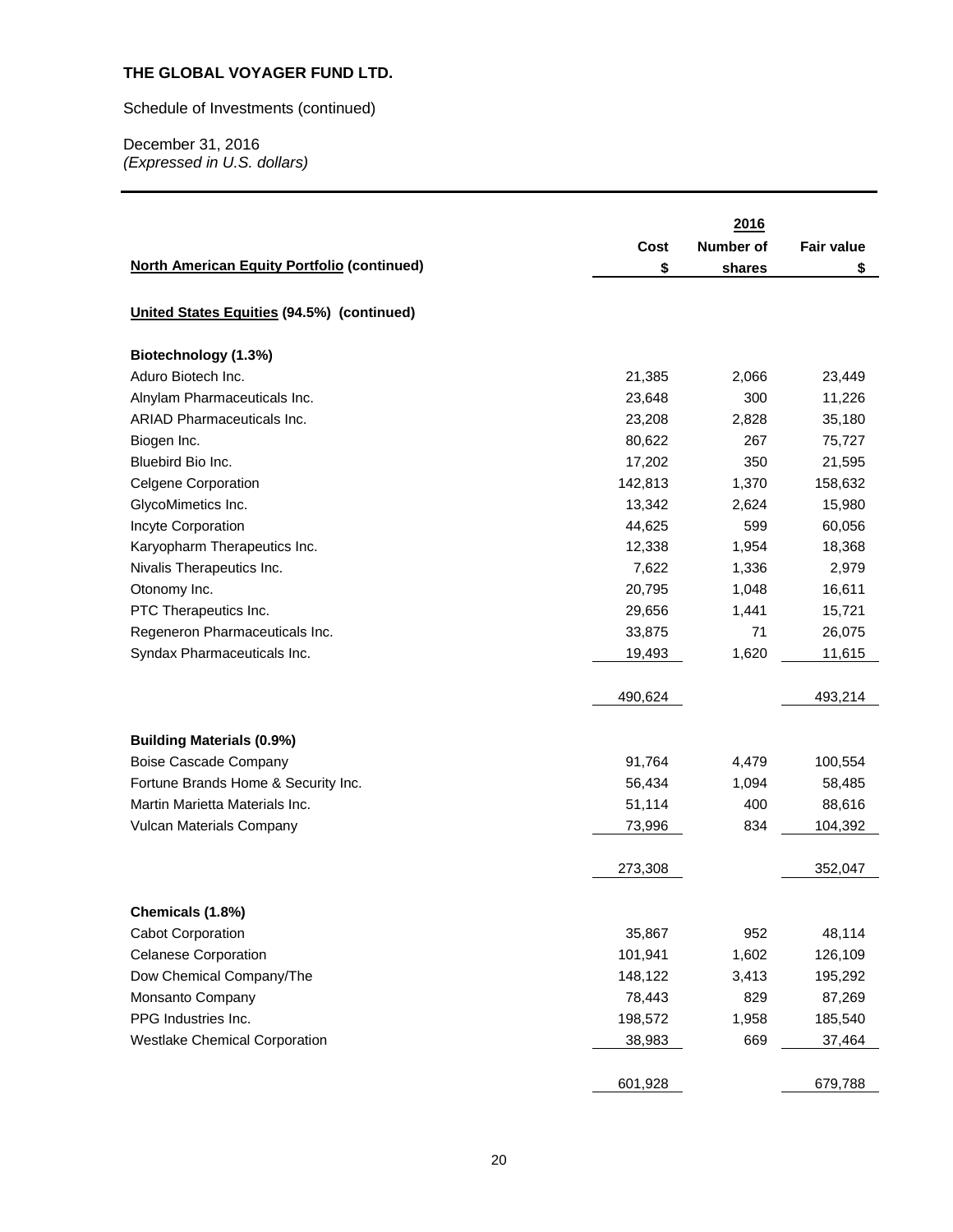Schedule of Investments (continued)

|                                                    |           | 2016             |                   |
|----------------------------------------------------|-----------|------------------|-------------------|
|                                                    | Cost      | <b>Number of</b> | <b>Fair value</b> |
| <b>North American Equity Portfolio (continued)</b> | \$        | shares           | \$                |
| United States Equities (94.5%) (continued)         |           |                  |                   |
| <b>Commercial Services (2.8%)</b>                  |           |                  |                   |
| Automatic Data Processing Inc.                     | 143,648   | 1,810            | 186,032           |
| Equifax Inc.                                       | 116,638   | 1,114            | 131,675           |
| FleetCor Technologies Inc.                         | 106,372   | 625              | 88,481            |
| Global Payments Inc.                               | 204,659   | 3,243            | 225,097           |
| Nielsen Holdings Plc                               | 135,240   | 3,012            | 126,353           |
| PayPal Holdings Inc.                               | 53,865    | 1,361            | 53,719            |
| TransUnion                                         | 128,345   | 4,951            | 153,531           |
| WEX Inc.                                           | 67,107    | 876              | 97,779            |
|                                                    | 955,874   |                  | 1,062,667         |
| Computers (5.0%)                                   |           |                  |                   |
| Apple Inc.                                         | 1,086,398 | 9,935            | 1,150,870         |
| <b>Cognizant Technology Solutions Corporation</b>  | 90,539    | 1,558            | 87,295            |
| Genpact Ltd.                                       | 132,098   | 5,436            | 132,258           |
| Pure Storage Inc.                                  | 175,111   | 14,257           | 161,247           |
| Seagate Technology Plc                             | 242,675   | 9,468            | 361,394           |
|                                                    | 1,726,821 |                  | 1,893,064         |
| <b>Cosmetics/Personal Care (1.5%)</b>              |           |                  |                   |
| Colgate-Palmolive Company                          | 10,835    | 169              | 11,059            |
| Coty Inc.                                          | 321,351   | 13,911           | 254,850           |
| Estee Lauder Cos Inc/The                           | 326,378   | 3,856            | 294,945           |
|                                                    | 658,564   |                  | 560,854           |
|                                                    |           |                  |                   |
| Diversified Finan Serv (4.2%)                      |           |                  |                   |
| Alliance Data Systems Corporation                  | 130,111   | 555              | 126,862           |
| American Express Company                           | 361,155   | 5,056            | 374,548           |
| Evercore Partners Inc.                             | 65,063    | 1,158            | 79,497            |
| Intercontinental Exchange Inc.                     | 120,619   | 2,307            | 130,161           |
| Investment Technology Group Inc.                   | 23,831    | 1,383            | 27,314            |
| Legg Mason Inc.                                    | 43,585    | 1,333            | 39,870            |
| Santander Consumer USA Holdings Inc.               | 245,443   | 19,211           | 259,349           |
| TD Ameritrade Holding Corporation                  | 56,464    | 1,359            | 59,252            |
| Visa Inc.                                          | 457,519   | 6,040            | 472,086           |
| WisdomTree Investments Inc.                        | 31,269    | 2,505            | 27,906            |
|                                                    | 1,535,059 |                  | 1,596,845         |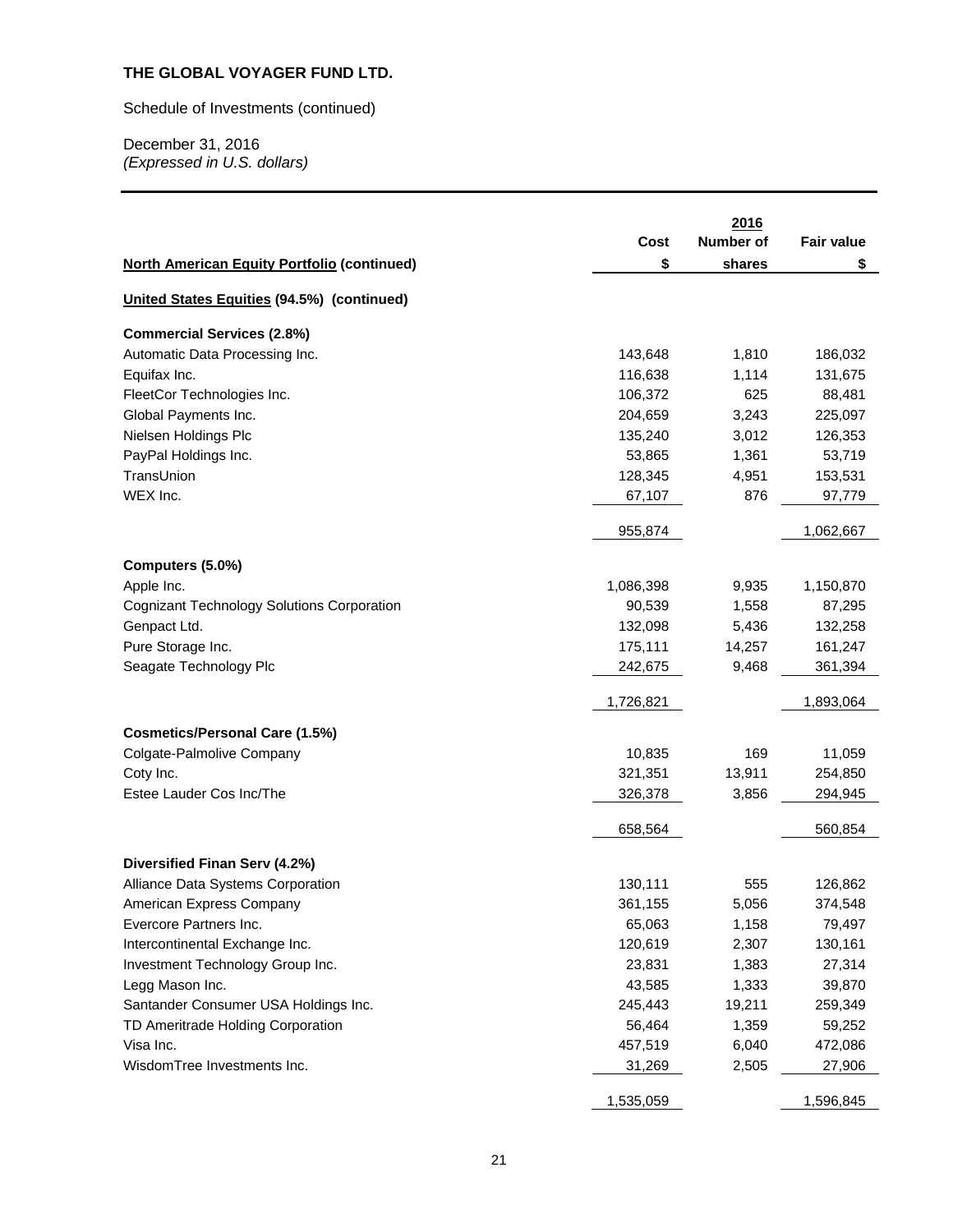Schedule of Investments (continued)

|                                                    |           | 2016             |                   |
|----------------------------------------------------|-----------|------------------|-------------------|
|                                                    | Cost      | <b>Number of</b> | <b>Fair value</b> |
| <b>North American Equity Portfolio (continued)</b> | \$        | shares           | \$                |
|                                                    |           |                  |                   |
| United States Equities (94.5%) (continued)         |           |                  |                   |
| Electrical (3.8%)                                  |           |                  |                   |
| Ameren Corporation                                 | 80,183    | 1,839            | 96,474            |
| Avangrid Inc.                                      | 157,202   | 4,024            | 152,389           |
| Dominion Resources Inc/VA                          | 190,615   | 2,750            | 210,623           |
| Edison International                               | 121,775   | 2,032            | 146,284           |
| <b>Eversource Energy</b>                           | 53,147    | 1,044            | 57,660            |
| <b>Exelon Corporation</b>                          | 105,633   | 3,715            | 131,845           |
| NextEra Energy Inc.                                | 331,118   | 3,104            | 370,835           |
| PG&E Corporation                                   | 161,653   | 2,984            | 181,368           |
| Pinnacle West Capital Corporation                  | 60,074    | 923              | 72,031            |
|                                                    |           |                  |                   |
|                                                    | 1,261,400 |                  | 1,419,509         |
|                                                    |           |                  |                   |
| Electrical Component & Equipment (0.3%)            |           |                  |                   |
| Ametek Inc.                                        | 113,258   | 2,340            | 113,724           |
| SunPower Corporation                               | 7,635     | 296              | 1,957             |
|                                                    |           |                  |                   |
|                                                    | 120,893   |                  | 115,681           |
|                                                    |           |                  |                   |
| Electronics (0.9%)                                 |           |                  |                   |
| Fortive Corporation                                | 7,602     | 2,696            | 144,640           |
| Honeywell International Inc                        | 181,664   | 1,823            | 211,231           |
|                                                    |           |                  |                   |
|                                                    | 189,266   |                  | 355,871           |
|                                                    |           |                  |                   |
| Energy - Alternate Sources (0.0%)                  |           |                  |                   |
| First Solar Inc.                                   | 21,111    | 335              | 10,743            |
|                                                    |           |                  |                   |
| <b>Environmental Control (0.4%)</b>                |           |                  |                   |
| Waste Management Inc.                              | 150,392   | 2,196            | 155,784           |
|                                                    |           |                  |                   |
| Equity Fund (0.9%)                                 |           |                  |                   |
| SPDR S&P500 ETF Trust                              | 317,274   | 1,451            | 324,357           |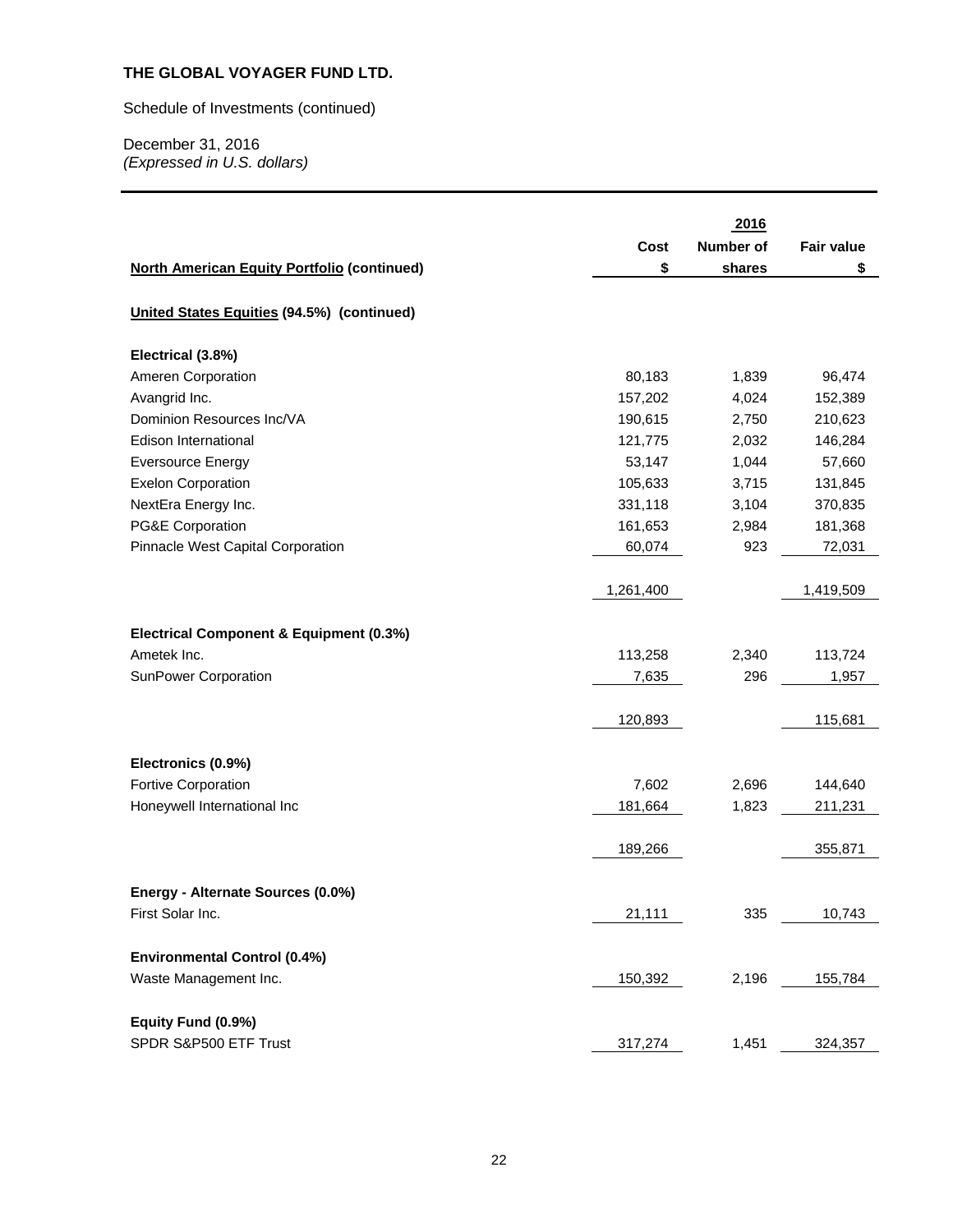Schedule of Investments (continued)

| <b>Number of</b><br>Cost<br><b>Fair value</b><br>\$<br><b>North American Equity Portfolio (continued)</b><br>shares<br>\$<br>United States Equities (94.5%) (continued)<br>Food (2.5%)<br>Kroger Company/The<br>113,408<br>3,711<br>128,104<br>Mondelez International Inc.<br>467,672<br>11,094<br>491,797<br>Post Holdings Inc.<br>3,850<br>267,718<br>309,540<br>848,798<br>929,441<br>Forest Products & Paper (0.5%)<br>Post Holdings Inc.<br>133,147<br>3,585<br>190,220<br>Gas (0.8%)<br>Sempra Energy<br>1,841<br>172,305<br>185,278<br><b>UGI Corporation</b><br>77,888<br>2,293<br>105,661<br>250,193<br>290,939<br>Healthcare-Products (4.3%)<br><b>Abbott Laboratories</b><br>68,912<br>1,673<br>64,260<br>132,265<br>160,591<br>Baxter International Inc.<br>3,621<br>151,397<br>Becton Dickinson and Company<br>1,049<br>173,672<br>211,722<br>249,221<br><b>Boston Scientific Corporation</b><br>11,522<br>ConforMIS Inc.<br>31,137<br>2,276<br>18,413<br>Danaher Corporation<br>428,574<br>4,937<br>384,543<br>St Jude Medical Inc.<br>122,643<br>2,058<br>165,031<br><b>Stryker Corporation</b><br>175,498<br>1,949<br>233,588<br>Thermo Fisher Scientific Inc.<br>1,155<br>106,150<br>162,994<br>1,428,298<br>1,612,313<br>Healthcare-Services (2.5%)<br>Cigna Corporation<br>207,890<br>1,482<br>197,906<br>HCA Holdings Inc.<br>187,082<br>2,700<br>199,881<br>UnitedHealth Group Inc.<br>223,589<br>3,355<br>537,169<br>618,561<br>934,956 |  |      |  |
|---------------------------------------------------------------------------------------------------------------------------------------------------------------------------------------------------------------------------------------------------------------------------------------------------------------------------------------------------------------------------------------------------------------------------------------------------------------------------------------------------------------------------------------------------------------------------------------------------------------------------------------------------------------------------------------------------------------------------------------------------------------------------------------------------------------------------------------------------------------------------------------------------------------------------------------------------------------------------------------------------------------------------------------------------------------------------------------------------------------------------------------------------------------------------------------------------------------------------------------------------------------------------------------------------------------------------------------------------------------------------------------------------------------------------------------------------------------|--|------|--|
|                                                                                                                                                                                                                                                                                                                                                                                                                                                                                                                                                                                                                                                                                                                                                                                                                                                                                                                                                                                                                                                                                                                                                                                                                                                                                                                                                                                                                                                               |  | 2016 |  |
|                                                                                                                                                                                                                                                                                                                                                                                                                                                                                                                                                                                                                                                                                                                                                                                                                                                                                                                                                                                                                                                                                                                                                                                                                                                                                                                                                                                                                                                               |  |      |  |
|                                                                                                                                                                                                                                                                                                                                                                                                                                                                                                                                                                                                                                                                                                                                                                                                                                                                                                                                                                                                                                                                                                                                                                                                                                                                                                                                                                                                                                                               |  |      |  |
|                                                                                                                                                                                                                                                                                                                                                                                                                                                                                                                                                                                                                                                                                                                                                                                                                                                                                                                                                                                                                                                                                                                                                                                                                                                                                                                                                                                                                                                               |  |      |  |
|                                                                                                                                                                                                                                                                                                                                                                                                                                                                                                                                                                                                                                                                                                                                                                                                                                                                                                                                                                                                                                                                                                                                                                                                                                                                                                                                                                                                                                                               |  |      |  |
|                                                                                                                                                                                                                                                                                                                                                                                                                                                                                                                                                                                                                                                                                                                                                                                                                                                                                                                                                                                                                                                                                                                                                                                                                                                                                                                                                                                                                                                               |  |      |  |
|                                                                                                                                                                                                                                                                                                                                                                                                                                                                                                                                                                                                                                                                                                                                                                                                                                                                                                                                                                                                                                                                                                                                                                                                                                                                                                                                                                                                                                                               |  |      |  |
|                                                                                                                                                                                                                                                                                                                                                                                                                                                                                                                                                                                                                                                                                                                                                                                                                                                                                                                                                                                                                                                                                                                                                                                                                                                                                                                                                                                                                                                               |  |      |  |
|                                                                                                                                                                                                                                                                                                                                                                                                                                                                                                                                                                                                                                                                                                                                                                                                                                                                                                                                                                                                                                                                                                                                                                                                                                                                                                                                                                                                                                                               |  |      |  |
|                                                                                                                                                                                                                                                                                                                                                                                                                                                                                                                                                                                                                                                                                                                                                                                                                                                                                                                                                                                                                                                                                                                                                                                                                                                                                                                                                                                                                                                               |  |      |  |
|                                                                                                                                                                                                                                                                                                                                                                                                                                                                                                                                                                                                                                                                                                                                                                                                                                                                                                                                                                                                                                                                                                                                                                                                                                                                                                                                                                                                                                                               |  |      |  |
|                                                                                                                                                                                                                                                                                                                                                                                                                                                                                                                                                                                                                                                                                                                                                                                                                                                                                                                                                                                                                                                                                                                                                                                                                                                                                                                                                                                                                                                               |  |      |  |
|                                                                                                                                                                                                                                                                                                                                                                                                                                                                                                                                                                                                                                                                                                                                                                                                                                                                                                                                                                                                                                                                                                                                                                                                                                                                                                                                                                                                                                                               |  |      |  |
|                                                                                                                                                                                                                                                                                                                                                                                                                                                                                                                                                                                                                                                                                                                                                                                                                                                                                                                                                                                                                                                                                                                                                                                                                                                                                                                                                                                                                                                               |  |      |  |
|                                                                                                                                                                                                                                                                                                                                                                                                                                                                                                                                                                                                                                                                                                                                                                                                                                                                                                                                                                                                                                                                                                                                                                                                                                                                                                                                                                                                                                                               |  |      |  |
|                                                                                                                                                                                                                                                                                                                                                                                                                                                                                                                                                                                                                                                                                                                                                                                                                                                                                                                                                                                                                                                                                                                                                                                                                                                                                                                                                                                                                                                               |  |      |  |
|                                                                                                                                                                                                                                                                                                                                                                                                                                                                                                                                                                                                                                                                                                                                                                                                                                                                                                                                                                                                                                                                                                                                                                                                                                                                                                                                                                                                                                                               |  |      |  |
|                                                                                                                                                                                                                                                                                                                                                                                                                                                                                                                                                                                                                                                                                                                                                                                                                                                                                                                                                                                                                                                                                                                                                                                                                                                                                                                                                                                                                                                               |  |      |  |
|                                                                                                                                                                                                                                                                                                                                                                                                                                                                                                                                                                                                                                                                                                                                                                                                                                                                                                                                                                                                                                                                                                                                                                                                                                                                                                                                                                                                                                                               |  |      |  |
|                                                                                                                                                                                                                                                                                                                                                                                                                                                                                                                                                                                                                                                                                                                                                                                                                                                                                                                                                                                                                                                                                                                                                                                                                                                                                                                                                                                                                                                               |  |      |  |
|                                                                                                                                                                                                                                                                                                                                                                                                                                                                                                                                                                                                                                                                                                                                                                                                                                                                                                                                                                                                                                                                                                                                                                                                                                                                                                                                                                                                                                                               |  |      |  |
|                                                                                                                                                                                                                                                                                                                                                                                                                                                                                                                                                                                                                                                                                                                                                                                                                                                                                                                                                                                                                                                                                                                                                                                                                                                                                                                                                                                                                                                               |  |      |  |
|                                                                                                                                                                                                                                                                                                                                                                                                                                                                                                                                                                                                                                                                                                                                                                                                                                                                                                                                                                                                                                                                                                                                                                                                                                                                                                                                                                                                                                                               |  |      |  |
|                                                                                                                                                                                                                                                                                                                                                                                                                                                                                                                                                                                                                                                                                                                                                                                                                                                                                                                                                                                                                                                                                                                                                                                                                                                                                                                                                                                                                                                               |  |      |  |
|                                                                                                                                                                                                                                                                                                                                                                                                                                                                                                                                                                                                                                                                                                                                                                                                                                                                                                                                                                                                                                                                                                                                                                                                                                                                                                                                                                                                                                                               |  |      |  |
|                                                                                                                                                                                                                                                                                                                                                                                                                                                                                                                                                                                                                                                                                                                                                                                                                                                                                                                                                                                                                                                                                                                                                                                                                                                                                                                                                                                                                                                               |  |      |  |
|                                                                                                                                                                                                                                                                                                                                                                                                                                                                                                                                                                                                                                                                                                                                                                                                                                                                                                                                                                                                                                                                                                                                                                                                                                                                                                                                                                                                                                                               |  |      |  |
|                                                                                                                                                                                                                                                                                                                                                                                                                                                                                                                                                                                                                                                                                                                                                                                                                                                                                                                                                                                                                                                                                                                                                                                                                                                                                                                                                                                                                                                               |  |      |  |
|                                                                                                                                                                                                                                                                                                                                                                                                                                                                                                                                                                                                                                                                                                                                                                                                                                                                                                                                                                                                                                                                                                                                                                                                                                                                                                                                                                                                                                                               |  |      |  |
|                                                                                                                                                                                                                                                                                                                                                                                                                                                                                                                                                                                                                                                                                                                                                                                                                                                                                                                                                                                                                                                                                                                                                                                                                                                                                                                                                                                                                                                               |  |      |  |
|                                                                                                                                                                                                                                                                                                                                                                                                                                                                                                                                                                                                                                                                                                                                                                                                                                                                                                                                                                                                                                                                                                                                                                                                                                                                                                                                                                                                                                                               |  |      |  |
| <b>Holding Companies-Diversified (0.2%)</b>                                                                                                                                                                                                                                                                                                                                                                                                                                                                                                                                                                                                                                                                                                                                                                                                                                                                                                                                                                                                                                                                                                                                                                                                                                                                                                                                                                                                                   |  |      |  |
| <b>Conyers Park Acquisition Corporation</b><br>7,746<br>77,893<br>84,044                                                                                                                                                                                                                                                                                                                                                                                                                                                                                                                                                                                                                                                                                                                                                                                                                                                                                                                                                                                                                                                                                                                                                                                                                                                                                                                                                                                      |  |      |  |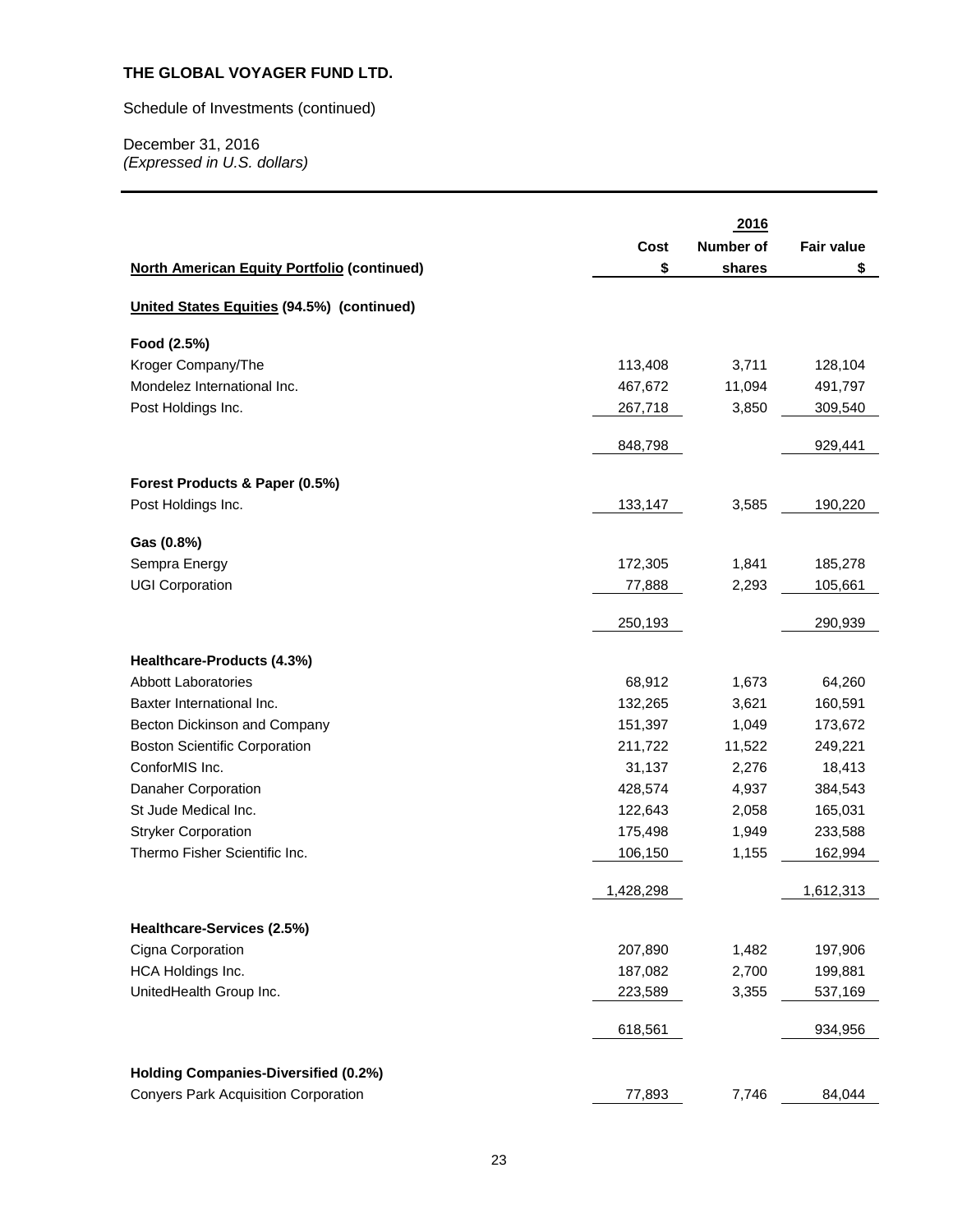Schedule of Investments (continued)

| Number of<br>Cost<br><b>Fair value</b><br><b>North American Equity Portfolio (continued)</b><br>\$<br>\$<br>shares<br>United States Equities (94.5%) (continued)<br>Insurance (4.0%)<br>Allstate Corporation/The<br>1,624<br>105,455<br>120,371<br>American International Group Inc.<br>6,333<br>268,546<br>413,672<br>Hartford Financial Services Group Inc/The<br>193,420<br>4,683<br>223,145<br>Marsh & McLennan Cos Inc.<br>250,274<br>4,715<br>318,687<br>MetLife Inc.<br>122,640<br>2,637<br>142,108<br>Principal Financial Group Inc.<br>58,756<br>1,458<br>84,360<br>Prudential Financial Inc.<br>2,164<br>160,622<br>225,229<br>1,159,713<br>1,527,572<br>Internet (7.2%)<br>Alphabet Inc.<br>1,185<br>884,326<br>939,255<br>618,762<br>990<br>Amazon.com Inc.<br>742,520<br>Blucora Inc.<br>31,641<br>2,981<br>43,821<br>Expedia Inc.<br>180,366<br>1,588<br>179,873<br>Facebook Inc.<br>420,526<br>4,091<br>471,038<br>Netflix Inc.<br>189,168<br>1,923<br>238,067<br>Wayfair Inc.<br>126,548<br>3,077<br>107,818<br>2,451,337<br>2,722,392<br>Iron/Steel (0.2%)<br>358<br>Reliance Steel & Aluminum Company<br>19,445<br>28,482<br>Steel Dynamics Inc.<br>1,624<br>34,931<br>57,798<br>54,376<br>86,280<br><b>Lodging (0.2%)</b><br>Hilton Worldwide Holdings Inc.<br>78,465<br>2,976<br>80,917<br>Machinery-Diversified (0.1%) |                         |        | 2016 |        |
|---------------------------------------------------------------------------------------------------------------------------------------------------------------------------------------------------------------------------------------------------------------------------------------------------------------------------------------------------------------------------------------------------------------------------------------------------------------------------------------------------------------------------------------------------------------------------------------------------------------------------------------------------------------------------------------------------------------------------------------------------------------------------------------------------------------------------------------------------------------------------------------------------------------------------------------------------------------------------------------------------------------------------------------------------------------------------------------------------------------------------------------------------------------------------------------------------------------------------------------------------------------------------------------------------------------------------------------------|-------------------------|--------|------|--------|
|                                                                                                                                                                                                                                                                                                                                                                                                                                                                                                                                                                                                                                                                                                                                                                                                                                                                                                                                                                                                                                                                                                                                                                                                                                                                                                                                             |                         |        |      |        |
|                                                                                                                                                                                                                                                                                                                                                                                                                                                                                                                                                                                                                                                                                                                                                                                                                                                                                                                                                                                                                                                                                                                                                                                                                                                                                                                                             |                         |        |      |        |
|                                                                                                                                                                                                                                                                                                                                                                                                                                                                                                                                                                                                                                                                                                                                                                                                                                                                                                                                                                                                                                                                                                                                                                                                                                                                                                                                             |                         |        |      |        |
|                                                                                                                                                                                                                                                                                                                                                                                                                                                                                                                                                                                                                                                                                                                                                                                                                                                                                                                                                                                                                                                                                                                                                                                                                                                                                                                                             |                         |        |      |        |
|                                                                                                                                                                                                                                                                                                                                                                                                                                                                                                                                                                                                                                                                                                                                                                                                                                                                                                                                                                                                                                                                                                                                                                                                                                                                                                                                             |                         |        |      |        |
|                                                                                                                                                                                                                                                                                                                                                                                                                                                                                                                                                                                                                                                                                                                                                                                                                                                                                                                                                                                                                                                                                                                                                                                                                                                                                                                                             |                         |        |      |        |
|                                                                                                                                                                                                                                                                                                                                                                                                                                                                                                                                                                                                                                                                                                                                                                                                                                                                                                                                                                                                                                                                                                                                                                                                                                                                                                                                             |                         |        |      |        |
|                                                                                                                                                                                                                                                                                                                                                                                                                                                                                                                                                                                                                                                                                                                                                                                                                                                                                                                                                                                                                                                                                                                                                                                                                                                                                                                                             |                         |        |      |        |
|                                                                                                                                                                                                                                                                                                                                                                                                                                                                                                                                                                                                                                                                                                                                                                                                                                                                                                                                                                                                                                                                                                                                                                                                                                                                                                                                             |                         |        |      |        |
|                                                                                                                                                                                                                                                                                                                                                                                                                                                                                                                                                                                                                                                                                                                                                                                                                                                                                                                                                                                                                                                                                                                                                                                                                                                                                                                                             |                         |        |      |        |
|                                                                                                                                                                                                                                                                                                                                                                                                                                                                                                                                                                                                                                                                                                                                                                                                                                                                                                                                                                                                                                                                                                                                                                                                                                                                                                                                             |                         |        |      |        |
|                                                                                                                                                                                                                                                                                                                                                                                                                                                                                                                                                                                                                                                                                                                                                                                                                                                                                                                                                                                                                                                                                                                                                                                                                                                                                                                                             |                         |        |      |        |
|                                                                                                                                                                                                                                                                                                                                                                                                                                                                                                                                                                                                                                                                                                                                                                                                                                                                                                                                                                                                                                                                                                                                                                                                                                                                                                                                             |                         |        |      |        |
|                                                                                                                                                                                                                                                                                                                                                                                                                                                                                                                                                                                                                                                                                                                                                                                                                                                                                                                                                                                                                                                                                                                                                                                                                                                                                                                                             |                         |        |      |        |
|                                                                                                                                                                                                                                                                                                                                                                                                                                                                                                                                                                                                                                                                                                                                                                                                                                                                                                                                                                                                                                                                                                                                                                                                                                                                                                                                             |                         |        |      |        |
|                                                                                                                                                                                                                                                                                                                                                                                                                                                                                                                                                                                                                                                                                                                                                                                                                                                                                                                                                                                                                                                                                                                                                                                                                                                                                                                                             |                         |        |      |        |
|                                                                                                                                                                                                                                                                                                                                                                                                                                                                                                                                                                                                                                                                                                                                                                                                                                                                                                                                                                                                                                                                                                                                                                                                                                                                                                                                             |                         |        |      |        |
|                                                                                                                                                                                                                                                                                                                                                                                                                                                                                                                                                                                                                                                                                                                                                                                                                                                                                                                                                                                                                                                                                                                                                                                                                                                                                                                                             |                         |        |      |        |
|                                                                                                                                                                                                                                                                                                                                                                                                                                                                                                                                                                                                                                                                                                                                                                                                                                                                                                                                                                                                                                                                                                                                                                                                                                                                                                                                             |                         |        |      |        |
|                                                                                                                                                                                                                                                                                                                                                                                                                                                                                                                                                                                                                                                                                                                                                                                                                                                                                                                                                                                                                                                                                                                                                                                                                                                                                                                                             |                         |        |      |        |
|                                                                                                                                                                                                                                                                                                                                                                                                                                                                                                                                                                                                                                                                                                                                                                                                                                                                                                                                                                                                                                                                                                                                                                                                                                                                                                                                             |                         |        |      |        |
|                                                                                                                                                                                                                                                                                                                                                                                                                                                                                                                                                                                                                                                                                                                                                                                                                                                                                                                                                                                                                                                                                                                                                                                                                                                                                                                                             |                         |        |      |        |
|                                                                                                                                                                                                                                                                                                                                                                                                                                                                                                                                                                                                                                                                                                                                                                                                                                                                                                                                                                                                                                                                                                                                                                                                                                                                                                                                             |                         |        |      |        |
|                                                                                                                                                                                                                                                                                                                                                                                                                                                                                                                                                                                                                                                                                                                                                                                                                                                                                                                                                                                                                                                                                                                                                                                                                                                                                                                                             |                         |        |      |        |
|                                                                                                                                                                                                                                                                                                                                                                                                                                                                                                                                                                                                                                                                                                                                                                                                                                                                                                                                                                                                                                                                                                                                                                                                                                                                                                                                             |                         |        |      |        |
|                                                                                                                                                                                                                                                                                                                                                                                                                                                                                                                                                                                                                                                                                                                                                                                                                                                                                                                                                                                                                                                                                                                                                                                                                                                                                                                                             |                         |        |      |        |
|                                                                                                                                                                                                                                                                                                                                                                                                                                                                                                                                                                                                                                                                                                                                                                                                                                                                                                                                                                                                                                                                                                                                                                                                                                                                                                                                             |                         |        |      |        |
|                                                                                                                                                                                                                                                                                                                                                                                                                                                                                                                                                                                                                                                                                                                                                                                                                                                                                                                                                                                                                                                                                                                                                                                                                                                                                                                                             |                         |        |      |        |
|                                                                                                                                                                                                                                                                                                                                                                                                                                                                                                                                                                                                                                                                                                                                                                                                                                                                                                                                                                                                                                                                                                                                                                                                                                                                                                                                             |                         |        |      |        |
|                                                                                                                                                                                                                                                                                                                                                                                                                                                                                                                                                                                                                                                                                                                                                                                                                                                                                                                                                                                                                                                                                                                                                                                                                                                                                                                                             |                         |        |      |        |
|                                                                                                                                                                                                                                                                                                                                                                                                                                                                                                                                                                                                                                                                                                                                                                                                                                                                                                                                                                                                                                                                                                                                                                                                                                                                                                                                             |                         |        |      |        |
|                                                                                                                                                                                                                                                                                                                                                                                                                                                                                                                                                                                                                                                                                                                                                                                                                                                                                                                                                                                                                                                                                                                                                                                                                                                                                                                                             |                         |        |      |        |
|                                                                                                                                                                                                                                                                                                                                                                                                                                                                                                                                                                                                                                                                                                                                                                                                                                                                                                                                                                                                                                                                                                                                                                                                                                                                                                                                             |                         |        |      |        |
|                                                                                                                                                                                                                                                                                                                                                                                                                                                                                                                                                                                                                                                                                                                                                                                                                                                                                                                                                                                                                                                                                                                                                                                                                                                                                                                                             | <b>AGCO Corporation</b> | 29,929 | 532  | 30,792 |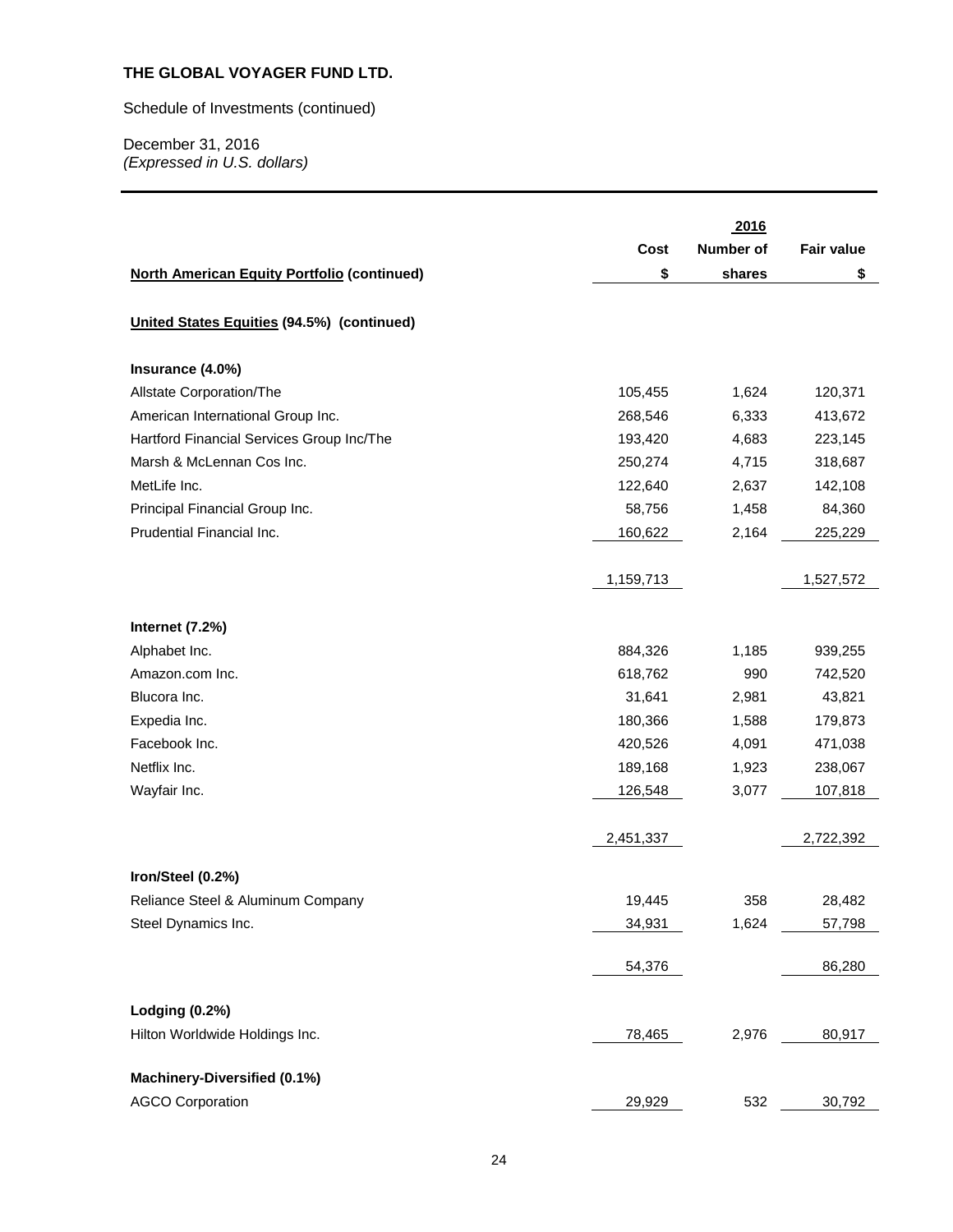Schedule of Investments (continued)

|                                                    |           | 2016      |                   |
|----------------------------------------------------|-----------|-----------|-------------------|
|                                                    | Cost      | Number of | <b>Fair value</b> |
| <b>North American Equity Portfolio (continued)</b> | \$        | shares    | \$                |
|                                                    |           |           |                   |
| United States Equities (94.5%) (continued)         |           |           |                   |
| Media (4.0%)                                       |           |           |                   |
| Charter Communications Inc.                        | 429,911   | 2,078     | 598,298           |
| <b>Comcast Corporation</b>                         | 520,323   | 9,229     | 638,093           |
| Liberty Media Corporation-Liberty Media            | 56,569    | 1,986     | 62,261            |
| Twenty-First Century Fox Inc.                      | 196,378   | 7,527     | 211,057           |
|                                                    | 1,203,181 |           | 1,509,709         |
|                                                    |           |           |                   |
| <b>Mining (0.2%)</b>                               |           |           |                   |
| Freeport-McMoRan Inc.                              | 65,111    | 4,605     | 60,694            |
|                                                    |           |           |                   |
| Miscellaneous Manufacture (1.7%)                   |           |           |                   |
| Eaton Corporation PLC                              | 136,289   | 2,712     | 181,975           |
| <b>General Electric Company</b>                    | 124,615   | 4,323     | 136,736           |
| Illinois Tool Works Inc.                           | 215,364   | 2,517     | 308,232           |
|                                                    |           |           |                   |
|                                                    | 476,268   |           | 626,943           |
|                                                    |           |           |                   |
| Oil and Gas (4.0%)                                 |           |           |                   |
| Antero Resources Corporation                       | 82,070    | 3,103     | 73,386            |
| <b>Chevron Corporation</b>                         | 148,015   | 1,441     | 169,721           |
| Cobalt International Energy Inc.                   | 64,146    | 27,721    | 33,820            |
| Diamondback Energy Inc.                            | 135,964   | 1,391     | 140,574           |
| Extraction Oil & Gas Inc.                          | 36,349    | 1,814     | 36,334            |
| <b>Hess Corporation</b>                            | 10,816    | 277       | 17,254            |
| Newfield Exploration Company                       | 204,456   | 6,174     | 250,047           |
| Parsley Energy Inc.                                | 54,354    | 1,486     | 52,337            |
| PDC Energy Inc.                                    | 92,099    | 1,413     | 102,527           |
| Pioneer Natural Resources Company                  | 467,366   | 2,953     | 531,865           |
| QEP Resources Inc.                                 | 48,185    | 2,525     | 46,485            |
| Rice Energy Inc.                                   | 73,358    | 2,947     | 62,918            |
|                                                    |           |           |                   |
|                                                    | 1,417,178 |           | 1,517,268         |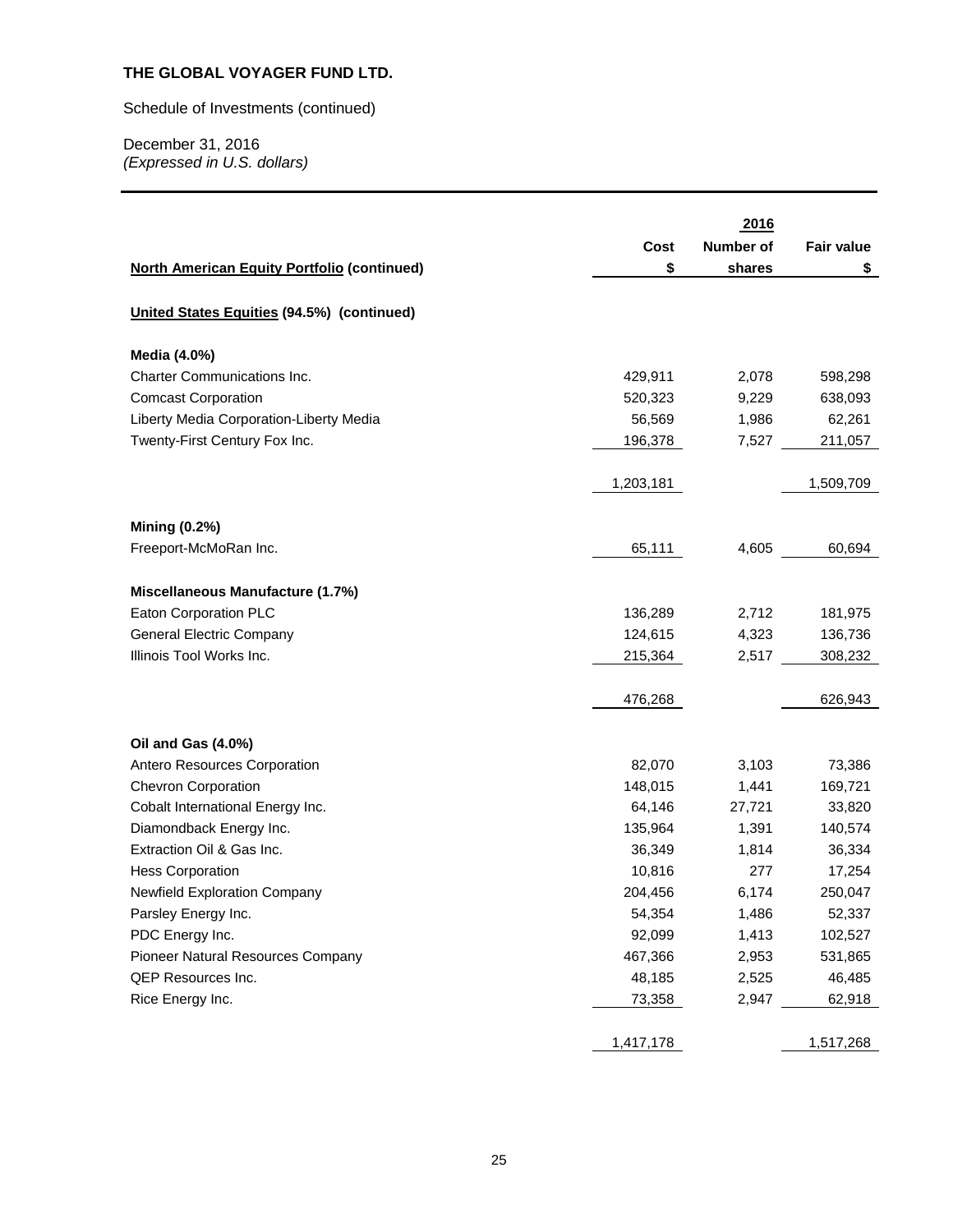Schedule of Investments (continued)

|                                                    |           | 2016      |                   |
|----------------------------------------------------|-----------|-----------|-------------------|
|                                                    | Cost      | Number of | <b>Fair value</b> |
| <b>North American Equity Portfolio (continued)</b> | \$        | shares    | \$                |
|                                                    |           |           |                   |
| <b>United States Equities (94.5%) (continued)</b>  |           |           |                   |
| Oil and Gas Services (0.8%)                        |           |           |                   |
| Baker Hughes Inc.                                  | 192,871   | 3,801     | 247,103           |
| Helix Energy Solutions Group Inc.                  | 23,800    | 2,761     | 24,324            |
| NOW Inc.                                           | 29,649    | 1,606     | 32,843            |
| <b>Tesco Corporation</b>                           | 12,359    | 1,960     | 16,072            |
|                                                    | 258,679   |           | 320,342           |
| Packaging & Containers (0.6%)                      |           |           |                   |
| <b>Ball Corporation</b>                            | 176,261   | 2,485     | 186,574           |
| Owens-Illinois Inc.                                | 32,049    | 2,168     |                   |
|                                                    |           |           | 37,745            |
|                                                    | 208,310   |           | 224,319           |
| Pharmaceuticals (5.1%)                             |           |           |                   |
| Aerie Pharmaceuticals Inc.                         | 16,168    | 854       | 32,239            |
| Allergan plc                                       | 391,329   | 1,320     | 277,451           |
| <b>Bristol-Myers Squibb Company</b>                | 413,075   | 6,577     | 384,360           |
| Cardinal Health Inc.                               | 116,929   | 1,461     | 105,148           |
| Eli Lilly & Company                                | 301,590   | 3,878     | 285,304           |
| Ironwood Pharmaceuticals Inc.                      | 23,909    | 1,700     | 26,010            |
| Johnson & Johnson                                  | 171,238   | 2,342     | 269,892           |
| McKesson Corporation                               | 388,537   | 2,351     | 330,221           |
| Mylan NV                                           | 152,857   | 3,085     | 117,693           |
| MyoKardia Inc.                                     | 25,292    | 1,848     | 23,839            |
| Ra Pharmaceuticals Inc.                            | 11,649    | 892       | 13,523            |
| Regulus Therapeutics Inc.                          | 8,462     | 1,198     | 2,636             |
| TESARO Inc.                                        | 16,541    | 422       | 56,734            |
| Trevena Inc.                                       | 27,539    | 3,404     | 19,981            |
|                                                    | 2,065,115 |           | 1,945,031         |
|                                                    |           |           |                   |
| Pipelines (0.8%)<br>Kinder Morgan Inc/DE           |           |           |                   |
|                                                    | 187,886   | 8,712     | 180,513           |
| ONEOK Inc.                                         | 23,812    | 1,017     | 58,386            |
| Spectra Energy Corporation                         | 42,983    | 1,466     | 60,238            |
|                                                    | 254,681   |           | 299,137           |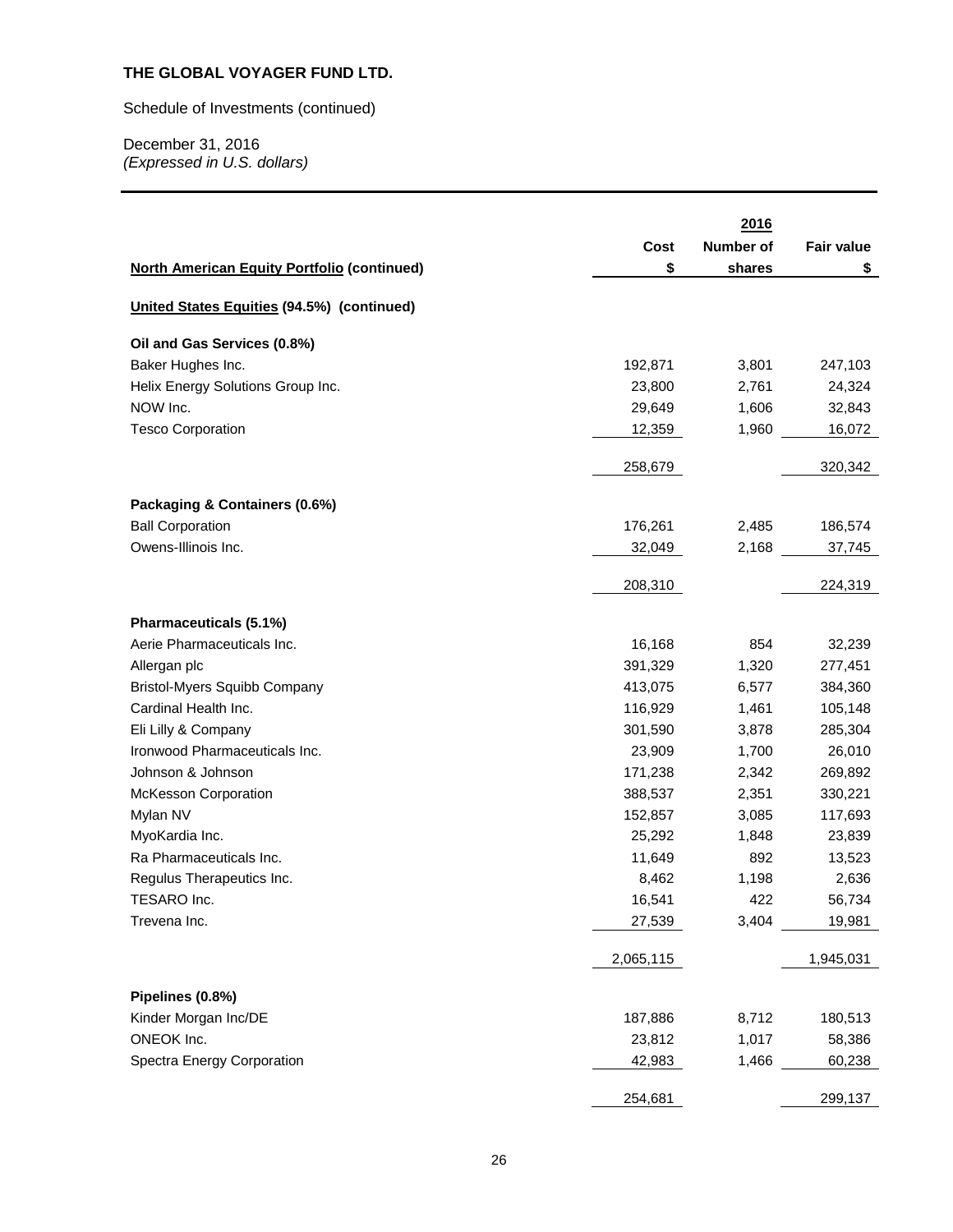Schedule of Investments (continued)

|                                                    |           | 2016      |                   |
|----------------------------------------------------|-----------|-----------|-------------------|
|                                                    | Cost      | Number of | <b>Fair value</b> |
| <b>North American Equity Portfolio (continued)</b> | \$        | shares    | \$                |
|                                                    |           |           |                   |
| United States Equities (94.5%) (continued)         |           |           |                   |
| <b>REITS (3.2%)</b>                                |           |           |                   |
| Alexandria Real Estate Equities Inc.               | 118,744   | 1,148     | 127,554           |
| American Tower Corporation                         | 340,756   | 3,423     | 361,777           |
| Apartment Investment & Management Co.              | 162,870   | 3,596     | 163,438           |
| Equinix Inc.                                       | 119,832   | 325       | 116,197           |
| Host Hotels & Resorts Inc.                         | 59,267    | 3,328     | 62,733            |
| Outfront Media Inc.                                | 98,190    | 4,538     | 112,860           |
| Prologis Inc.                                      | 164,409   | 3,135     | 165,497           |
| Simon Property Group Inc.                          | 122,500   | 643       | 114,448           |
|                                                    |           |           |                   |
|                                                    | 1,186,568 |           | 1,224,504         |
|                                                    |           |           |                   |
| <b>Retail (3.3%)</b>                               |           |           |                   |
| Advance Auto Parts Inc.                            | 343,942   | 2,287     | 386,869           |
| Costco Wholesale Corporation                       | 327,571   | 2,127     | 340,533           |
| L Brands Inc.                                      | 72,152    | 781       | 51,421            |
| O'Reilly Automotive Inc.                           | 186,436   | 660       | 183,665           |
| <b>Starbucks Corporation</b>                       | 107,209   | 1,865     | 103,545           |
| Walgreens Boots Alliance Inc.                      | 186,886   | 2,301     | 190,477           |
|                                                    |           |           |                   |
|                                                    | 1,224,196 |           | 1,256,510         |
| Semiconductors (2.4%)                              |           |           |                   |
| Analog Devices Inc.                                | 66,829    | 899       | 65,276            |
| <b>Broadcom Ltd</b>                                | 87,104    | 562       | 99,362            |
| Intel Corporation                                  | 364,734   | 10,372    | 376,400           |
| Microchip Technology Inc.                          | 71,909    | 1,617     | 103,731           |
| Micron Technology Inc.                             | 37,565    | 2,294     | 50,284            |
| Qual Comm Inc.                                     | 204,698   | 3,004     | 195,891           |
|                                                    |           |           |                   |
|                                                    | 832,839   |           | 890,944           |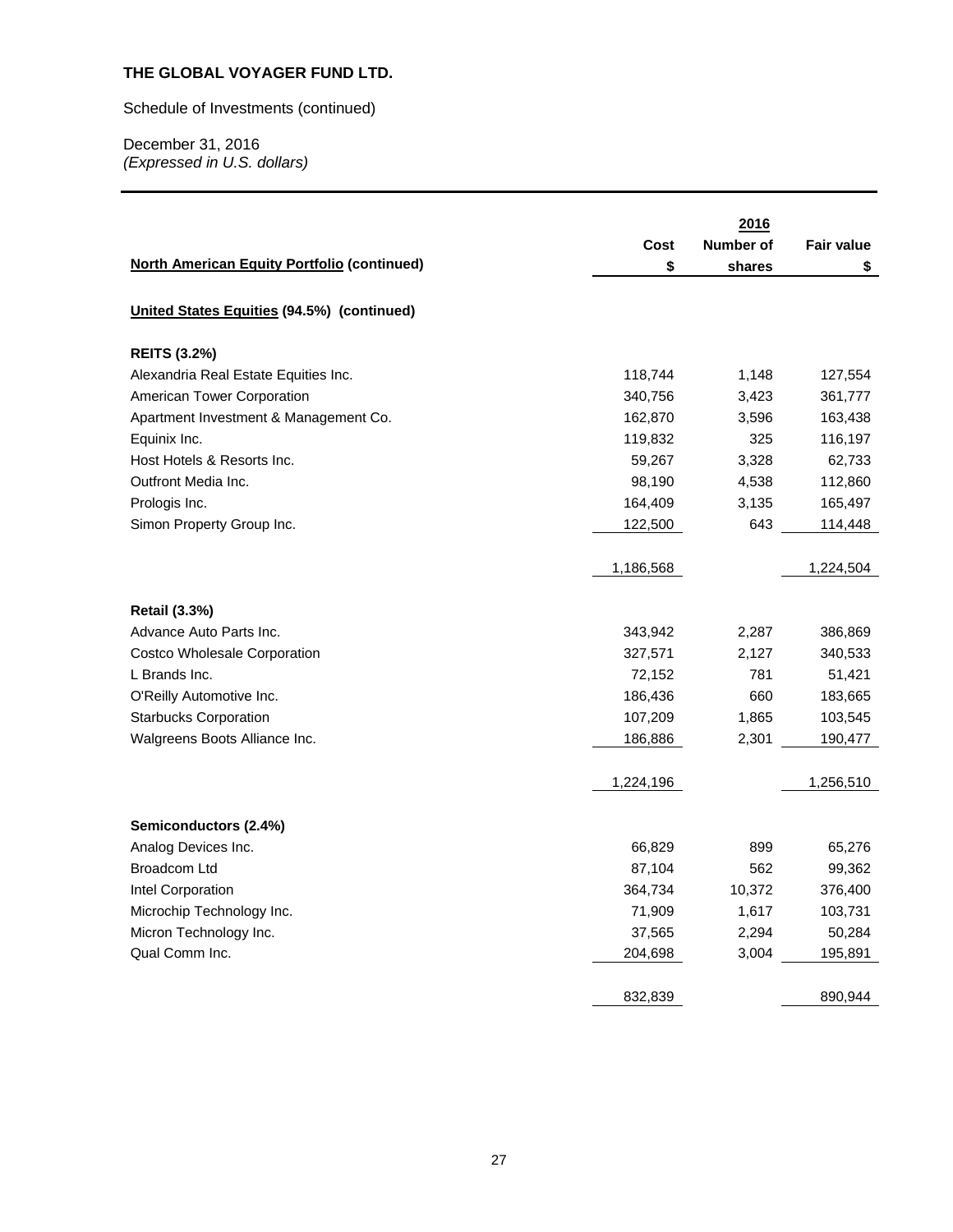Schedule of Investments (continued)

|                                                    |            | 2016      |                   |
|----------------------------------------------------|------------|-----------|-------------------|
|                                                    | Cost       | Number of | <b>Fair value</b> |
| <b>North American Equity Portfolio (continued)</b> | \$         | shares    | \$                |
|                                                    |            |           |                   |
| United States Equities (94.5%) (continued)         |            |           |                   |
| Software (3.1%)                                    |            |           |                   |
| Electronic Arts Inc.                               | 178,259    | 2,605     | 205,170           |
| Envestnet Inc.                                     | 33,828     | 991       | 34,933            |
| Microsoft Corporation                              | 292,976    | 7,723     | 479,984           |
| salesforce.com Inc.                                | 116,687    | 1,738     | 119,001           |
| ServiceNow Inc.                                    | 126,218    | 1,700     | 126,395           |
| SS&C Technologies Holdings Inc.                    | 25,321     | 844       | 24,138            |
| Workday Inc.                                       | 214,236    | 2,632     | 173,923           |
|                                                    |            |           |                   |
|                                                    | 987,525    |           | 1,163,544         |
| Telecommunications (0.7%)                          |            |           |                   |
| Arista Networks Inc.                               | 218,575    | 2,732     | 264,376           |
|                                                    |            |           |                   |
| Textiles (0.6%)                                    |            |           |                   |
| Mohawk Industries Inc.                             | 200,818    | 1,107     | 221,090           |
| Transportation (1.3%)                              |            |           |                   |
| <b>CSX Corporation</b>                             | 38,766     | 1,320     | 47,428            |
| <b>FedEx Corporation</b>                           | 116,359    | 777       | 144,693           |
| Genesee & Wyoming Inc.                             | 42,090     | 839       | 58,243            |
| JB Hunt Transport Services Inc.                    | 30,582     | 364       | 35,330            |
| Kansas City Southern                               | 10,605     | 131       | 11,115            |
| Kirby Corporation                                  | 7,715      | 120       | 7,980             |
| Knight Transportation Inc.                         | 44,588     | 1,913     | 63,129            |
| XPO Logistics Inc.                                 | 65,424     | 2,681     | 115,685           |
|                                                    |            |           |                   |
|                                                    | 356,129    |           | 483,603           |
| <b>Total United States Equities</b>                | 31,899,898 |           | 35,678,210        |
| <b>Total North American Equity Portfolio</b>       | 33,825,362 |           | 37,686,787        |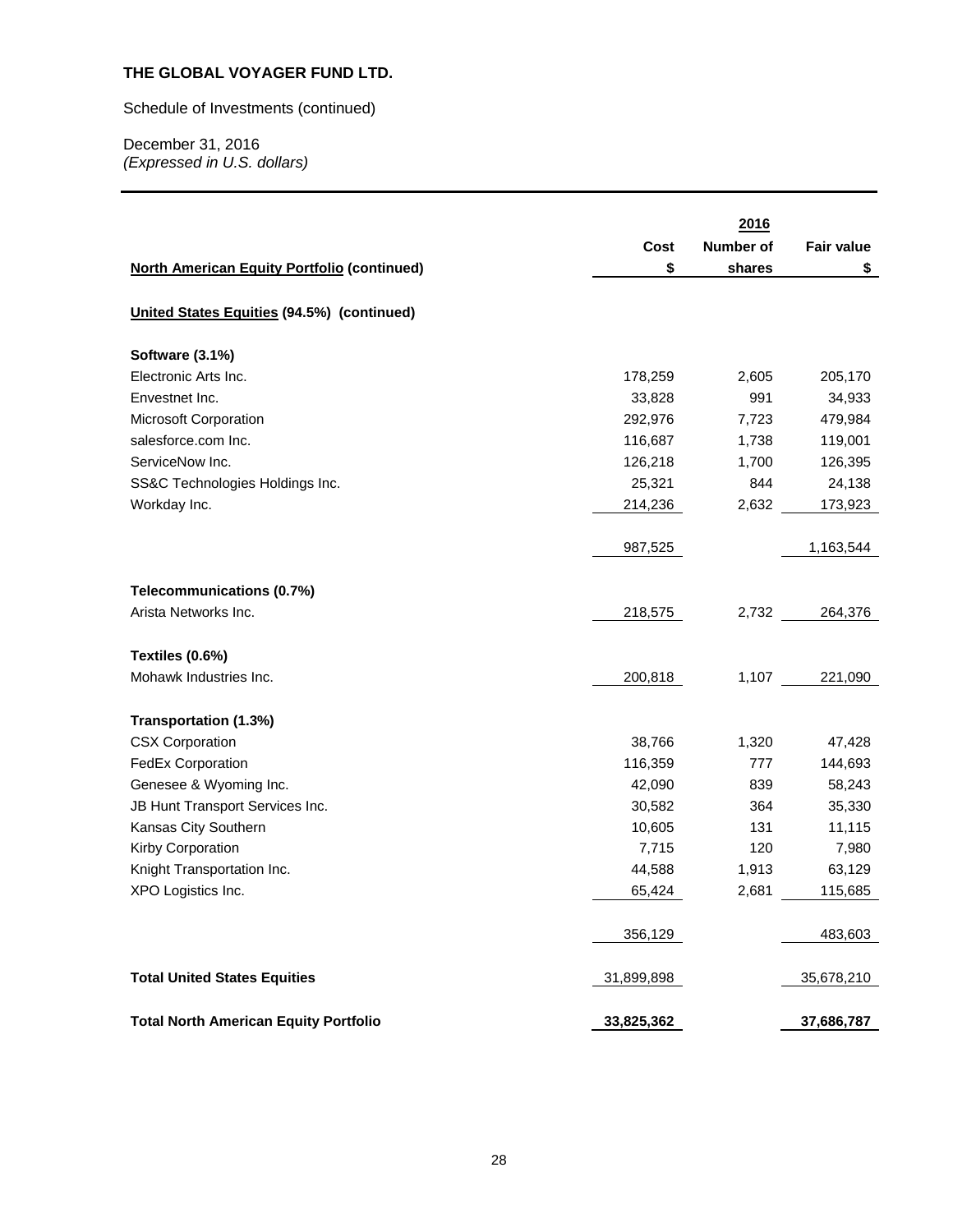Schedule of Investments (continued)

|                                                       |           | 2015      |                |
|-------------------------------------------------------|-----------|-----------|----------------|
|                                                       | Cost      | Number of | Fair value     |
| North American Equity Portfolio (95.3% of net assets) | \$        | shares    | \$             |
|                                                       |           |           |                |
| Canadian equities (14.6%)                             |           |           |                |
| Auto Parts & Equipment (1.8%)                         |           |           |                |
| Magna International Inc.                              | 523,646   |           | 15,883 644,088 |
|                                                       |           |           |                |
| Bank (4.0%)<br>Bank of Nova Scotia                    | 613,349   | 11,885    |                |
|                                                       | 482,061   | 6,797     | 480,587        |
| Canadian Imperial Bank of Commerce                    |           |           | 447,829        |
| Toronto - Dominion Bank                               | 488,197   | 14,249    | 558,366        |
|                                                       | 1,583,607 |           | 1,486,782      |
|                                                       |           |           |                |
| Chemicals (0.9%)                                      |           |           |                |
| Agrium Inc.                                           | 343,429   |           | 3,741 334,200  |
| Entertainment (2.1%)                                  |           |           |                |
| Whistler Blackcomb Holdings                           | 639,134   |           | 42,322 759,955 |
|                                                       |           |           |                |
| <b>Environmental Control (1.1%)</b>                   |           |           |                |
| Progressive Waste Solutions                           | 482,957   |           | 16,911 397,999 |
|                                                       |           |           |                |
| Insurance (2.0%)                                      |           |           |                |
| Manulife Financial Corporation                        | 766,602   |           | 47,734 715,372 |
|                                                       |           |           |                |
| Oil and Gas (0.6%)                                    |           |           |                |
| Tourmaline Oil Corporation                            | 304,186   | 13,501    | 217,261        |
|                                                       |           |           |                |
| Oil and Gas Services (1.1%)                           |           |           |                |
| Canyon Services Group Inc.                            | 410,322   | 37,758    | 109,681        |
| Mullen Group Ltd                                      | 529,299   | 29,871    | 300,458        |
|                                                       |           |           |                |
|                                                       | 939,621   |           | 410,139        |
| Transportation (1.0%)                                 |           |           |                |
| Canadian National Railway Company                     | 381,150   | 6,417     | 358,618        |
|                                                       |           |           |                |
| <b>Total Canadian Equities</b>                        | 5,964,332 |           | 5,324,414      |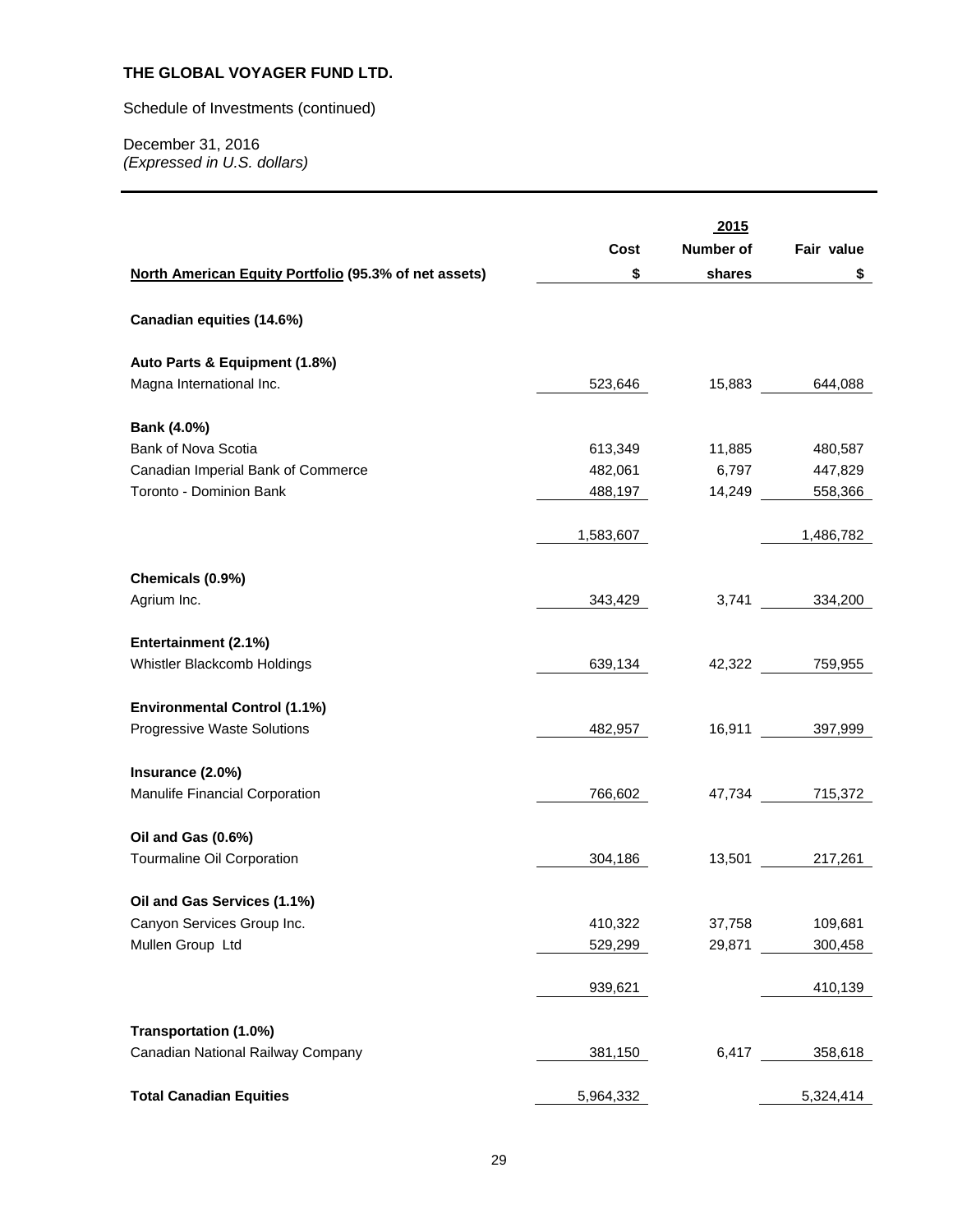Schedule of Investments (continued)

|                                                    |           | 2015      |                |
|----------------------------------------------------|-----------|-----------|----------------|
|                                                    | Cost      | Number of | Fair value     |
| <b>North American Equity Portfolio (continued)</b> | \$        | shares    | \$             |
| Ireland equities (2.6%)                            |           |           |                |
| Healthcare-Products (2.6%)                         |           |           |                |
| Medtronic Plc                                      | 925,272   |           | 12,175 936,136 |
|                                                    |           |           |                |
| <b>Total Ireland Equities</b>                      | 925,272   |           | 12,175 936,136 |
| <b>Israel (3.5%)</b>                               |           |           |                |
| Pharmaceuticals (1.8%)                             |           |           |                |
| Teva Pharmaceutical Industries Ltd                 | 709,023   |           | 10,242 672,080 |
| <b>Software (1.7%)</b>                             |           |           |                |
| <b>Check Point Software Tech</b>                   | 364,486   |           | 7,757 631,187  |
| <b>Total Israel Equities</b>                       | 1,073,509 |           | 1,303,267      |
|                                                    |           |           |                |
| United States equities (74.6%)                     |           |           |                |
| Advertising (2.2%)                                 |           |           |                |
| Nielsen Holdings Plc                               | 743,812   | 17,030    | 793,598        |
|                                                    |           |           |                |
| Banks (13.6%)                                      |           |           |                |
| Capital One Financial Corp CMN                     | 778,020   | 9,740     | 702,838        |
| Citigroup Inc.                                     | 1,037,949 | 22,085    | 1,142,899      |
| Goldman Sachs Group Inc.                           | 405,852   | 2,604     | 468,902        |
| JP Morgan Chase                                    | 691,913   | 15,174    | 1,001,787      |
| <b>State Street Corporation</b>                    | 792,471   | 13,694    | 908,871        |
| Wells Fargo & Company                              | 420,571   | 13,868    | 753,448        |
|                                                    | 4,126,776 |           | 4,978,745      |
|                                                    |           |           |                |
| Chemicals (3.0%)                                   |           |           |                |
| Dow Chemical Company                               | 491,135   | 12,376    | 636,993        |
| Monsanto Company                                   | 475,703   | 4,922     | 484,915        |
|                                                    | 966,838   |           | 1,121,908      |
| <b>Commercial Services (2.4%)</b>                  |           |           |                |
| United Rentals Inc.                                | 1,000,415 | 11,829    | 858,076        |
|                                                    |           |           |                |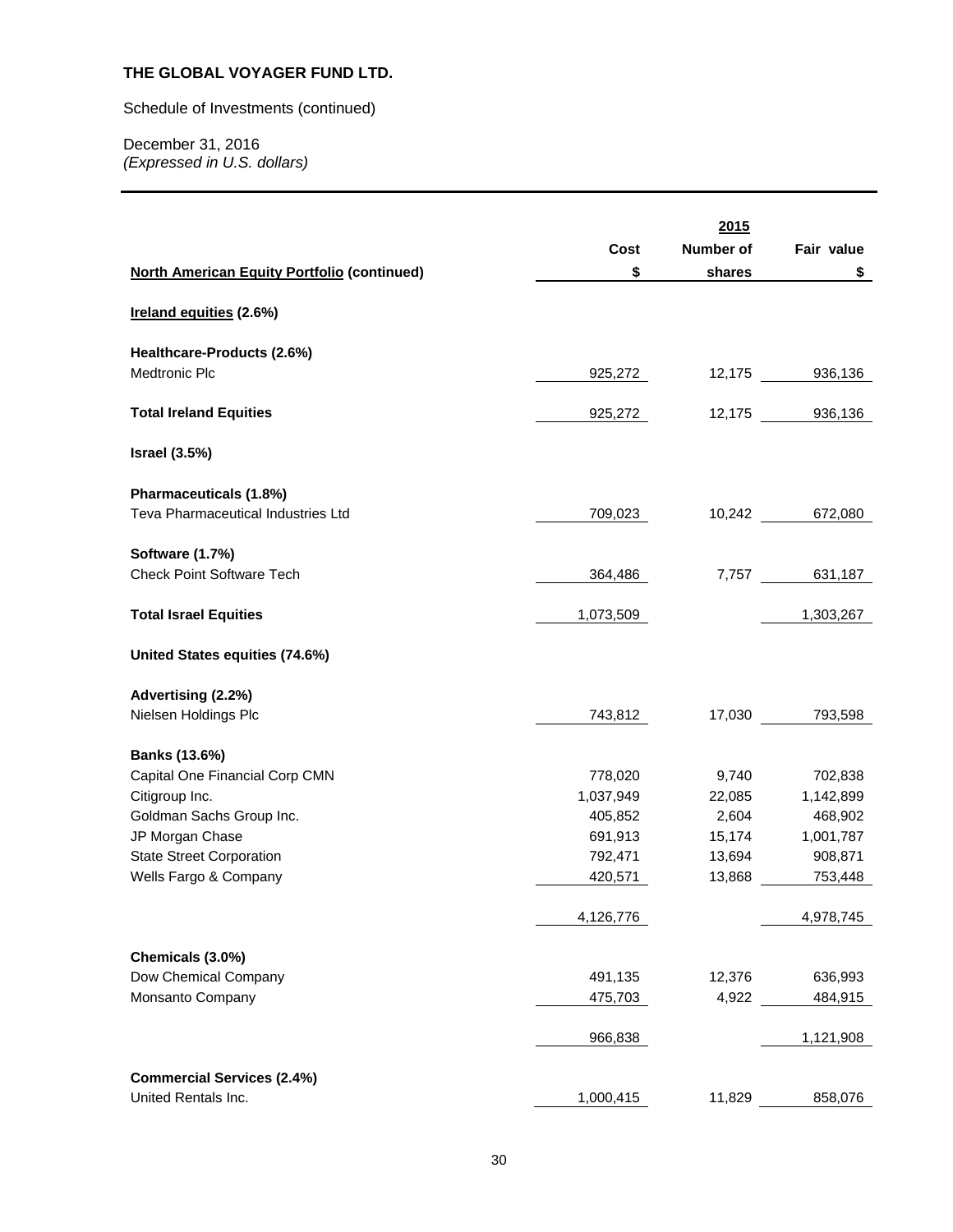Schedule of Investments (continued)

|                                                    |           | 2015      |                  |
|----------------------------------------------------|-----------|-----------|------------------|
|                                                    | Cost      | Number of | Fair value       |
| <b>North American Equity Portfolio (continued)</b> | \$        | shares    | \$               |
| U.S. Equities (74.6%) (continued)                  |           |           |                  |
| Computers (1.6%)                                   |           |           |                  |
| Apple Inc.                                         | 669,502   |           | 5,508<br>579,552 |
| <b>Cosmetics/Personal Care (2.1%)</b>              |           |           |                  |
| Procter & Gamble Co.                               | 756,411   |           | 9,509 754,920    |
| Diversified Finan Serv (4.9%)                      |           |           |                  |
| American Express Co.                               | 328,590   | 4,445     | 309,061          |
| FNF Group                                          | 603,452   | 15,701    | 544,354          |
| Mastercard Inc.                                    | 855,145   | 9,810     | 955,690          |
|                                                    | 1,787,187 |           | 1,809,105        |
|                                                    |           |           |                  |
| Electronics (1.7%)                                 |           |           |                  |
| Corning Inc.                                       | 520,798   | 34,022    | 621,582          |
| Healthcare-Products (3.3%)                         |           |           |                  |
| Thermo Fisher Scientific Inc.                      | 756,879   | 8,512     | 1,207,342        |
| Healthcare-Services (1.7%)                         |           |           |                  |
| United Health Group Inc.                           | 339,786   | 5,409     | 636,315          |
| Home Builders (1.5%)                               |           |           |                  |
| DR Horton Inc.                                     | 474,335   | 17,429    | 558,077          |
| Insurance (5.3%)                                   |           |           |                  |
| Aflac Inc.                                         | 478,348   | 13,373    | 800,508          |
| American International Group Inc.                  | 765,814   | 18,454    | 1,143,594        |
|                                                    | 1,244,162 |           | 1,944,102        |
|                                                    |           |           |                  |
| Internet (4.3%)<br>Alphabet Inc.                   | 1,046,960 | 2,077     | 1,576,422        |
|                                                    |           |           |                  |
| Leisure Time (1.7%)                                |           |           |                  |
| Harley-Davidson Inc.                               | 733,666   | 13,393    | 607,640          |
| Multimedia (1.7%)                                  |           |           |                  |
| <b>Walt Disney Company</b>                         | 247,250   | 6,061     | 636,769          |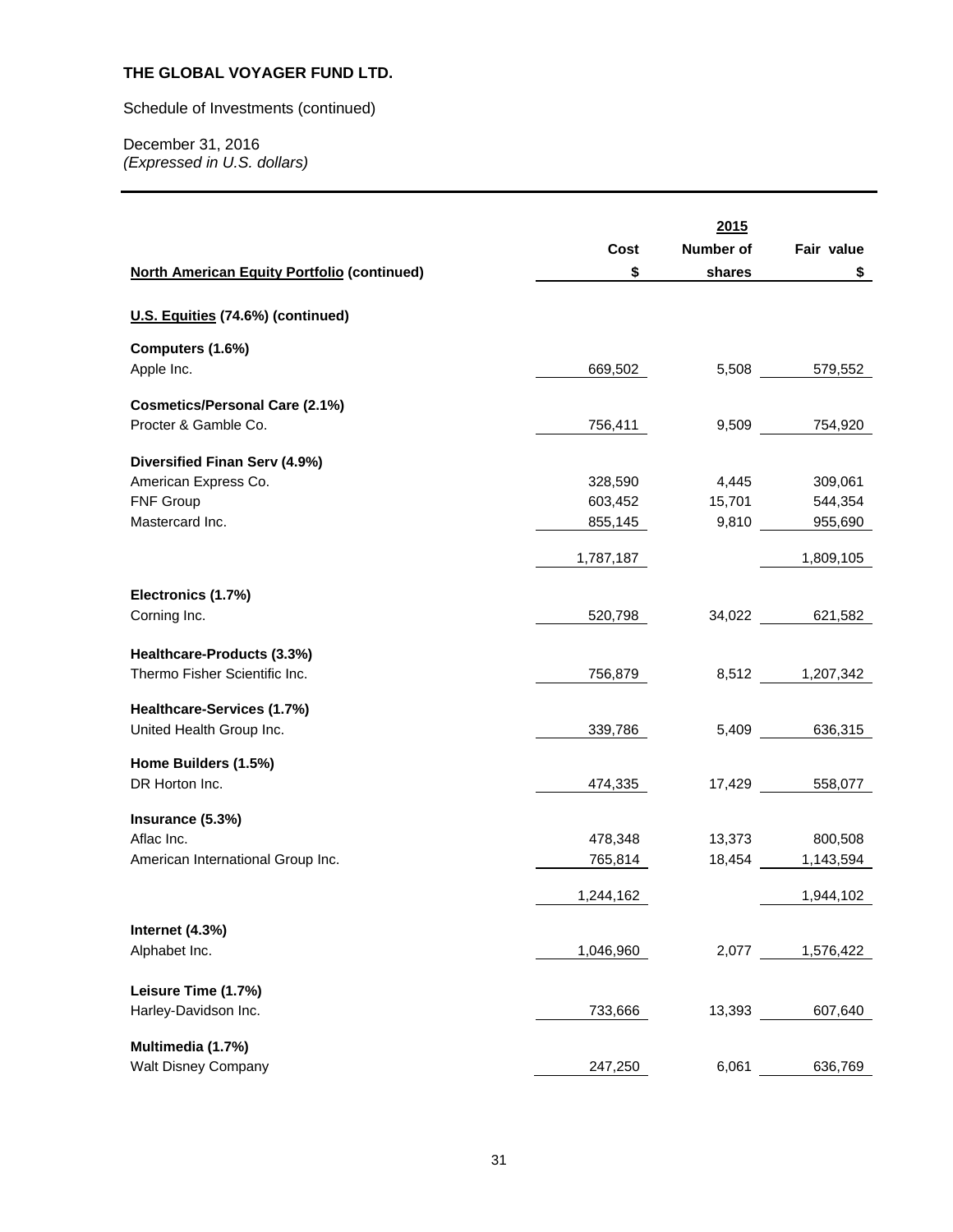Schedule of Investments (continued)

|                                                    |            | 2015      |                    |
|----------------------------------------------------|------------|-----------|--------------------|
|                                                    | Cost       | Number of | Fair value         |
| <b>North American Equity Portfolio (continued)</b> | \$         | shares    | \$                 |
|                                                    |            |           |                    |
| U.S. Equities (74.6%) (continued)                  |            |           |                    |
| Oil & Gas (3.6%)                                   |            |           |                    |
| Anadarko Petroleum Corporation                     | 708,080    | 10,039    | 487,695            |
| Exxon Mobil Corporation                            | 1,054,404  | 11,690    | 827,418            |
|                                                    |            |           |                    |
|                                                    | 1,762,484  |           | 1,315,113          |
| Oil and Gas Services (2.1%)                        |            |           |                    |
| Schlumberger Ltd                                   | 864,165    |           | 11,119 775,217     |
| Pharmaceuticals (5.4%)                             |            |           |                    |
| Johnson & Johnson                                  | 755,981    |           | 10,647   1,093,340 |
| Pfizer Inc.                                        | 830,028    |           | 27,620 891,297     |
|                                                    | 1,586,009  |           | 1,984,637          |
|                                                    |            |           |                    |
| Pipelines (2.1%)                                   |            |           |                    |
| Spectra Energy Corporation                         | 1,030,834  |           | 31,818 761,405     |
| Semi-conductors (1.2%)                             |            |           |                    |
| Intel Corporation                                  | 301,428    |           | 13,191 454,298     |
|                                                    |            |           |                    |
| <b>Software (3.5%)</b><br>Microsoft Corporation    | 637,746    |           | 23,105 1,281,172   |
|                                                    |            |           |                    |
| Telecommunications (2.1%)                          |            |           |                    |
| Cisco Systems Inc.                                 | 591,675    | 28,050    | 761,558            |
| Transportation (3.6%)                              |            |           |                    |
| Union Pacific Corporation                          | 818,624    | 9,392     | 734,267            |
| United Parcel Service Inc.                         | 612,208    | 6,135     | 590,187            |
|                                                    |            |           |                    |
|                                                    | 1,430,832  |           | 1,324,454          |
| <b>Total United States Equities</b>                | 23,619,950 |           | 27,342,007         |
|                                                    |            |           |                    |
| <b>Total North American Equity Portfolio</b>       | 31,583,063 |           | 34,905,824         |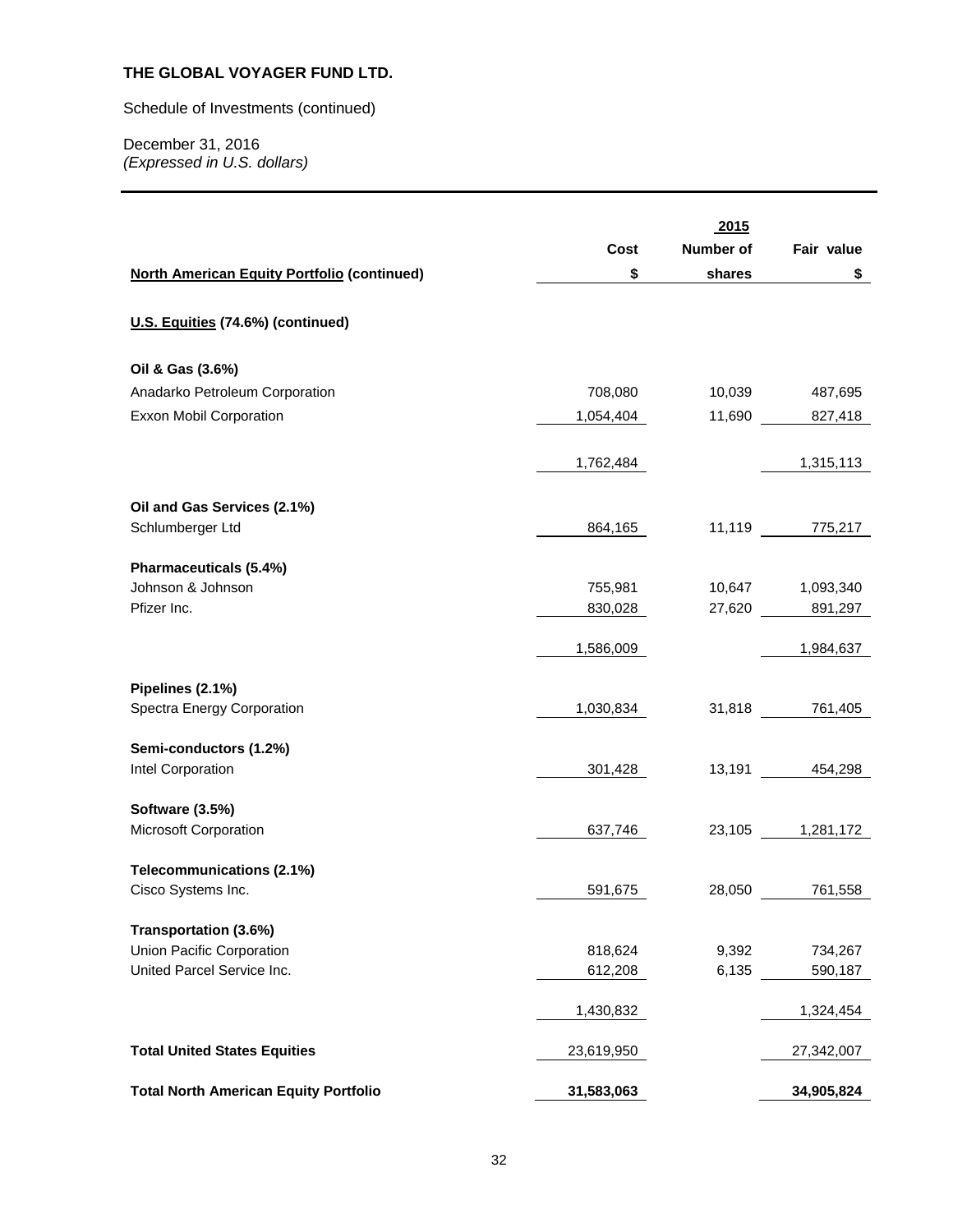Schedule of Investments (continued)

| <b>Small Cap Growth Portfolio (99.9% of net assets)</b><br>United States (99.9%)             | Cost<br>\$ | 2016<br>Number of<br>shares | <b>Fair value</b><br>\$ |
|----------------------------------------------------------------------------------------------|------------|-----------------------------|-------------------------|
| <b>Mutual Fund</b><br>Schroder's International Selection Fund - US Small &<br>Mid-Cap Equity | 5,701,489  | 35,359                      | 12,477,409              |
| <b>Total Small Cap Growth Portfolio</b>                                                      | 5,701,489  |                             | 12,477,409              |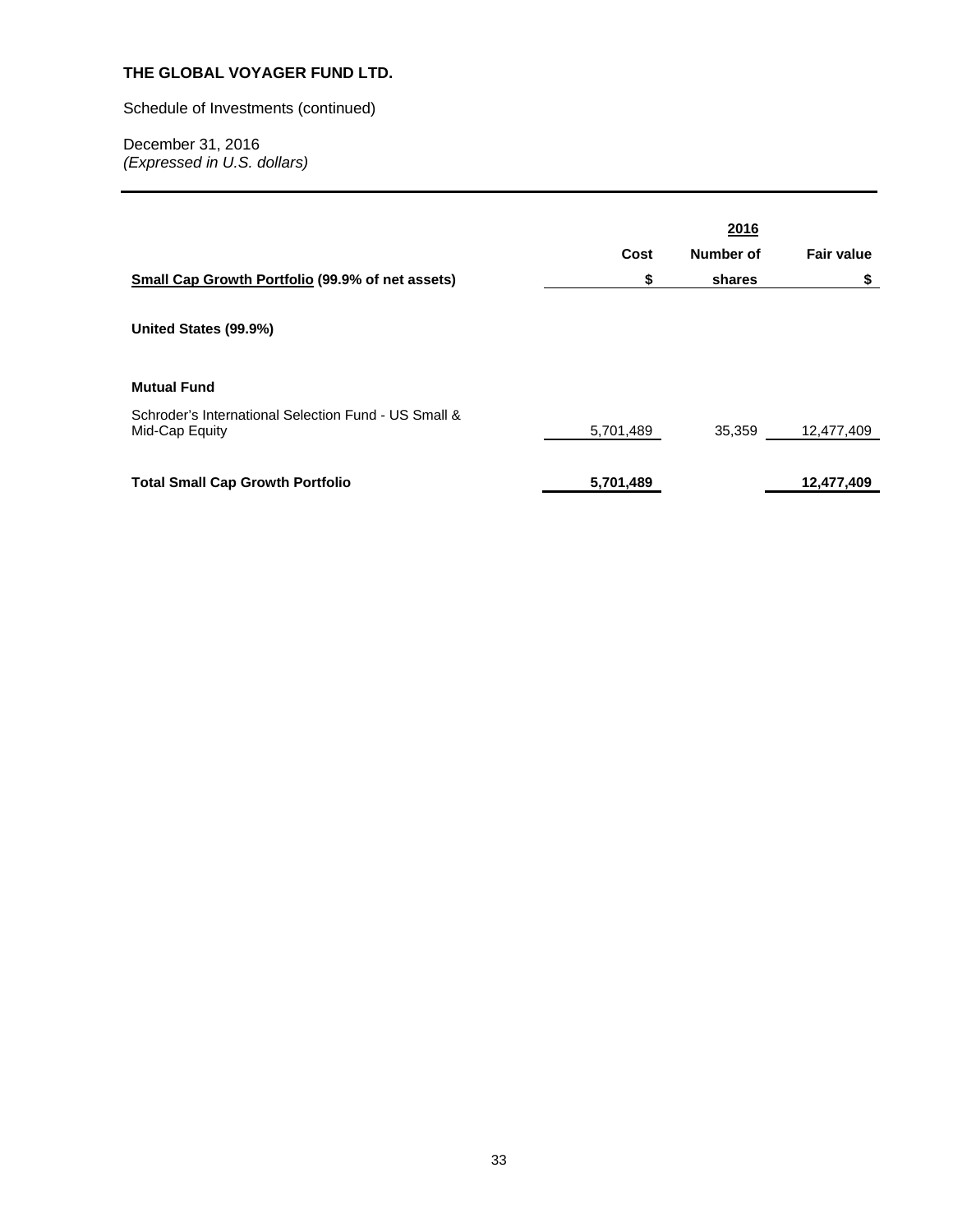Schedule of Investments (continued)

| <b>Small Cap Growth Portfolio (97.3% of net assets)</b>                                             | Cost<br>\$             | 2015<br>Number of<br>shares | <b>Fair value</b><br>\$  |
|-----------------------------------------------------------------------------------------------------|------------------------|-----------------------------|--------------------------|
| United States (97.3%)<br><b>Mutual Fund</b><br>Schroder's International Selection Fund - US Small & |                        |                             |                          |
| Mid-Cap Equity<br><b>Total Small Cap Growth Portfolio</b>                                           | 5,549,882<br>5,549,882 | 35,401                      | 10,488,267<br>10,488,267 |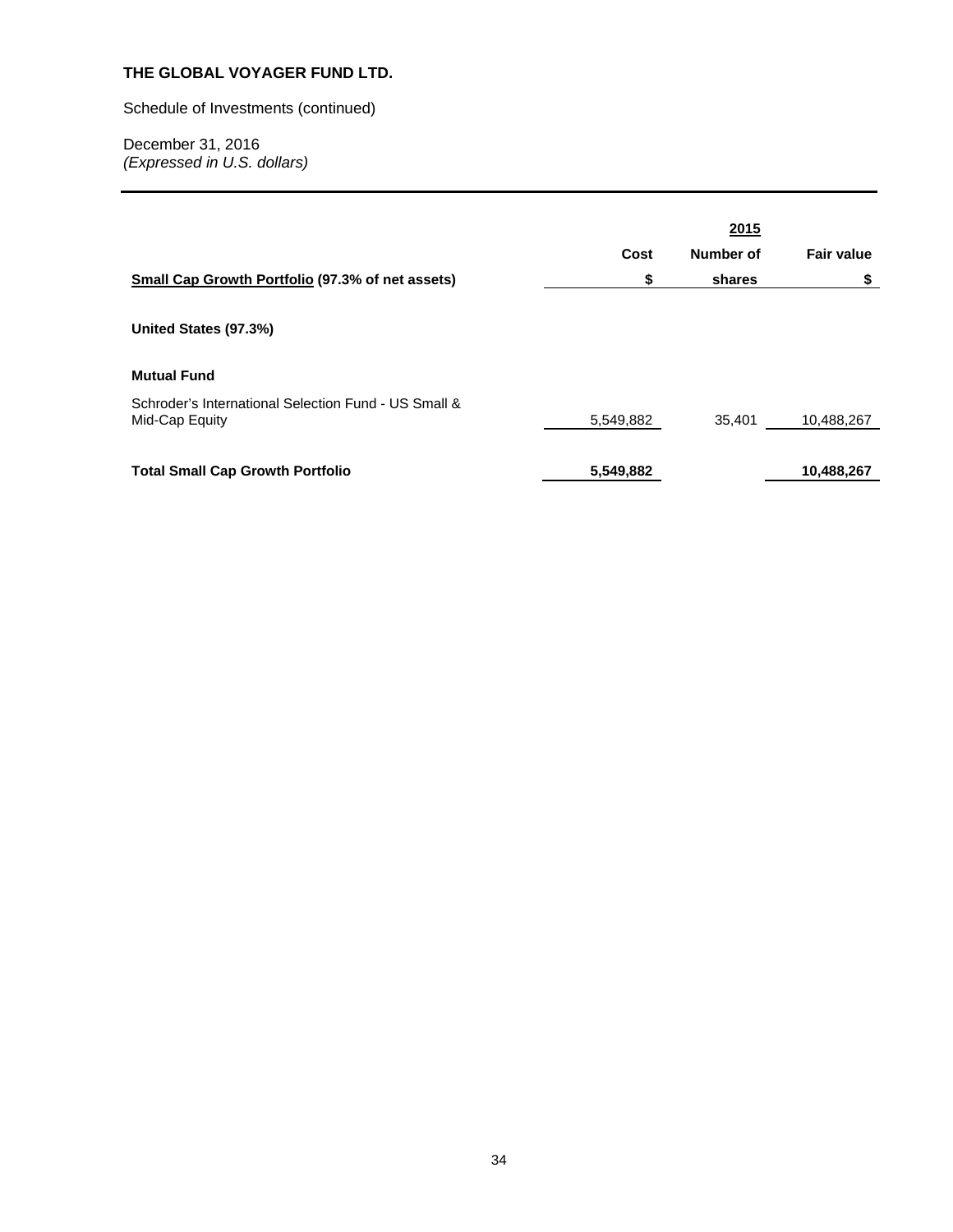Schedule of Investments (continued)

|                                                      |           | 2016             |            |
|------------------------------------------------------|-----------|------------------|------------|
|                                                      | Cost      | <b>Number of</b> | Fair value |
| International Equity Portfolio (98.0% of net assets) | \$        | shares           | \$         |
| Equities (98.0%)                                     |           |                  |            |
| Australia (9.6%)                                     |           |                  |            |
| <b>Brambles Limited</b>                              | 348,144   | 47,893           | 423,245    |
| Computershare Limited                                | 339,296   | 38,089           | 337,703    |
| <b>Newcrest Mining Limited</b>                       | 132,774   | 10,322           | 150,667    |
| QBE Insurance Group Limited                          | 267,533   | 24,153           | 215,885    |
| <b>Telstra Corporation</b>                           | 106,236   | 28,862           | 105,895    |
| Woodside Petroleum Limited                           | 537,421   | 17,376           | 390,155    |
| <b>Woolworths Limited</b>                            | 476,743   | 21,295           | 369,320    |
| <b>Total Australia Equities</b>                      | 2,208,147 |                  | 1,992,870  |
|                                                      |           |                  |            |
| <b>Belgium (1.1%)</b>                                |           |                  |            |
| Proximus                                             | 251,870   | 8,255            | 237,350    |
| <b>Britain (18.0%)</b>                               |           |                  |            |
| <b>BP Plc</b>                                        | 250,677   | 34,739           | 218,416    |
| <b>British American Tobacco Plc</b>                  | 380,645   | 7,635            | 435,284    |
| Glaxosmithkline Plc                                  | 401,751   | 18,057           | 347,721    |
| Legal & General Group Plc Gbp                        | 330,865   | 123,378          | 376,516    |
| National Grid Plc                                    | 420,363   | 35,263           | 413,395    |
| <b>RELX Nv</b>                                       | 124,863   | 13,688           | 230,105    |
| Rio Tinto Ltd                                        | 158,403   | 3,716            | 160,045    |
| Sky Plc                                              | 221,250   | 20,409           | 249,584    |
| <b>SSE Plc</b>                                       | 315,079   | 14,406           | 276,081    |
| Unilever Nv-Cva                                      | 348,650   | 9,889            | 406,738    |
| <b>United Utilities Group Plc</b>                    | 310,323   | 28,526           | 316,991    |
| Vodafone Group Plc                                   | 357,194   | 121,875          | 300,491    |
| <b>Total Britain Equities</b>                        | 3,620,063 |                  | 3,731,367  |
| China (1.6%)                                         |           |                  |            |
| <b>CNOOC Limited</b>                                 | 368,130   | 259,104          | 324,051    |
|                                                      |           |                  |            |
| <b>Finland (1.8%)</b><br>Kone Corporation            | 121,940   | 3,939            | 176,055    |
| Sampo OYJ - A Shares                                 | 195,952   | 4,277            | 192,017    |
|                                                      |           |                  |            |
| <b>Total Finland Equities</b>                        | 317,892   |                  | 368,072    |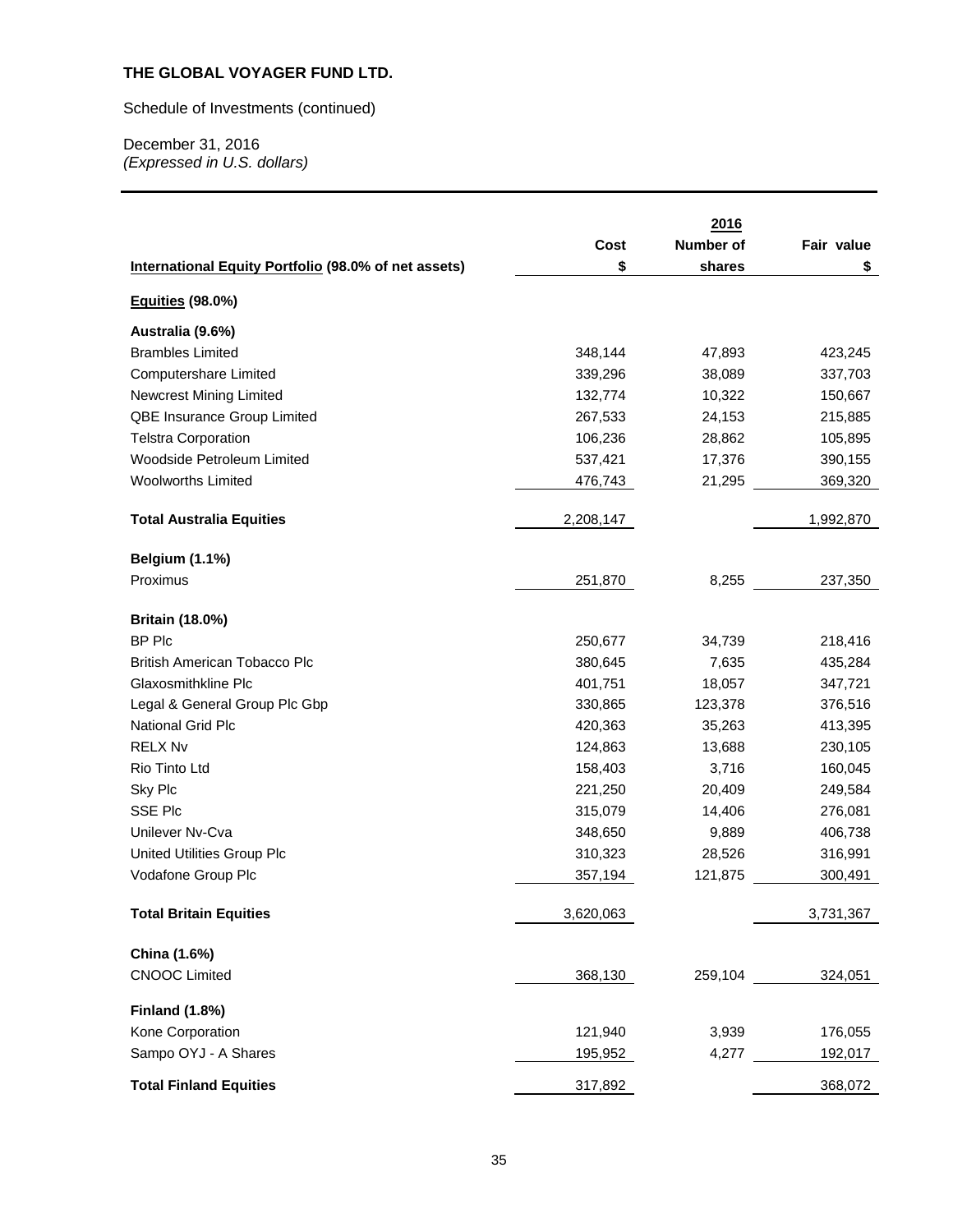Schedule of Investments (continued)

|                                                   | Cost      | 2016<br><b>Number of</b> | Fair value |
|---------------------------------------------------|-----------|--------------------------|------------|
| <b>International Equity Portfolio (continued)</b> | \$        | shares                   | \$         |
| Equities (98.0%) (continued)                      |           |                          |            |
| <b>France (8.1%)</b>                              |           |                          |            |
| Air Liquide SA                                    | 384,609   | 3,615                    | 401,464    |
| Legrand SA                                        | 171,788   | 4,264                    | 241,926    |
| <b>Rubis</b>                                      | 140,255   | 2,768                    | 228,018    |
| Sanofi-Aventis                                    | 488,196   | 5,819                    | 470,168    |
| <b>Total SA</b>                                   | 317,652   | 6,387                    | 326,712    |
| <b>Total France Equities</b>                      | 1,502,500 |                          | 1,668,288  |
| <b>Germany (7.3%)</b>                             |           |                          |            |
| <b>Brenntag AG Germany</b>                        | 296,070   | 5,589                    | 310,343    |
| Deutsche Post AG                                  | 289,800   | 11,282                   | 369,648    |
| Fuchs Petrolub AG GR                              | 253,353   | 7,715                    | 324,014    |
| <b>GEA Group AG</b>                               | 230,043   | 5,399                    | 217,378    |
| SAP AG                                            | 192,317   | 3,355                    | 291,297    |
| <b>Total Germany Equities</b>                     | 1,261,583 |                          | 1,512,680  |
| <b>Hong Kong (7.0%)</b>                           |           |                          |            |
| <b>ASM Pacific Technologies</b>                   | 413,992   | 37,000                   | 391,663    |
| China Mobile Limited Ord                          | 428,007   | 38,000                   | 402,494    |
| Power Asset Holdings Ltd                          | 269,943   | 33,500                   | 295,224    |
| Vtech Holdings                                    | 325,098   | 27,100                   | 362,340    |
| <b>Total Hong Kong Equities</b>                   | 1,437,040 |                          | 1,451,721  |
| <b>Israel (1.1%)</b>                              |           |                          |            |
| Bezeg                                             | 74,969    | 51,957                   | 98,695     |
| <b>Teva Pharmaceutical Industries</b>             | 176,347   | 3,800                    | 136,398    |
| <b>Total Israel Equities</b>                      | 251,316   |                          | 235,093    |
| Japan (8.5%)                                      |           |                          |            |
| ABC - Mart Inc.                                   | 134,740   | 2,300                    | 129,788    |
| Japan Tobacco Inc.                                | 294,396   | 7,913                    | 259,798    |
| <b>KDDI Corp</b>                                  | 199,566   | 11,400                   | 288,411    |
| Mitsubishi Electric Corporation                   | 192,632   | 21,000                   | 291,946    |
| Nihon Kohden Corp. Ord CMN                        | 244,683   | 11,100                   | 245,422    |
| Sumitomo Rubber Industries Ltd CMN                | 244,196   | 17,600                   | 278,536    |
| Toyota Tsusho CMN                                 | 211,603   | 10,300                   | 267,715    |
| <b>Total Japan Equities</b>                       | 1,521,816 |                          | 1,761,616  |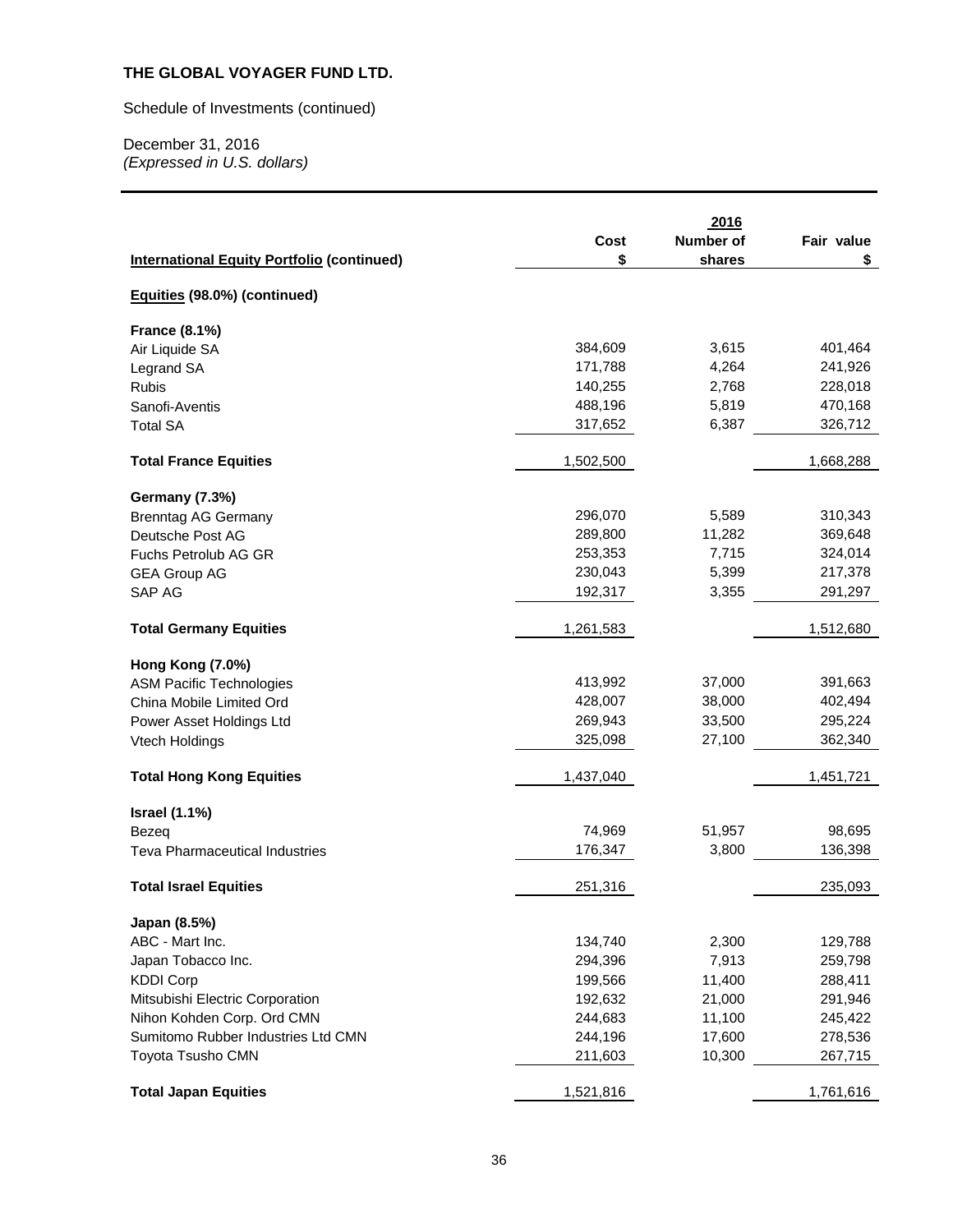Schedule of Investments (continued)

| <b>International Equity Portfolio (continued)</b> | Cost<br>\$ | 2016<br>Number of<br>shares | Fair value<br>\$ |
|---------------------------------------------------|------------|-----------------------------|------------------|
| Equities (98.0%) (continued)                      |            |                             |                  |
| Malaysia (3.7%)                                   |            |                             |                  |
| Axiata Group BHD                                  | 538,613    | 377,444                     | 379,446          |
| Magnum BHD                                        | 103,839    | 148,500                     | 71,830           |
| Malayan Banking BHD                               | 450,334    | 180,902                     | 320,577          |
| <b>Total Malaysia Equities</b>                    | 1,092,786  |                             | 771,853          |
| Netherland (4.2%)                                 |            |                             |                  |
| Royal Dutch Shell Plc - A Shares                  | 385,500    | 12,555                      | 343,094          |
| Royal Dutch Shell Plc - B Shares                  | 289,402    | 8,515                       | 247,246          |
| Vopak (Kon)                                       | 323,413    | 5,835                       | 275,249          |
| <b>Total Netherland Equities</b>                  | 998,315    |                             | 865,589          |
| Norway (2.0%)                                     |            |                             |                  |
| <b>Telenor Group</b>                              | 509,599    | 27,069                      | 404,127          |
| Singapore (5.8%)                                  |            |                             |                  |
| Comfortdelgro Corporation                         | 124,145    | 88,000                      | 149,627          |
| Sembcorp Industries                               | 291,921    | 86,962                      | 171,303          |
| Singapore Technological Engineering               | 438,344    | 171,000                     | 379,396          |
| <b>United Overseas Bank</b>                       | 337,153    | 23,000                      | 324,143          |
| Venture Corporation Limited                       | 175,966    | 27,000                      | 184,006          |
| <b>Total Singapore Equities</b>                   | 1,367,529  |                             | 1,208,475        |
| <b>Sweden (4.5%)</b>                              |            |                             |                  |
| Assa Abloy AB-B                                   | 131,146    | 8,577                       | 159,651          |
| Atlas Copco AB Series A                           | 306,585    | 12,584                      | 384,730          |
| Svenska Cellulosa AB-B Shares                     | 470,391    | 13,846                      | 390,925          |
| <b>Total Sweden Equities</b>                      | 908,122    |                             | 935,306          |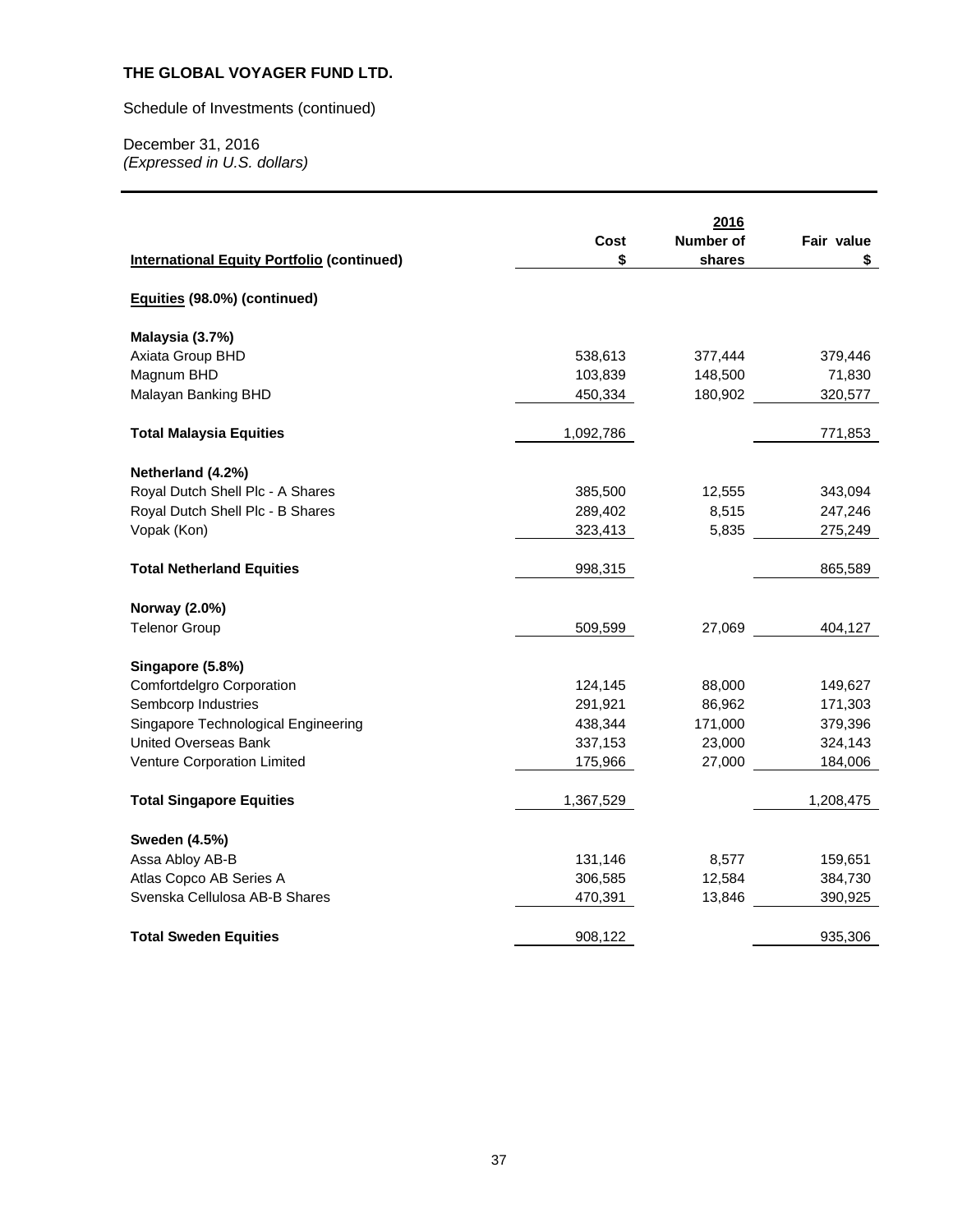Schedule of Investments (continued)

|                                                   |            | 2016      |            |
|---------------------------------------------------|------------|-----------|------------|
|                                                   | Cost       | Number of | Fair value |
| <b>International Equity Portfolio (continued)</b> | \$         | shares    | \$         |
| Equities (98.0%) (continued)                      |            |           |            |
| Switzerland (13.7%)                               |            |           |            |
| Givaudan SA                                       | 66,492     | 71        | 130,016    |
| Nestle SA-Reg                                     | 658,468    | 10,329    | 740,467    |
| Novartis AG-Reg                                   | 507,590    | 8,086     | 588,001    |
| Panalpina Weltransport - Reg                      | 211,047    | 1,251     | 155,915    |
| Roche Holding AG                                  | 529,809    | 2,699     | 616,082    |
| Schindler Holding                                 | 93,476     | 777       | 136,871    |
| Syngenta AG Ord                                   | 110,355    | 360       | 141,492    |
| Zurich Insurance Group                            | 254,389    | 1,180     | 324,703    |
| <b>Total Switzerland Equities</b>                 | 2,431,626  |           | 2,833,547  |
| <b>Total International Equity Portfolio</b>       | 20,048,334 |           | 20,302,005 |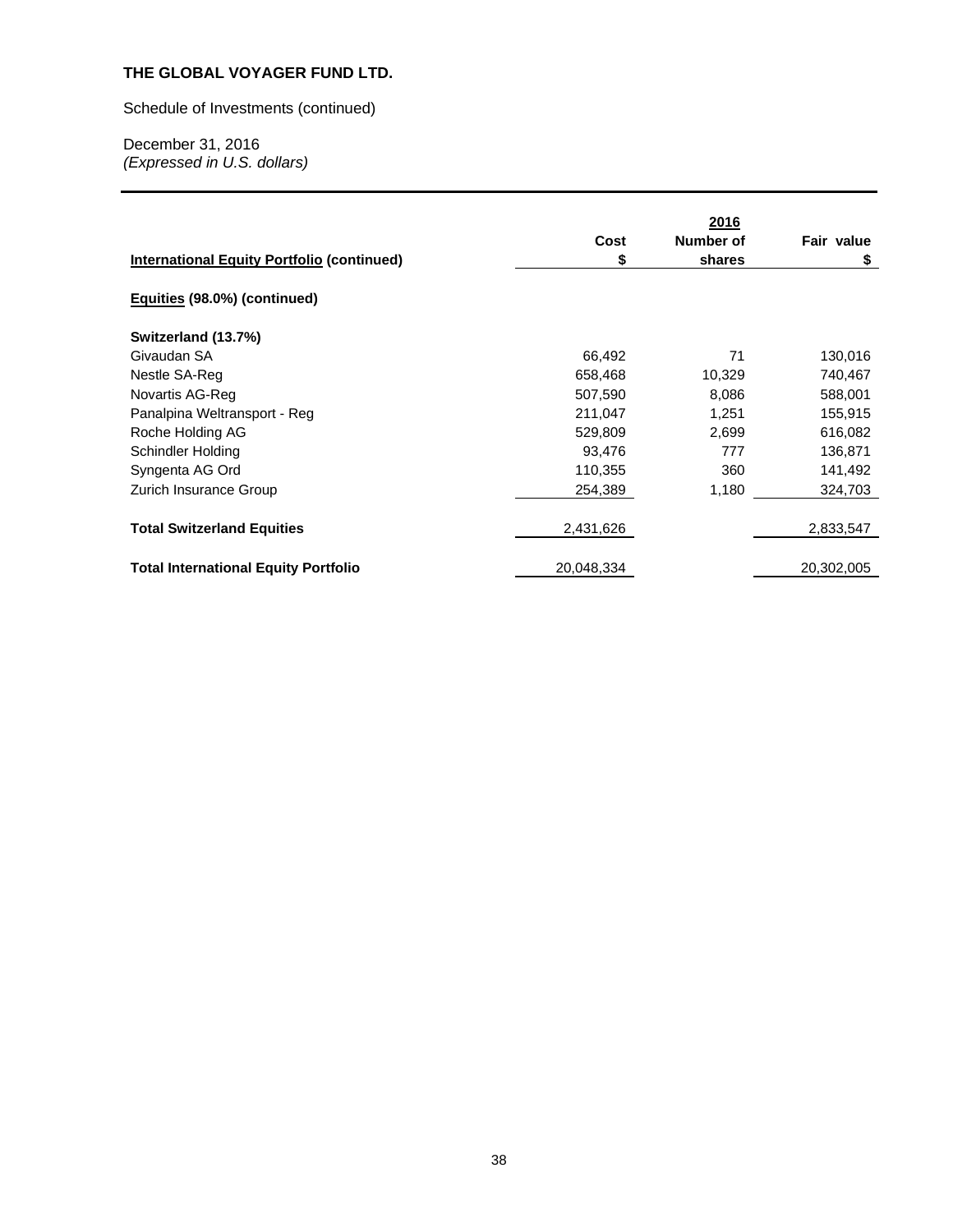Schedule of Investments (continued)

|                                                             |           | 2015      |            |
|-------------------------------------------------------------|-----------|-----------|------------|
|                                                             | Cost      | Number of | Fair value |
|                                                             |           |           |            |
| <b>International Equity Portfolio (96.1% of net assets)</b> | \$        | shares    | \$         |
| <b>Equities (96.1%)</b>                                     |           |           |            |
| Australia (9.6%)                                            |           |           |            |
| <b>Brambles Limited</b>                                     | 381,956   | 54,236    | 456,774    |
| Computershare Limited                                       | 365,682   | 40,246    | 339,537    |
| Newcrest Mining Limited                                     | 261,359   | 21,658    | 202,758    |
| QBE Insurance Group Limited                                 | 300,661   | 23,886    | 217,525    |
| <b>Telstra Corporation</b>                                  | 99,019    | 27,100    | 110,564    |
| Woodside Petroleum Limited                                  | 533,173   | 16,986    | 355,164    |
| <b>Woolworths Limited</b>                                   | 488,028   | 21,320    | 379,616    |
|                                                             |           |           |            |
| <b>Total Australia Equities</b>                             | 2,429,878 |           | 2,061,938  |
| <b>Belgium (2.6%)</b>                                       |           |           |            |
| Colruvt SA                                                  | 245,251   | 6,220     | 320,560    |
| Proximus                                                    | 218,138   | 7,208     | 234,812    |
|                                                             |           |           |            |
| <b>Total Belgium Equities</b>                               | 463,389   |           | 555,372    |
|                                                             |           |           |            |
| <b>Britain (16.9%)</b>                                      |           |           |            |
| <b>BP Plc</b>                                               | 292,350   | 40,514    | 211,343    |
| British American Tobacco Plc                                | 330,645   | 6,750     | 375,094    |
| British Sky Broadcasting Group Plc Ord 50p                  | 190,017   | 18,667    | 305,886    |
| GlaxoSmithKline Plc                                         | 400,508   | 17,667    | 357,448    |
| Legal & General Group Plc GBP                               | 251,239   | 94,145    | 371,525    |
| <b>National Grid Plc</b>                                    | 321,876   | 27,677    | 382,154    |
| Relx Nv                                                     | 155,686   | 17,067    | 288,096    |
| Rio Tinto Ltd                                               | 204,356   | 4,756     | 154,191    |
| <b>SSE Plc</b>                                              | 263,236   | 11,943    | 268,564    |
| Unilever NV-CVA                                             | 255,628   | 7,791     | 339,238    |
| United Utilities Group Plc                                  | 217,578   | 20,771    | 286,186    |
| Vodafone Group Plc                                          | 271,662   | 93,023    | 302,944    |
| <b>Total Britain Equities</b>                               | 3,154,781 |           | 3,642,669  |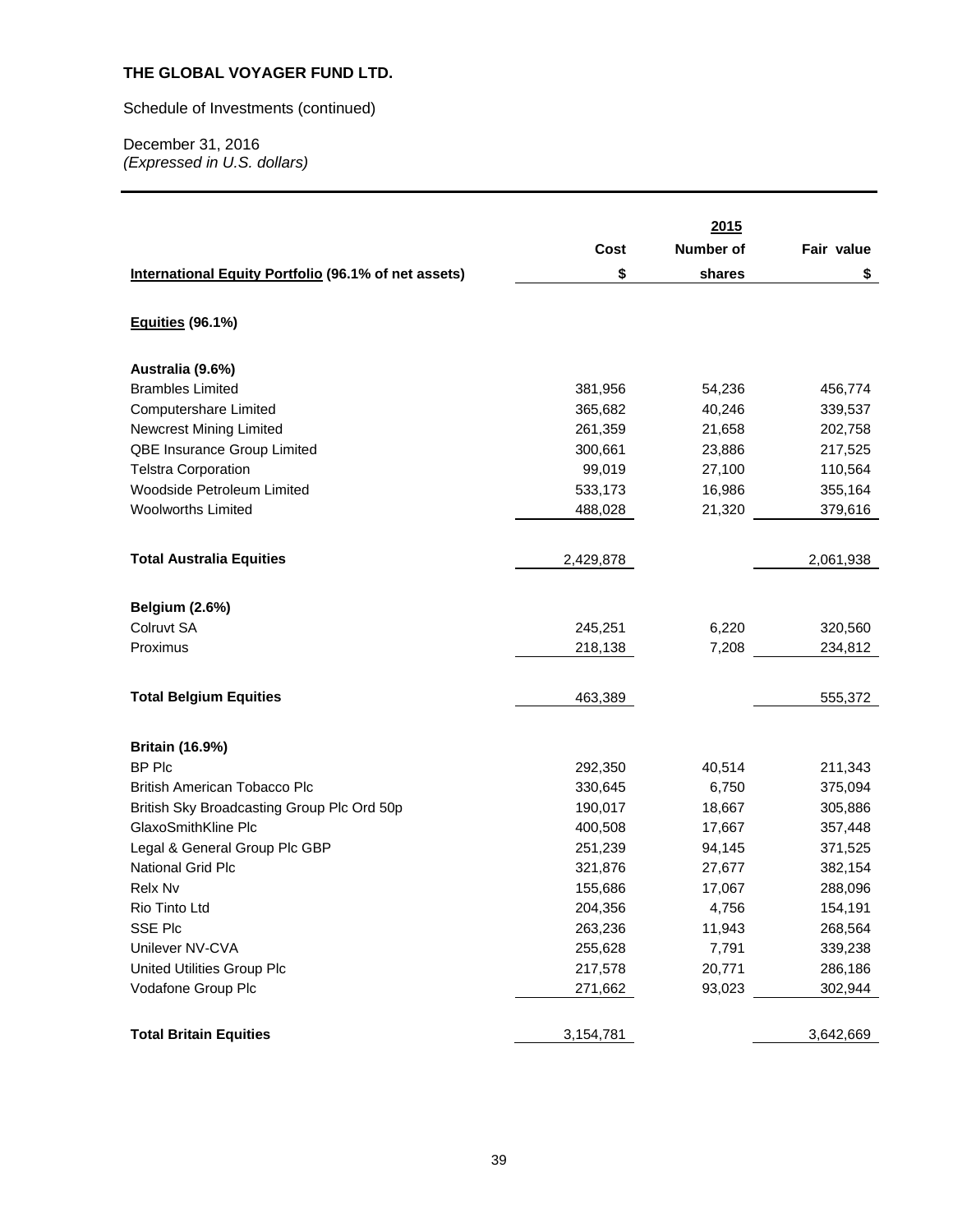Schedule of Investments (continued)

| <b>International Equity Portfolio (continued)</b> | Cost<br>\$ | 2015<br>Number of<br>shares | <b>Fair value</b><br>\$ |
|---------------------------------------------------|------------|-----------------------------|-------------------------|
| Equities (96.1%) (continued)                      |            |                             |                         |
| China (1.3%)                                      |            |                             |                         |
| <b>CNOOC Limited</b>                              | 399,610    | 277,104                     | 288,162                 |
| <b>Finland (1.0%)</b>                             |            |                             |                         |
| Kone Corporation                                  | 156,055    | 5,041                       | 214,103                 |
| <b>France (6.9%)</b>                              |            |                             |                         |
| Air Liquide SA                                    | 317,232    | 2,911                       | 327,748                 |
| Legrand SA                                        | 134,936    | 3,751                       | 212,690                 |
| <b>Rubis</b>                                      | 193,523    | 3,296                       | 250,333                 |
| Sanofi-Aventis                                    | 405,974    | 4,800                       | 409,768                 |
| <b>Total SA</b>                                   | 317,652    | 6,387                       | 286,291                 |
| <b>Total France Equities</b>                      | 1,369,317  |                             | 1,486,830               |
| <b>Germany (7.2%)</b>                             |            |                             |                         |
| <b>Brenntag AG Germany</b>                        | 296,070    | 5,589                       | 294,870                 |
| Deutsche Post AG                                  | 303,568    | 11,818                      | 333,320                 |
| <b>Fuchs Petrolub AG GR</b>                       | 232,765    | 7,277                       | 344,800                 |
| <b>GEA Group AG</b>                               | 253,218    | 5,491                       | 223,165                 |
| SAP AG                                            | 239,837    | 4,184                       | 334,502                 |
| <b>Total Germany Equities</b>                     | 1,325,458  |                             | 1,530,657               |
| Hong Kong (7.0%)                                  |            |                             |                         |
| <b>ASM Pacific Technology</b>                     | 529,018    | 46,600                      | 365,552                 |
| China Mobile Limited Ord                          | 458,724    | 41,000                      | 462,597                 |
| Power Asset Holdings Ltd                          | 259,808    | 33,000                      | 302,934                 |
| Vtech Holdings                                    | 425,749    | 35,200                      | 364,230                 |
| <b>Total Hong Kong Equities</b>                   | 1,673,299  |                             | 1,495,313               |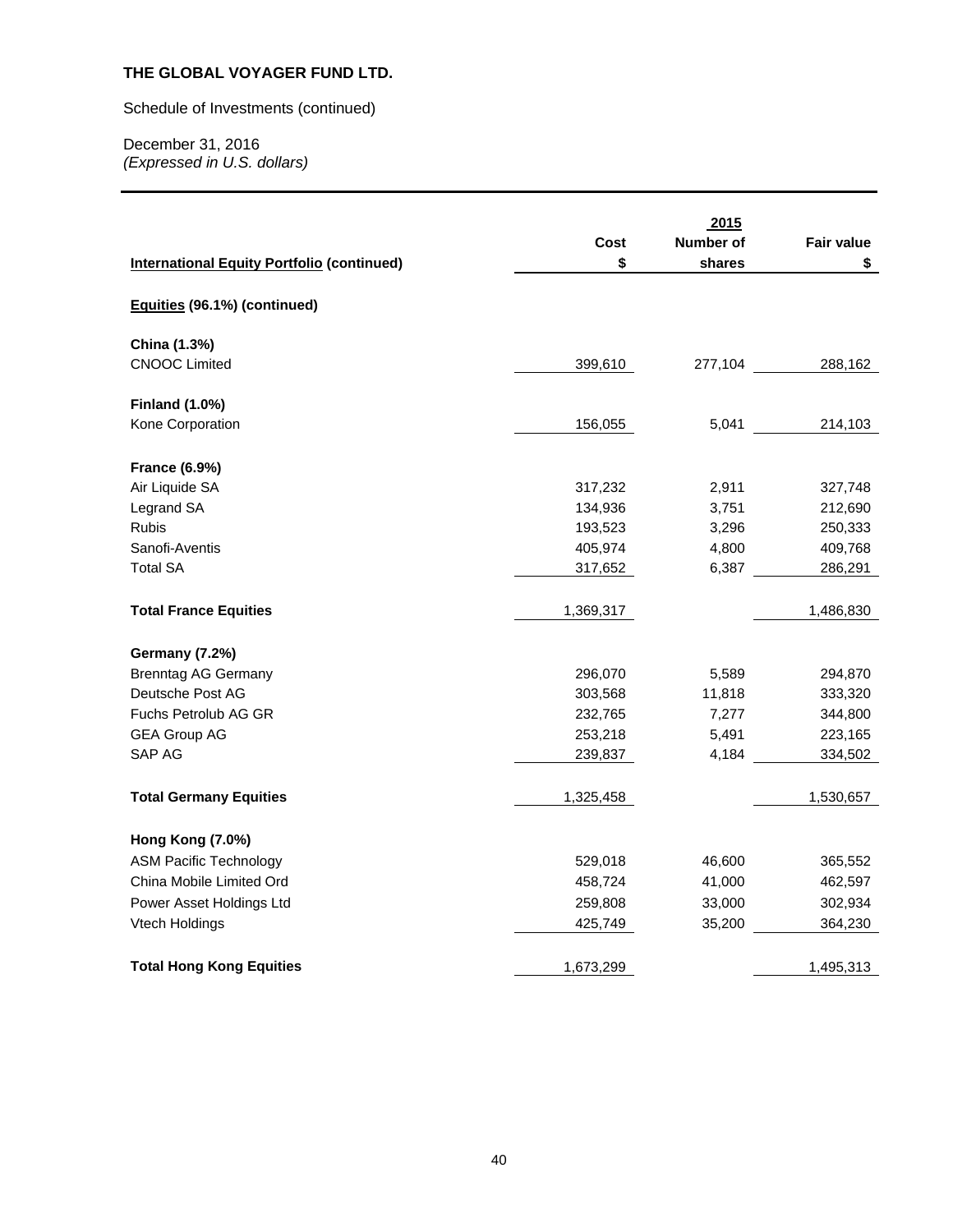# Schedule of Investments (continued)

|                                                   | Cost      | 2015<br>Number of | <b>Fair value</b> |
|---------------------------------------------------|-----------|-------------------|-------------------|
| <b>International Equity Portfolio (continued)</b> | \$        | shares            | \$                |
|                                                   |           |                   |                   |
| Equities (96.1%) (continued)                      |           |                   |                   |
| <b>Israel (2.0%)</b>                              |           |                   |                   |
| Bezeq Ltd.                                        | 107,758   | 74,681            | 164,290           |
| <b>Teva Pharmaceutical Industries</b>             | 175,398   | 3,941             | 257,764           |
| <b>Total Israel Equities</b>                      | 283,156   |                   | 422,054           |
| Japan (9.3%)                                      |           |                   |                   |
| Japan Tobacco Inc                                 | 307,016   | 8,313             | 309,162           |
| <b>KDDI Corporation</b>                           | 221,860   | 14,400            | 377,668           |
| Makita Corporation                                | 53,212    | 1,300             | 75,911            |
| Mitsubishi Electricals Corporation                | 274,846   | 31,000            | 330,319           |
| Nihon Kohden Corporation. ORD CMN                 | 307,131   | 14,300            | 349,590           |
| Sumitomo Rubber Industries Ltd                    | 263,904   | 19,200            | 252,178           |
| <b>Toyota Tsusho Corporation</b>                  | 269,126   | 13,100            | 309,793           |
| <b>Total Japan Equities</b>                       | 1,697,095 |                   | 2,004,621         |
| Malaysia (4.8%)                                   |           |                   |                   |
| Axiata Group BHD                                  | 599,114   | 332,900           | 495,362           |
| Lafarge Malayan CE                                | 112,720   | 46,400            | 95,732            |
| Magnum BHD                                        | 111,140   | 156,900           | 91,342            |
| Malayan Banking BHD                               | 495,482   | 188,896           | 368,176           |
| <b>Total Malaysia Equities</b>                    | 1,318,456 |                   | 1,050,612         |
| Netherland (3.7%)                                 |           |                   |                   |
| Royal Dutch Shell Plc - A Shares                  | 368,215   | 11,017            | 252,388           |
| Royal Dutch Shell Plc - B Shares                  | 357,954   | 10,532            | 239,473           |
| Vopak (Kon)                                       | 391,643   | 7,066             | 304,484           |
| <b>Total Netherland Equities</b>                  | 1,117,812 |                   | 796,345           |
| Norway (1.6%)                                     |           |                   |                   |
| <b>Telenor Group</b>                              | 405,851   | 20,596            | 345,398           |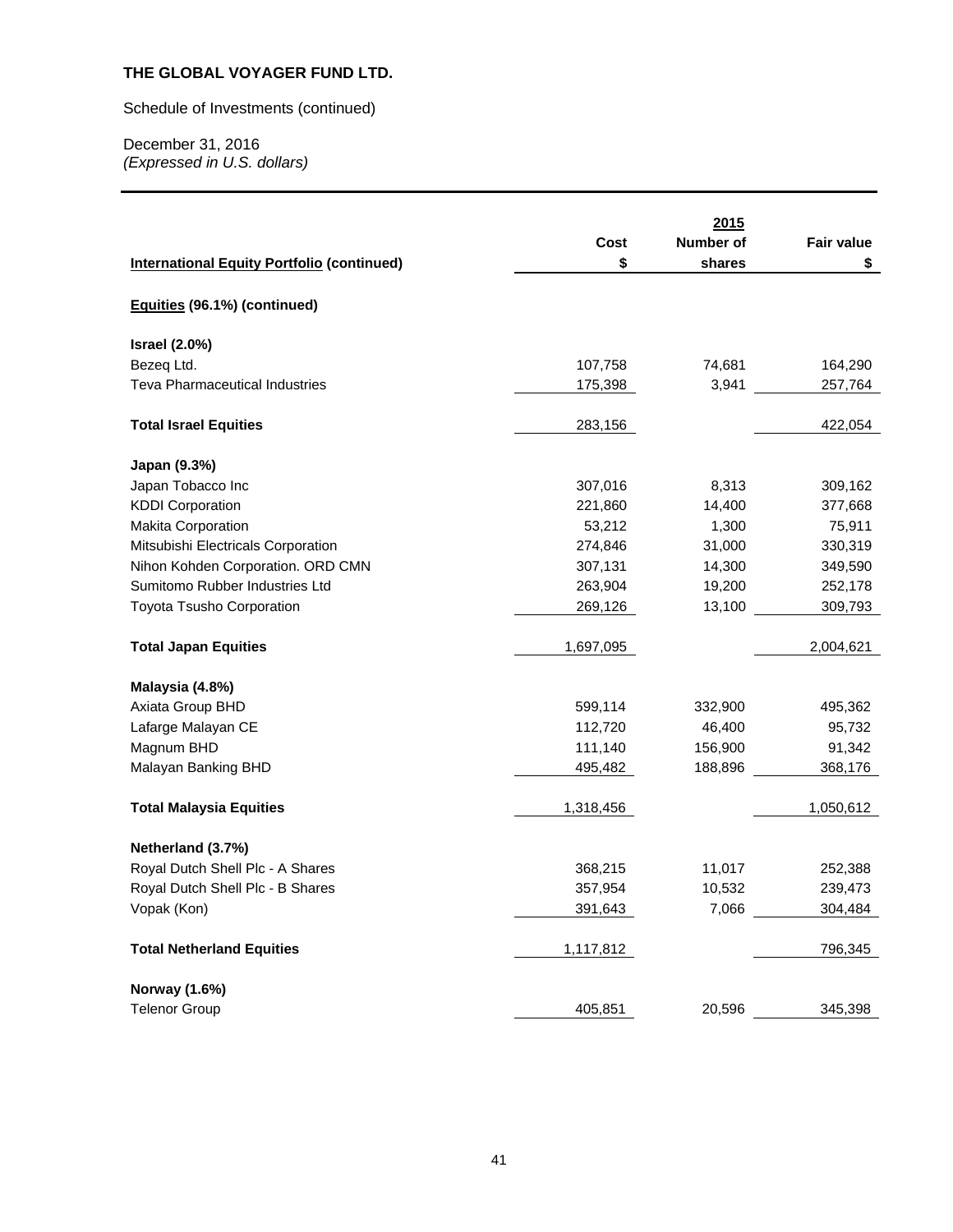Schedule of Investments (continued)

|                                                   |            | 2015             |                   |
|---------------------------------------------------|------------|------------------|-------------------|
|                                                   | Cost       | <b>Number of</b> | <b>Fair value</b> |
| <b>International Equity Portfolio (continued)</b> | \$         | shares           | \$                |
| Equities (96.1%) (continued)                      |            |                  |                   |
| Singapore (5.8%)                                  |            |                  |                   |
| Comfortdelgro Corporation                         | 189,020    | 139,000          | 296,912           |
| Sembcorp Industries                               | 246,247    | 63,962           | 137,528           |
| Singapore Technological Engineering               | 387,554    | 150,000          | 318,294           |
| <b>United Overseas Bank</b>                       | 353,488    | 24,000           | 331,787           |
| Venture Corporation Limited                       | 195,057    | 30,000           | 173,423           |
| <b>Total Singapore Equities</b>                   | 1,371,366  |                  | 1,257,944         |
| Sweden (3.1%)                                     |            |                  |                   |
| Assa Abloy AB-B                                   | 96,588     | 7,236            | 153,443           |
| Atlas Copco Ab Series A                           | 221,572    | 9,040            | 223,933           |
| Svenska Cellulosa AB-B Shares                     | 391,849    | 10,666           | 310,963           |
| <b>Total Sweden Equities</b>                      | 710,009    |                  | 688,339           |
| Switzerland (13.3%)                               |            |                  |                   |
| Givaudan SA                                       | 76,793     | 82               | 149,091           |
| Nestle SA-Reg                                     | 610,974    | 9,706            | 722,065           |
| Novartis AG-Reg                                   | 364,636    | 6,308            | 546,387           |
| Panalpina Weltransport - Reg                      | 235,003    | 1,393            | 156,384           |
| Roche Holding AG                                  | 466,642    | 2,500            | 689,552           |
| Schindler Holding                                 | 113,086    | 940              | 157,589           |
| Syngenta AG Ord                                   | 134,266    | 438              | 171,467           |
| Zurich Insurance Group                            | 224,962    | 1,050            | 270,647           |
| <b>Total Switzerland Equities</b>                 | 2,226,362  |                  | 2,863,182         |
| <b>Total International Equity Portfolio</b>       | 20,101,894 |                  | 20,703,539        |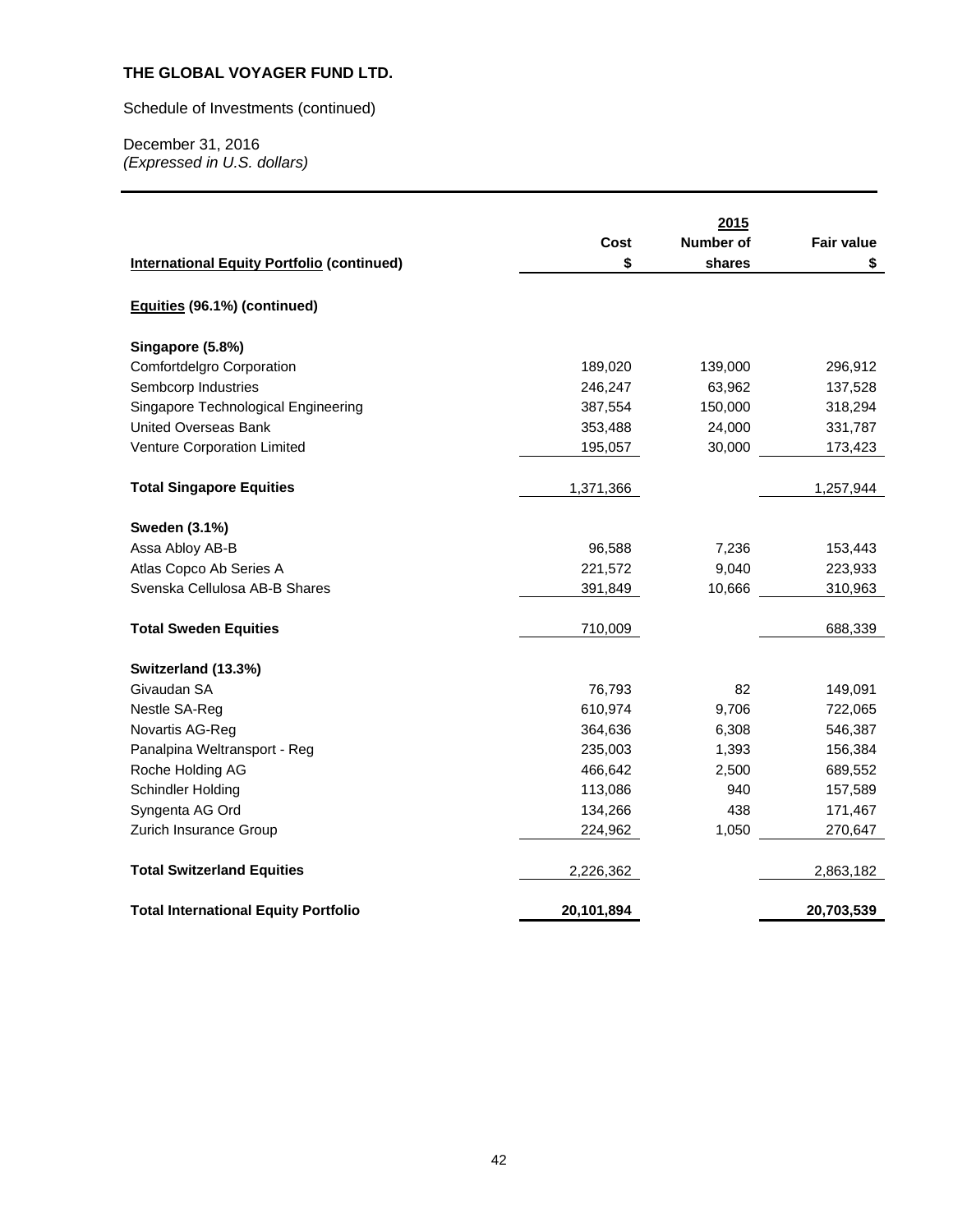# Schedule of Investments (continued)

| Managed Balance (91.7% of net assets)                                    | Cost<br>\$         | 2016<br><b>Number of</b><br>shares | <b>Fair value</b><br>\$ |
|--------------------------------------------------------------------------|--------------------|------------------------------------|-------------------------|
| Bermuda (4.1%)                                                           |                    |                                    |                         |
| Equities (4.1%)<br>CAIF Ltd. - The CAIF Fund Class A USD                 | 210,000            | 2,212                              | 205,347                 |
| United States (87.6%)                                                    |                    |                                    |                         |
| Corporate Bonds (2.0%)                                                   |                    |                                    |                         |
| CMCSA Float 04/15/18 Corp                                                | 100,498            | 100,000                            | 100,644                 |
| <b>Government and Agency (3.0)</b><br>US Treasury Note/Bond 1.625% 04/23 | 152,592            | 150,000                            | 148,811                 |
|                                                                          |                    |                                    |                         |
| Exchange Traded Fund (82.6%)                                             |                    |                                    |                         |
| iShares iBoxx \$ Investment Grade Corporate Bond ETF                     | 501,045            | 4,387                              | 514,202                 |
| iShares MSCI Eurozone ETF                                                | 146,075            | 4,290                              | 148,305                 |
| iShares MSCI Germany Index ETF                                           | 89,449             | 3,130                              | 82,882                  |
| iShares Russel 2000 Index ETF                                            | 245,871            | 2,190                              | 295,387                 |
| iShares Russell 1000 Value ETF<br>iShares US Preferred Stock ETF         | 382,328            | 3,940                              | 441,162                 |
| IQ Hedge Multi-Strategy Tracker ETF                                      | 328,346<br>306,227 | 8,300<br>10,260                    | 308,843<br>293,846      |
| SPDR Bloomberg Barclays High Yield Bond ETF                              | 453,476            | 11,301                             | 411,695                 |
| SPDR S&P Dividend ETF                                                    | 541,703            | 7,310                              | 625,005                 |
| Vanguard FTSE Emerging Markets ETF                                       | 182,652            | 4,600                              | 164,588                 |
| Vanguard Health Care ETF                                                 | 121,214            | 1,155                              | 146,327                 |
| Vanguard Information Technology ETF                                      | 262,716            | 2,370                              | 287,955                 |
| Vanguard FTSE Developed Markets ETF                                      | 391,695            | 10,117                             | 369,574                 |
| <b>Total United States Equities</b>                                      | 3,952,797          |                                    | 4,089,771               |
| <b>Total Managed Balanced Portfolio</b>                                  | 4,415,887          |                                    | 4,544,573               |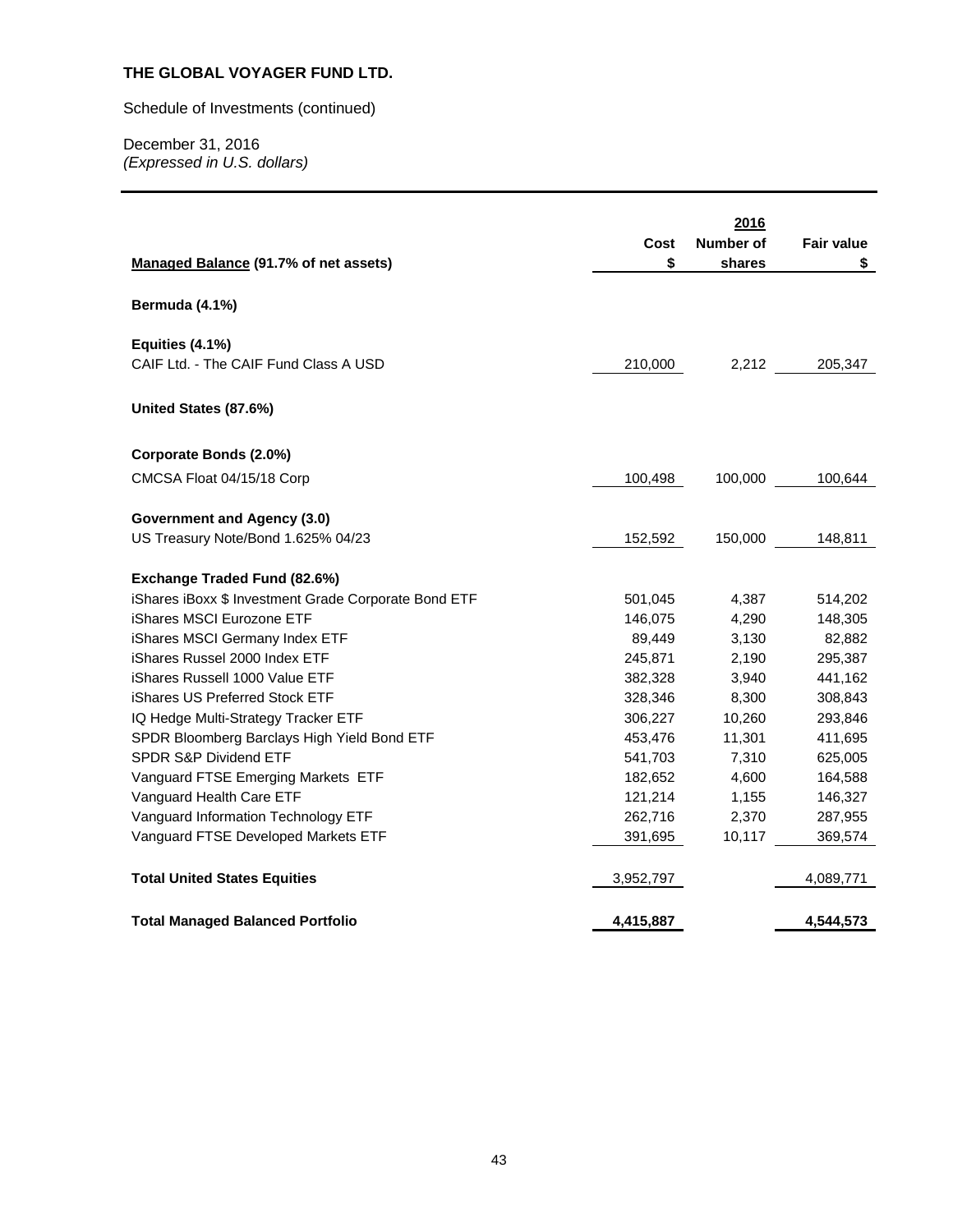# Schedule of Investments (continued)

| Managed Balance (97.5% of net assets)            | Cost<br>\$ | 2015<br>Number of<br>shares | <b>Fair value</b><br>S |
|--------------------------------------------------|------------|-----------------------------|------------------------|
| Luxembourg (2.2%)                                |            |                             |                        |
| Equities (2.2%)                                  |            |                             |                        |
| Orbis SICAV - Asia ex - Japan Equity Fund        | 108,021    | 4,846                       | 99,820                 |
| United States (5.1%)                             |            |                             |                        |
| Corporate Bonds (5.1%)                           |            |                             |                        |
| <b>BAC Float 01/15/19</b>                        | 50,730     | 50,000                      | 50,011                 |
| CMCSA Float 04/15/18 Corp                        | 100,498    | 100,000                     | 100,023                |
| HNDA Float 05/26/16                              | 30,254     | 30,000                      | 30,018                 |
| MS Float 01/24/14 Corp                           | 50,808     | 50,000                      | 50,047                 |
| <b>Total United States Corporate Bonds</b>       | 232,290    |                             | 230,099                |
| Exchange Traded Fund (82.6%)                     |            |                             |                        |
| IQ Hedge Multi-Start Tracker                     | 530,076    | 17,760                      | 505,450                |
| iShares iBoxx \$ Investment Grade Corporate Bond | 501,046    | 4,387                       | 500,293                |
| iShares MSCI Germany Index                       | 89,449     | 3,130                       | 81,912                 |
| iShares Russel 2000 Index Fund                   | 306,497    | 2,730                       | 307,425                |
| iShares Russell 1000 Index                       | 437,640    | 4,510                       | 441,169                |
| <b>IShares S&amp;P Preferred Stock Index ETF</b> | 328,346    | 8,300                       | 322,621                |
| SPDR Barclays Capital High Yield Bond            | 403,656    | 9,941                       | 337,099                |
| <b>SPDR S&amp;P Dividend ETF</b>                 | 506,792    | 7,010                       | 515,586                |
| Vanguard FTSE Emerging Markets ETF               | 102,880    | 2,450                       | 80,091                 |
| Vanguard Health Care ETF                         | 121,214    | 1,155                       | 153,476                |
| Vanguard Info Tech ETF                           | 262,716    | 2,370                       | 256,576                |
| Vanguard MSCI European Pac ETF                   | 316,485    | 8,117                       | 297,975                |
| Wisdomtree Europe Hedged Equity                  | 287,087    | 4,580                       | 246,404                |
| <b>Total United States Equities</b>              | 4,193,884  |                             | 4,046,077              |
| <b>Total Managed Balance Portfolio</b>           | 4,534,195  |                             | 4,375,996              |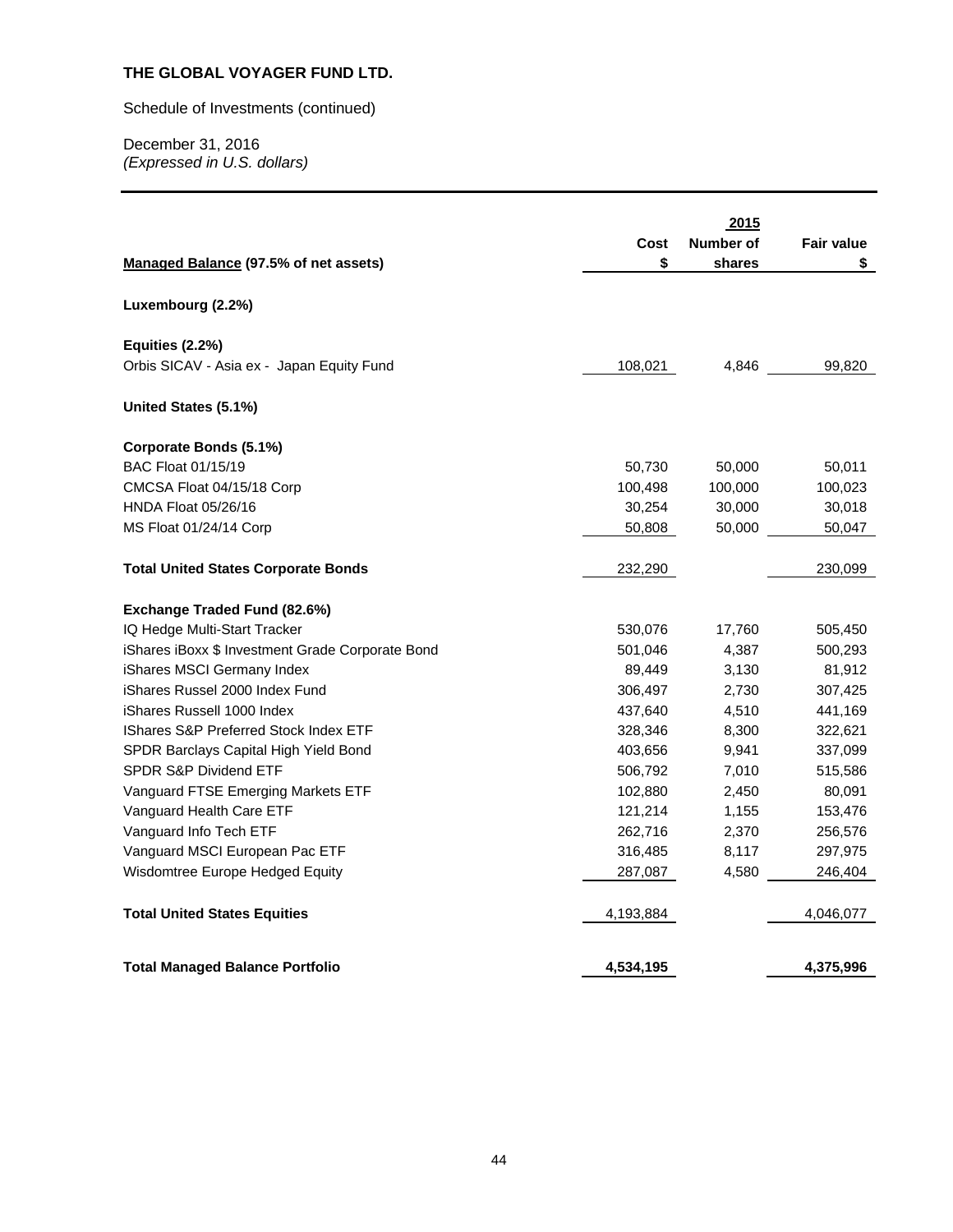Schedule of Investments (continued)

|                                             | Cost      | 2016<br>Number of | <b>Fair value</b> |
|---------------------------------------------|-----------|-------------------|-------------------|
| High Yield Bond (96.8% of net assets)       | \$        | shares            | \$                |
| Bonds (96.8%)                               |           |                   |                   |
| Australia (0.5%)                            |           |                   |                   |
| FMGAU 9 3/4 03/01/22 Corporation            | 116,932   | 110,000           | 127,325           |
| Bermuda (1.4%)                              |           |                   |                   |
| AYR 5 04/01/23                              | 110,550   | 110,000           | 112,749           |
| FLY 6 3/8 10/15/21 Corporation              | 204,550   | 200,000           | 208,500           |
| VIKCRU 8 1/2 10/15/22 Corporation           | 64,563    | 65,000            | 67,356            |
| <b>Total Bermuda Bonds</b>                  | 379,663   |                   | 388,605           |
| <b>Britain (0.3%)</b>                       |           |                   |                   |
| ESV 5 3/4 10/01/44 Corporation              | 59,188    | 95,000            | 68,638            |
| Canada (3.7%)                               |           |                   |                   |
| ACACN 7.75 04/15/21                         | 143,965   | 140,000           | 156,450           |
| BRP 6 3/8 05/15/25 Corporation              | 65,050    | 65,000            | 64,756            |
| TCKBCN 3 3/4 02/01/23                       | 95,365    | 110,000           | 103,538           |
| TCKBCN 5.2 03/01/42 Corporation             | 136,538   | 150,000           | 132,375           |
| TCKBCN 6.25 07/15/41 Corporation            | 97,575    | 105,000           | 101,325           |
| TELSAT 8 7/8 11/15/24 Corporation           | 85,050    | 85,000            | 88,613            |
| TRINIDAD DRILLING 7.875% 1/15/19 (144A) PVT | 89,825    | 95,000            | 94,763            |
| VRXCN 5 3/8 03/15/20                        | 107,366   | 125,000           | 105,156           |
| VRXCN 5 5/8 12/01/21 Corporation            | 122,188   | 125,000           | 96,719            |
| VRXCN 5 7/8 05/15/23 Corporation            | 58,063    | 65,000            | 48,669            |
| <b>Total Canada Bonds</b>                   | 1,000,985 |                   | 992,364           |
| Cayman Island (2.4%)                        |           |                   |                   |
| NE 4 5/8 03/01/21                           | 9,230     | 12,000            | 11,520            |
| NOBLE HOLDING INTL LTD Mar 41 6.05%         | 71,974    | 95,000            | 65,313            |
| RIG 6.8 03/15/38 CORPORATION                | 136,111   | 185,000           | 143,375           |
| RIG 9 07/15/23 Corporation                  | 63,425    | 65,000            | 66,869            |
| STX 4 7/8 06/01/27 Corporation              | 153,523   | 175,000           | 157,890           |
| STX 5 3/4 12/01/34 Corporation              | 124,638   | 155,000           | 132,096           |
| TRANSOCEAN INC Dec 21 6.375%                | 57,483    | 65,000            | 64,756            |
| <b>Total Cayman Island Bonds</b>            | 616,384   |                   | 641,819           |
| <b>France (1.2%)</b>                        |           |                   |                   |
| NUMFP 6 1/4 05/15/24 Corporation            | 307,784   | 320,000           | 320,800           |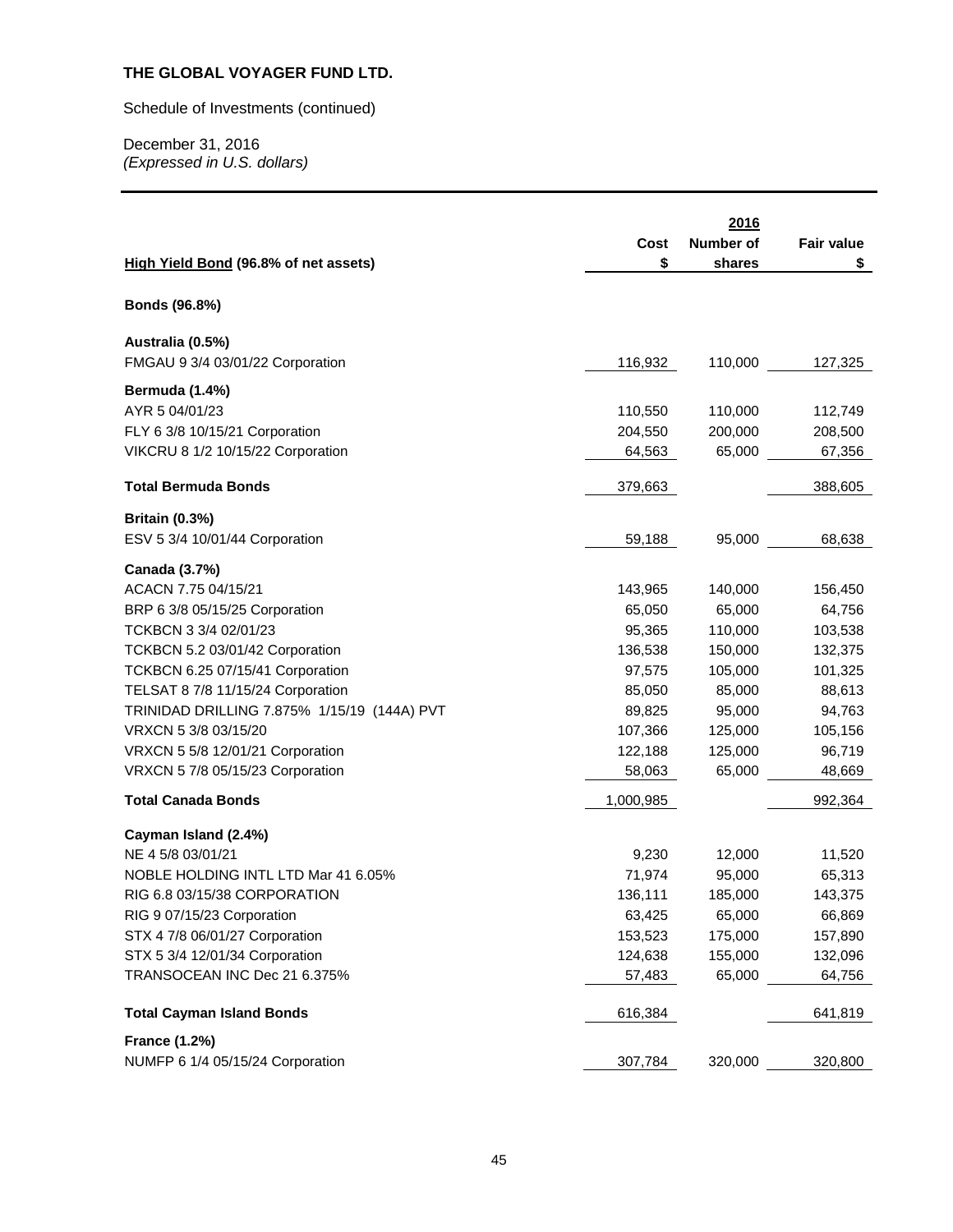Schedule of Investments (continued)

|                                           | Cost    | 2016<br>Number of | <b>Fair value</b> |
|-------------------------------------------|---------|-------------------|-------------------|
| <b>High Yield Bond (continued)</b>        | \$      | shares            | \$                |
| Bonds (96.8%) (continued)                 |         |                   |                   |
| Liberia (0.3%)                            |         |                   |                   |
| ELETSN 9 5/8 01/15/22 Corporation         | 111,800 | 120,000           | 86,850            |
| Luxembourg (1.6%)                         |         |                   |                   |
| INTEL 6 3/4 06/01/18 Corporation          | 67,374  | 85,000            | 68,638            |
| INTEL 7 1/4 04/01/19 Corporation          | 168,313 | 230,000           | 193,200           |
| INTELSAT LUXEMBOURG SA Jun 21 7.75%       | 67,775  | 240,000           | 78,000            |
| MNK 4 3/4 04/15/23 Corporation            | 90,935  | 100,000           | 87,000            |
| <b>Total Luxembourg Bond</b>              | 394,397 |                   | 426,838           |
| Malta (0.6%)                              |         |                   |                   |
| VSTJET 7 3/4 06/01/20 Corporation         | 113,800 | 250,000           | 163,750           |
| Netherland (0.8%)                         |         |                   |                   |
| FCAIM 5 1/4 04/15/23                      | 200,550 | 200,000           | 203,750           |
| United States (84.0%)                     |         |                   |                   |
| ACHC 5 1/8 07/01/22 Corporation exchange  | 70,175  | 70,000            | 69,738            |
| ACHC 5 5/8 02/15/23 Corporation exchange  | 85,050  | 85,000            | 85,000            |
| ADT 4 7/8 07/15/32                        | 70,360  | 85,000            | 67,681            |
| ADT 6 1/4 10/15/21                        | 63,425  | 65,000            | 71,013            |
| ADT3 1/2 07/15/22 Corporation             | 34,450  | 40,000            | 38,100            |
| AER 8 5/8 01/15/22 Corporation            | 98,417  | 80,000            | 95,999            |
| AHEREN 7 3/8 05/15/23 Corporation         | 109,864 | 135,000           | 113,063           |
| ALLY 5 3/4 11/20/25 Corporation           | 99,438  | 100,000           | 99,750            |
| Ally Financial Inc 8% 11/1/2031           | 93,875  | 75,000            | 87,093            |
| AMSG 5 5/8 07/15/22 Corporation           | 85,474  | 85,000            | 87,444            |
| AR 5 1/8 12/01/22 Corporation             | 115,337 | 125,000           | 126,250           |
| AREX 7 06/15/21 Corporation               | 192,010 | 230,000           | 207,000           |
| ASHWOO 6 7/8 02/15/21                     | 105,338 | 115,000           | 110,544           |
| BBG 7 10/15/22 Corporation                | 154,100 | 200,000           | 190,000           |
| BCBCN 5 3/8 07/01/22 Corporation exchange | 129,510 | 135,000           | 137,194           |
| BLURAC 6 1/8 11/15/22 Corporation         | 165,876 | 170,000           | 170,424           |
| BTU 10 03/15/22 Corporation               | 227,512 | 300,000           | 267,000           |
| BTU 4 3/4 12/15/41 Corporation            | 25,572  | 110,000           | 18,837            |
| BTU 6 11/15/18 Corporation                | 96,472  | 135,000           | 86,231            |
| BZH 8 3/4 03/15/22 Corporation            | 61,725  | 60,000            | 64,950            |
| CBB 7 07/15/24 Corporation                | 76,274  | 75,000            | 79,313            |
| CCLP 7 1/4 08/15/22 Corporation           | 125,725 | 140,000           | 133,174           |
| CCO SNR 7.625% 2020-03-15 USD             | 184,562 | 180,000           | 179,775           |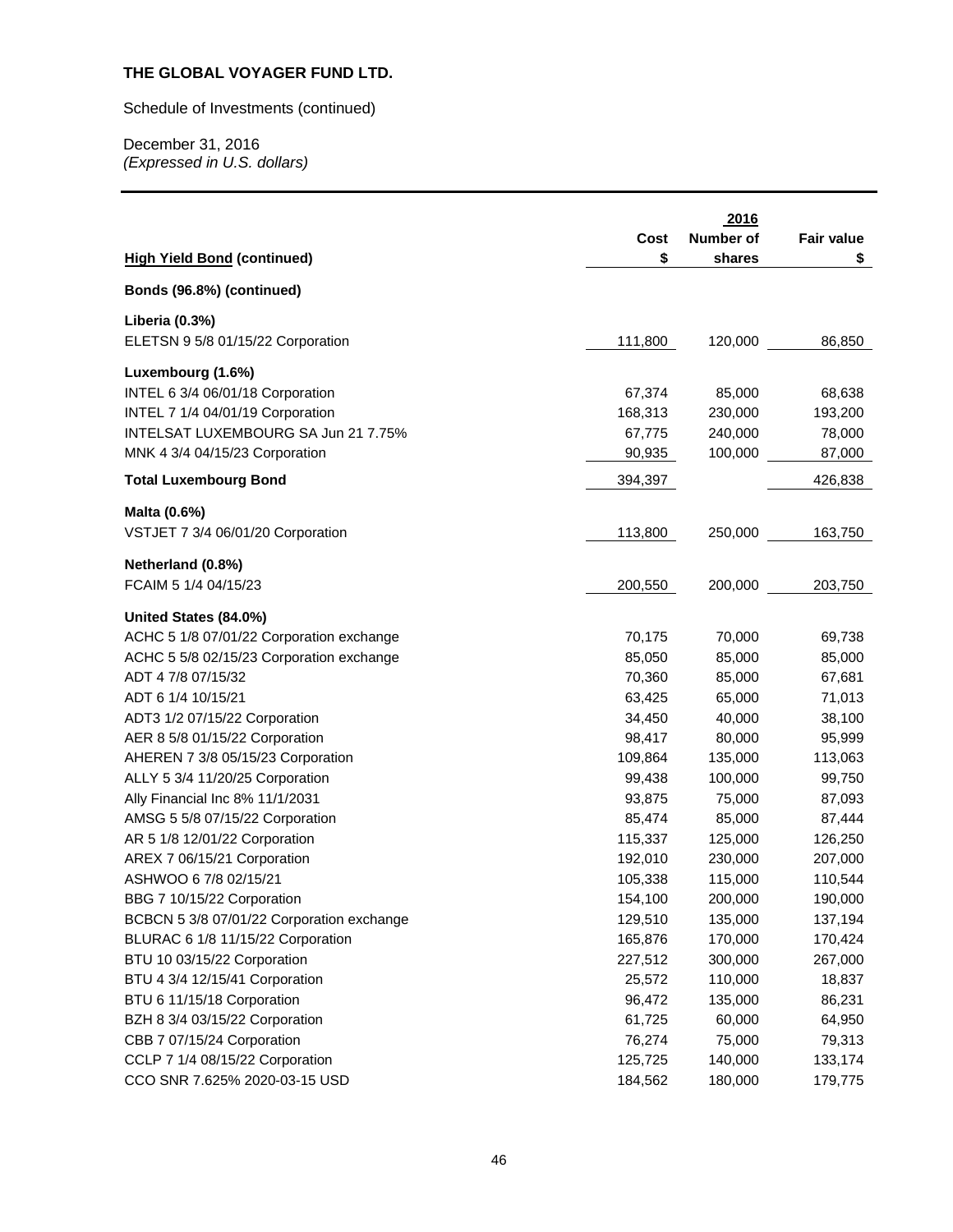Schedule of Investments (continued)

| <b>High Yield Bond (continued)</b> | Cost<br>\$ | 2016<br>Number of<br>shares | <b>Fair value</b><br>\$ |
|------------------------------------|------------|-----------------------------|-------------------------|
|                                    |            |                             |                         |
| Bonds (96.8%) (continued)          |            |                             |                         |
| United States (84.0%) (continued)  |            |                             |                         |
| CCOI 5 5/8 04/15/21 Corporation    | 126,150    | 130,000                     | 131,463                 |
| CENT 6 1/8 11/15/23 Corporation    | 175,050    | 175,000                     | 184,625                 |
| CEQUEL 6 3/8 09/15/20 Corporation  | 73,500     | 70,000                      | 72,100                  |
| CERPLC 11 10/01/21 Corporation     | 101,100    | 100,000                     | 109,125                 |
| CHDN 5 3/8 12/15/21 Corporation    | 126,300    | 125,000                     | 129,531                 |
| CHEDOW 9 1/4 02/01/20 Corporation  | 83,988     | 85,000                      | 81,494                  |
| CHK 6 5/8 08/15/20 Corporation     | 114,925    | 135,000                     | 135,505                 |
| CLD 12 11/01/21 Corporation        | 83,650     | 80,000                      | 83,899                  |
| CLF 7.75 03/31/20                  | 71,247     | 70,000                      | 72,275                  |
| CLR 5 09/15/22                     | 57,704     | 65,000                      | 65,569                  |
| CNC 6 1/8 02/15/24 Corporation     | 94,175     | 90,000                      | 94,500                  |
| CNW 7 1/4 01/15/18 Corporation     | 209,182    | 205,000                     | 211,150                 |
| CORTNP 9 1/4 10/15/24 Corporation  | 76,588     | 75,000                      | 79,125                  |
| CPN 5 3/4 01/15/25 Corporation     | 45,125     | 45,000                      | 43,706                  |
| CPN 5 3/8 01/15/23 Corporation     | 135,469    | 140,000                     | 137,200                 |
| CQP 5 03/15/27 Corporation         | 126,975    | 125,000                     | 126,250                 |
| CQP 5 5/8 03/01/25 Corporation     | 74,675     | 75,000                      | 80,155                  |
| CQP 5 5/8 04/15/23 Corporation     | 168,680    | 165,000                     | 175,725                 |
| CQP 6 1/4 03/15/22                 | 99,550     | 100,000                     | 109,750                 |
| CRK 10 03/15/20 Corporation        | 267,336    | 275,000                     | 281,874                 |
| CRK 7 3/4 04/01/19 Corporation     | 51,338     | 75,000                      | 63,858                  |
| CRZO 7 1/2 09/15/20 Corporation    | 85,050     | 80,000                      | 83,100                  |
| CSAL 7 1/8 12/15/24 Corporation    | 110,672    | 110,000                     | 111,099                 |
| CTL 6.45 06/15/21                  | 14,938     | 15,000                      | 15,863                  |
| CTL 7.6 09/15/39 Corporation       | 71,487     | 75,000                      | 65,719                  |
| CTV 5 1/2 06/15/24 Corporation     | 55,194     | 55,000                      | 56,855                  |
| CVC 5 1/4 06/01/24 Corporation     | 43,531     | 45,000                      | 43,650                  |
| CVC 5 7/8 09/15/22                 | 125,412    | 135,000                     | 131,794                 |
| CVC 6 3/4 11/15/21 Corporation     | 103,950    | 110,000                     | 118,387                 |
| DCP MIDSTREAM LLC May 43 Floating  | 173,437    | 230,000                     | 195,788                 |
| DCPMID 4 3/4 09/30/21 Corporation  | 28,875     | 30,000                      | 30,375                  |
| DCPMID 5.35 03/15/20 Corporation   | 39,850     | 45,000                      | 46,463                  |
| DCPMID 9 3/4 03/15/19              | 65,125     | 70,000                      | 78,138                  |
| DECKCH 10 06/15/23                 | 97,438     | 95,000                      | 98,088                  |
| DELL 6.02 06/15/26                 | 40,057     | 40,000                      | 43,323                  |
| Dell 7 1/8 06/15/24                | 30,050     | 30,000                      | 33,113                  |
| DELL 8.1 07/15/36                  | 406,932    | 385,000                     | 459,293                 |
| DISH 6 3/4 06/01/21 Corporation    | 69,000     | 70,000                      | 75,863                  |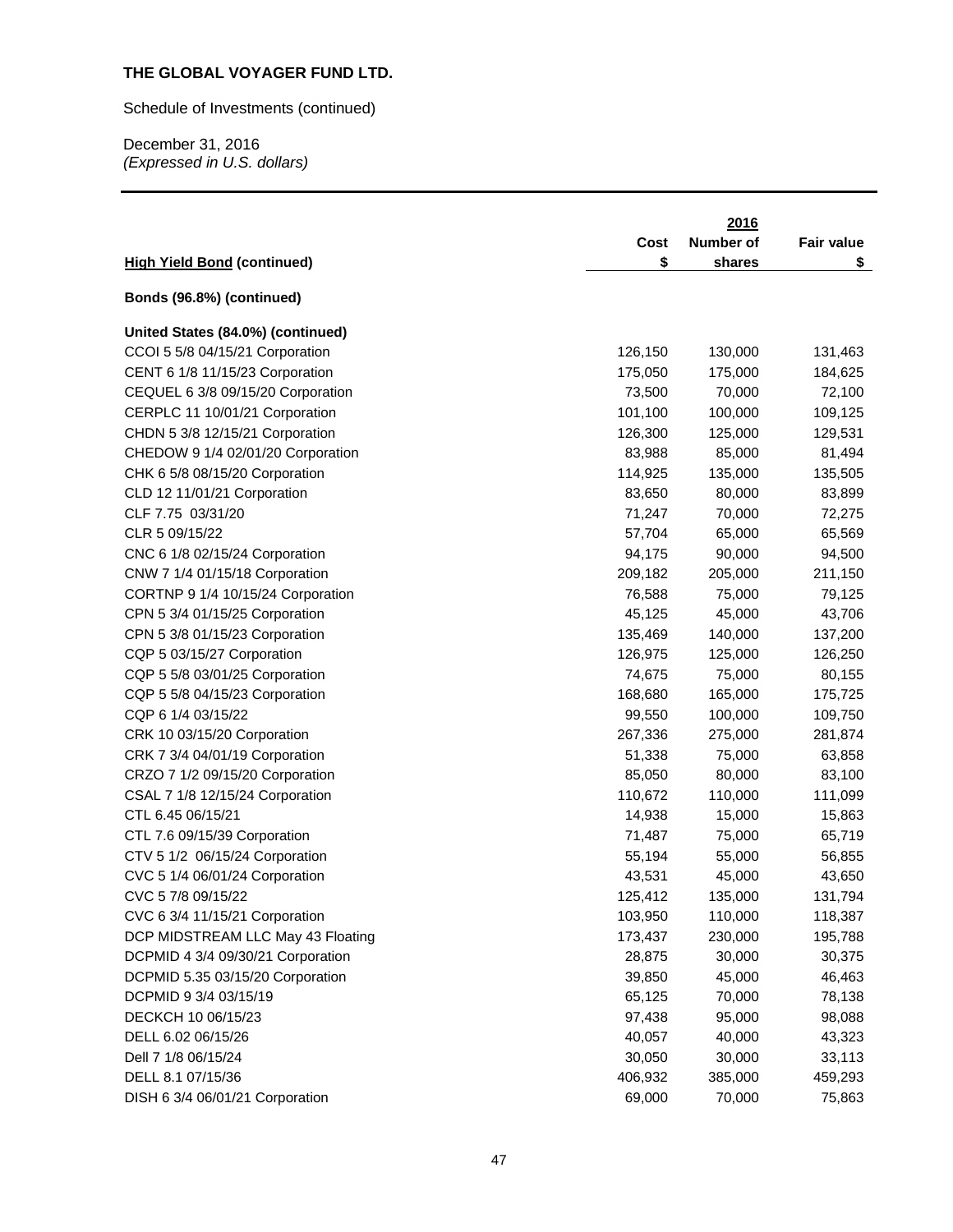Schedule of Investments (continued)

|                                            |         | 2016      |                   |
|--------------------------------------------|---------|-----------|-------------------|
|                                            | Cost    | Number of | <b>Fair value</b> |
| <b>High Yield Bond (continued)</b>         | \$      | shares    | \$                |
|                                            |         |           |                   |
| Bonds (96.8%) (continued)                  |         |           |                   |
| United States (84.0%) (continued)          |         |           |                   |
| DISH 7 3/4 07/01/26                        | 162,637 | 155,000   | 175,150           |
| DPM 3 7/8 03/15/23                         | 91,575  | 115,000   | 110,831           |
| DPM 4.95 04/01/22                          | 19,175  | 25,000    | 25,438            |
| DYN 6 3/4 11/01/19 Corporation             | 182,744 | 185,000   | 188,006           |
| DYN 7 3/8 11/01/2022                       | 257,506 | 260,000   | 248,300           |
| ELNK 7 3/8 06/01/20 Corporation            | 78,900  | 75,000    | 78,844            |
| ENDP 5 3/8 01/15/23 Corporation            | 179,592 | 190,000   | 161,499           |
| EPENEG 6 3/8 06/15/23 Corporation          | 67,374  | 85,000    | 66,300            |
| EPENEG 9 3/8 05/01/20 Corporation          | 69,199  | 75,000    | 69,094            |
| FCH 5 5/8 03/01/23 Corporation             | 179,375 | 175,000   | 178,719           |
| FCX 3.1 03/15/20                           | 130,062 | 145,000   | 141,375           |
| FCX 6 1/8 06/15/19                         | 53,125  | 55,000    | 55,963            |
| FDC 5 3/4 01/15/24 Corporation             | 80,050  | 80,000    | 82,400            |
| FDC 7 12/01/23 Corporation                 | 229,377 | 225,000   | 239,905           |
| FREEPORT-MCMORAN INC Mar 43 5.45%          | 59,967  | 75,000    | 62,062            |
| FTR 11 09/15/25 New                        | 177,287 | 175,000   | 181,124           |
| FTR 6 7/8 01/15/25 Corporation             | 68,675  | 75,000    | 62,719            |
| FTR 7 5/8 04/15/24 Corporation             | 50,450  | 60,000    | 53,324            |
| FTR 8 7/8 09/15/20 New                     | 136,925 | 135,000   | 143,774           |
| FTR 9 1/4 07/01/21 Corporation             | 126,675 | 125,000   | 130,313           |
| GDI 6 7/8 08/15/21 Corporation             | 168,581 | 175,000   | 173,906           |
| GEO 5 7/8 10/15/24                         | 67,950  | 70,000    | 69,212            |
| GFF 5 1/4 03/01/22 Corporation             | 171,812 | 180,000   | 182,250           |
| GOGO 12 1/2 07/01/22                       | 157,725 | 155,000   | 168,175           |
| GOGO 3 3/4 03/01/20 Corporation            | 39,388  | 50,000    | 37,192            |
| GPOR 6 5/8 05/01/23                        | 35,150  | 40,000    | 41,950            |
| GST 8 5/8 05/15/18 Corporation             | 235,580 | 270,000   | 264,600           |
| GTN 5 1/8 10/15/24 Corporation             | 25,050  | 25,000    | 24,281            |
| GTN 57/8 07/15/26                          | 70,400  | 70,000    | 69,388            |
| GTT 7 7/8 12/31/24 Corporation             | 112,583 | 110,000   | 115,363           |
| HALCON RESOURCES CORPORATION Feb 20 8.625% | 93,663  | 100,000   | 104,250           |
| HBGCN 7 7/8 10/01/21 Corporation           | 168,599 | 165,000   | 174,281           |
| HCA 5 1/4 06/15/26 Corporation             | 55,050  | 55,000    | 56,787            |
| HCA 5 3/8 02/01/25 Corporation             | 71,625  | 70,000    | 70,175            |
| HCA 7 1/2 02/15/22 Corporation             | 57,175  | 50,000    | 56,688            |
| HERCRE 7 1/2 06/01/22 Corporation          | 78,050  | 75,000    | 79,125            |
| HLS 5 3/4 09/15/25 New                     | 103,746 | 105,000   | 104,738           |
| HOS 5 03/01/21 Corporation                 | 63,275  | 100,000   | 67,000            |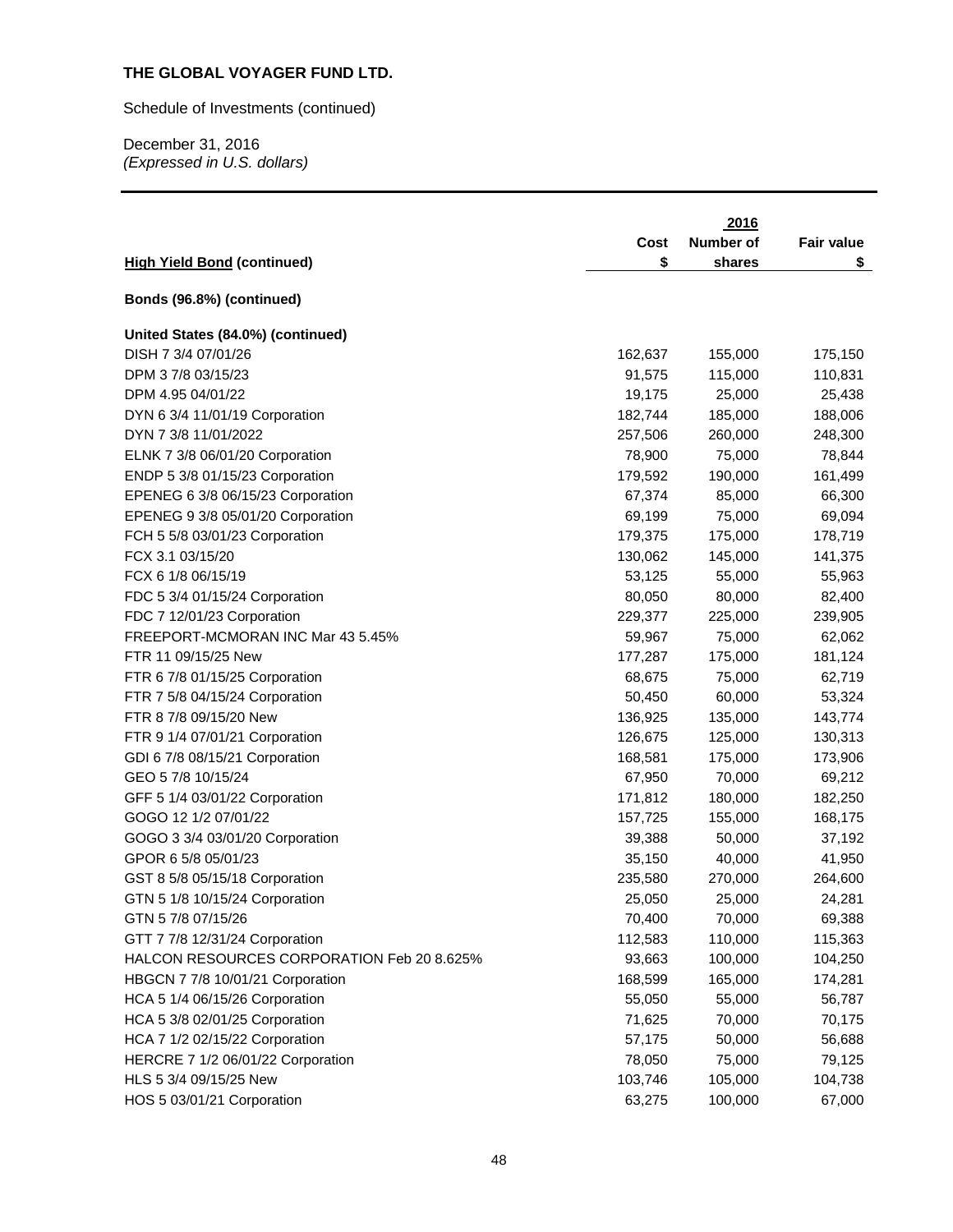# Schedule of Investments (continued)

|                                    | Cost    | 2016<br>Number of | Fair value |
|------------------------------------|---------|-------------------|------------|
| <b>High Yield Bond (continued)</b> | \$      | shares            | \$         |
| Bonds (96.8%) (continued)          |         |                   |            |
| United States (84.0%) (continued)  |         |                   |            |
| IEP 5 7/8 02/01/22 Corporation     | 173,975 | 180,000           | 178,650    |
| IHRT 10 01/15/18 Corporation       | 109,688 | 190,000           | 142,025    |
| IHRT 9 12/15/19                    | 191,156 | 240,000           | 194,999    |
| JACFIN 10 1/4 11/15/22 Corporation | 89,786  | 90,000            | 91,125     |
| JBSSBZ 5 3/4 06/15/25 Corporation  | 99,053  | 100,000           | 101,750    |
| JBSSBZ 5 7/8 07/15/24 Corporation  | 186,592 | 190,000           | 195,700    |
| JCP 8 1/8 10/01/19 Corporation     | 134,580 | 130,000           | 139,588    |
| JONE 6 3/4 04/01/22                | 125,337 | 150,000           | 143,250    |
| KCI 9 5/8 10/01/21 Corporation     | 139,613 | 145,000           | 153,338    |
| KEADGR 7 7/8 07/31/23 Corporation  | 85,575  | 85,000            | 85,850     |
| LAMR 5 3/4 02/01/26 Corporation    | 45,050  | 45,000            | 47,475     |
| LBIMED 13 1/2 04/15/20 Corporation | 77,253  | 93,776            | 71,856     |
| LEE 9 1/2 03/15/22 Corporation     | 133,750 | 125,000           | 132,188    |
| LNY 6 3/4 10/15/24 Corporation     | 105,975 | 105,000           | 106,706    |
| LVLT 5 1/8 05/01/23 Corporation    | 130,093 | 130,000           | 130,813    |
| MEG 5 7/8 11/15/22 Corporation     | 100,169 | 100,000           | 101,375    |
| MGM 4 5/8 09/01/26 Corporation     | 80,050  | 80,000            | 77,200     |
| MGM 5 5/8 05/01/24                 | 115,050 | 115,000           | 120,606    |
| MGM 7 3/4 03/15/22 Corporation     | 103,078 | 90,000            | 103,950    |
| MIDCON 6 1/4 08/01/21 Corporation  | 166,800 | 160,000           | 167,400    |
| MPLX 4 1/2 07/15/23 Corporation    | 112,201 | 140,000           | 142,489    |
| MU 5 1/4 08/01/23                  | 153,957 | 175,000           | 175,656    |
| MU 5 7/8 02/15/22 Corporation      | 47,175  | 50,000            | 52,000     |
| MU 5.625 01/15/26 Corporation      | 69,625  | 80,000            | 78,900     |
| NAV 4 3/4 04/15/19 Corporation     | 62,000  | 70,000            | 68,852     |
| NAV 8 1/4 11/01/21 Corporation     | 151,100 | 155,000           | 156,744    |
| NAVI 5 7/8 10/25/24 Corporation    | 131,094 | 145,000           | 138,294    |
| NAVI 7 1/4 09/25/23 Corporation    | 108,686 | 105,000           | 108,019    |
| NGL 5 1/8 07/15/19                 | 63,525  | 70,000            | 69,388     |
| NGL 6 7/8 10/15/21 Corporation     | 32,984  | 35,000            | 35,700     |
| NGLS 5 1/4 05/01/23                | 89,588  | 95,000            | 95,713     |
| NGPLCO 7.768 12/15/37 Corporation  | 80,050  | 80,000            | 85,000     |
| NRG 6 1/4 07/15/22 Corporation     | 147,212 | 145,000           | 145,363    |
| NRG 6 5/8 01/15/27 Corporation     | 125,569 | 125,000           | 117,813    |
| NRG 6 5/8 03/15/23                 | 145,207 | 145,000           | 146,088    |
| NRG 7 7/8 05/15/21 Corporation     | 31,045  | 28,000            | 29,050     |
| NUAN 5 3/8 08/15/20 Corporation    | 95,548  | 95,000            | 97,731     |
| NXST 6 7/8 11/15/20 Corporation    | 160,875 | 150,000           | 155,438    |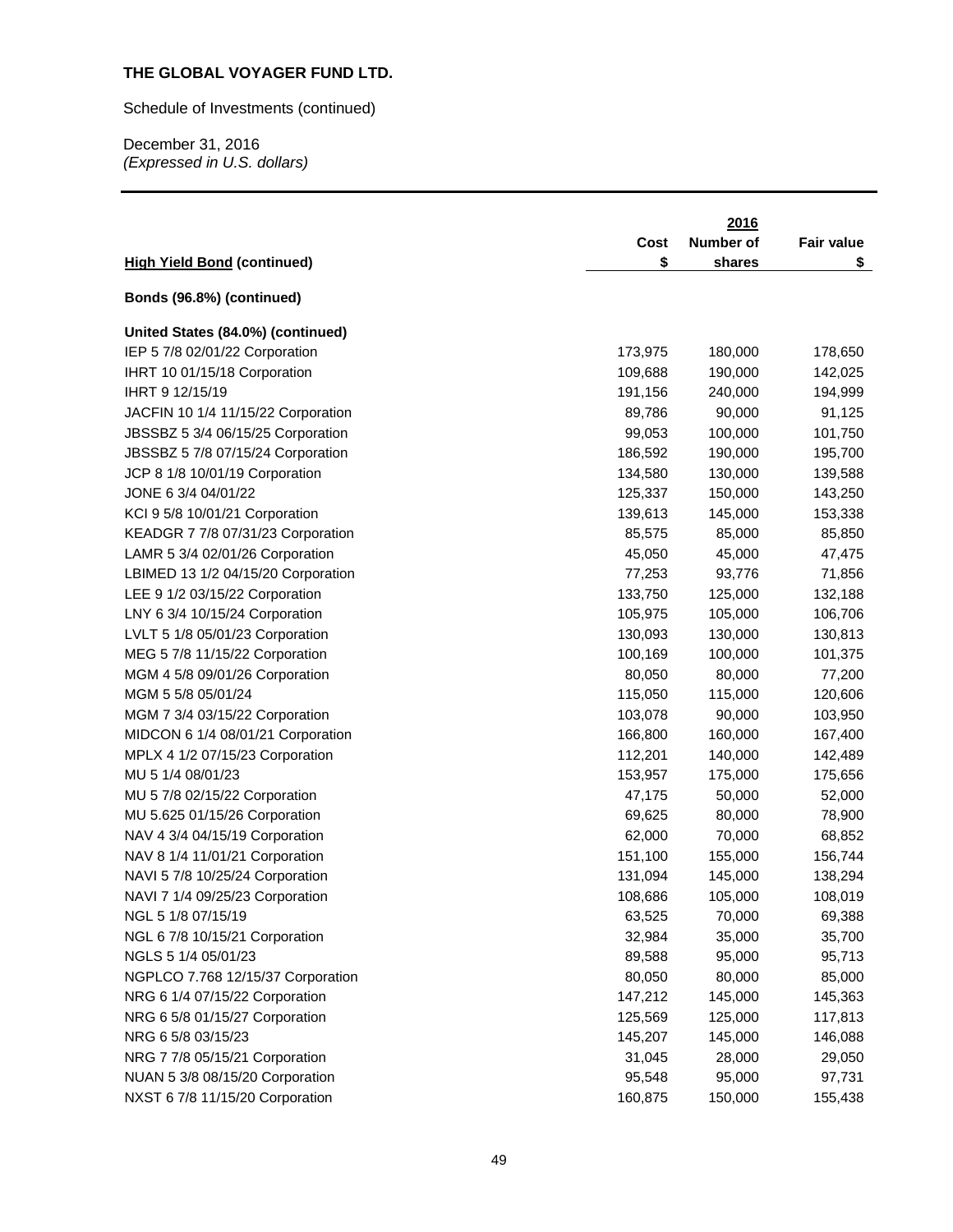Schedule of Investments (continued)

|                                            | Cost    | 2016<br><b>Number of</b> | <b>Fair value</b> |
|--------------------------------------------|---------|--------------------------|-------------------|
| <b>High Yield Bond (continued)</b>         | \$      | shares                   | \$                |
| Bonds (96.8%) (continued)                  |         |                          |                   |
| United States (84.0%) (continued)          |         |                          |                   |
| OASIS PETROLEUM 6.875% 3/15/22             | 50,850  | 55,000                   | 56,444            |
| OLN 10 10/15/25 Corporation                | 30,050  | 30,000                   | 36,225            |
| OLN 9 3/4 10/15/23 Corporation             | 111,150 | 105,000                  | 124,688           |
| ONECAL 8 7/8 12/15/21 Corporation          | 165,333 | 200,000                  | 171,000           |
| PAH 6 1/2 02/01/22 Corporation             | 62,525  | 70,000                   | 70,525            |
| PBFENE 7 11/15/23 Corporation              | 110,050 | 110,000                  | 109,450           |
| PES 6 1/8 03/15/22 Corporation             | 159,347 | 200,000                  | 183,500           |
| PETM 7 1/8 03/15/23 Corporation            | 162,094 | 160,000                  | 163,000           |
| PFCB 10 1/4 06/30/20 Corporation           | 155,300 | 150,000                  | 146,063           |
| PPDI 6 3/8 08/01/23 Corporation            | 189,104 | 190,000                  | 203,538           |
| PQ 10 02/15/21 Corporation                 | 113,625 | 160,000                  | 113,600           |
| QRVO 6 3/4 12/01/23 Corporation            | 118,198 | 115,000                  | 126,644           |
| RDIO 8 3/8 11/01/19 Corporation            | 137,187 | 125,000                  | 130,000           |
| REN 8 1/2 05/01/20 Corporation             | 130,375 | 130,000                  | 132,438           |
| RLGY5 1/4 12/01/21 Corporation             | 129,839 | 130,000                  | 133,413           |
| ROCKIE 5 5/8 04/15/20 Corporation          | 94,130  | 95,000                   | 99,869            |
| ROIAK 7.375% 04/15/2022 HYB                | 125,125 | 135,000                  | 133,313           |
| ROIAK 9 1/4 02/15/20 Corporation           | 280,115 | 270,000                  | 245,363           |
| ROOKIE 6 7/8 04/15/40 Corporation          | 146,424 | 150,000                  | 149,438           |
| S 6 7/8 11/15/28 Corporation               | 67,750  | 75,000                   | 74,250            |
| S 7 03/01/20 Corporation                   | 44,653  | 45,000                   | 48,769            |
| S 7 1/4 09/15/21 Corporation               | 349,936 | 375,000                  | 398,906           |
| SEM 6 3/8 06/01/21 Corporation             | 256,952 | 255,000                  | 255,638           |
| SESI LLC 7.125% 12/15/2021                 | 83,238  | 95,000                   | 96,663            |
| SGMS 6 1/4 09/01/20 Corporation            | 135,361 | 170,000                  | 145,350           |
| SGMS 6 5/8 05/15/21                        | 123,663 | 155,000                  | 130,394           |
| SIMFOO 7 7/8 10/01/21                      | 238,887 | 270,000                  | 277,763           |
| SN 6 1/8 01/15/23 Corporation              | 133,069 | 180,000                  | 171,225           |
| SPB 5 3/4 07/15/25 Corporation             | 106,112 | 100,000                  | 103,625           |
| SPRINT 7 7/8 09/15/23 Corporation exchange | 88,387  | 95,000                   | 101,531           |
| Sprint Nextel Corporation 7% 8/15/2020     | 131,607 | 135,000                  | 142,931           |
| SUN 5 1/2 08/01/20 Corporation             | 112,069 | 115,000                  | 117,444           |
| SUN 6 3/8 04/01/23 Corporation             | 72,850  | 70,000                   | 70,875            |
| SWN 6 1/4 01/15/18                         | 80,988  | 2,900                    | 741               |
| TAST 8 05/01/22 Corporation exchange       | 60,050  | 60,000                   | 64,500            |
| TAYMON 5 1/4 04/15/21 Corporation          | 102,000 | 100,000                  | 103,375           |
| THC 8 1/8 04/01/22 Corporation             | 183,225 | 165,000                  | 155,719           |
| TIME 5 3/4 04/15/22                        | 60,066  | 70,000                   | 72,363            |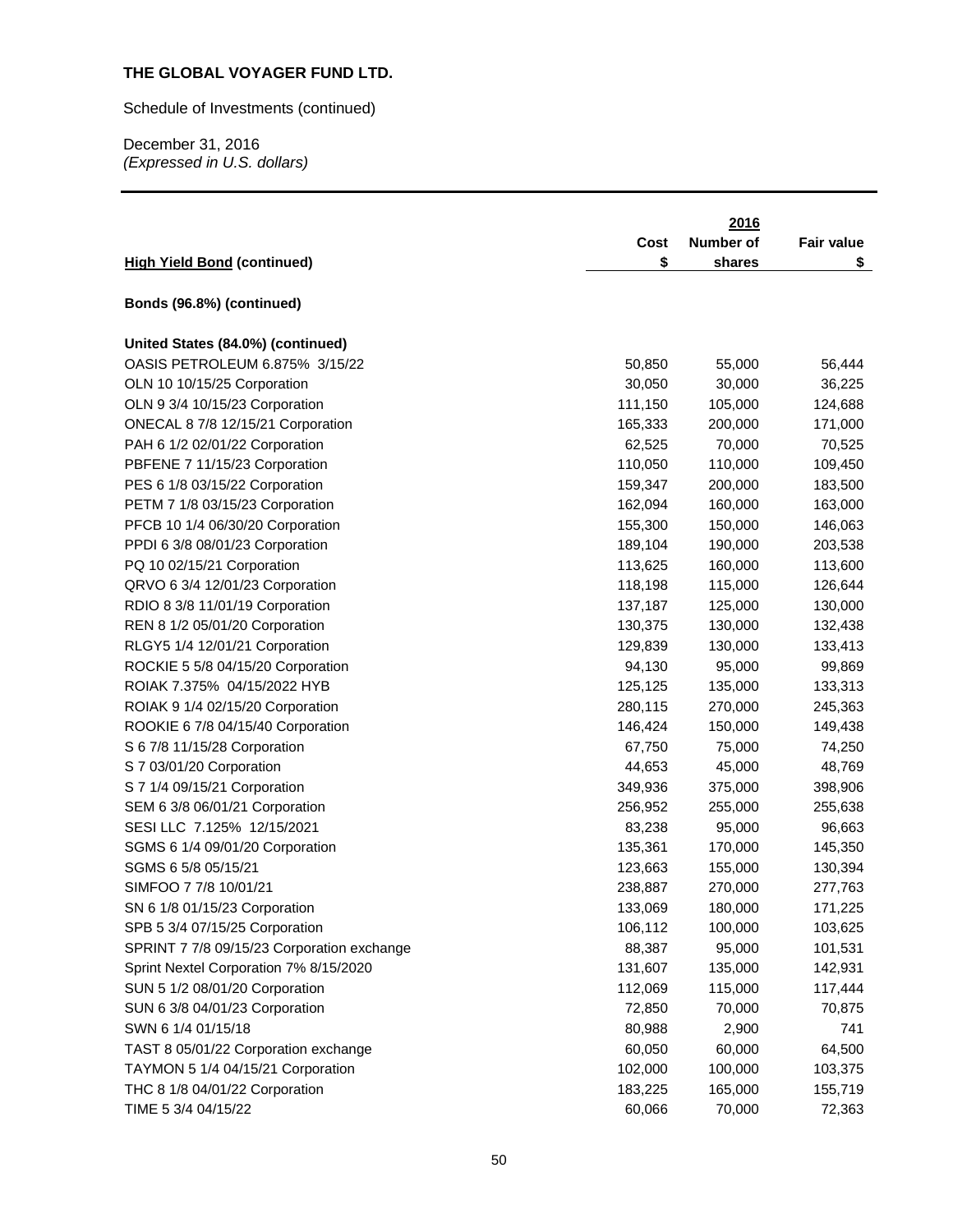Schedule of Investments (continued)

|                                                   |              | 2016      |                   |
|---------------------------------------------------|--------------|-----------|-------------------|
|                                                   | Cost         | Number of | <b>Fair value</b> |
| <b>High Yield Bond (continued)</b>                | \$           | shares    | \$                |
| Bonds (96.8%) (continued)                         |              |           |                   |
| United States (84.0%) (continued)                 |              |           |                   |
| TLRD 7 07/01/22 Corporation                       | 61,963       | 65,000    | 63,781            |
| UNTUS 6 5/8 05/15/21 Corporation                  | 120,325      | 155,000   | 150,738           |
| US CONCRETE INC Jun 24 6.375%                     | 115,138      | 115,000   | 120,606           |
| US STEEL CB 7.5% 15MR22                           | 63,831       | 65,000    | 67,194            |
| VRXN 6.375 10/15/20                               | 178,067      | 175,000   | 150,063           |
| WATCOS 6 3/8 04/01/23 Corporation                 | 112,775      | 110,000   | 114,538           |
| WAVHOL 8 1/8 09/01/20 Corporation                 | 85,450       | 80,000    | 83,400            |
| WDC 10 1/5 04/01/24                               | 632,693      | 575,000   | 680,652           |
| WIN 7 3/4 10/01/21 Corporation                    | 226,987      | 250,000   | 256,250           |
| WIN 7 3/4 10/15/20 Corporation                    | 36,275       | 35,000    | 35,963            |
| WLH 8 1/2 11/15/20 Corporation                    | 89,050       | 80,000    | 83,500            |
| WPZ 4 7/8 03/15/24                                | 58,469       | 65,000    | 65,591            |
| WPZ 5.1 09/15/45 Corporation                      | 44,658       | 45,000    | 42,579            |
| WSTC 5 3/8 07/15/22                               | 118,913      | 130,000   | 125,288           |
| X 7 3/8 04/01/20 Corporation                      | 92,013       | 95,000    | 101,413           |
| ZEKELMAN INDUSTRIES INC Jun 23 9.875%             | 127,612      | 125,000   | 138,906           |
| <b>Total United States Bonds</b>                  | 21,836,285   |           | 22,780,981        |
| <b>Total Bonds</b>                                | 25, 137, 768 |           | 26,201,720        |
| Equity (0.0% of net assets)                       |              |           |                   |
| United States (0.0%)                              |              |           |                   |
| Oil and Gas (0.0%)<br>Southwestern Energy Company |              | 238       | 2,575             |
| <b>Total High Yield Bond Portfolio</b>            | 25, 137, 768 |           | 26,204,295        |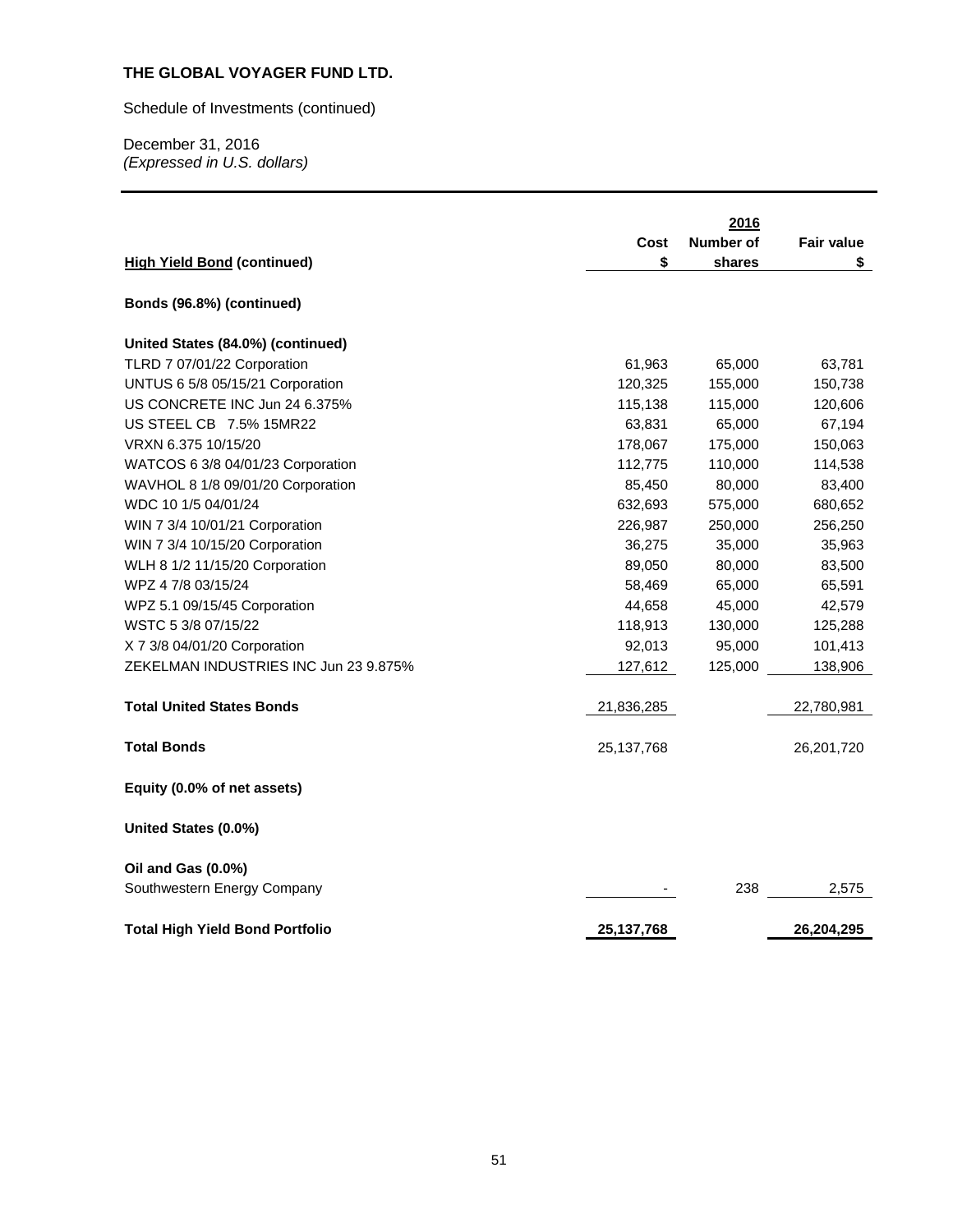Schedule of Investments (continued)

|                                          |         | 2015      |            |
|------------------------------------------|---------|-----------|------------|
|                                          | Cost    | Number of | Fair value |
| High Yield Bond (91.3% of net assets)    | \$      | shares    | \$         |
|                                          |         |           |            |
| Bonds (91.3%)                            |         |           |            |
| Bermuda (1.1%)                           |         |           |            |
| AYR 6.25% 12/01/19                       | 136,500 | 125,000   | 134,062    |
| NCLH 4 5/8 11/15/20 Corporation          | 125,050 | 125,000   | 123,125    |
|                                          | 261,550 |           | 257,187    |
| <b>Britain (0.3%)</b>                    |         |           |            |
| VMED 6 3/8 04/15/23 Corporation          | 74,155  | 70,000    | 70,963     |
| Canada (2.0%)                            |         |           |            |
| ACACN 7.75% 04/15/21                     | 143,965 | 140,000   | 145,425    |
| BRP 6 3/8 05/15/25 Corporation           | 65,050  | 65,000    | 58,987     |
| VRXCN 5 5/8 12/01/21 Corporation         | 185,725 | 190,000   | 175,988    |
| VRXCN 5 7/8 05/15/23 Corporation         | 58,063  | 65,000    | 58,581     |
| <b>Total Canada Bonds</b>                | 452,803 |           | 438,981    |
| Liberia (0.2%)                           |         |           |            |
| ELETSN 9 5/8% 01/15/22 Corporation       | 64,650  | 60,000    | 54,000     |
| Luxembourg (1.2%)                        |         |           |            |
| INTEL 6 5/8% 12/15/22 Corporation        | 82,413  | 110,000   | 86,212     |
| INTEL 8 1/8% 06/01/23 Corporation        | 62,488  | 75,000    | 65,250     |
| REYNOL 6% 06/15/17 Corporation           | 128,268 | 125,000   | 120,938    |
| <b>Total Luxembourg Bond</b>             | 273,169 |           | 272,400    |
| United States (86.5%)                    |         |           |            |
| AA 5 1/8 10/01/24                        | 141,314 | 135,000   | 123,356    |
| AAL 5 1/2 10/01/19 Corporation           | 162,394 | 160,000   | 158,000    |
| ACHC 5 1/8 07/01/22 Corporation exchange | 70,175  | 70,000    | 64,488     |
| ACHC 5 5/8 02/15/23 Corporation exchange | 85,050  | 85,000    | 80,219     |
| ADT 4 7/8 07/15/42 Corporation           | 70,360  | 85,000    | 60,775     |
| AER 8 5/8 01/15/22 Corporation           | 190,683 | 155,000   | 186,775    |
| AHEREN 7 3/8 05/15/23 Corporation        | 85,250  | 85,000    | 68,212     |
| ALLY 5 3/4 11/20/25 Corporation          | 140,341 | 140,000   | 141,400    |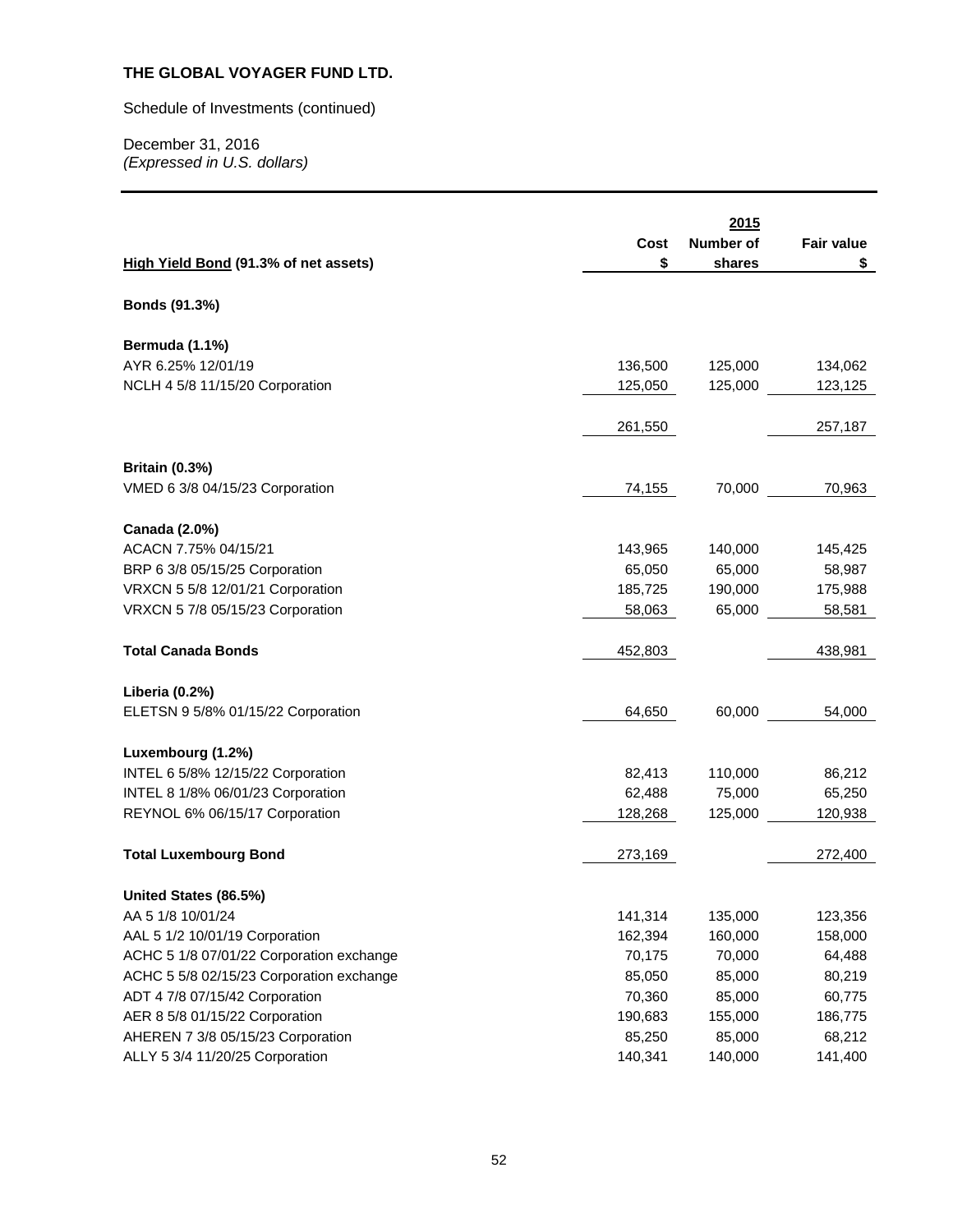Schedule of Investments (continued)

|                                                |         | 2015      |                   |
|------------------------------------------------|---------|-----------|-------------------|
|                                                | Cost    | Number of | <b>Fair value</b> |
| <b>High Yield Bond (continued)</b>             | \$      | shares    | \$                |
|                                                |         |           |                   |
| Bonds (91.3%) (continued)                      |         |           |                   |
| United States (86.5%) (continued)              |         |           |                   |
| Ally Financial Inc. 8% 11/1/2031               | 93,875  | 75,000    | 86,625            |
| ALR 6 1/2 06/15/20 Corporation                 | 68,617  | 65,000    | 62,237            |
| ALR 6 3/8 07/1/23 Corporation                  | 66,124  | 65,000    | 60,531            |
| AMC 5 3/4 06/15/25 Corporation                 | 163,225 | 165,000   | 166,031           |
| AMSG 5 5/8 07/15/22 Corporation                | 85,474  | 85,000    | 83,831            |
| AR 5 1/8 12/01/22 Corporation                  | 115,337 | 125,000   | 93,906            |
| BCBCN 5 3/8 07/01/22 Corporation exchange      | 129,510 | 135,000   | 133,481           |
| BCBCN 6 3/4 01/01/20 Corporation exchange      | 35,750  | 35,000    | 36,269            |
| BCEI 6 3/4 04/15/21 Corporation                | 163,188 | 210,000   | 126,787           |
| BDC 5 1/2 09/01/22 Corporation                 | 97,550  | 100,000   | 96,750            |
| BLURAC 6 1/8 11/15/22 Corporation              | 165,876 | 170,000   | 117,300           |
| BYD 9 07/01/20 Corporation                     | 138,438 | 125,000   | 132,500           |
| BYD6 7/8 05/15/23 Corporation                  | 85,150  | 85,000    | 87,656            |
| CACC 6 1/8 02/15/21 Corporation                | 114,431 | 115,000   | 113,131           |
| CBB 8 3/8 10/15/20 Corporation                 | 135,575 | 130,000   | 133,087           |
| CCMO 9 03/01/21 Corporation                    | 208,164 | 195,000   | 134,306           |
| CCO SNR 7.625% 2020-03-15 USD                  | 184,563 | 180,000   | 166,725           |
| CCOI 5 5/8 04/15/21 Corporation                | 126,150 | 130,000   | 121,550           |
| CDWC 5 1/2 12/01/24 Corporation                | 55,312  | 55,000    | 56,925            |
| CENT 6 1/8 11/15/23 Corporation                | 175,050 | 175,000   | 176,969           |
| CEQUEL 6 3/8 09/15/20 Corporation              | 73,500  | 70,000    | 68,250            |
| CHDN 5 3/8 12/15/21 Corporation                | 126,300 | 125,000   | 125,469           |
| CIT 5 08/15/22 Corporation                     | 164,885 | 165,000   | 168,712           |
| CNW 7 1/4 01/15/18 Corporation                 | 209,183 | 205,000   | 206,537           |
| CONE 6 3/8 11/15/22 Corporation                | 199,400 | 190,000   | 195,463           |
| CPN 5 3/4 01/15/25 Corporation                 | 45,125  | 45,000    | 39,600            |
| CPN 5 3/8 01/15/23 Corporation                 | 135,469 | 140,000   | 124,600           |
| CQP 5 5/8 02/01/21 Corporation                 | 55,100  | 60,000    | 54,600            |
| CQP 5 5/8 04/15/23 Corporation                 | 168,680 | 165,000   | 143,550           |
| Crown Castle Intl Corporation 5.25% 01/15/2023 | 129,063 | 125,000   | 131,094           |
| CRZO 7 1/2 09/15/20 Corporation                | 85,050  | 80,000    | 69,900            |
| CTV 5 1/2 06/15/24 Corporation                 | 55,194  | 55,000    | 52,044            |
| CVC 6 3/4 11/15/21 Corporation                 | 160,650 | 170,000   | 164,262           |
| CVO11 1/2 05/15/17 Corporation                 | 10,382  | 10,000    | 9,250             |
| CYH 6.875 02/01/22                             | 309,273 | 300,000   | 284,625           |
| DAN 5 1/2 12/15/24 Corporation                 | 89,433  | 90,000    | 87,862            |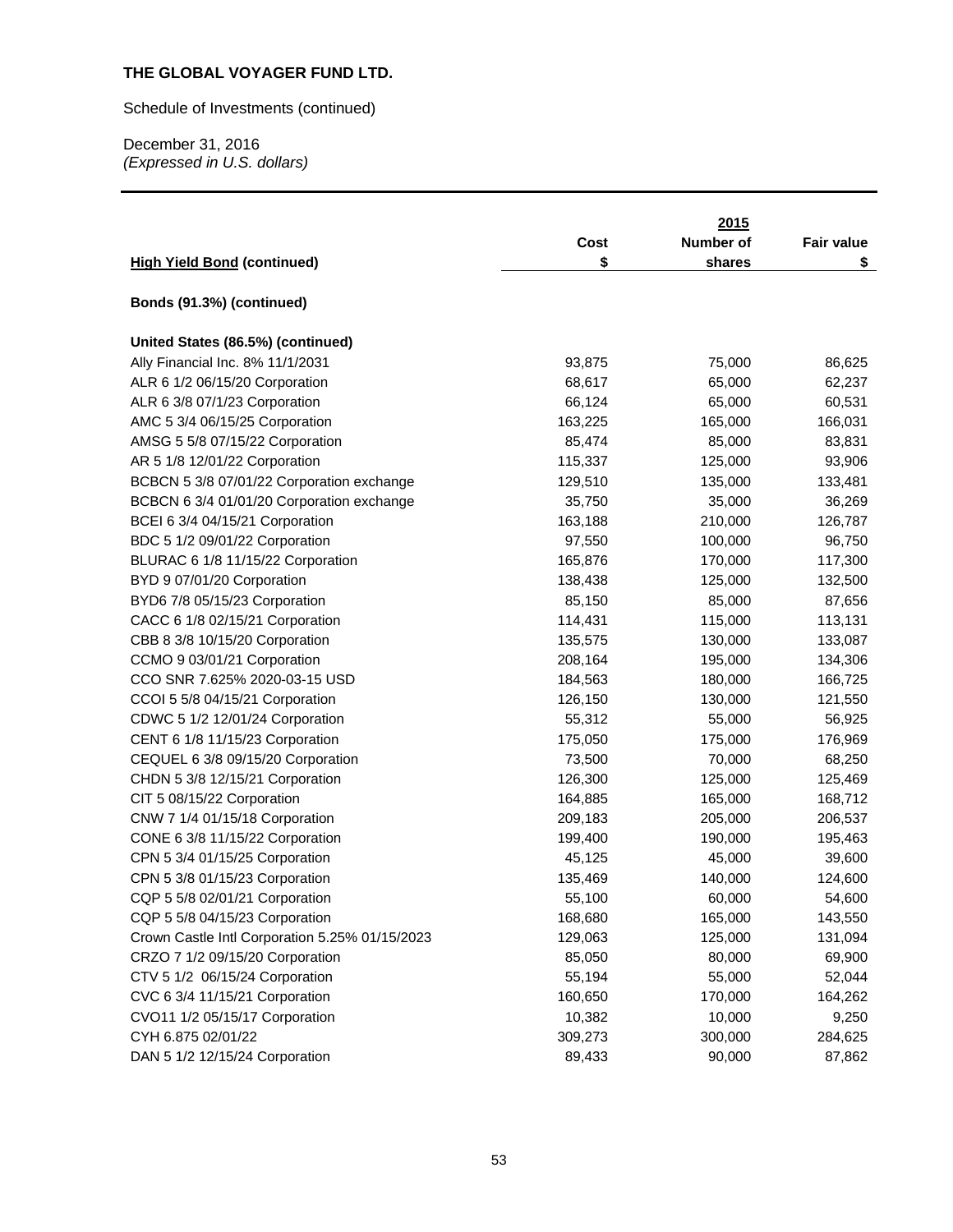Schedule of Investments (continued)

|                                               |         | 2015      |                   |
|-----------------------------------------------|---------|-----------|-------------------|
|                                               | Cost    | Number of | <b>Fair value</b> |
| <b>High Yield Bond (continued)</b>            | \$      | shares    | \$                |
|                                               |         |           |                   |
| Bonds (91.3%) (continued)                     |         |           |                   |
| United States (86.5%) (continued)             |         |           |                   |
| DCPMID 4 3/4 09/30/21 Corporation             | 28,875  | 30,000    | 23,437            |
| DCPMID 5.35 03/15/20 Corporation              | 15,050  | 15,000    | 13,331            |
| DCPMID 5.85 05/21/43 Corporation              | 41,788  | 50,000    | 38,937            |
| DCPMID 6 3/4 09/15/37 Corporation             | 24,838  | 25,000    | 17,750            |
| DELL 5.4 09/10/40 Corporation                 | 65,813  | 75,000    | 54,375            |
| DISH 6 3/4 06/01/21 Corporation               | 69,000  | 70,000    | 70,437            |
| DISH 7 7/8 09/01/19 Corporation               | 176,190 | 155,000   | 168,369           |
| DLTR 5 3/4 03/01/23 Corporation               | 160,920 | 155,000   | 161,394           |
| DMND 7 03/15/19 Corporation                   | 175,187 | 170,000   | 175,312           |
| DYN 7 04/15/18 Corporation                    | 80,000  | 80,000    | 53,500            |
| Earthlink Inc Sr Nts8.875% Due 05-15-19       | 61,969  | 62,000    | 63,085            |
| ELNK 7 3/8 06/01/20 Corporation               | 78,900  | 75,000    | 76,406            |
| ENDP 5 3/8 01/15/23 Corporation               | 107,575 | 110,000   | 107,250           |
| Entercom Radio LLC Sr Nts10.500% Due 12-01-19 | 188,313 | 170,000   | 175,312           |
| EPENEG 6 3/8 06/15/23 Corporation             | 35,106  | 35,000    | 17,500            |
| EPENEG 9 3/8 05/01/20 Corporation             | 65,219  | 65,000    | 41,519            |
| EQIX 5 3/8 01/01/22 Corporation               | 64,625  | 65,000    | 66,869            |
| EQIX 5 3/8 04/01/23 Corporation               | 164,746 | 165,000   | 168,919           |
| ERI 7 08/01/23 Corporation                    | 60,050  | 60,000    | 59,250            |
| ETFC 5 3/8 11/15/22 Corporation               | 181,963 | 180,000   | 189,211           |
| FCH 5 5/8 03/01/23 Corporation                | 179,375 | 175,000   | 177,844           |
| FDC 5 3/4 01/15/24 Corporation                | 80,050  | 80,000    | 79,000            |
| FDC 7 12/01/23 Corporation                    | 229,377 | 225,000   | 224,719           |
| FTR 11 09/15/25 Corporation                   | 50,050  | 50,000    | 49,625            |
| FTR 6 7/8 01/15/25 Corporation                | 68,675  | 75,000    | 61,687            |
| FTR 7 5/8 04/15/24 Corporation                | 50,450  | 60,000    | 51,150            |
| FTR 8 7/8 09/15/20 Corporation                | 136,925 | 135,000   | 136,350           |
| FTR 9 1/4 07/01/21 Corporation                | 69,700  | 70,000    | 68,775            |
| FUN 5 1/4 03/15/21 Corporation                | 152,300 | 150,000   | 153,375           |
| GDI 6 7/8 08/15/21 Corporation                | 97,831  | 95,000    | 72,675            |
| GEN 9 1/2 10/15/18 Corporation                | 83,950  | 80,000    | 64,600            |
| GFF 5 1/4 03/01/22 Corporation                | 171,812 | 180,000   | 171,675           |
| GHC 5 3/4 06/15/22 Corporation                | 65,050  | 65,000    | 64,594            |
| GME 5 1/2 10/01/19 Corporation                | 70,050  | 70,000    | 69,037            |
| GOLDNU 8 1/2 12/01/21 Corporation             | 83,632  | 80,000    | 80,600            |
| GST 8 5/8 05/15/18 Corporation                | 62,250  | 60,000    | 31,425            |
| GTN 7 1/2 10/01/20 Corporation                | 259,187 | 245,000   | 250,512           |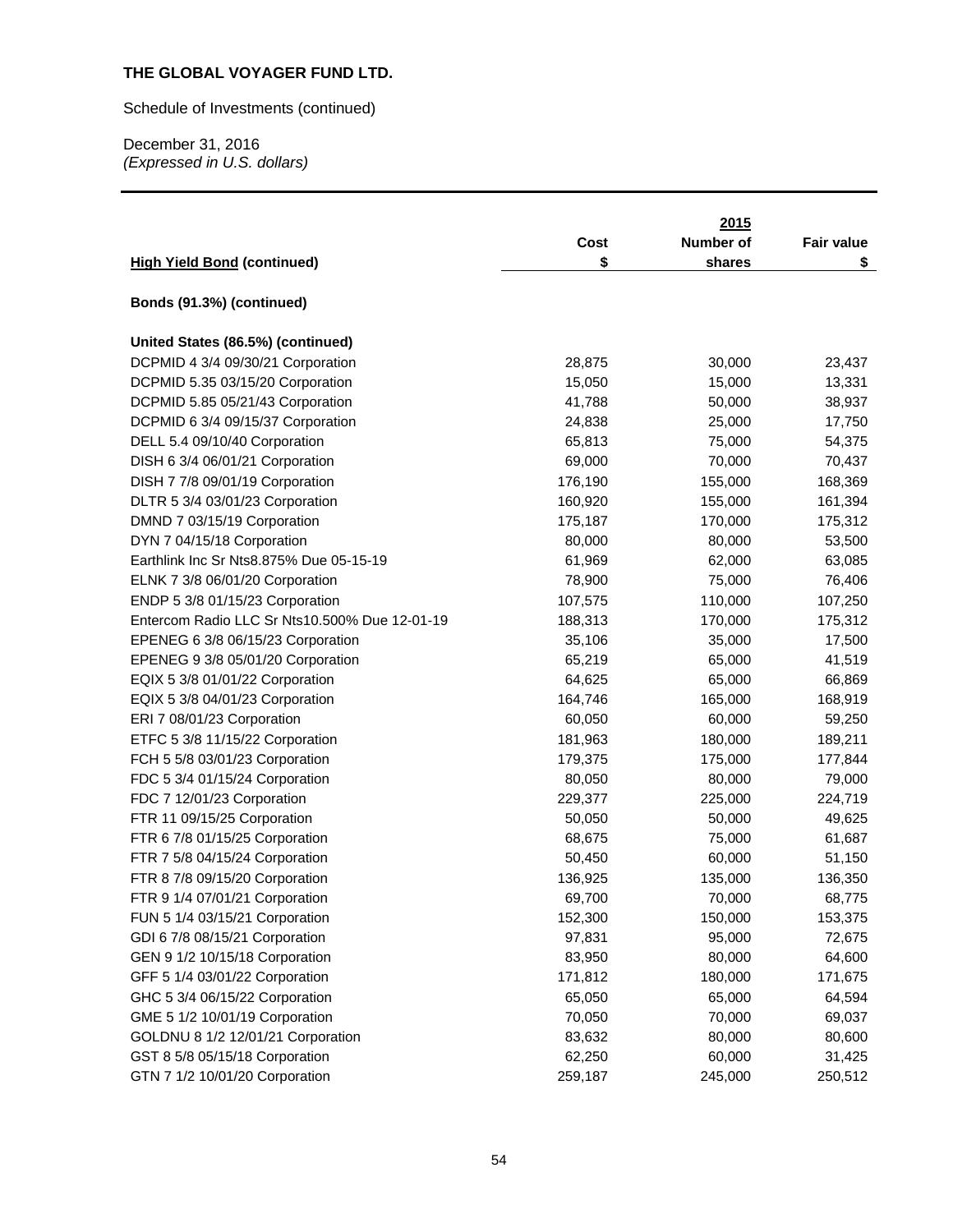Schedule of Investments (continued)

|                                          | Cost    | 2015<br>Number of | <b>Fair value</b> |
|------------------------------------------|---------|-------------------|-------------------|
| <b>High Yield Bond (continued)</b>       | \$      | shares            | \$                |
| Bonds (91.3%) (continued)                |         |                   |                   |
| United States (86.5%) (continued)        |         |                   |                   |
| HARRON 9 1/8 04/01/20 Corporation        | 84,750  | 75,000            | 78,937            |
| HBGCN 7 7/8 10/01/21 Corporation         | 168,599 | 165,000           | 148,294           |
| HCA 5 3/8 02/01/25 Corporation           | 71,625  | 70,000            | 69,037            |
| HCA 7 1/2 02/15/22 Corporation           | 57,175  | 50,000            | 55,437            |
| HDSUPP 5 1/4 12/15/21 Corporation        | 170,962 | 170,000           | 173,825           |
| HDSUPP 7 1/2 07/15/20 Corporation        | 280,425 | 260,000           | 270,075           |
| HLS 5 3/4 09/15/25 Corporation           | 167,970 | 170,000           | 158,737           |
| HLT 5 5/8 10/15/21 Corporation           | 84,650  | 80,000            | 82,900            |
| HOV 7 1/4 10/15/20 Corporation           | 85,226  | 80,000            | 68,300            |
| ISLE 8 7/8 06/15/20 Corporation          | 122,475 | 115,000           | 120,606           |
| JBSSBZ 5 7/8 07/15/24 Corporation        | 137,325 | 140,000           | 126,700           |
| JBSSBZ 7 1/4 06/01/21 Corporation        | 78,237  | 75,000            | 74,250            |
| JCP 7.95 04/01/17 Corporation            | 85,319  | 85,000            | 85,106            |
| JCP 8 1/8 10/01/19 Corporation           | 115,106 | 115,000           | 104,650           |
| KCI 10 1/2 11/01/18 Corporation          | 122,562 | 125,000           | 122,031           |
| KCI 12 1/2 11/01/19 Corporation          | 119,820 | 105,000           | 96,337            |
| KEADGR 7 7/8 07/31/23 Corporation        | 85,575  | 85,000            | 84,469            |
| KMI 5 5/8 11/15/23 Corporation           | 36,722  | 40,000            | 37,252            |
| KMI 5.95 02/15/18 Corporation            | 39,850  | 40,000            | 41,045            |
| KMI 7 1/4 10/01/20 Corporation           | 77,031  | 75,000            | 75,878            |
| LBIMED 13 1/2 04/15/20 Corporation       | 77,253  | 85,669            | 76,567            |
| LEE 9 1/2 03/15/22 Corporation           | 133,750 | 125,000           | 114,219           |
| LVLT 5 1/8 05/01/23 Corporation          | 65,050  | 65,000            | 64,594            |
| LVLT 5 3/8 08/15/2022                    | 184,973 | 185,000           | 187,312           |
| LVLT 6 1/8 01/15/21 exchange Corporation | 84,400  | 80,000            | 82,700            |
| LVLT 7 06/01/20 Corporation              | 119,212 | 110,000           | 114,950           |
| LYV 7 09/01/20 Corporation               | 75,125  | 70,000            | 72,275            |
| MATCGR 6 3/4 12/15/22 Corporation        | 115,156 | 115,000           | 113,563           |
| MCRON 7 3/4 02/15/21 Corporation         | 185,604 | 175,000           | 161,875           |
| MEG 5 7/8 11/15/22 Corporation           | 100,169 | 100,000           | 99,375            |
| MGM 6 5/8 12/15/21 Corporation           | 167,837 | 160,000           | 163,400           |
| MGM 7 3/4 03/15/22 Corporation           | 183,250 | 160,000           | 170,000           |
| MIDCON 6 1/4 08/01/21 Corporation        | 166,800 | 160,000           | 160,800           |
| NGLS 5 01/15/18 Corporation              | 56,000  | 60,000            | 55,575            |
| NGLS 6 7/8 02/01/21 Corporation          | 129,613 | 130,000           | 115,863           |
| NRG 6 1/4 05/01/24 Corporation           | 57,590  | 65,000            | 54,763            |
| NRG 6 1/4 07/15/22 Corporation           | 208,500 | 200,000           | 171,750           |
| NRG 7 7/8 05/15/21 Corporation           | 121,962 | 110,000           | 102,850           |
| NUAN 5 3/8 08/15/20 Corporation          | 166,631 | 165,000           | 165,619           |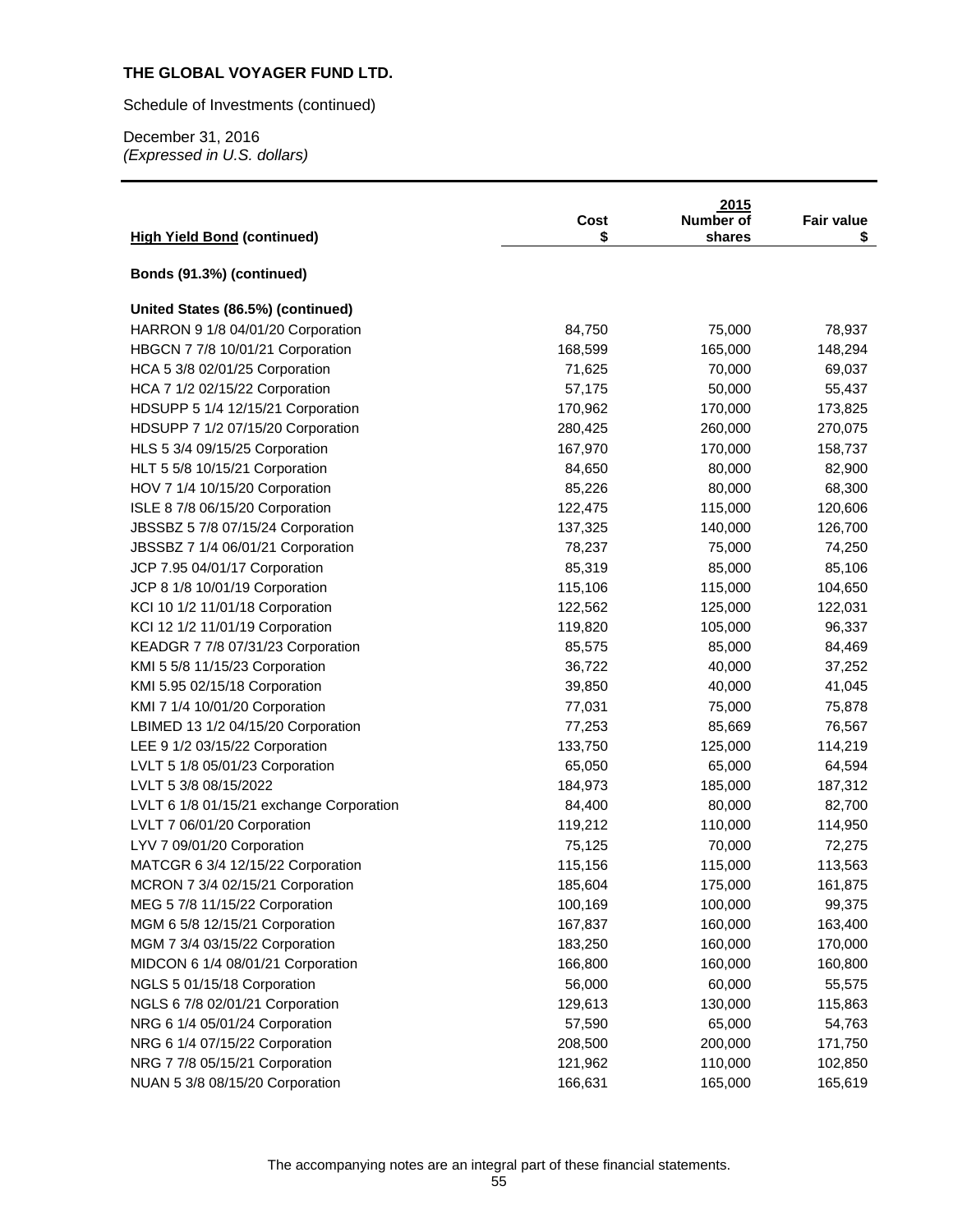Schedule of Investments (continued)

December 31, 2016 *(Expressed in U.S. dollars)* 

|                                            |         | 2015      |                   |
|--------------------------------------------|---------|-----------|-------------------|
|                                            | Cost    | Number of | <b>Fair value</b> |
| <b>High Yield Bond (continued)</b>         | \$      | shares    | \$                |
|                                            |         |           |                   |
| Bonds (91.3%) (continued)                  |         |           |                   |
| United States (86.5%) (continued)          |         |           |                   |
| NUVOTV 10 3/8 07/01/19 Corporation         | 106,412 | 105,000   | 83,606            |
| NXST 6 7/8 11/15/20 Corporation            | 160,875 | 150,000   | 153,375           |
| OLN 10 10/15/25 Corporation                | 30,050  | 30,000    | 32,850            |
| OLN 9 3/4 10/15/23 Corporation             | 111,150 | 105,000   | 113,400           |
| PAH 6 1/2 02/01/22 Corporation             | 62,525  | 70,000    | 60,375            |
| PBFENE 7 11/15/23 Corporation              | 110,050 | 110,000   | 107,525           |
| PETM 7 1/8 03/15/23 Corporation            | 162,094 | 160,000   | 158,600           |
| PFCB 10 1/4 06/30/20 Corporation           | 155,300 | 150,000   | 123,750           |
| PKOH 8 1/8 04/01/21 Corporation            | 123,188 | 110,000   | 113,163           |
| PLASPK 6 1/2 10/01/21 Corporation          | 143,675 | 150,000   | 144,563           |
| PPDI 6 3/8 08/01/23 Corporation            | 189,104 | 190,000   | 184,538           |
| PQ 10 09/01/17 Corporation                 | 77,537  | 85,000    | 57,906            |
| PRFDAS 6 3/4 06/15/21 Corporation          | 103,000 | 100,000   | 96,250            |
| QRVO 6 3/4 12/01/23 Corporation            | 103,200 | 100,000   | 102,125           |
| RDIO 8 3/8 11/01/19 Corporation            | 137,187 | 125,000   | 130,938           |
| REV 5 3/4 02/15/21 Corporation             | 178,425 | 180,000   | 173,925           |
| REYNOL 5 3/4 10/15/20 Corporation          | 83,500  | 80,000    | 81,000            |
| RGC 5 3/4 03/15/22 Corporation             | 164,800 | 165,000   | 164,794           |
| RICE 6 1/4 05/01/22 Corporation            | 113,070 | 115,000   | 82,225            |
| RLGY5 1/4 12/01/21 Corporation             | 129,839 | 130,000   | 133,900           |
| RNF 6 1/2 04/15/21 Corporation             | 69,650  | 70,000    | 67,900            |
| ROCK 6 1/4 02/01/21 Corporation            | 153,872 | 150,000   | 151,875           |
| ROCKIE 5 5/8 04/15/20 Corporation          | 50,736  | 50,000    | 46,688            |
| ROCKIE 6.85 07/15/18 Corporation           | 101,550 | 100,000   | 97,750            |
| ROIAK 9 1/4 02/15/20 Corporation           | 296,312 | 275,000   | 211,063           |
| ROOKIE 6 7/8 04/15/40 Corporation          | 185,471 | 190,000   | 159,363           |
| S 7 1/4 09/15/21 Corporation               | 268,536 | 295,000   | 223,463           |
| SBAC 5 3/4 07/15/20 Corporation            | 97,900  | 95,000    | 99,038            |
| SEM 6 3/8 06/01/21 Corporation             | 223,000 | 220,000   | 193,325           |
| Serta Simmons (SERSIM) 8.125% 01-Oct-2020  | 161,875 | 150,000   | 157,313           |
| SGMS 7 01/01/22 Corporation                | 111,006 | 110,000   | 103,675           |
| SIRI 5 3/8 04/15/25 Corporation            | 85,033  | 85,000    | 85,531            |
| SN 6 1/8 01/15/23 Corporation              | 109,387 | 125,000   | 66,563            |
| SNV 7 7/8 02/15/19 Corporation             | 251,850 | 225,000   | 249,469           |
| SPB 6 5/8 11/15/22 Corporation             | 162,387 | 150,000   | 158,625           |
| SPRINT 7 7/8 09/15/23 Corporation exchange | 97,744  | 105,000   | 78,488            |
| Sprint Nextel Corporation 7% 8/15/2020     | 95,357  | 95,000    | 73,031            |
| STAR 5 07/01/19 Corporation                | 159,756 | 165,000   | 164,794           |
| STAR 9 06/01/17 Corporation                | 64,845  | 55,000    | 57,544            |

The accompanying notes are an integral part of these financial statements.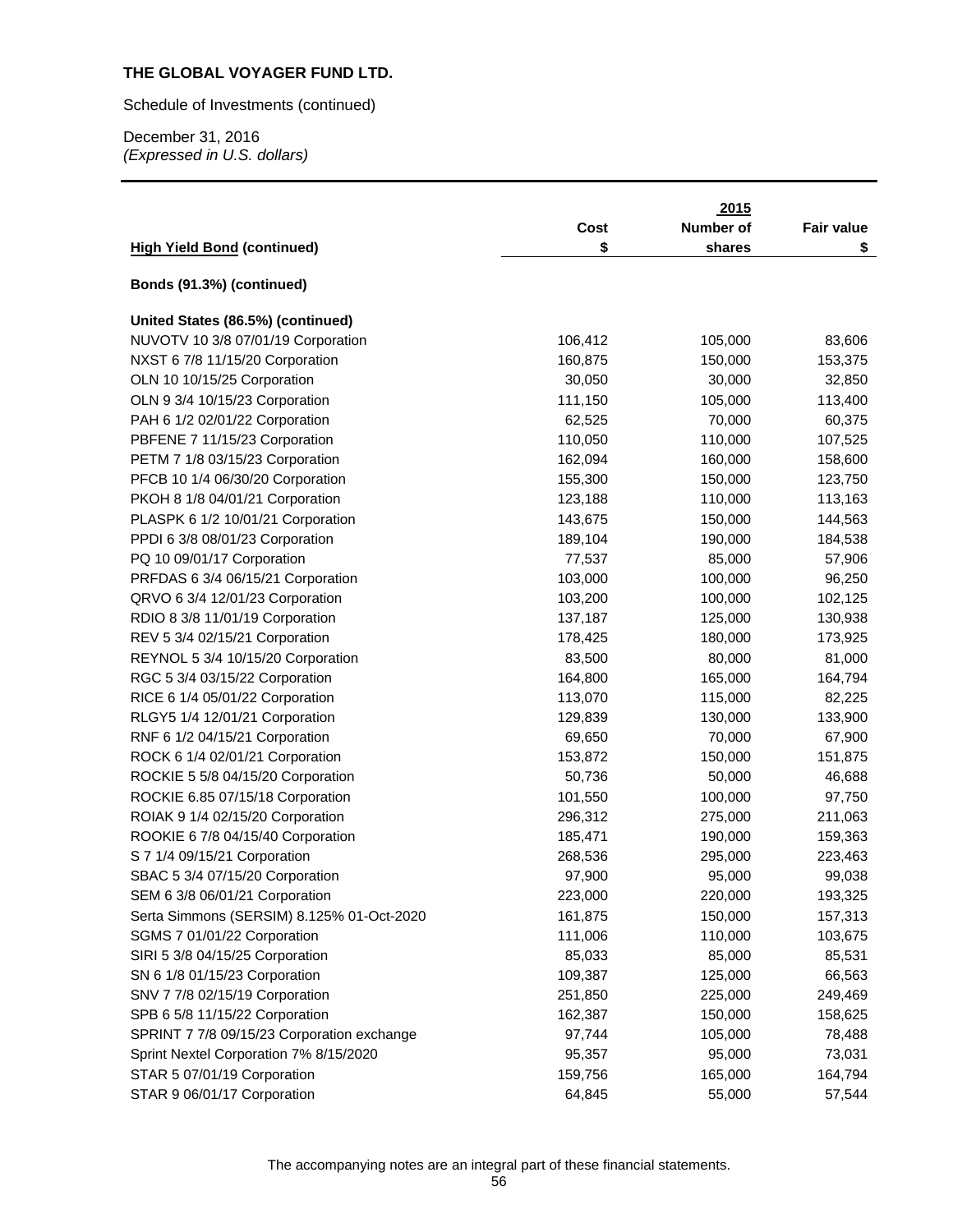Schedule of Investments (continued)

|                                        |            | 2015      |                   |
|----------------------------------------|------------|-----------|-------------------|
|                                        | Cost       | Number of | <b>Fair value</b> |
| <b>High Yield Bond (continued)</b>     | \$         | shares    | \$                |
| Bonds (91.3%) (continued)              |            |           |                   |
| United States (86.5%) (continued)      |            |           |                   |
| SUN 5 1/2 08/01/20 Corporation         | 112,069    | 115,000   | 109,106           |
| TAST 8 05/01/22 Corporation exchange   | 60,050     | 60,000    | 63,300            |
| TAYMON 5 1/4 04/15/21 Corporation      | 102,000    | 100,000   | 100,500           |
| TDG 7 1/2 07/15/21 Corporation         | 54,052     | 50,000    | 51,438            |
| TGI 4.875% 04/01/21 Corporation        | 116,606    | 140,000   | 112,700           |
| THC 6 7/8 11/15/31 Corporation         | 93,500     | 100,000   | 79,500            |
| THC 8 1/8 04/01/22 Corporation         | 183,225    | 165,000   | 162,525           |
| URI 5 1/2 07/15/25 Corporation         | 222,318    | 235,000   | 225,306           |
| URI 6 1/8 06/15/23 Corporation         | 72,412     | 70,000    | 70,963            |
| VRXN 6.375 10/15/20                    | 123,567    | 115,000   | 111,119           |
| WATCOS 6 3/8 04/01/23 Corporation      | 112,775    | 110,000   | 109,038           |
| WAVHOL 8 1/8 09/01/20 Corporation      | 85,450     | 80,000    | 76,500            |
| WIN 7 3/4 10/01/21 Corporation         | 196,562    | 215,000   | 169,581           |
| WIN 7 3/4 10/15/20 Corporation         | 36,275     | 35,000    | 29,706            |
| WLH 8 1/2 11/15/20 Corporation         | 89,050     | 80,000    | 84,600            |
| WLL 5 03/15/19 Corporation             | 40,700     | 40,000    | 30,050            |
| WNR 6 1/4 04/01/21 Corporation         | 151,525    | 155,000   | 149,963           |
| WNRL 7 1/2 02/15/23 Corporation        | 65,800     | 65,000    | 62,806            |
| XRM 8 7/8 06/15/18 Corporation         | 123,337    | 115,000   | 110,113           |
| <b>Total United States Bonds</b>       | 20,949,204 |           | 19,520,482        |
| <b>Total High Yield Bond Portfolio</b> | 22,075,531 |           | 20,614,013        |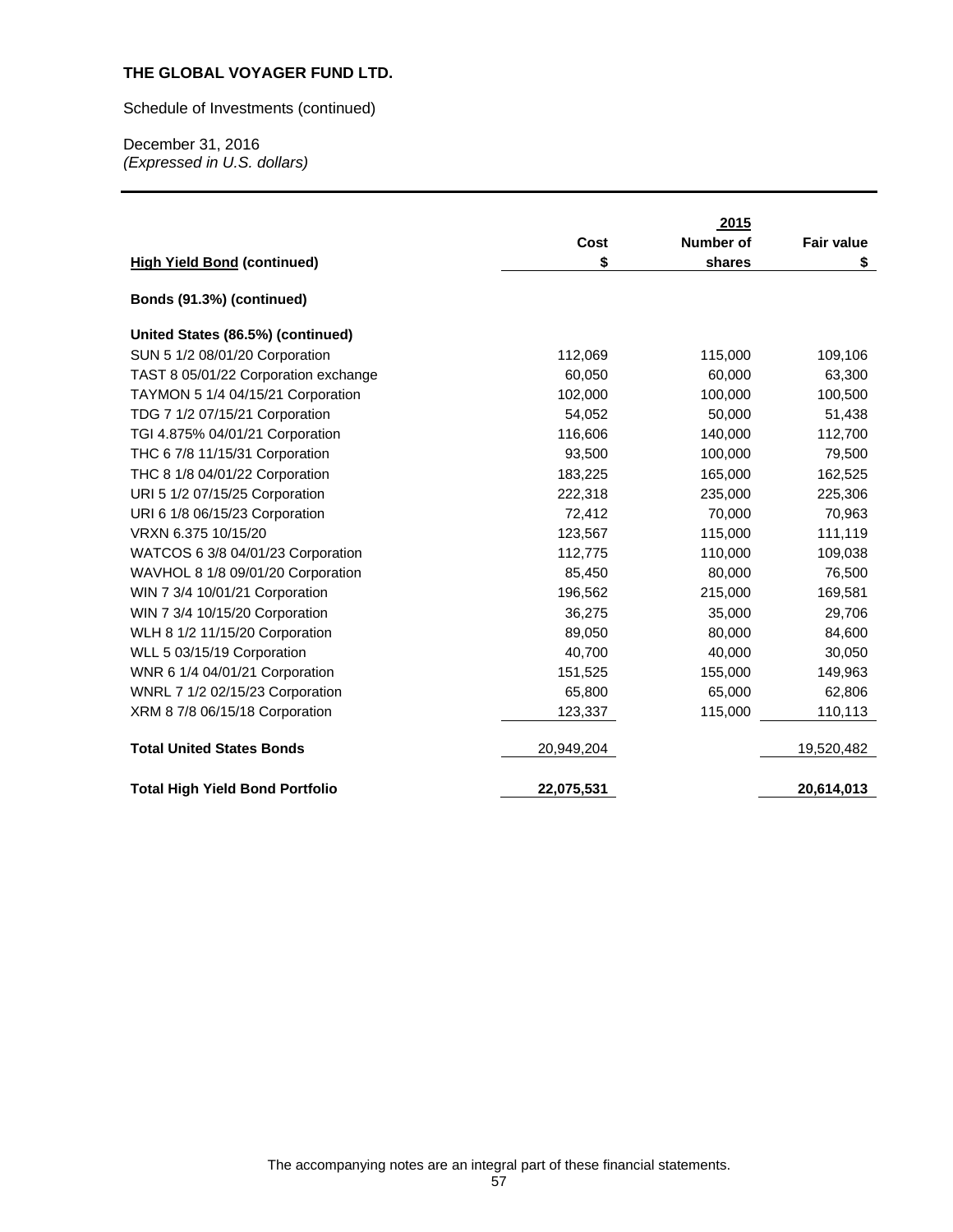Notes to Financial Statements

December 31, 2016 *(Expressed in U.S. dollars)* 

### *1. Reporting Entity*

The Global Voyager Fund Ltd. (the "Fund"), incorporated under the laws of Bermuda on January 3, 1997 as an open-ended mutual fund investment company, commenced operations on April 25, 1997 with an initial net asset value of \$10 per participating share. The address of the Fund's registered office has changed to 25 Reid Street, Hamilton HM11, Bermuda as of August 2014. The Fund's shares are not traded in a public market and it does not file its financial statements with a securities commission or other regulatory organization for the purpose of issuing any class of instruments in a public market. The ordinary shares of the Fund are admitted to, and are listed on, the Bermuda Stock Exchange.

The financial statements of the Fund as at and for the year ended December 31, 2016 were prepared in accordance with International Financial Reporting Standards ("IFRS") as issued by the International Accounting Standards Board ("IASB").

The Fund offers eight (2015: nine) classes of participating shares, allowing investors to participate in eight (2015: nine) specific capital markets. As an investment company, all financial assets are at fair value through profit or loss. The eight (2015: nine) classes of shares, the related markets and corresponding strategies are summarized as follows:

#### (a) **Short-Term Income shares and Short-Term Income Institutional shares**

The portfolio attributable to these shares (the "Short-Term Income Portfolio") is invested in a managed portfolio of debt securities generally with a remaining maturity of five years or less. Investments can be made in securities with remaining maturities of more than five years on the basis that the fixed income security will be redeemed within five years of the date of purchase. The portfolio attributable to both of these classes is managed by Clarien Investments Ltd. since June 30, 2013. See also Note 3(a)vii. Short-Term Income Institutional shares was wound up on September 16, 2015.

### (b) **Global Fixed Income shares**

The portfolio attributable to these shares (the "Global Fixed Income Portfolio") is invested in a managed portfolio consisting primarily of debt securities of, or securities supported by, governmental entities. The portfolio may also invest in high quality, publicly traded debt securities of major corporations located throughout the world. The Global Fixed Income Portfolio has been managed by Clarien Investments Limited since May 10, 2012.

## (c) **Preferred Equity shares**

The portfolio attributable to these shares (the "Preferred Equity Portfolio") is invested in a managed portfolio consisting of traditional preferred, redeemable preferred, trust preferred and exchange traded debt securities as well as over the counter debt securities of companies with investment grade or higher credit ratings. The Preferred Equity Portfolio has been managed by Clarien Investments Ltd. since April 6, 2005.

### (d) **North American Equity shares**

The portfolio attributable to these shares (the "North American Equity Portfolio") is invested primarily in a managed portfolio of equity securities of North American issuers. The portfolio may invest in other regions and in other financial instruments in addition to equity securities. The North American Equity Portfolio has been managed by Wellington Management Company LLP since January 11, 2016. Prior to that it was managed by Tetrem Capital Management Ltd.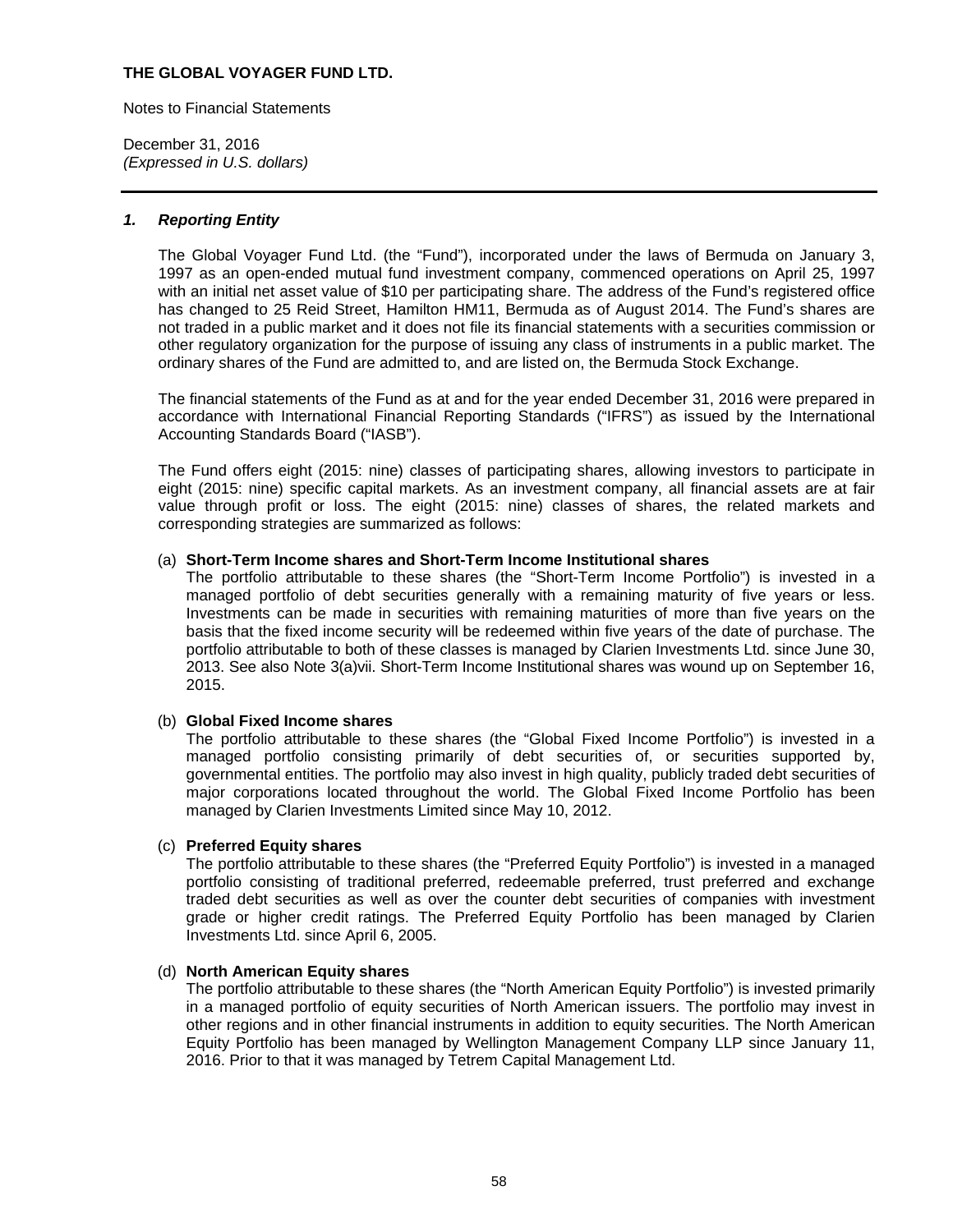Notes to Financial Statements

December 31, 2016 *(Expressed in U.S. dollars)* 

### *1. Reporting Entity* (continued)

### (e) **Small Cap Growth shares**

The portfolio attributable to these shares (the "Small Cap Growth Portfolio") is invested in a managed portfolio consisting of publicly traded equity securities of small rapidly growing companies, or more established companies whose rates of earnings growth are expected to accelerate. The Small Cap Growth Shares portfolio has been managed by Schroders Investment Management (Luxembourg) S.A. since the date of launch on January 11, 2006.

#### (f) **International Equity shares**

The portfolio attributable to these shares (the "International Equity Portfolio") is invested in a managed portfolio of publicly traded equity securities of foreign companies or other issuers in a number of countries throughout the world. The International Equity Portfolio has been managed by Pyrford International Ltd since March 27, 2012.

#### (g) **Managed Balance shares**

The portfolio attributable to these shares (the "Managed Balance Portfolio") is invested in a managed portfolio consisting of a mixture of fixed income, global equities and alternative offshore mutual funds and securities. The Managed Balance Portfolio has been managed by Clarien Investments Limited since the date of launch on June 6, 2012.

#### (h) **High Yield Bond Shares**

This share class was launched and introduced in April 2014. The portfolio attributable to these shares (the High Yield Bond Portfolio) is invested in high yield securities of U.S issuers. The High Yield Bond Portfolio has been managed by PENN Capital Management Company, Inc., since the date of launch on April 25, 2014.

Although management manages the assets and liabilities of each class separately, the assets of each class are available to settle the liabilities of another class.

### *2. Basis of preparation*

#### (a) *Statement of compliance*

The financial statements of the Fund as at and for the year ended December 31, 2016 have been prepared in accordance with International Financial Reporting Standards (IFRSs).

The financial statements were authorized for issue by the board of directors on March 31, 2017.

### (b) *Basis of measurement*

The financial statements have been prepared on the historical cost basis except for financial instruments at fair value through profit or loss, which are measured at fair value.

#### (c) *Functional and presentation currency*

These financial statements are presented in US dollars, which is the Fund's functional currency.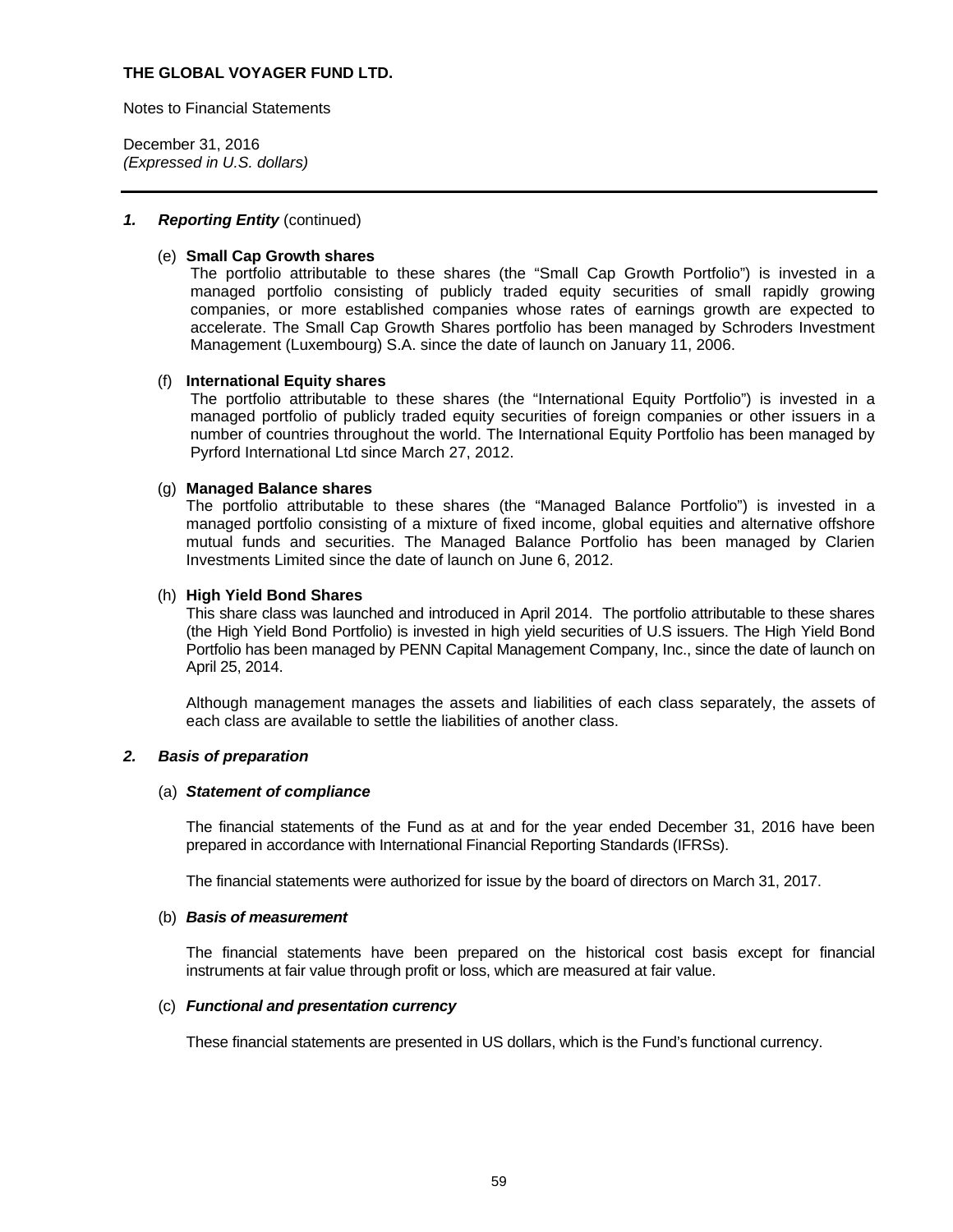Notes to Financial Statements

December 31, 2016 *(Expressed in U.S. dollars)* 

## **2.** Basis of preparation (continued)

### (d) *Use of estimates and judgements*

The preparation of the financial statements in conformity with IFRS requires management to make judgements, estimates and assumptions that affect the application of accounting policies and the reported amounts of assets, liabilities, income and expenses. Actual results may differ from these estimates.

Estimates and underlying assumptions are reviewed on an ongoing basis. Revisions to accounting estimates are recognised in the period in which the estimates are revised and in any future periods affected.

The key judgements made in applying accounting policies that have the most significant effect on the amounts recognised in the financial statements is as follows:

### **Valuation**

Information about significant areas of estimation uncertainty and critical judgements in applying accounting policies that have the most significant effect on the amounts recognized in the financial statements is provided in Notes 3(a) and 4.

### *3. Significant accounting policies*

The accounting policies set out below have been applied consistently to all periods presented in these financial statements, unless otherwise indicated.

### (a) *Financial assets and financial liabilities*

#### **i. Recognition and initial measurement**

Financial assets and liabilities at fair value through profit or loss are recognized initially on the trade date at which the Fund becomes a party to the contractual provisions of the instrument. Other financial assets and liabilities are recognized on the date they are originated.

Financial assets and financial liabilities at fair value through profit or loss are measured initially at fair value, with transaction costs recognized in the statement of comprehensive income.

### *ii Classification*

The Fund has classified financial assets and liabilities into the following categories:

Financial assets at fair value through profit or loss:

- Derivative financial instruments;
- Investments in securities which comprise debt and equity securities and holdings in mutual funds.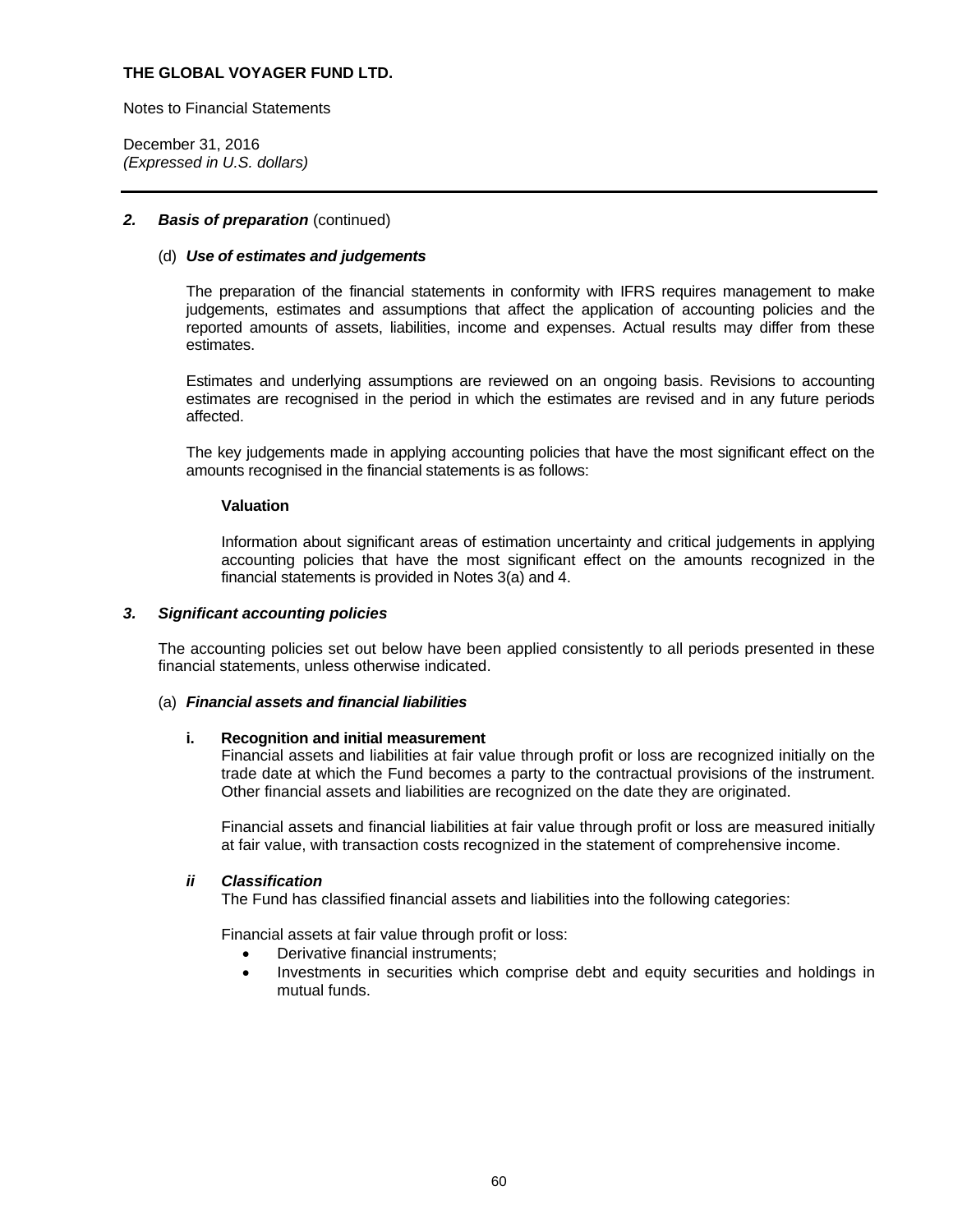Notes to Financial Statements

December 31, 2016 *(Expressed in U.S. dollars)* 

### *3. Significant accounting policies* (continued)

### (a) *Financial assets and financial liabilities* (continued)

## *ii. Classification* (continued)

Financial assets at amortised cost:

 Cash equivalents, due from brokers for securities sold, subscriptions receivable, accrued interest and dividends receivable and other assets.

Financial liabilities at fair value through profit and loss:

Net unrealised losses on forward currency contracts.

Financial liabilities at amortised cost:

 Redemptions payable, balances due to brokers, subscriptions received in advance and accrued expenses.

A non-derivative financial asset with fixed or determinable payments may be classified as a loan and receivable unless it is quoted in an active market, or it is an asset for which the holder may not recover substantially all of its initial investment, other than because of credit deterioration.

### *iii. Derecognition*

The Fund derecognises a financial asset when the contractual rights to the cash flows from the financial asset expire, or when it transfers the financial asset in a transaction in which substantially all the risks and rewards of ownership of the financial asset are transferred or in which the Fund neither transfers nor retains substantially all the risks and rewards of ownership and does not retain control of the financial asset. Any interest in transferred financial assets that qualify for derecognition that is created or retained by the Fund is recognised as a separate asset or liability in the statement of financial position.

On derecognition of a financial asset, the difference between the carrying amount of the asset (or the carrying amount allocated to the portion of the asset derecognized), and the consideration received is recognized in the statement of comprehensive income.

The Fund derecognizes a financial liability when its contractual obligations are discharged, cancelled or expire.

### *iv. Financial assets and liabilities at fair value through profit or loss*

Financial assets and liabilities are classified at fair value through profit or loss if they are classified as held for trading or are designated as such upon initial recognition. Financial assets and liabilities are designated at fair value through profit or loss if the Fund manages such investments and makes purchase and sale decisions based on their fair value in accordance with the Fund's documented investment strategy. Attributable transaction costs are recognised in profit or loss as incurred. Financial assets and liabilities at fair value through profit or loss are measured at fair value, and changes in fair value are recognized in the statement of comprehensive income.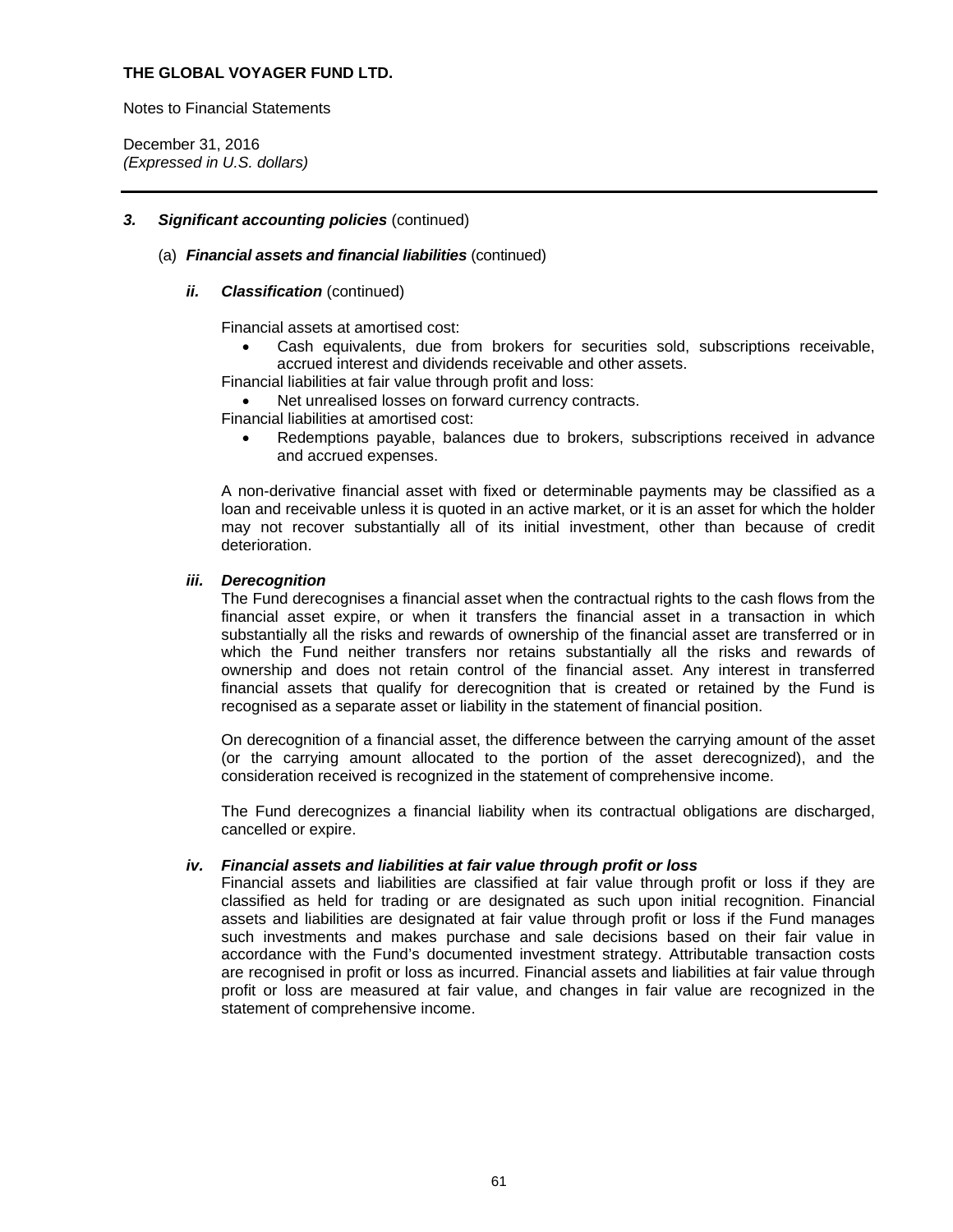Notes to Financial Statements

December 31, 2016 *(Expressed in U.S. dollars)* 

### *3. Significant accounting policies* (continued)

#### (a) *Financial assets and financial liabilities* (continued)

#### *v. Amortised cost measurement*

The amortised cost of a financial asset or liability is the amount at which the financial asset or liability is measured at initial recognition, minus principal repayments, plus or minus the cumulative amortisation using the effective interest method of any difference between the initial amount recognised and the maturity amount, minus any reduction for impairment.

#### *vi. Fair value measurement*

'Fair value' is the price that would be received to sell an asset or paid to transfer a liability in an orderly transaction between market participants at the measurement date in the principal or, in its absence, the most advantageous market to which the Fund has access at that date. The fair value of a liability reflects its non-performance risk.

When available, the Fund measures the fair value of an instrument using the quoted price in an active market for that instrument. A market is regarded as 'active' if transactions for the asset or liability take place with sufficient frequency and volume to provide pricing information on an ongoing basis. The Fund measures instruments quoted in an active market at bid price.

If there is no quoted price in an active market, then the Fund uses valuation techniques that maximise the use of relevant observable inputs and minimise the use of unobservable inputs. The chosen valuation technique incorporates all of the factors that market participants would take into account in pricing a transaction.

If a market for a financial instrument is not active, then the Fund establishes fair value using a valuation technique. Valuation techniques include using recent arm's length transactions between knowledgeable, willing parties (if they are available), reference to the current fair value of other instruments that are substantially the same, discounted cash flow analyses and option pricing models. The chosen valuation technique makes maximum use of market inputs, relies as little as possible on estimates specific to the Fund, incorporates all factors that market participants would consider in setting a price and is consistent with accepted economic methodologies for pricing financial instruments. Inputs to valuation techniques reasonably represent market expectations and measures of the risk-return factors inherent in the financial instrument. The Fund calibrates valuation techniques and tests them for validity using prices from observable current market transactions in the same instrument or based on other available observable market data. These prices may differ from the value that would have been used had a broader market for the securities existed. At December 31, 2016, there were \$Nil (2015 - \$nil) of securities carried at fair value as determined by valuation techniques.

Long positions and securities sold short are measured at a bid price.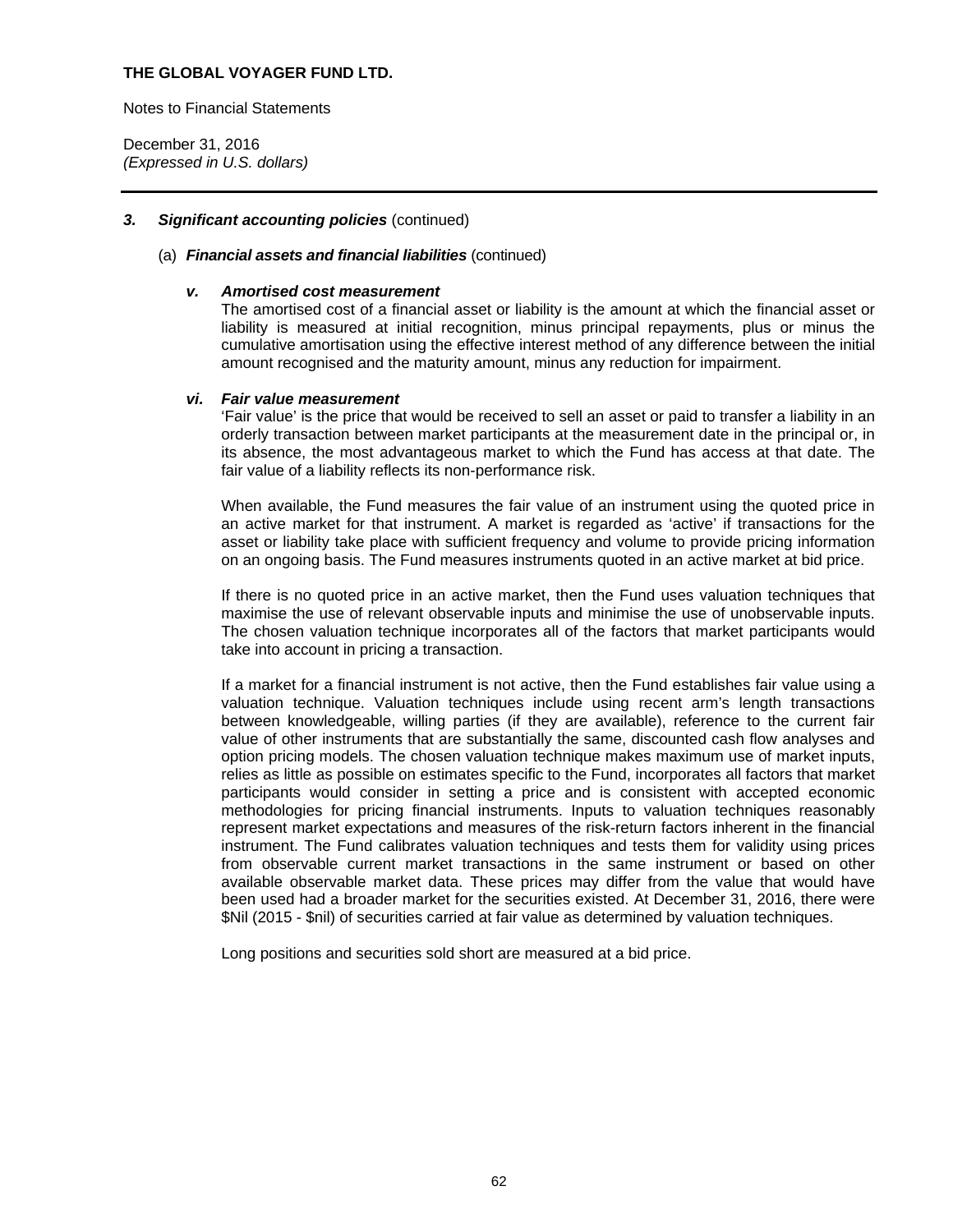Notes to Financial Statements

December 31, 2016 *(Expressed in U.S. dollars)* 

### *3. Significant accounting policies* (continued)

### (a) *Financial assets and financial liabilities* (continued)

#### *vi. Fair value measurement* (continued)

Fair values for fixed income securities are obtained from independent pricing sources. The independent pricing sources obtain actual transaction prices for securities that have quoted prices in active markets and have their own proprietary methods for determining the fair value of securities that are not actively traded. In general, the independent pricing sources use "matrix pricing" which utilizes observable market inputs including, but not limited to, broker quotes, interest rates, yield curves, prepayment speeds, default rates and such other inputs as are available from market sources to determine a reasonable fair value.

The Fund recognises transfers between levels of the fair value hierarchy as at the end of the reporting period during which the change has occurred. As at the reporting date, there were no transfers between levels.

The fair values of investments in mutual funds are based on the latest available unaudited net asset values which are obtained from the administrators of such funds. If these are not available, reference is made to the latest estimated net asset values issued by such investment funds and adjustments are made to determine a fair value using a valuation technique. As at December 31, 2016 and 2015, investments in mutual funds were valued based on final net asset value.

All changes in fair value, other than interest and dividend income and expense, are recognized in the statement of comprehensive income as net gain from financial instruments at fair value through profit or loss.

#### *vii. Segment Reporting*

The Fund offers eight (2015: nine) classes of shares, being Short Term Income, Global Fixed Income, Preferred Equity, North American Equity, Small Cap Growth, International Equity, Managed Balance and High Yield Bond. Short-Term Income Institutional shares was wound up on September 16, 2015.

Each class constitutes a single reportable segment, other than Short Term Income which entail different investment objectives and strategies and contain investments in different products.

For each Class separate books of accounts, bank accounts, custody and broker accounts are maintained. Moreover each Class has its own Investment Manager appointed to manage their individual strategies except for Short Term Income. Please refer to note 1 – Reporting Entity for additional information.

For each Class, a separate statement of financial position, statement of comprehensive income, statement of changes in net assets attributable to holders of redeemable shares, statement of cash flows and schedule of investments have been prepared and presented along with these financial statements except for Short Term Income and Short Term Income Institutional Class.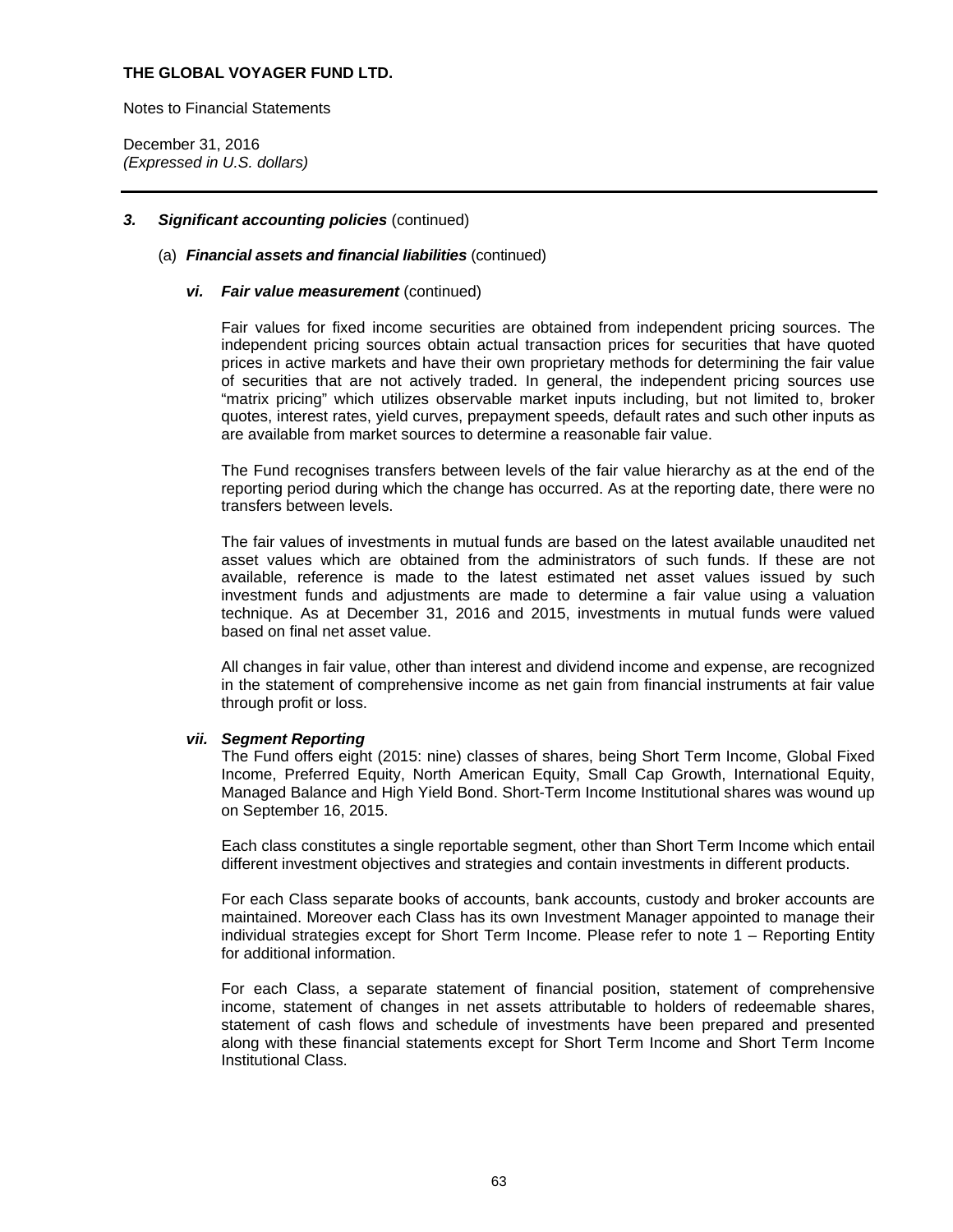Notes to Financial Statements

December 31, 2016 *(Expressed in U.S. dollars)* 

### *3. Significant accounting policies* (continued)

### (b) *Foreign currency translation*

The accounting records of the Fund are maintained in US dollars. Transactions denominated in foreign currencies are translated into US currency at the prevailing exchange rate on the dates of the transactions. Monetary assets and liabilities denominated in foreign currencies at the reporting date are retranslated to the functional currency at the exchange rate at that date. The foreign currency gain or loss on monetary items is the difference between amortised cost in the functional currency at the beginning of the period, adjusted for effective interest and payments during the period, and the amortised cost in foreign currency translated at the exchange rate at the end of the period.

Non-monetary assets and liabilities denominated in foreign currencies that are measured at fair value are retranslated to the functional currency at the exchange rate at the date that the fair value was determined. Non-monetary items in a foreign currency that are measured in terms of historical cost are translated using the exchange rate at the date of the transaction. Foreign currency differences arising on retranslation are recognised in the statement of comprehensive income.

Realized and unrealized gains and losses arising from the effect of changes in exchange rates on foreign currency denominated investments are included in net realized gains and losses on sale of investments and net change in unrealized gains and losses of investments, respectively.

### (c) *Net realised and unrealised gain (loss) on investment activities*

Net gain from financial instruments at fair value through profit or loss includes all realised and unrealised fair value changes and foreign exchange differences, but excludes interest and dividend income.

Net realised gain from financial instruments at fair value through profit or loss is calculated using the average cost method.

### (d) **Dividend income and dividend expense**

Dividend income is recognised in the statement of comprehensive income when the right to receive income is established. For quoted equity securities this is usually the ex-dividend date. For unquoted equity securities this is usually the date when the Board of directors have approved the payment of a dividend. Dividend income from equity securities designated at fair value through profit or loss is recognised in the statement of comprehensive income as dividend income.

#### (e) **Interest**

Interest income and expense, including interest income from non-derivative financial assets at fair value through profit or loss, are recognised in the statement of comprehensive income using the effective interest method. The effective interest rate is the rate that exactly discounts the estimated future cash payments and receipts through the expected life of the financial asset or liability (or, when appropriate, a shorter period).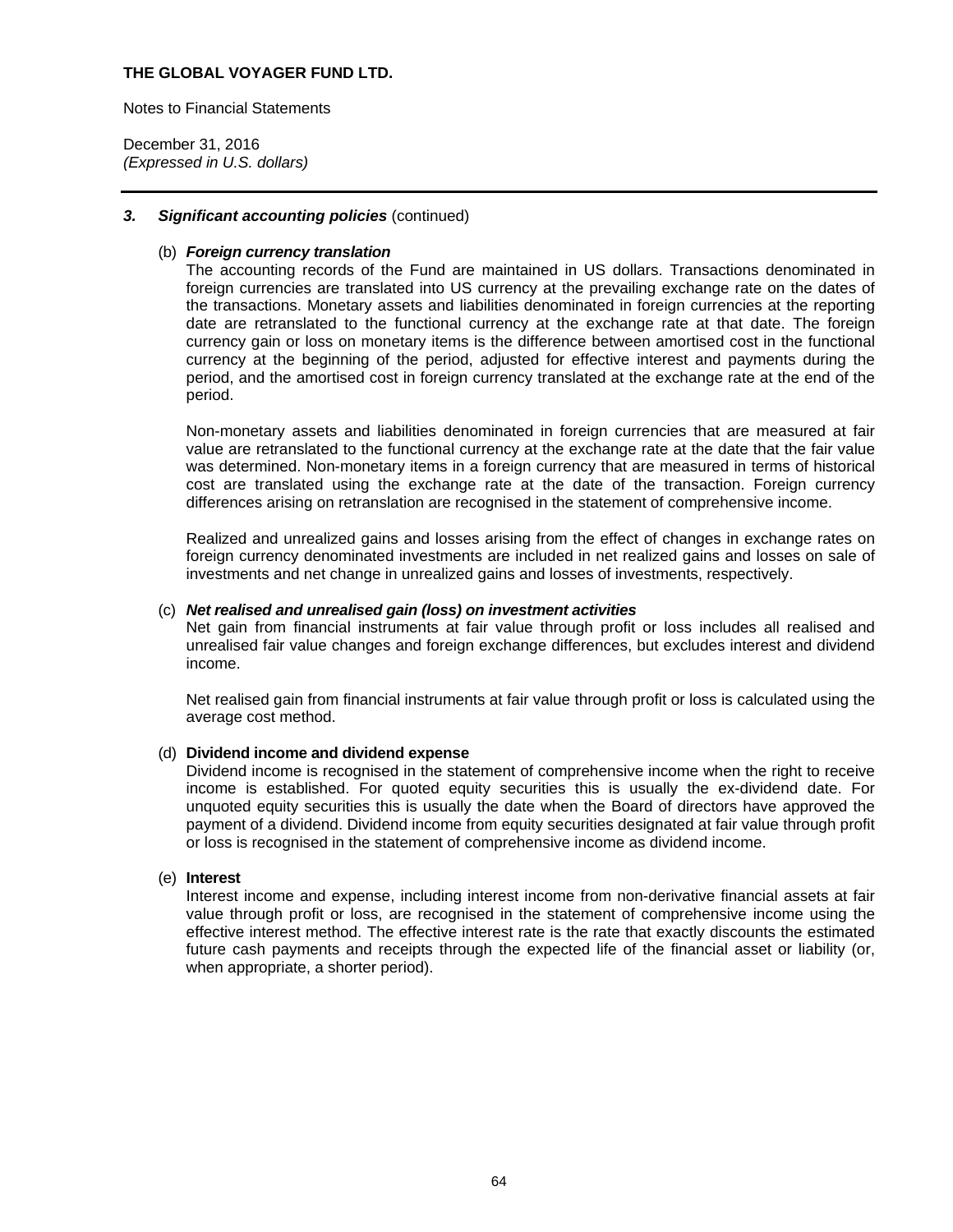Notes to Financial Statements

December 31, 2016 *(Expressed in U.S. dollars)* 

### *3. Significant accounting policies* (continued)

#### (f) **Forward currency contracts**

A forward currency contract involves an obligation to purchase or sell a specific currency at a future date, at a price set at the time the contract is made. The unrealized gain or loss on open forward currency contracts is calculated as the difference between the contract rate and the applicable forward rate, based upon rates reported in published sources at the valuation date, applied to the notional amount of the contract. When a contract matures or delivery is taken, the Fund records a realized gain or loss equal to the difference between the value of the currency purchased or sold at the contract rate and the value at the time the contract is closed or delivery is taken.

Forward currency contracts are entered into as a hedge against the effect of fluctuations in foreign exchange rates on the market values of investments denominated in foreign currencies.

#### (g) **Cash and cash equivalents**

Cash and cash equivalents comprise cash on deposit and short-term deposits and highly liquid securities, including investments in money-market funds and commercial paper, with a maturity of ninety days or less at the date of purchase.

#### (h) **Allocation of fees and expenses**

Fees and expenses are recognised in the statement of comprehensive income as the related services are performed. Fees and expenses incurred by the Fund are attributed to the portfolio in respect of which such fees and expenses are incurred. Expenses incurred for the general benefit of the Fund are allocated pro-rata amongst the portfolios.

#### (i) **Income tax**

Under the current system of taxation in Bermuda the Fund is exempt from paying income taxes. The Fund has received an undertaking from the Bermuda Government exempting it from such tax until March 28, 2035.

However, some dividend and interest income received by the Fund are subject to withholding tax imposed in certain countries of origin. Income that is subject to such tax is recognised gross of the taxes and the corresponding withholding tax is recognised as a tax expense.

#### (j) **New standards and interpretations not adopted**

A number of new standards, amendments to standards and interpretations that have been issued to date are not yet effective for the financial statements of the Fund for the year ended December 31, 2016, and have not been applied nor early adopted in preparing these financial statements.

The one new standard potentially relevant to the Fund is IFRS 9 *Financial Instruments*, which is discussed below.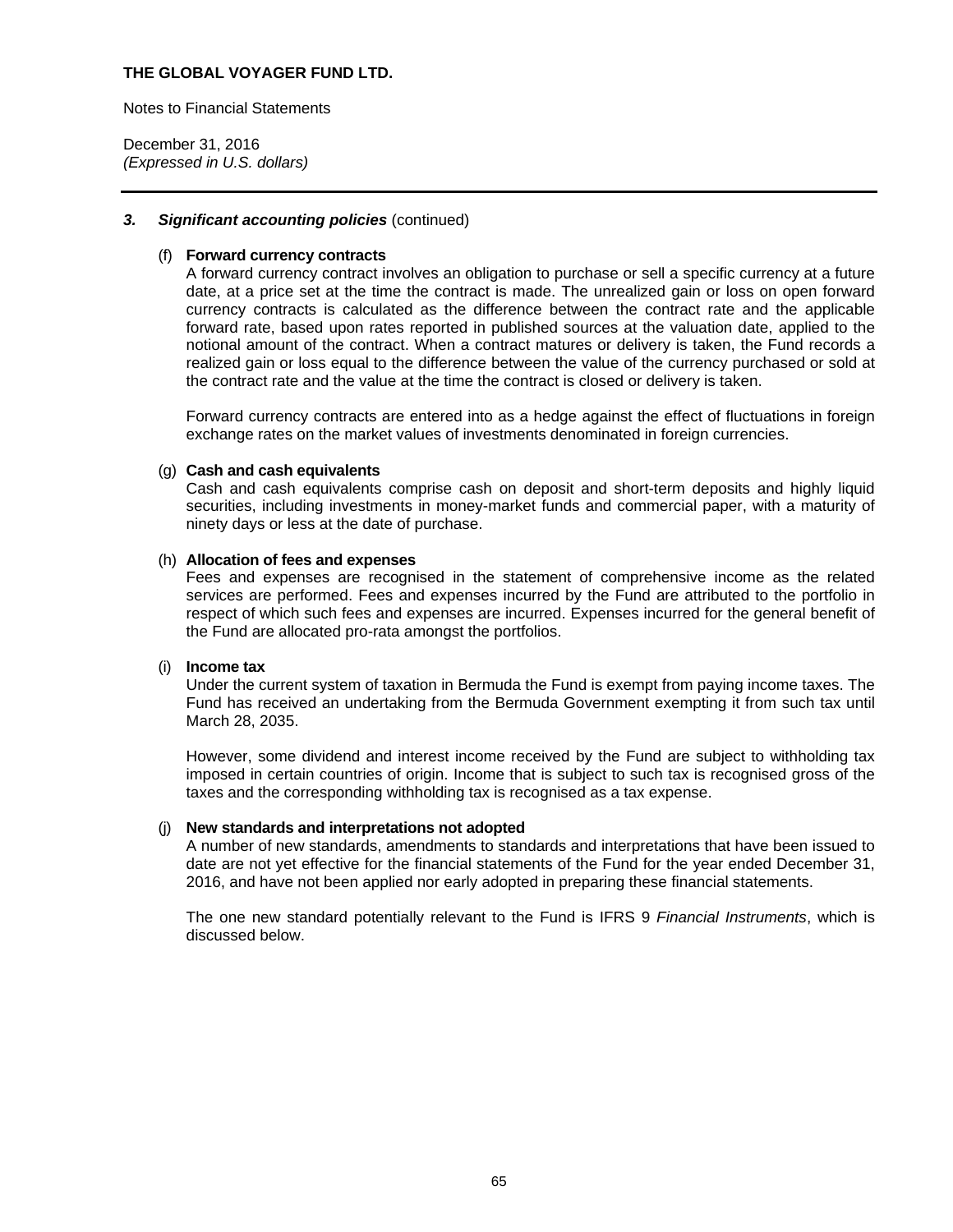Notes to Financial Statements

December 31, 2016 *(Expressed in U.S. dollars)* 

### *3. Significant accounting policies* (continued)

## (j) **New standards and interpretations not adopted** (continued)

#### IFRS 9 *Financial Instruments*

IFRS 9, published in July 2014, will replace the existing guidance in IAS 39 *Financial Instruments: Recognition and Measurement*. IFRS 9 includes revised guidance on the classification and measurement of financial instruments, a new expected credit loss model for calculating impairment on financial assets and new general hedge accounting requirements. It also carries forward the guidance on recognition and derecognition of financial instruments from IAS 39. IFRS 9 is effective for annual reporting periods beginning on or after 1 January 2018, with early adoption permitted.

#### Classification of financial assets and financial liabilities

IFRS 9 contains three principal classification categories for financial assets: measured at amortised cost, fair value through other comprehensive income (FVOCI) and fair value through profit or loss (FVTPL). IFRS 9 classification is generally based on the business model in which a financial asset is managed and its contractual cash flows. The standard eliminates the existing IAS 39 categories of held-to-maturity, loans and receivables and available-for-sale. Under IFRS 9, derivatives embedded in contracts where the host is a financial asset in the scope of the standard are never bifurcated. Instead, the whole hybrid instrument is assessed for classification.

IFRS 9 largely retains the existing requirements in IAS 39 for the classification of financial liabilities. However, although under IAS 39 all fair value changes of liabilities designated under the fair value option are recognised in profit or loss, under IFRS 9 fair value changes are generally presented as follows:

– the amount of change in the fair value that is attributable to changes in the credit risk of the liability is presented in OCI; and

– the remaining amount of change in the fair value is presented in profit or loss.

Based on the Fund's initial assessment, this standard is not expected to have a material impact on the classification of financial assets and financial liabilities of the Fund. This is because:

– the financial instruments classified as held-for-trading under IAS 39 (derivatives) will continue to be classified as such under IFRS 9;

– other financial instruments currently measured at FVTPL under IAS 39 are designated into this category because they are managed on a fair value basis in accordance with a documented investment strategy. Accordingly, these financial instruments will be mandatorily measured at FVTPL under IFRS 9; and

– financial instruments currently measured at amortised cost are: cash balances and receivables from reverse sale and repurchase agreements. These instruments meet the solely principal and interest criterion and are held in a held-to-collect business model. Accordingly, they will continue to be measured at amortised cost under IFRS 9.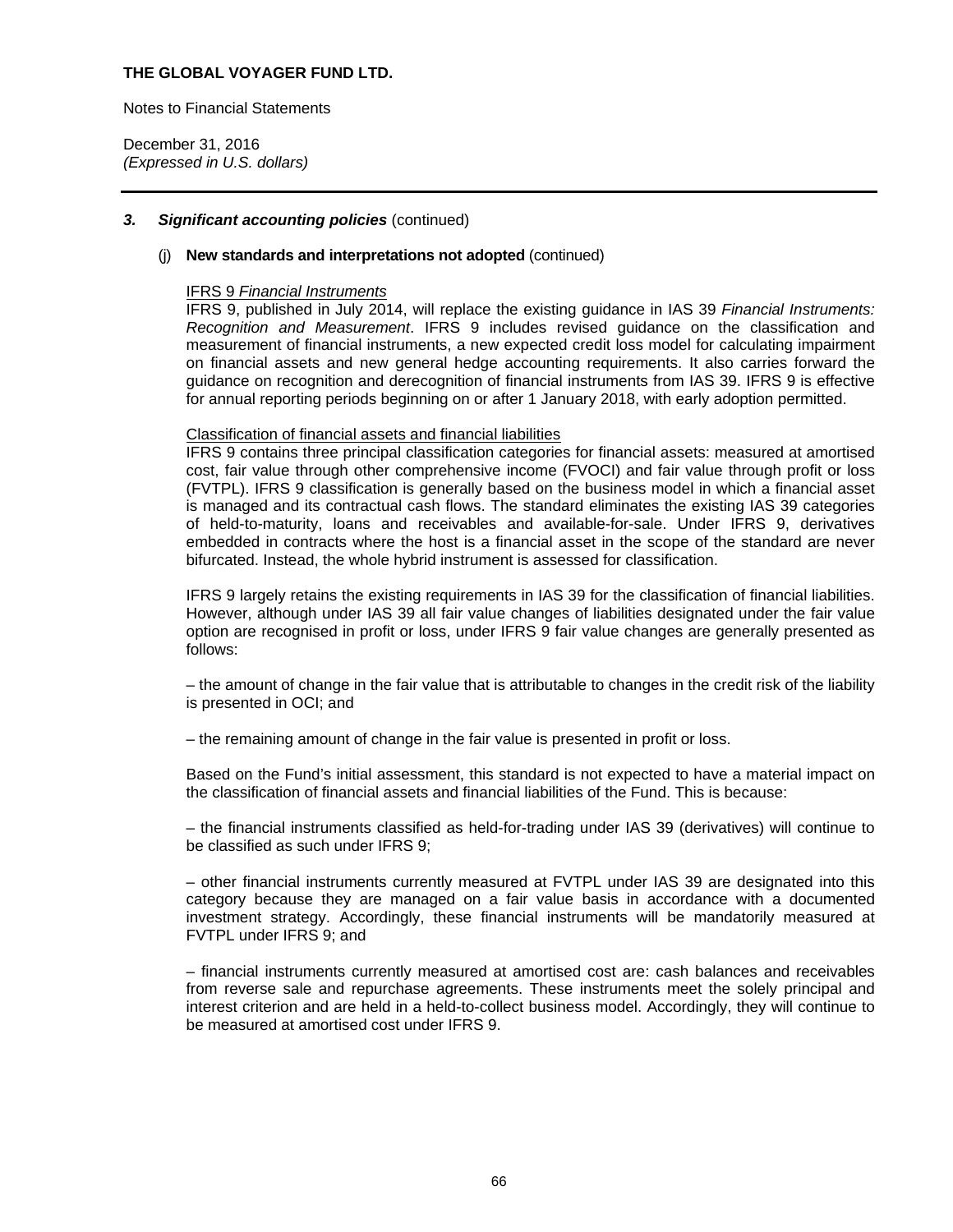Notes to Financial Statements

December 31, 2016 *(Expressed in U.S. dollars)* 

### *3. Significant accounting policies* (continued)

### (j) **New standards and interpretations not adopted** (continued)

#### Impairment of financial assets

IFRS 9 replaces the 'incurred loss' model in IAS 39 with an 'expected credit loss' model. The new impairment model also applies to certain loan commitments and financial guarantee contracts but not to equity investments. Under IFRS 9, credit losses are recognised earlier than under IAS 39.

Based on the Fund's initial assessment, changes to the impairment model are not expected to have a material impact on the financial assets of the Fund. This is because:

– the majority of the financial assets are measured at FVTPL and the impairment requirements do not apply to such instruments; and

– the financial assets at amortised cost are short-term (i.e. no longer than 12 months), of high credit quality and/or highly collateralised. Accordingly, the expected credit losses on such assets are expected to be small.

#### Hedge accounting

The Fund does not apply hedge accounting; therefore, IFRS 9 hedge accounting-related changes do not have an impact on the financial statement s of the Fund.

### *4. Fair value of financial instruments*

Investments in securities and forward currency contracts are carried at fair value. All of the Fund's other financial assets and liabilities, which include cash and cash equivalents, amounts due from or to brokers, accrued interest and dividends receivable, other amounts receivable or payable and accrued expenses, are either subject to market based interest rates or are realized or settled within a short period of time. The carrying values of these financial assets and liabilities approximate their fair values.

The Fund's accounting policy on fair value measurements is discussed in Note 3(a)vi.

The Fund measures fair value using the following fair value hierarchy that reflects the significance of the inputs used in making the measurements:

- Level 1: Quoted market price (unadjusted) in an active market for an identical instrument.
- Level 2: Valuation techniques based on observable inputs, either directly (i.e., as prices) or indirectly (i.e., derived from prices). This category includes instruments valued using: quoted market prices in active markets for similar instruments; quoted prices for identical or similar instruments in markets that are considered less than active; or other valuation techniques where all significant inputs are directly or indirectly observable from market data.
- Level 3: Valuation techniques using significant unobservable inputs. This category includes all instruments where the valuation technique includes inputs not based on observable data and the observable inputs have a significant effect on the instrument's valuation. This category includes instruments that are valued based on quoted prices for similar instruments where significant unobservable adjustments or assumptions are required to reflect differences between the instruments.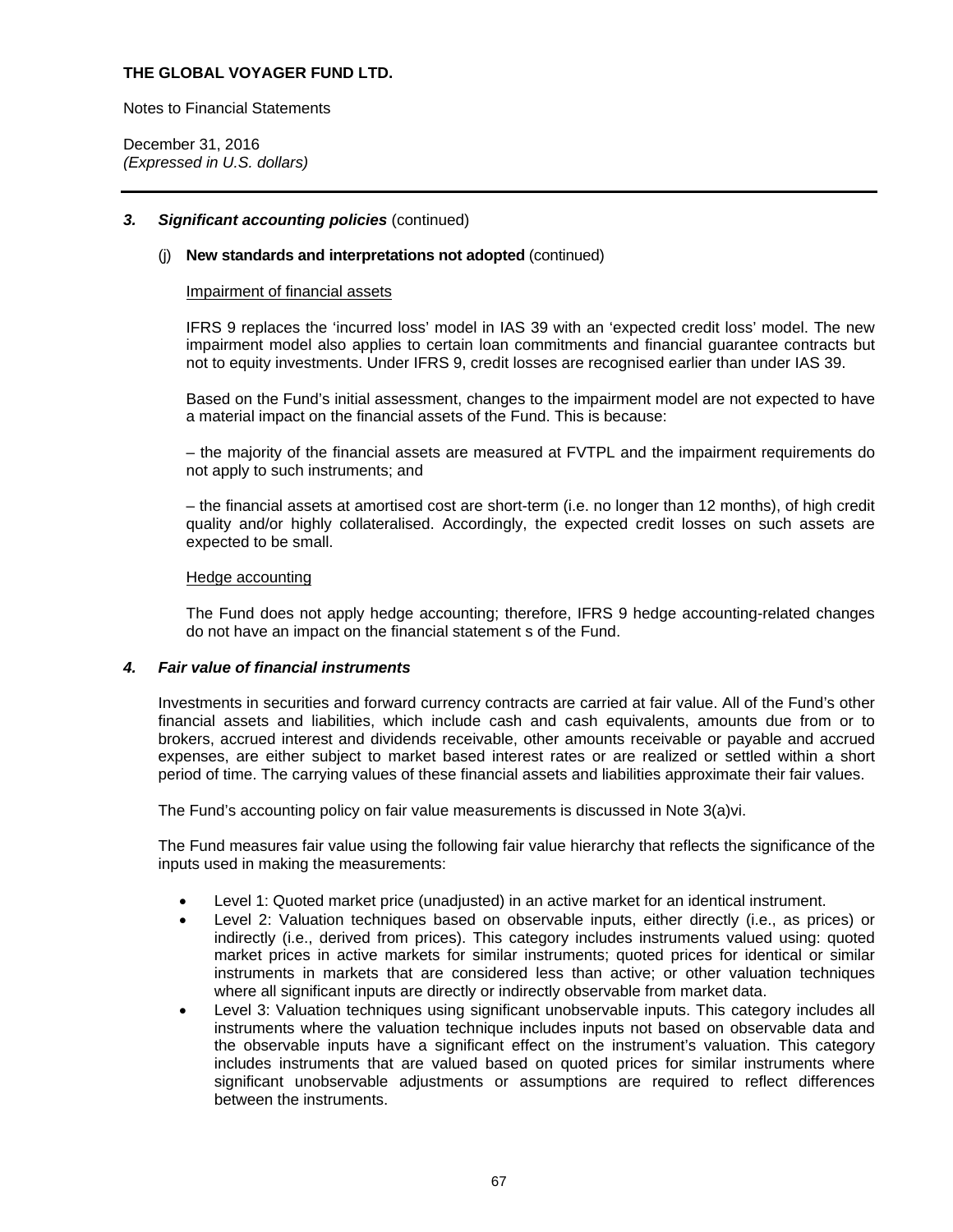Notes to Financial Statements

December 31, 2016 *(Expressed in U.S. dollars)* 

### *4. Fair value of financial instruments* (continued)

The level in the fair value hierarchy within which the fair value measurement is categorized in its entirety is determined on the basis of the lowest level input that is significant to the fair value measurement in its entirety. For this purpose, the significance of an input is assessed against the fair value measurement in its entirety. If a fair value measurement uses observable inputs that require significant adjustment based on unobservable inputs, that measurement is a level 3 measurement. Assessing the significance of a particular input to the fair value measurement in its entirety requires judgement, considering factors specific to the asset or liability.

The determination of what constitutes 'observable' data requires significant judgement by the Fund. The Fund considers observable data to be that market data that is readily available, regularly distributed or updated, reliable and verifiable, not proprietary, and provided by independent sources that are actively involved in the relevant market.

The following tables analyze within the fair value hierarchy the Fund's financial assets and liabilities (by class) measured at fair value at December 31, 2016 and 2015:

### **Short Term Income**

|                                                                              | Level 1      | Level <sub>2</sub> | Level 3 | <b>Total</b> |
|------------------------------------------------------------------------------|--------------|--------------------|---------|--------------|
| At December 31, 2016<br>Investments at fair value :<br><b>Treasury Notes</b> | \$7,114,579  |                    |         | \$7,114,579  |
| <b>Total assets</b>                                                          | \$7,114,579  |                    | ۰       | \$7,114,579  |
|                                                                              | Level 1      | Level 2            | Level 3 | <b>Total</b> |
| At December 31, 2015                                                         |              |                    |         |              |
| Investments at fair value:<br><b>Treasury Notes</b>                          | \$15,376,297 |                    | -       | \$15,376,297 |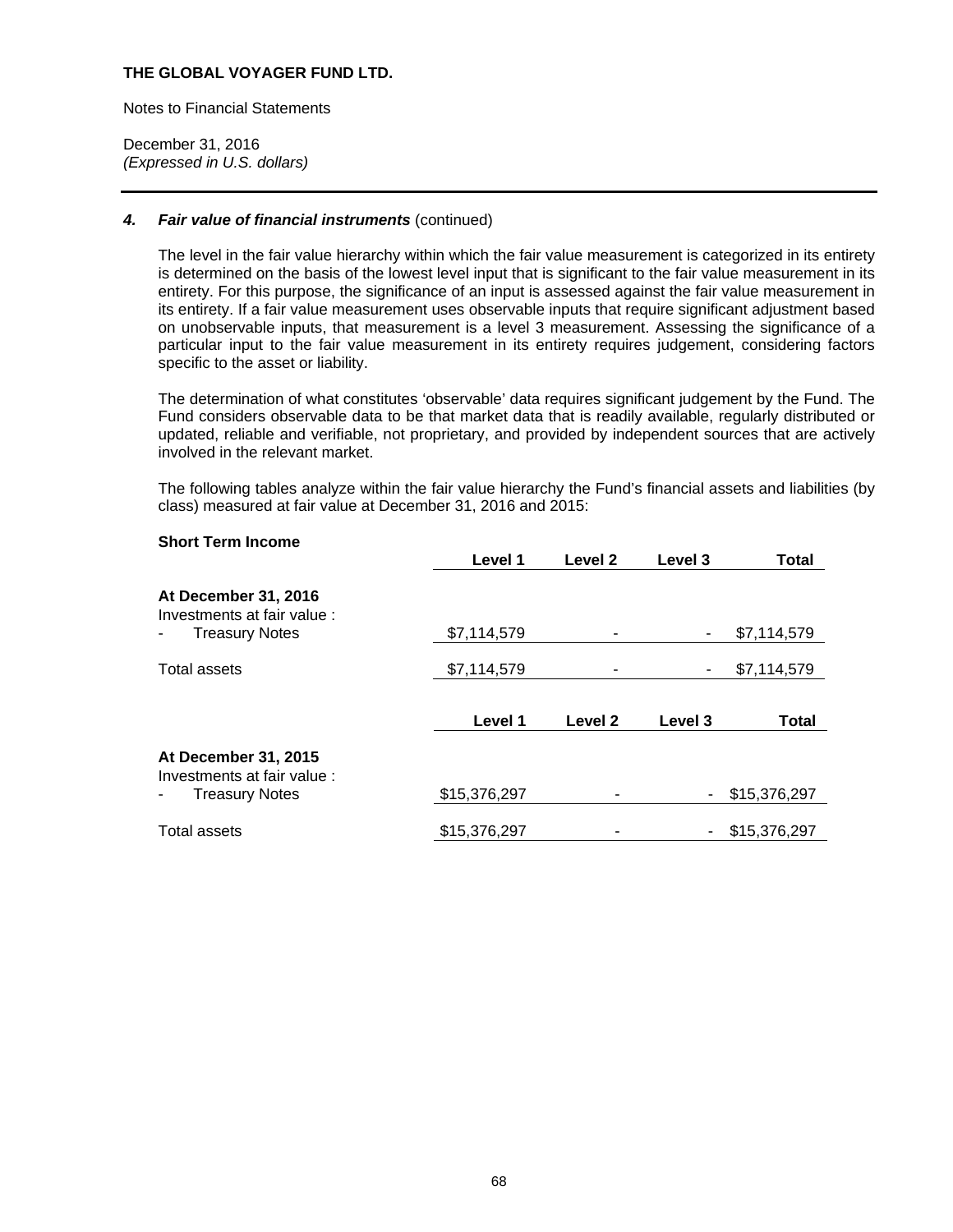Notes to Financial Statements

December 31, 2016 *(Expressed in U.S. dollars)* 

# *4. Fair value of financial instruments* (continued)

| <b>Global Fixed Income</b>                         |              |                    |         |              |
|----------------------------------------------------|--------------|--------------------|---------|--------------|
|                                                    | Level 1      | Level 2            | Level 3 | <b>Total</b> |
|                                                    |              |                    |         |              |
| At December 31, 2016<br>Investments at fair value: |              |                    |         |              |
| <b>Mutual Fund</b>                                 | \$27,799,902 |                    |         | \$27,799,902 |
| Total assets                                       | \$27,799,902 |                    |         | \$27,799,902 |
|                                                    | Level 1      | Level <sub>2</sub> | Level 3 | <b>Total</b> |
| At December 31, 2015<br>Investments at fair value: |              |                    |         |              |
| <b>Mutual Fund</b>                                 | \$30,530,645 |                    |         | \$30,530,645 |
| <b>Total assets</b>                                | \$30,530,645 |                    |         | \$30,530,645 |
| <b>Preferred Equity</b>                            |              |                    |         |              |
|                                                    | Level 1      | Level <sub>2</sub> | Level 3 | <b>Total</b> |
| At December 31, 2016<br>Investments at fair value: |              |                    |         |              |
| <b>Preferred Equity Securities</b>                 | \$24,375,898 |                    |         | \$24,375,898 |
| <b>Total assets</b>                                | \$24,375,898 |                    |         | \$24,375,898 |
|                                                    | Level 1      | Level <sub>2</sub> | Level 3 | <b>Total</b> |
| At December 31, 2015<br>Investments at fair value: |              |                    |         |              |
| <b>Preferred Equity Securities</b>                 | \$18,964,937 |                    |         | \$18,964,937 |
| <b>Total assets</b>                                | \$18,964,937 |                    |         | \$18,964,937 |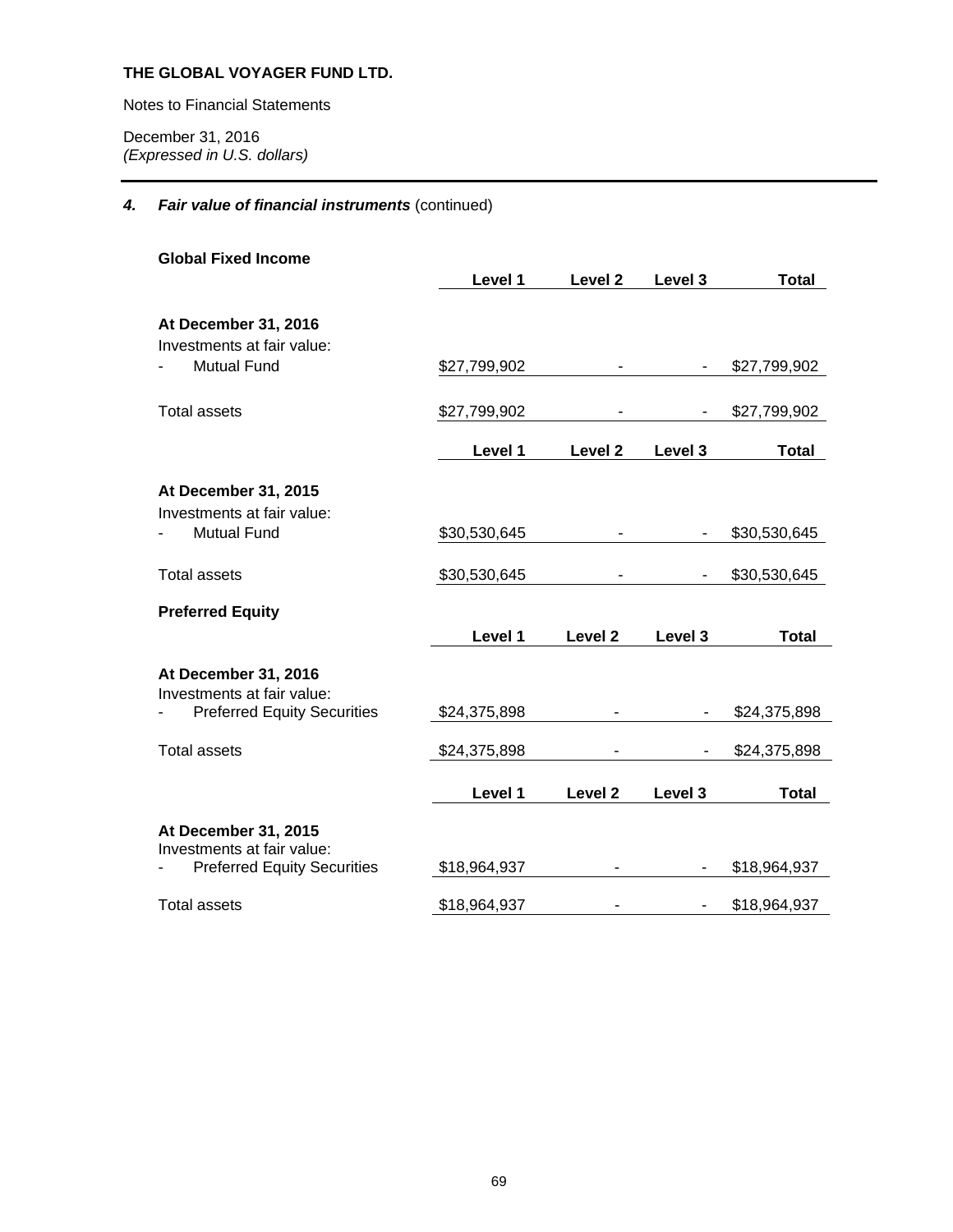Notes to Financial Statements

December 31, 2016 *(Expressed in U.S. dollars)* 

# *4. Fair value of financial instruments* (continued)

| <b>North American Equity</b>                           |              |                    |                          |              |
|--------------------------------------------------------|--------------|--------------------|--------------------------|--------------|
|                                                        | Level 1      | Level 2            | Level 3                  | <b>Total</b> |
| At December 31, 2016<br>Investments at fair value:     |              |                    |                          |              |
| <b>Equity Securities</b>                               | \$37,686,787 |                    |                          | \$37,686,787 |
| <b>Total assets</b>                                    | \$37,686,787 |                    | $\overline{\phantom{a}}$ | \$37,686,787 |
|                                                        | Level 1      | Level <sub>2</sub> | Level 3                  | Total        |
| At December 31, 2015                                   |              |                    |                          |              |
| Investments at fair value:<br><b>Equity Securities</b> | \$34,905,824 |                    |                          | \$34,905,824 |
| <b>Total assets</b>                                    | \$34,905,824 |                    |                          | \$34,905,824 |
| <b>Small Cap Growth</b>                                |              |                    |                          |              |
|                                                        | Level 1      | Level 2            | Level 3                  | <b>Total</b> |
| At December 31, 2016<br>Investments at fair value:     |              |                    |                          |              |
| <b>Mutual Fund</b>                                     | \$12,477,409 |                    |                          | \$12,477,409 |
| <b>Total assets</b>                                    | \$12,477,409 |                    |                          | \$12,477,409 |
|                                                        | Level 1      | Level 2            | Level 3                  | <b>Total</b> |
| At December 31, 2015<br>Investments at fair value:     |              |                    |                          |              |
| <b>Mutual Fund</b>                                     | \$10,488,267 |                    |                          | \$10,488,267 |
| <b>Total assets</b>                                    | \$10,488,267 |                    |                          | \$10,488,267 |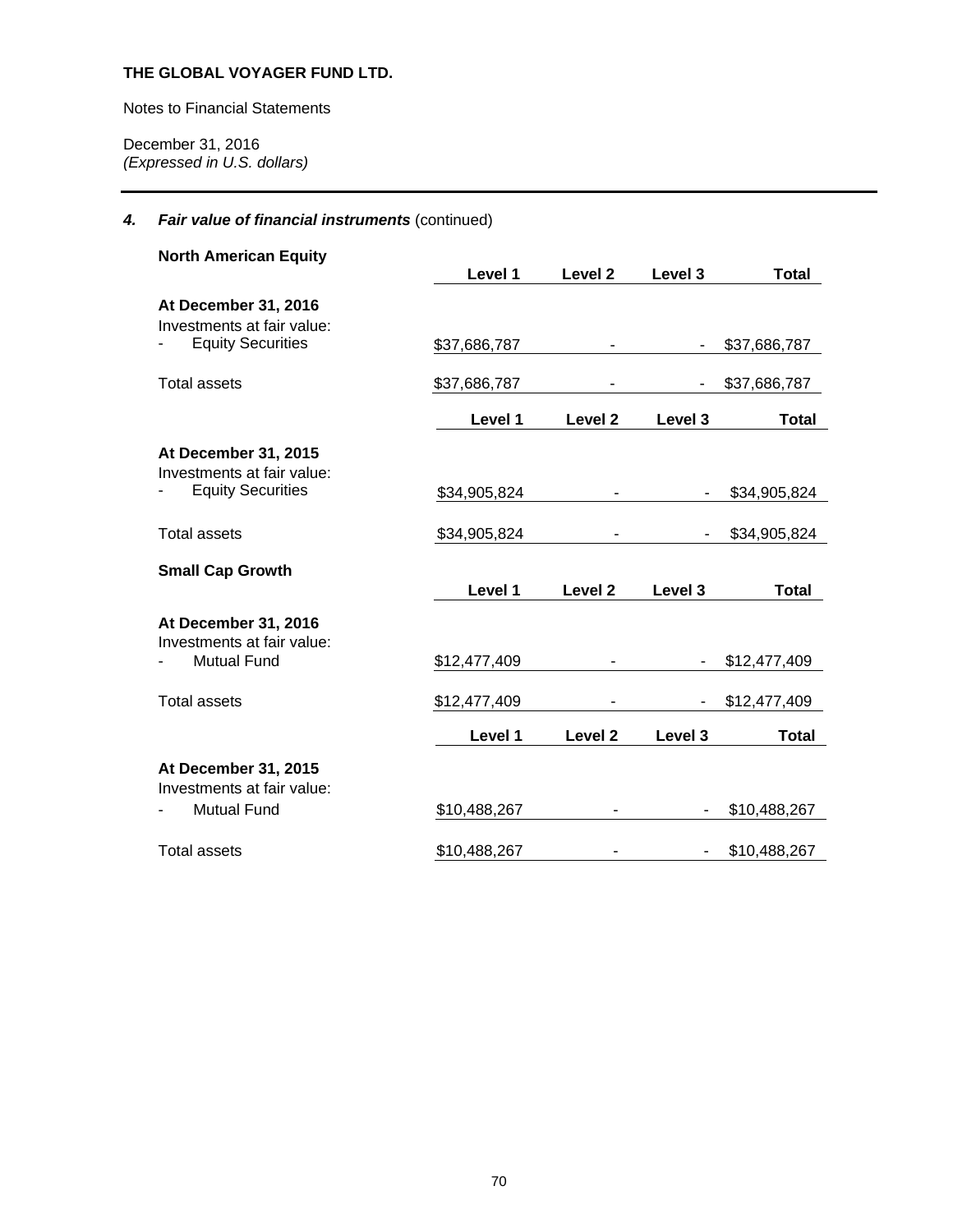Notes to Financial Statements

December 31, 2016 *(Expressed in U.S. dollars)* 

# *4. Fair value of financial instruments* (continued)

| <b>International Equity</b>                        |              |                    |              |              |
|----------------------------------------------------|--------------|--------------------|--------------|--------------|
|                                                    | Level 1      | Level 2            | Level 3      | <b>Total</b> |
| At December 31, 2016                               |              |                    |              |              |
| Investments at fair value:                         |              |                    |              |              |
| <b>Equity Securities</b>                           | \$20,302,005 |                    |              | \$20,302,005 |
| <b>Total assets</b>                                | \$20,302,005 |                    | \$20,302,005 |              |
|                                                    | Level 1      | Level <sub>2</sub> | Level 3      | <b>Total</b> |
| At December 31, 2015                               |              |                    |              |              |
| Investments at fair value:                         |              |                    |              |              |
| <b>Equity Securities</b>                           | \$20,703,539 |                    |              | \$20,703,539 |
| <b>Total assets</b>                                | \$20,703,539 |                    |              | \$20,703,539 |
|                                                    |              |                    |              |              |
| <b>Managed Balance</b>                             |              |                    |              |              |
|                                                    | Level 1      | Level <sub>2</sub> | Level 3      | <b>Total</b> |
| At December 31, 2016<br>Investments at fair value: |              |                    |              |              |
| Corporate bonds                                    |              | \$249,455          |              | \$249,455    |
| <b>Mutual Funds</b>                                | \$205,347    |                    |              | \$205,347    |
| <b>Exchange Traded Fund</b>                        | \$4,089,771  |                    |              | \$4,089,771  |
| <b>Total assets</b>                                | \$4,295,118  | \$249,455          |              | \$4,544,573  |
|                                                    | Level 1      | Level <sub>2</sub> | Level 3      | <b>Total</b> |
| At December 31, 2015                               |              |                    |              |              |
| Investments at fair value:                         |              |                    |              |              |
| Corporate bonds                                    |              | \$230,099          |              | \$230,099    |
| <b>Mutual Funds</b>                                | \$99,820     |                    |              | \$99,820     |
| <b>Exchange Traded Fund</b>                        | \$515,586    |                    |              | \$515,586    |
| <b>Equity securities</b>                           | \$3,530,491  |                    |              | \$3,530,491  |
| <b>Total assets</b>                                | \$4,145,897  | \$230,099          |              | \$4,375,996  |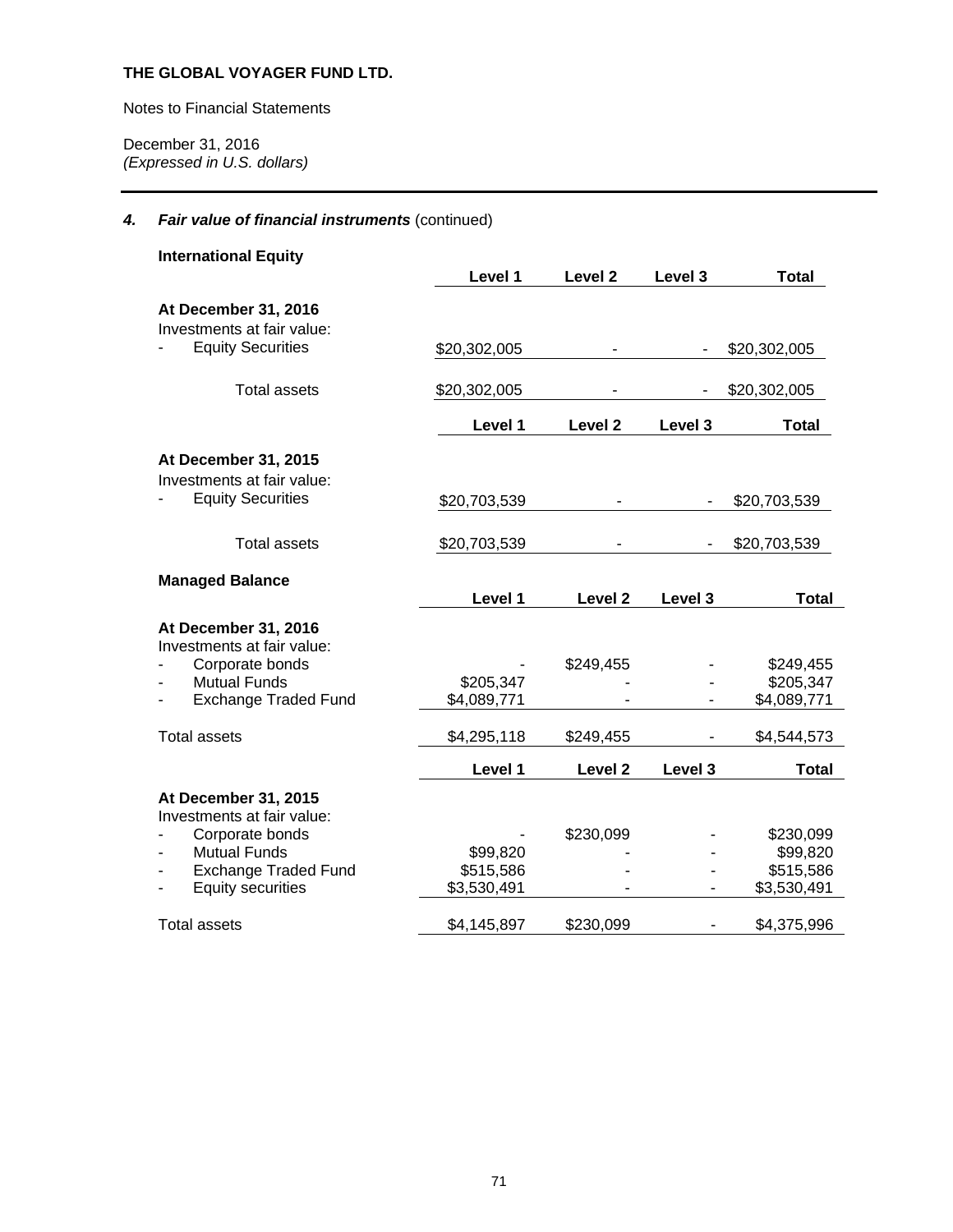Notes to Financial Statements

December 31, 2016 *(Expressed in U.S. dollars)* 

### *4. Fair value of financial instruments* (continued)

| <b>High Yield Bond</b>                             |         |                    |         |              |
|----------------------------------------------------|---------|--------------------|---------|--------------|
|                                                    | Level 1 | Level 2            | Level 3 | <b>Total</b> |
| At December 31, 2016<br>Investments at fair value: |         |                    |         |              |
| Corporate Bonds                                    |         | \$26,201,720       |         | \$26,201,720 |
| <b>Equity Securities</b>                           | \$2,575 |                    |         | \$2,575      |
| Total assets                                       | \$2,575 | \$26,201,720       |         | \$26,204,295 |
|                                                    | Level 1 | Level <sub>2</sub> | Level 3 | Total        |
| At December 31, 2015<br>Investments at fair value: |         |                    |         |              |
| Corporate Bonds                                    | ۰       | \$20,614,013       |         | \$20,614,013 |
| <b>Total assets</b>                                |         | \$20,614,013       |         | \$20,614,013 |

Investments, whose values are based on quoted market prices in active markets, and therefore classified within level 1, include active listed equities, preferred shares, government treasury bills and mutual funds with daily or weekly liquidity. The Fund does not adjust the quoted price for these instruments.

Financial instruments that trade in markets that are not considered to be active but are valued based on quoted market prices, dealer quotations or alternative pricing sources supported by observable inputs are classified within level 2. These include corporate bonds.

As level 2 investments include positions that are not traded in active markets and/or are subject to transfer restrictions, valuations may be adjusted to reflect illiquidity and/or non-transferability, which are generally based on available market information.

Investments classified within level 3 have significant unobservable inputs, as they trade infrequently. During the year ended December 31, 2016 no investments have been transferred between level 1 and level 2. Additionally during the year ended December 31, 2016 no investments were purchased or transferred into level 3. As a result there are no movements in level 3 instruments requiring disclosure.

### *5. Fees and expenses*

### (a) **Fees and expenses payable by the shareholders**

Clarien Investments Limited (the "Manager") is responsible for the provision of all investment management and advisory services to the Fund.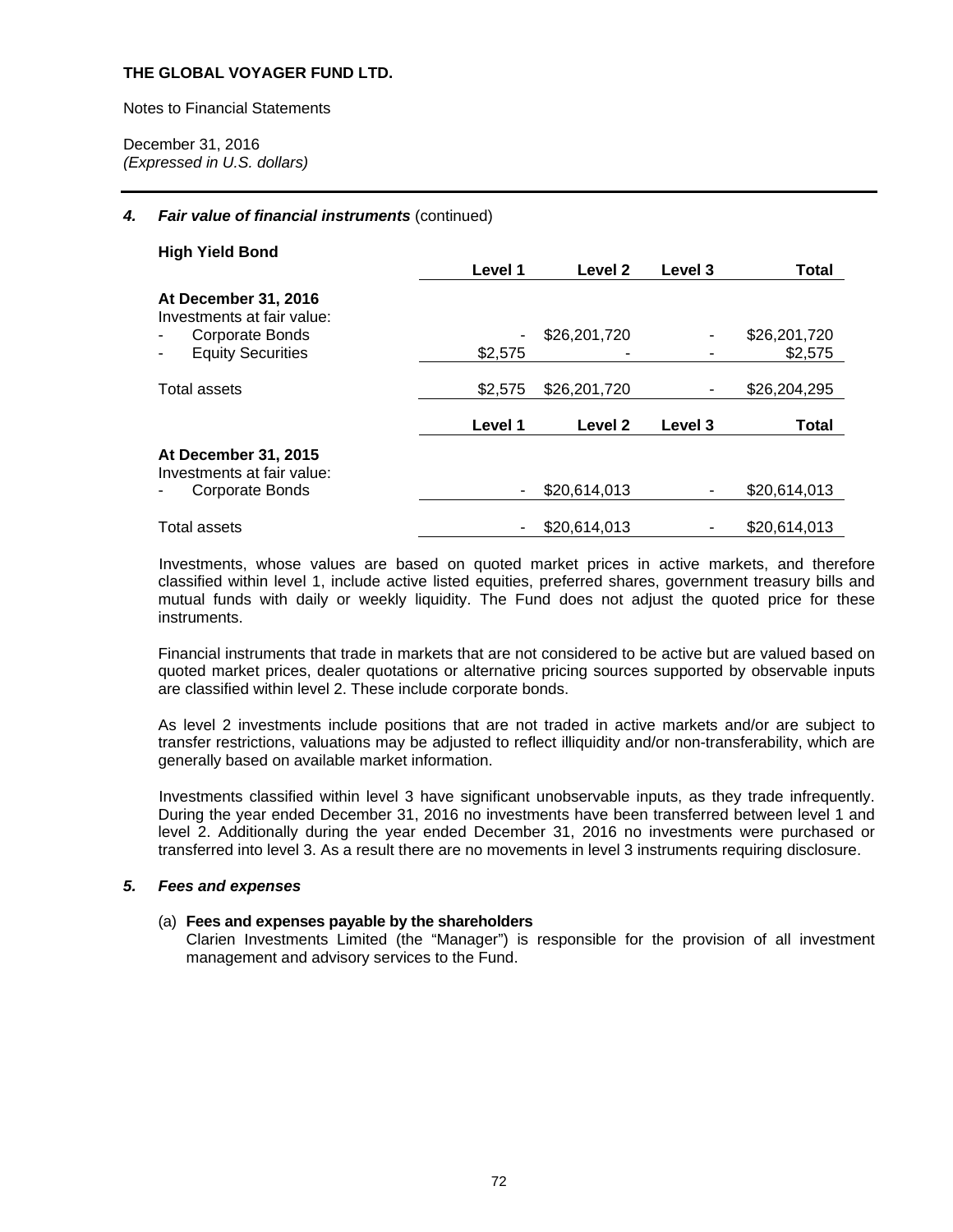Notes to Financial Statements

December 31, 2016 *(Expressed in U.S. dollars)* 

### *5. Fees and expenses* (continued)

### (b) **Custodian fees**

The Royal Bank of Canada (Caribbean) Corporation (RBC) is the custodian for the underlying securities of the Short Term Income, Global Fixed Income, Preferred Equity, North American Equity, Small Cap Growth, International Equity, Managed Balance and High Yield Bond Portfolios of the Fund. RBC is paid fees by the Fund in accordance with their fee schedule as agreed with the Manager.

### (c) **Management fees**

Under the terms of the management agreement dated November 30, 2004, the maximum management fee permitted for any Class is 2%. During 2016, the Management Fees charged to the Fund were at the following rates: Short Term Income 0.35%, Global Fixed Income 1.0%, Preferred Equity 1.0%, North American Equity 1.50%, Small Cap Growth 1.50%, International Equity 1.50% per annum, Managed Balance 1% and High Yield Bond 1.35%, calculated weekly as a percentage of the Net Asset Value of each Class respectively, and are payable to the Manager quarterly in arrears.

#### (d) **Administration fees**

Apex Fund Services Ltd. serves as Administrator and acts as transfer agent and registrar for the Fund. For its services, the Administrator receives a fee paid out of the assets based upon the nature and extent of the services provided.

### *6. Share capital*

The Fund's authorized share capital is USD12,000 consisting of 10,000 non-voting non-participating management shares having a par value of USD1.00 each and 20,000,000 voting redeemable participating shares having a par value of USD0.0001 each for up to eight classes of shares currently including Short-Term Income, Global Fixed Income, Preferred Equity, North American Equity, Small Cap Growth, International Equity, Managed Balance and High Yield Bond shares. Prior to October 7, 2011, the Fund's authorized share capital was \$14,000, consisting of 12,000 non-voting nonparticipating management shares having a par value of USD1.00 each and 20,000,000 voting redeemable participating shares having a par value of USD0.0001 each. Prior to March 16, 2005, the 12,000 non-participating shares were voting shares and the 20,000,000 redeemable participating shares were non-voting shares.

The management shares have been issued to the Manager, a related company, but not called as at December 31, 2016 or December 31, 2015.

The Fund's Bye-laws allow for participating shares of each class to be issued either as Series C or Series D shares. Series C shares are generally intended for sale to Private Client or Institutional investors electing to use the Manager's Asset Management Service. All participating shares issued to December 31, 2016 and December 31, 2015, are Series C shares, which are not subject to any initial or deferred sales charges.

Shares of all classes may be redeemed on any particular Dealing Day provided a written redemption request is received by the administrator before 5.00pm (Bermuda time) two days prior to the relevant Dealing Day, which in all classes is expected to be the Tuesday of each week.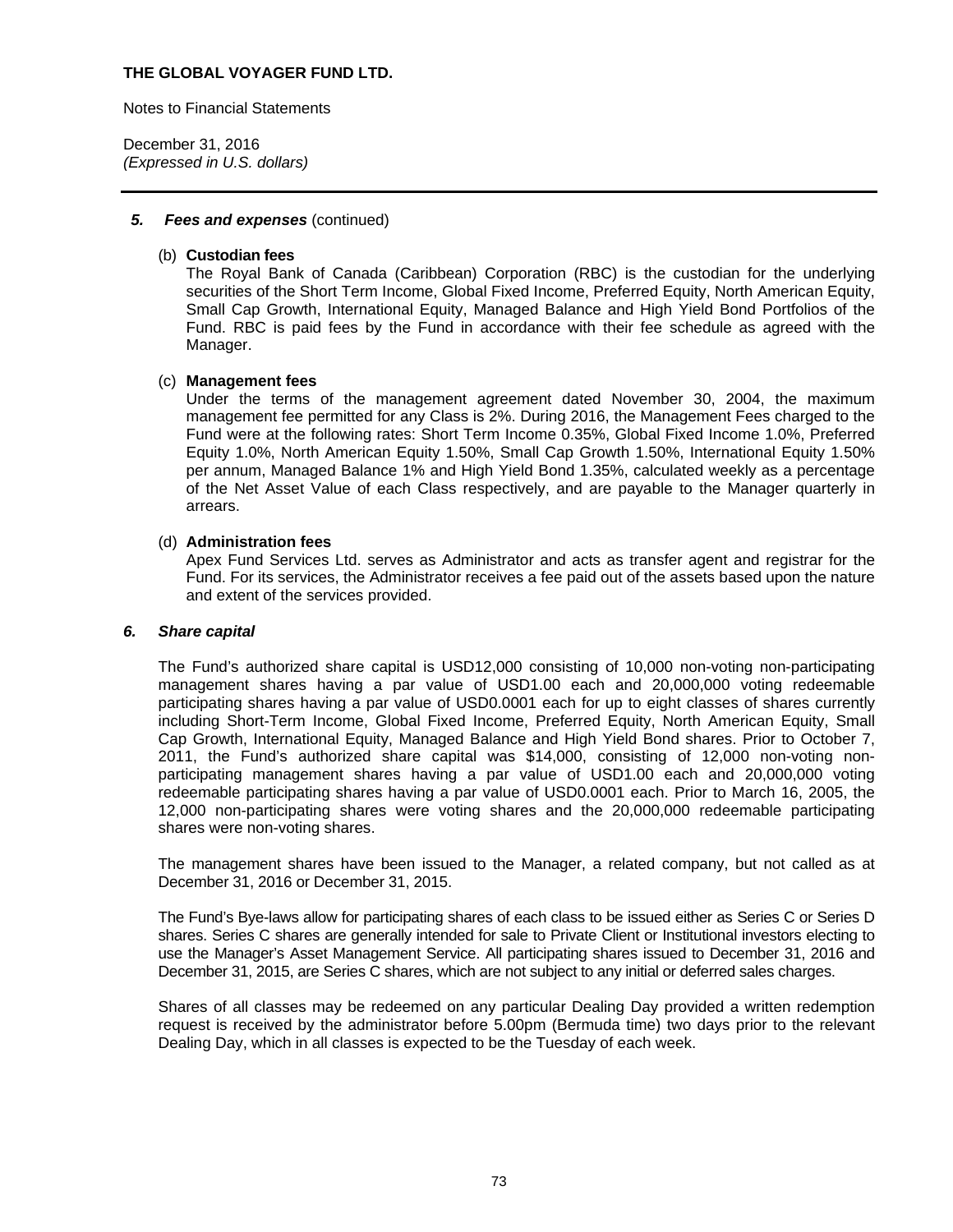Notes to Financial Statements

December 31, 2016 *(Expressed in U.S. dollars)* 

#### *6. Share capital* (continued)

**"Dealing Day"** means the day on which issues and/or redemptions take place, being in all classes the day immediately following the Valuation Day, which is expected to be each Thursday save where such day is not a business day, or as otherwise provided in the relevant schedule for a particular class.

### **Capital Management**

The Fund's capital consists solely of the shareholders' equity. The Fund is not subject to externally imposed capital requirements.

The redeemable shares issued by the Fund provide an investor with the right to require redemption for cash at a value proportionate to the investor's share in the Fund's net assets at each weekly redemption date and are classified as financial liabilities.

## *7. Summary of investment activity*

|                | <b>Short-Term</b><br><b>Income Shares</b>     |                | <b>Global Fixed</b><br><b>Income Shares</b> |                    | <b>Preferred</b><br><b>Equity Shares</b>     |               |
|----------------|-----------------------------------------------|----------------|---------------------------------------------|--------------------|----------------------------------------------|---------------|
|                | 2016<br>S                                     | 2015<br>\$     | 2016<br>S                                   | 2015<br>S          | 2016<br>\$                                   | 2015<br>5     |
| Purchases      | (5,878,179)                                   | (450,095)      |                                             | (650,000)          | (13,535,688)                                 | (8, 137, 068) |
| Sales proceeds | 14,047,757                                    | 17,944,635     | 3,942,000                                   | 5,031,600          | 6,976,773                                    | 3,681,008     |
|                | <b>North American</b><br><b>Equity Shares</b> |                | <b>Small Cap Growth</b><br><b>Shares</b>    |                    | <b>International</b><br><b>Equity Shares</b> |               |
|                | 2016                                          | 2015           | 2016                                        | 2015<br>S          | 2016                                         | 2015          |
| Purchases      | (56, 293, 779)                                | (22, 935, 242) | (450,000)                                   | (150,000)          | (4,021,666)                                  | (5,058,011)   |
| Sales proceeds | 55,964,306                                    | 27,239,543     | 500,000                                     | 800,000            | 6,183,012                                    | 2,999,522     |
|                | <b>Managed Balance</b><br><b>Shares</b>       |                | <b>High Yield</b>                           | <b>Bond Shares</b> |                                              |               |

|                | 2016       | 2015        | 2016           | 2015         |
|----------------|------------|-------------|----------------|--------------|
| Purchases      | (997, 788) | (1,098,437) | (22, 319, 714) | (15,692,006) |
| Sales proceeds | 1,041,103  | 1,568,584   | 18,838,510     | 8,894,321    |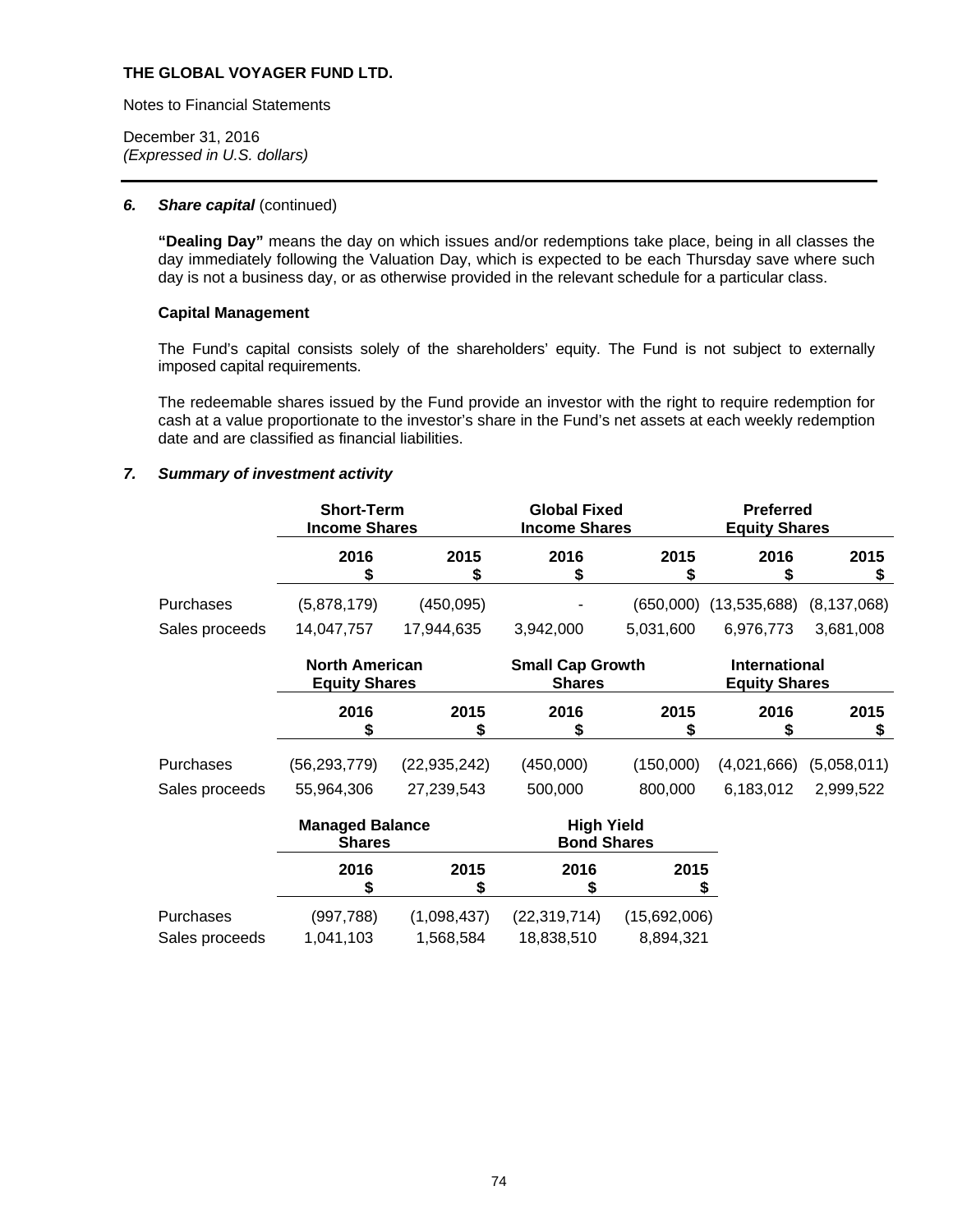Notes to Financial Statements

December 31, 2016 *(Expressed in U.S. dollars)* 

#### *8. Financial risk management*

The eight (2015: nine) classes of the Fund are exposed to a variety of financial instruments risks: credit, liquidity and market risks (including interest rate risk, currency risk and other price risk). The level of risk to which each Class is exposed depends on the investment objective and the type of investments the Class holds. The value of investments within a portfolio can fluctuate daily as a result of changes in prevailing interest rates, economic and market conditions and company specific news related to investments held by the Class. The Manager may minimize potential adverse effects of these risks on performance by, but not limited to, regular monitoring of the Classes' positions and market events, diversification of the investment portfolio by asset type, country, sector, term to maturity within the constraints of the stated objectives and through the usage of derivatives to hedge certain risk exposures.

### (a) **Other price risk**

Other price risk is the risk that the value of financial instruments will fluctuate as a result of changes in market prices (other than those arising from interest rate or currency risk). The value of each investment is influenced by the outlook of the issuer and by general economic and political conditions, as well as industry and market trends. All securities present a risk of loss of capital. Except for forward foreign exchange contracts, the maximum risk resulting from financial instruments is equivalent to their fair value. Possible losses from forward foreign exchange contracts can be significant.

Other assets and liabilities are monetary items that are short term in nature and therefore are not subject to significant other price risk.

### i) **Short-Term Income and Short-Term Income Institutional**

The other price risk of this class is insignificant as the class is invested in short-term fixed income securities.

### ii) **Global Fixed Income**

The other price risk of this class is insignificant as the class is mostly invested in fixed income securities. Significant risks for this class are interest rate, credit and currency risk as further described within this note.

### iii) **Preferred Equity**

The other price risk of this class relates primarily to U.S. fixed rate preferred stocks and is sensitive to changes in general economic conditions in the U.S. As of December 31, 2016, had the U.S. markets increased or decreased by 10%, with all other variables held constant, net assets would have increased or decreased, respectively, by approximately \$2,438,000 (2015 - \$1,897,000). In practice, actual trading results may differ from this sensitivity analysis and the difference may be material.

#### iv) **North American Equity**

The other price risk of this class is related to U.S. and Canadian stocks and therefore is sensitive to changes in general economic conditions in the U.S. and Canada. As of December 31, 2016, had the U.S. and Canadian large cap equity markets increased or decreased by 10%, with all other variables held constant, net assets would have increased or decreased, respectively, by approximately \$3,769,000 (2015 - \$3,491,000). In practice, actual trading results may differ from this sensitivity analysis and the difference may be material.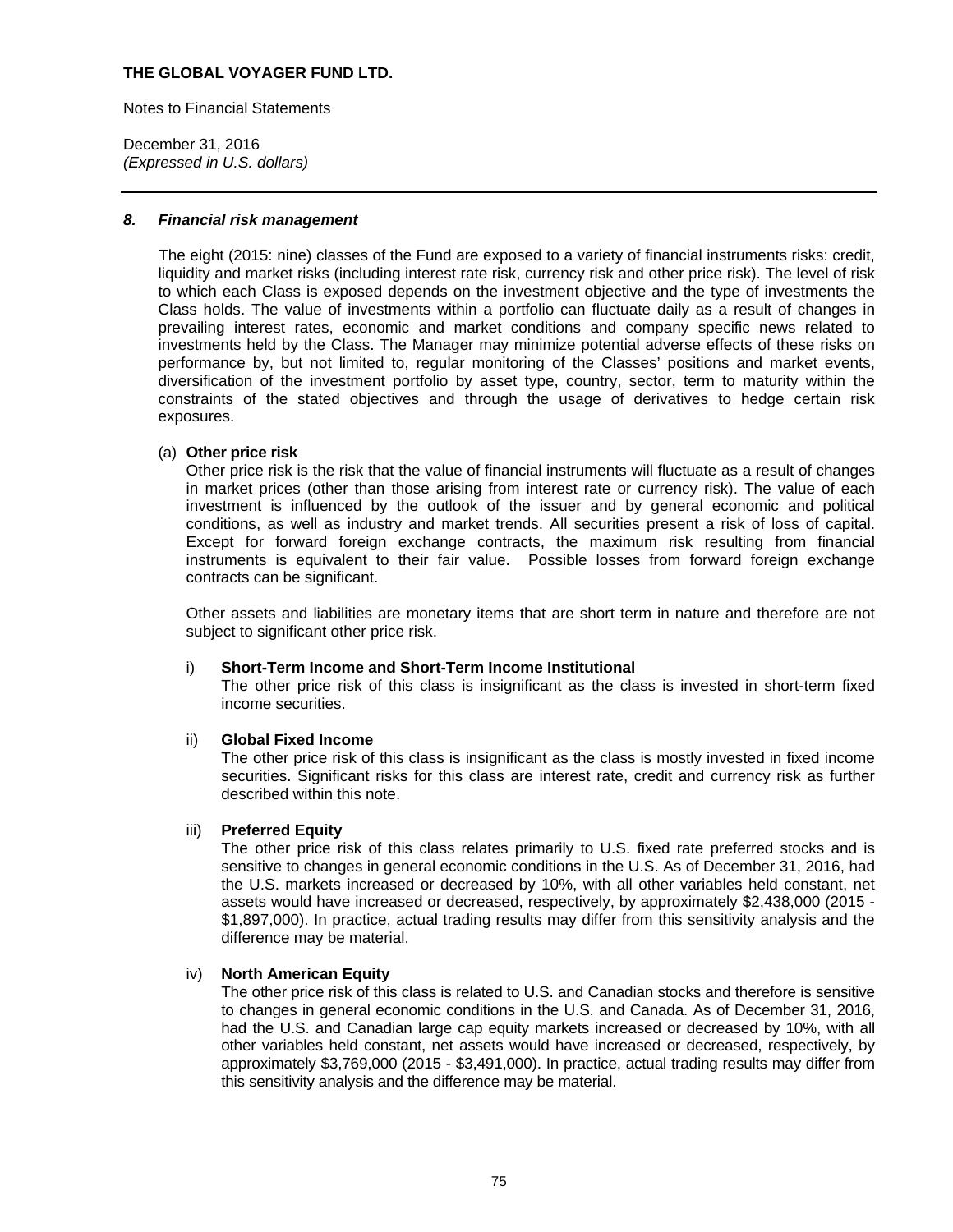Notes to Financial Statements

December 31, 2016 *(Expressed in U.S. dollars)* 

### *8. Financial risk management* (continued)

#### (a) **Other price risk** (continued)

### v) **Small Cap Growth**

The other price risk of this class is related to U.S. small and mid cap stocks and therefore is sensitive to changes in general economic conditions in the U.S. As of December 31, 2016, had the U.S. small and mid cap markets increased or decreased by 10%, with all other variables held constant, net assets would have increased or decreased, respectively, by approximately \$1,248,000 (2015 - \$1,049,000). In practice, actual trading results may differ from this sensitivity analysis and the difference may be material.

### vi) **International Equity**

The other price risk of this class is related primarily to international stocks and therefore is sensitive to changes in general economic conditions as represented by the MSCI EAFE Index. As of December 31, 2016, had the MSCI EAFE Index increased or decreased by 10%, with all other variables held constant, net assets would have increased or decreased, respectively, by approximately \$2,030,000 (2015 - \$2,070,000). In practice, actual trading results may differ from this sensitivity analysis and the difference may be material.

#### vii) **Managed Balance**

The other price risk of this class is related primarily to international stocks and debt therefore is sensitive to changes in general economic conditions as represented by the MSCI World All Country Index, CitiGroup Credit 1-10 year Bond Index and 90 day US Treasury Bills. As of December 31, 2016, had the above name Indexes increased or decreased by 10%, with all other variables held constant, net assets would have increased or decreased, respectively, by approximately \$455,000 (2015 - \$438,000). In practice, actual trading results may differ from this sensitivity analysis and the difference may be material.

#### viii) **High Yield Bond**

The other price risk of this class is insignificant as the class is mostly invested in fixed income securities. Significant risks for this class are interest rate, credit and currency risk as further described within this note.

#### (b) **Interest rate risk**

Interest rate risk is the risk that the fair value of interest bearing investments will fluctuate due to changes in prevailing levels of market interest rates. Other than those Classes that invest in debt securities, the majority of the Fund's assets and liabilities are non-interest bearing. Non-interest bearing assets include investments in mutual funds and the exposure to interest rate risk is limited to the Fund's holdings in those mutual funds. Complete information about the interest rate risk of the underlying investment held by mutual funds is not readily available. The value of the Classes that invest in debt securities will be affected by changes in applicable interest rates. If interest rates fall, the fair value of existing debt securities may increase due to the increase in yield. On the other hand, if interest rates rise, the yield of existing debt securities may decrease which will then lead to a decrease in their fair value. The magnitude of the decline will generally be greater for long term debt securities than short-term debt securities.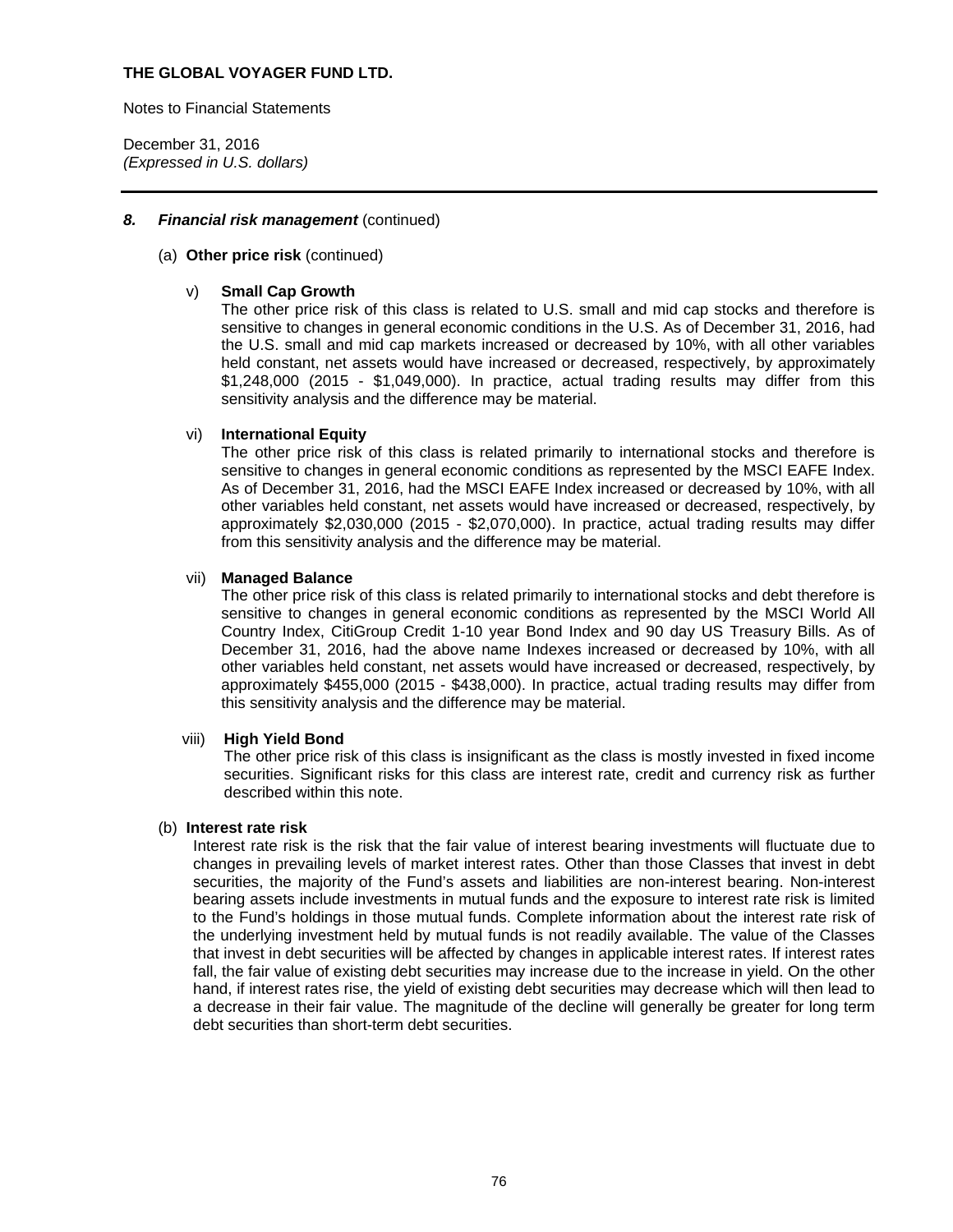Notes to Financial Statements

December 31, 2016 *(Expressed in U.S. dollars)* 

### *8. Financial risk management* (continued)

#### (b) **Interest rate risk** (continued)

The tables below summarize the Classes' exposure to interest rate risk. They include the Classes' assets and liabilities at fair value, categorized by the contractual maturity date.

#### **Short-term income for the year ended December 31, 2016**

|                                                         | Less than<br>(000's) | 1 year $1 - 3$ years $3 - 5$ years<br>(000's) | (000's)    | <b>Non-interest</b><br>bearing<br>(000's) | <b>Total</b><br>(000's) |
|---------------------------------------------------------|----------------------|-----------------------------------------------|------------|-------------------------------------------|-------------------------|
| <b>Assets</b><br><b>Financial assets</b><br>Receivables | 1,415                | 3,795<br>۰                                    | 2,170<br>- | 59                                        | 7,380<br>59             |
| Total assets                                            | 1,415                | 3,795                                         | 2,170      | 59                                        | 7,439                   |
| <b>Liabilities</b><br><b>Financial liabilities</b>      |                      | ٠                                             |            | 30                                        | 30                      |
| <b>Total liabilities</b>                                |                      |                                               |            | 30                                        | 30                      |

### **Short-term income for the year ended December 31, 2015**

|                                                    | Less than<br>(000's) | 1 year $1 - 3$ years $3 - 5$ years<br>(000's) | (000's) | <b>Non-interest</b><br>bearing<br>(000's) | <b>Total</b><br>(000's) |
|----------------------------------------------------|----------------------|-----------------------------------------------|---------|-------------------------------------------|-------------------------|
| <b>Assets</b>                                      |                      |                                               |         |                                           |                         |
| <b>Financial assets</b>                            | 6,715                | 7,826                                         | 1.144   |                                           | 15,685                  |
| Receivables                                        |                      |                                               | ۰       | 61                                        | 61                      |
| <b>Total assets</b>                                | 6,715                | 7,826                                         | 1,144   | 61                                        | 15,746                  |
| <b>Liabilities</b><br><b>Financial liabilities</b> |                      | ٠                                             |         | 50                                        | 50                      |
|                                                    |                      |                                               |         |                                           |                         |
| <b>Total liabilities</b>                           |                      |                                               |         | 50                                        | 50                      |

Management monitors performance of this class against the prevailing two years US Treasury Bill on a daily basis.

As at December 31, 2016, had the prevailing interest rate increased or decreased by 0.50% assuming a movement in the yield curve, with all other variables held constant, net assets would have decreased or increased, respectively, by approximately \$75,771 (2015 - \$113,168). In practice, the actual results may differ from this sensitivity analysis and the difference may be material.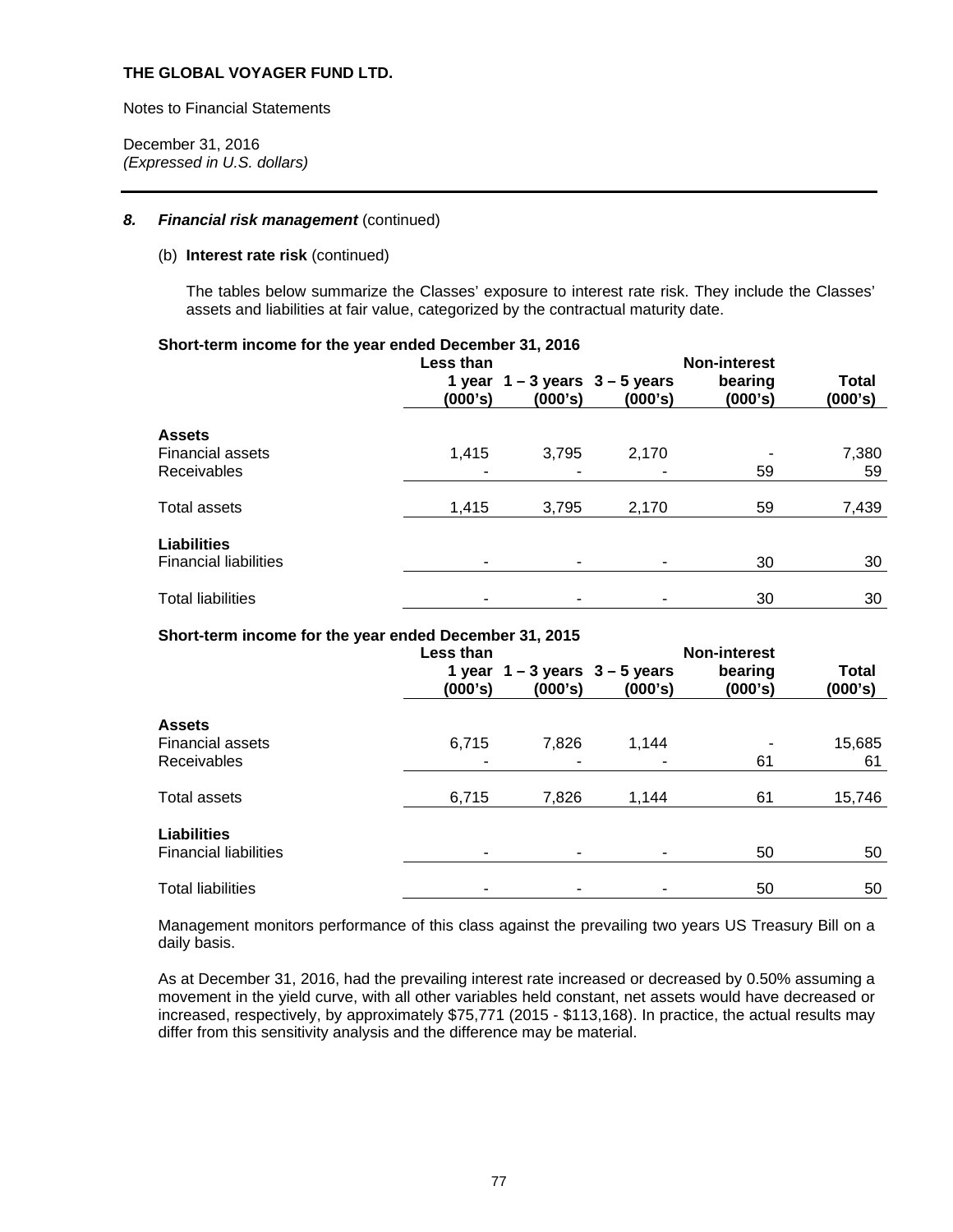Notes to Financial Statements

December 31, 2016 *(Expressed in U.S. dollars)* 

### 8. Financial risk management (continued)

### (b) **Interest rate risk** (continued)

## **Global Fixed Income for the year ended December 31, 2016**

|                                                    | Less than<br>(000's) | 1 year $1 - 3$ years<br>(000's) | $3 - 5$ years<br>(000's) | <b>Non-interest</b><br>bearing<br>(000's) | <b>Total</b><br>(000's) |
|----------------------------------------------------|----------------------|---------------------------------|--------------------------|-------------------------------------------|-------------------------|
| <b>Assets</b>                                      |                      |                                 |                          |                                           |                         |
| <b>Financial assets</b>                            | 2,857                | -                               |                          | 27,799                                    | 30,656                  |
| <b>Receivables</b>                                 |                      | -                               |                          | 3                                         | 3                       |
| <b>Total assets</b>                                | 2,857                | ۰                               |                          | 27,802                                    | 30,659                  |
| <b>Liabilities</b><br><b>Financial liabilities</b> |                      |                                 |                          | 115                                       | 115                     |
|                                                    | ۰                    | ۰                               |                          |                                           |                         |
| <b>Total liabilities</b>                           |                      |                                 |                          | 115                                       | 115                     |

## **Global Fixed Income for the year ended December 31, 2015**

|                                                    | Less than<br>(000's) | 1 year $1 - 3$ years<br>(000's) | $3 - 5$ years<br>(000's) | <b>Non-interest</b><br>bearing<br>(000's) | <b>Total</b><br>(000's) |
|----------------------------------------------------|----------------------|---------------------------------|--------------------------|-------------------------------------------|-------------------------|
| <b>Assets</b>                                      |                      |                                 |                          |                                           |                         |
| <b>Financial assets</b><br>Receivables             | 412<br>٠             | ۰<br>٠                          | ۰<br>۰                   | 30,531<br>3                               | 30,943<br>3             |
| <b>Total assets</b>                                | 412                  | ۰                               |                          | 30,534                                    | 30,946                  |
| <b>Liabilities</b><br><b>Financial liabilities</b> |                      |                                 |                          | 120                                       | 120                     |
| <b>Total liabilities</b>                           |                      |                                 |                          | 120                                       | 120                     |

Management monitors performance of this class against the prevailing SB World Government Bond Index on a daily basis.

As at December 31, 2016, had the prevailing interest rate increased or decreased by 0.50% assuming a movement in the yield curve, with all other variables held constant, net assets would have decreased or increased, respectively, by approximately \$745,184 (2015 - \$807,718). In practice, the actual results may differ from this sensitivity analysis and the difference may be material.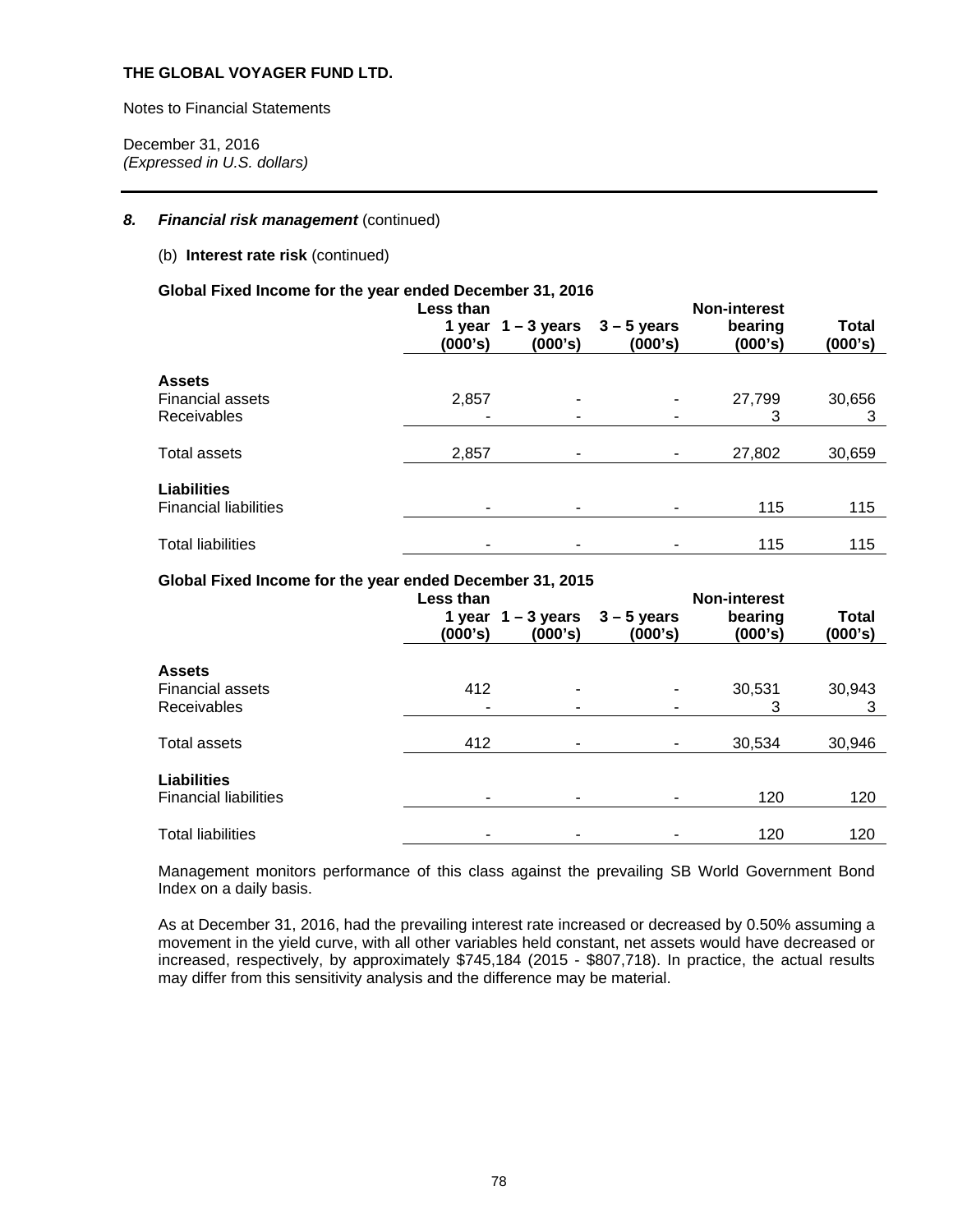Notes to Financial Statements

December 31, 2016 *(Expressed in U.S. dollars)* 

### 8. Financial risk management (continued)

### (b) **Interest rate risk** (continued)

#### **Preferred Equity for the year ended December 31, 2016**

|                                                    | Less than<br>(000's) | 1 year $1 - 3$ years $3 - 5$ years<br>(000's) | (000's) | Greater<br>5 years<br>(000's) | <b>Non-interest</b><br>bearing<br>(000's) | <b>Total</b><br>(000's) |
|----------------------------------------------------|----------------------|-----------------------------------------------|---------|-------------------------------|-------------------------------------------|-------------------------|
| <b>Assets</b>                                      |                      |                                               |         |                               |                                           |                         |
| <b>Financial assets</b>                            | 642                  | ٠                                             | ٠       | 24,375                        |                                           | 25,017                  |
| <b>Receivables</b>                                 | ٠                    | ۰                                             |         |                               | 12                                        | 12                      |
| Total assets                                       | 642                  | ۰                                             |         | 24,375                        | 12                                        | 25,029                  |
| <b>Liabilities</b><br><b>Financial liabilities</b> |                      | ۰                                             |         |                               | 92                                        | 92                      |
| <b>Total liabilities</b>                           |                      |                                               |         |                               | 92                                        | 92                      |

### **Preferred Equity for the year ended December 31, 2015**

|                                                    | Less than<br>(000's) | 1 year $1 - 3$ years $3 - 5$ years<br>(000's) | (000's) | <b>Greater</b><br>5 years<br>(000's) | <b>Non-interest</b><br>bearing<br>(000's) | <b>Total</b><br>(000's) |
|----------------------------------------------------|----------------------|-----------------------------------------------|---------|--------------------------------------|-------------------------------------------|-------------------------|
| <b>Assets</b>                                      |                      |                                               |         |                                      |                                           |                         |
| <b>Financial assets</b>                            | 1,842                | ۰                                             |         | 18,965                               |                                           | 20,807                  |
| Receivables                                        |                      | ۰                                             |         |                                      | 21                                        | 21                      |
| Total assets                                       | 1,842                | ٠                                             |         | 18,965                               | 21                                        | 20,828                  |
| <b>Liabilities</b><br><b>Financial liabilities</b> |                      | ۰                                             |         |                                      | 88                                        | 88                      |
| <b>Total liabilities</b>                           |                      | ۰                                             |         |                                      | 88                                        | 88                      |

The schedule above lists preferred stock by maturity date with those classed as "perpetual" included in the "greater 5 years" category. Preferred stocks may be callable when the issuing company has a right to redeem the outstanding preferred shares at its discretion or as defined in the issuance prospectus. The securities defined as being perpetual in regards to maturity may have a callable feature, traditionally in five years from issue. Once the call date has been arrived at, the security may have a 30 day notice period before the issuer can redeem the issue at the price stated in the security's prospectus.

Management monitors performance of this class against the S&P Preferred Stock Index on a daily basis.

As at December 31, 2016, had the prevailing interest rate increased or decreased by 0.50% assuming a movement in the yield curve, with all other variables held constant, net assets would have decreased or increased, respectively, by approximately \$791,146 (2015 - \$469,587) In practice, the actual results may differ from this sensitivity analysis and the difference may be material.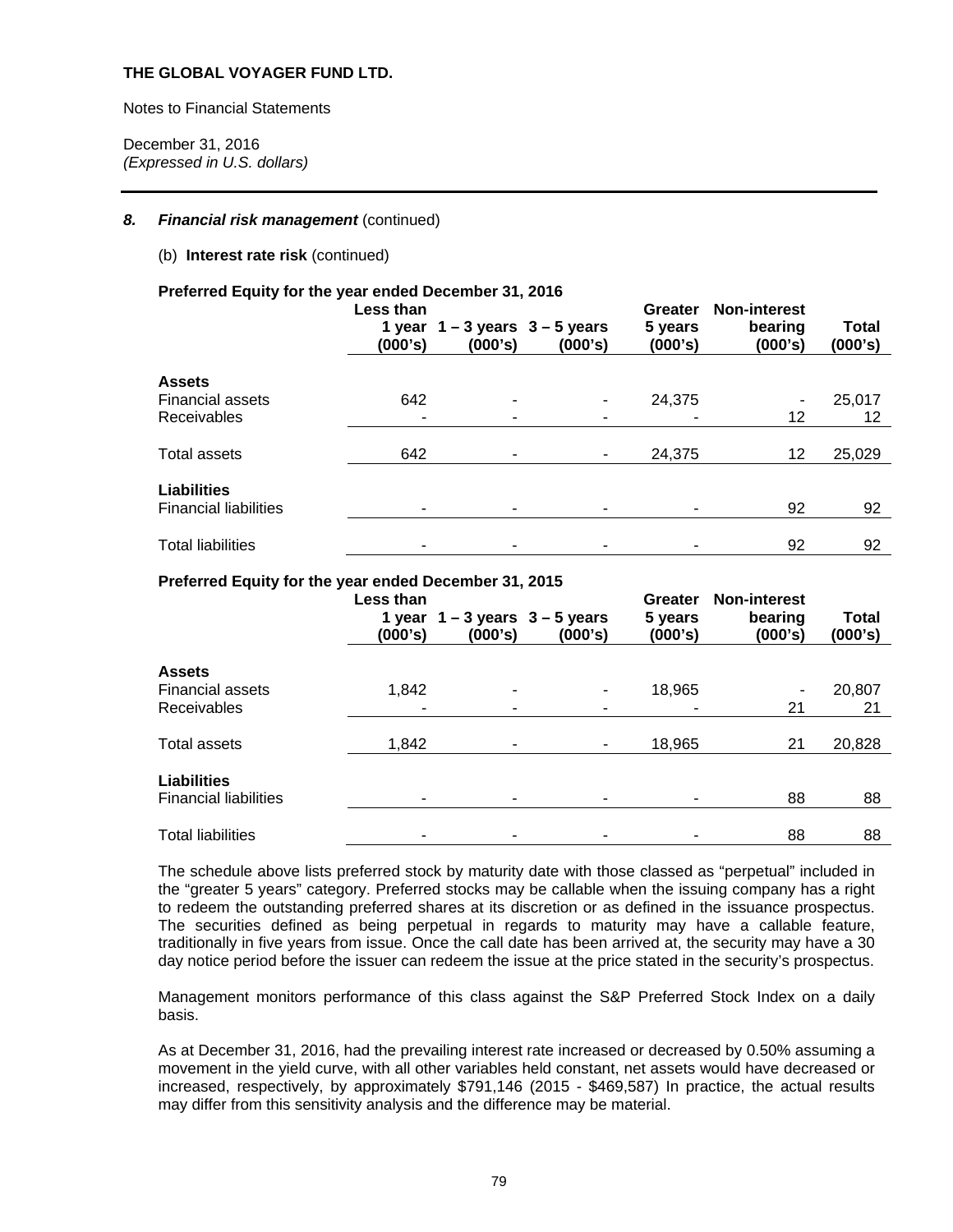Notes to Financial Statements

December 31, 2016 *(Expressed in U.S. dollars)* 

### *8. Financial risk management* (continued)

### (b) **Interest rate risk** (continued)

#### **Managed Balance for the year ended December 31, 2016**

|                                                    | <b>Less than</b><br>1 year<br>(000's) | -3 years<br>(000's) | $3 - 5$<br>vears<br>(000's) | Greater<br>5 years<br>(000's) | <b>Non-interest</b><br>bearing<br>(000's) | Total<br>(000's) |
|----------------------------------------------------|---------------------------------------|---------------------|-----------------------------|-------------------------------|-------------------------------------------|------------------|
| <b>Assets</b>                                      |                                       |                     |                             |                               |                                           |                  |
| <b>Financial assets</b>                            | 422                                   | 101                 | ۰                           | 149                           | 4,295                                     | 4,967            |
| Receivables                                        |                                       | ۰                   |                             |                               | 5                                         | 5                |
| Total assets                                       | 422                                   | 101                 | ۰                           | 149                           | 4,300                                     | 4,972            |
| <b>Liabilities</b><br><b>Financial liabilities</b> | ۰                                     |                     |                             |                               | 21                                        | 21               |
| <b>Total liabilities</b>                           | -                                     |                     |                             |                               | 21                                        | 21               |

#### **Managed Balance for the year ended December 31, 2015**

|                              | Less than<br>1 year<br>(000's) | $1 - 3$<br>vears<br>(000's) | $3 - 5$<br>vears<br>(000's) | 5 years<br>(000's) | <b>Greater Non-interest</b><br>bearing<br>(000's) | Total<br>(000's) |
|------------------------------|--------------------------------|-----------------------------|-----------------------------|--------------------|---------------------------------------------------|------------------|
| <b>Assets</b>                |                                |                             |                             |                    |                                                   |                  |
| <b>Financial assets</b>      | 209                            | 100                         | 50                          | ۰                  | 4,146                                             | 4,505            |
| <b>Receivables</b>           | ۰                              | ۰                           | ٠                           | -                  |                                                   |                  |
| Total assets                 | 209                            | 100                         | 50                          | ۰                  | 4,153                                             | 4,512            |
| <b>Liabilities</b>           |                                |                             |                             |                    |                                                   |                  |
| <b>Financial liabilities</b> | ۰                              | ۰                           | ۰                           |                    | 27                                                | 27               |
| <b>Total liabilities</b>     | ۰                              | ۰                           | ۰                           |                    | 27                                                | 27               |

As at December 31, 2016, had the prevailing interest rate increased or decreased by 0.50% assuming a movement in the yield curve, with all other variables held constant, net assets would have decreased or increased, respectively, by approximately \$128,439 (2015 - \$27,446). In practice, the actual results may differ from this sensitivity analysis and the difference may be material.

#### **North American Equity**

The Class has insignificant exposure to interest rate risk as nearly all of its assets are invested in stocks.

#### **Small Cap Growth**

The Class has insignificant exposure to interest rate risk as nearly all of its assets are invested in stocks.

#### **International Equity**

The Class has insignificant exposure to interest rate risk as nearly all of its assets are invested in stocks.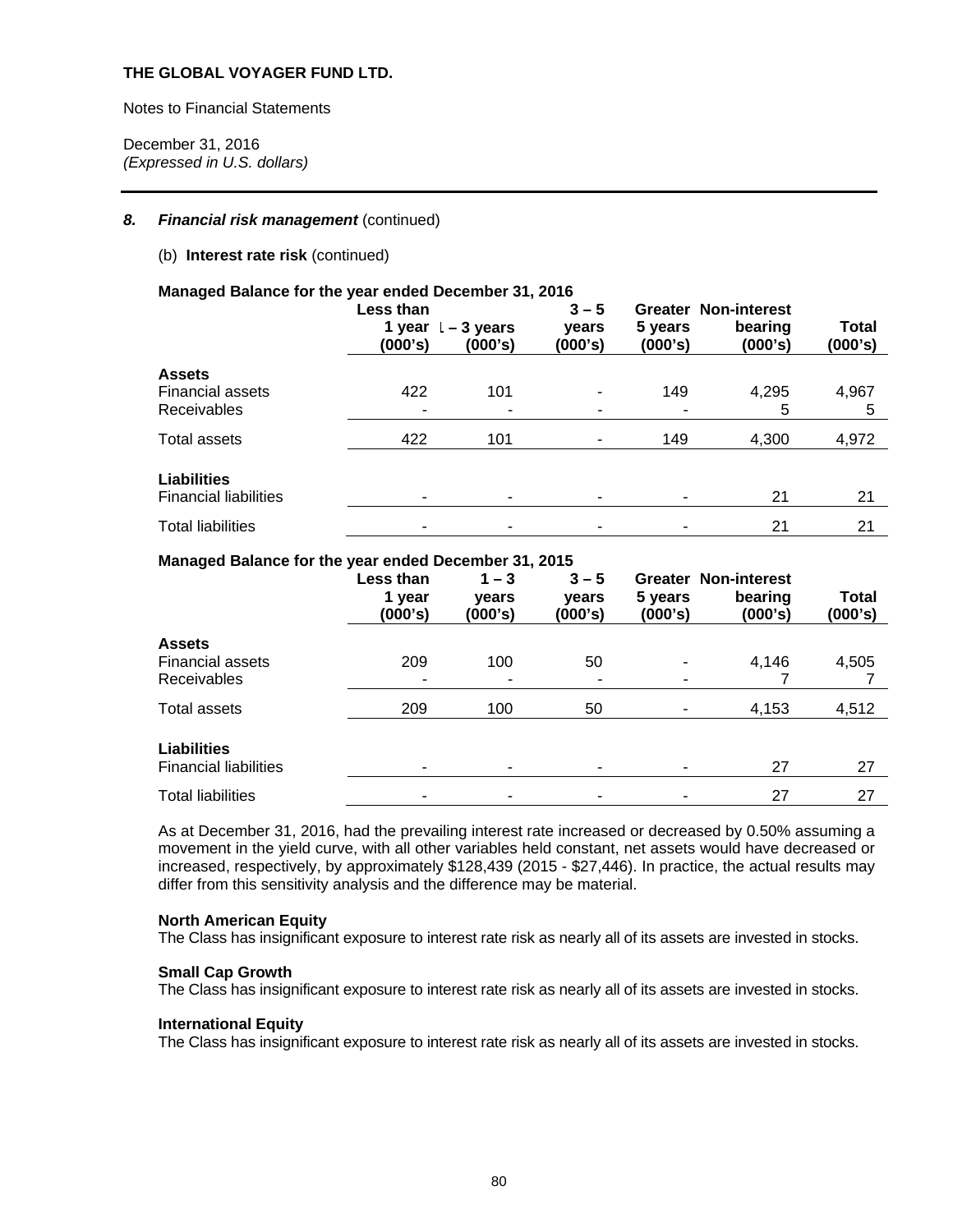Notes to Financial Statements

December 31, 2016 *(Expressed in U.S. dollars)* 

### 8. Financial risk management (continued)

### (b) **Interest rate risk** (continued)

#### **High Yield Bond for the year ended December 31, 2016**

|                              | Less than<br>(000's) | 1 year $1 - 3$ years<br>(000's) | $3 - 5$<br>vears<br>(000's) | Greater<br>5 years<br>(000's) | <b>Non-interest</b><br>bearing<br>(000's) | Total<br>(000's) |
|------------------------------|----------------------|---------------------------------|-----------------------------|-------------------------------|-------------------------------------------|------------------|
| <b>Assets</b>                |                      |                                 |                             |                               |                                           |                  |
| <b>Financial assets</b>      | 668                  | 2,050                           | 8.473                       | 15,574                        | 3                                         | 26,768           |
| <b>Receivables</b>           |                      |                                 |                             |                               | 484                                       | 484              |
| Total assets                 | 668                  | 2,050                           | 8,473                       | 15,574                        | 487                                       | 27,252           |
| <b>Liabilities</b>           |                      |                                 |                             |                               |                                           |                  |
| <b>Financial liabilities</b> |                      |                                 |                             |                               | 117                                       | 117              |
| <b>Total liabilities</b>     |                      |                                 |                             |                               | 117                                       | 117              |

#### **High Yield Bond for the year ended December 31, 2015**

|                                                    | Less than<br>(000's) | 1 year $1 - 3$ years<br>(000's) | $3 - 5$<br>vears<br>(000's) | 5 years<br>(000's) | <b>Greater Non-interest</b><br>bearing<br>(000's) | Total<br>(000's) |
|----------------------------------------------------|----------------------|---------------------------------|-----------------------------|--------------------|---------------------------------------------------|------------------|
| <b>Assets</b>                                      |                      |                                 |                             |                    |                                                   |                  |
| <b>Financial assets</b>                            | 1,621                | 1,113                           | 5,578                       | 13,923             | $\overline{\phantom{a}}$                          | 22,235           |
| <b>Receivables</b>                                 |                      |                                 |                             |                    | 471                                               | 471              |
| Total assets                                       | 1,621                | 1,113                           | 5,578                       | 13,923             | 471                                               | 22,706           |
| <b>Liabilities</b><br><b>Financial liabilities</b> |                      |                                 |                             |                    | 106                                               | 106              |
| <b>Total liabilities</b>                           | ۰                    | ۰                               |                             |                    | 106                                               | 106              |

As at December 31, 2016, had the prevailing interest rate increased or decreased by 0.50% assuming a movement in the yield curve, with all other variables held constant, net assets would have decreased or increased, respectively, by approximately \$542,698 (2015 - \$474,590). In practice, the actual results may differ from this sensitivity analysis and the difference may be material.

### (c) **Currency risk**

Currency risk arises from financial instruments that are denominated in a currency other than the functional currency of the Classes. As a result, the Classes may be exposed to the risk that the value of securities denominated in other currencies will fluctuate due to changes in the exchange rates. The schedules of investments identify bonds, forward exchange contracts and stocks traded in foreign markets which have been converted to U.S. dollars for presentation purposes at year end.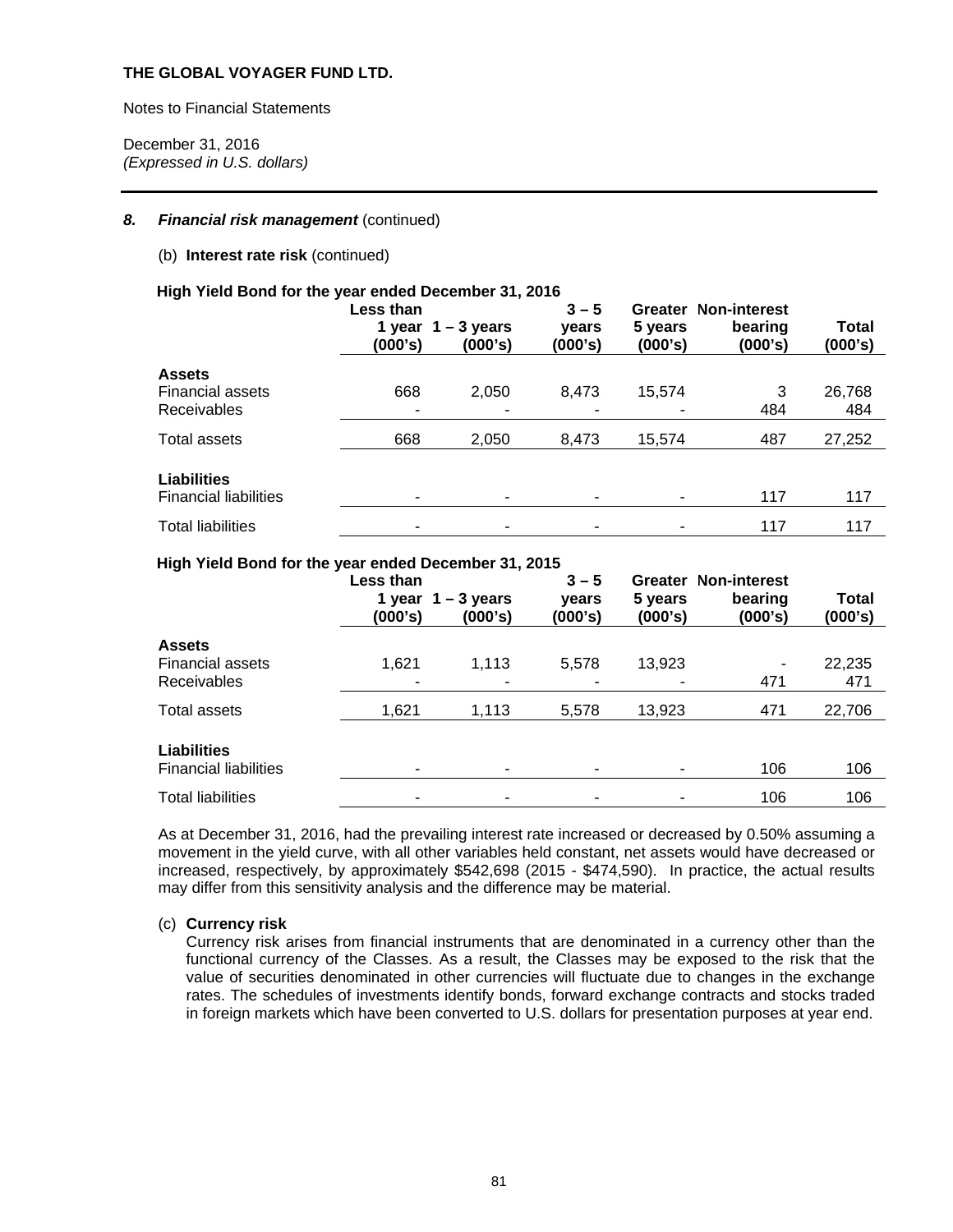Notes to Financial Statements

December 31, 2016 *(Expressed in U.S. dollars)* 

#### *8. Financial risk management* (continued)

#### (c) **Currency risk** (continued)

Currency risk is indicated for foreign securities within a class comprising 10% or more of the total value of all securities. If currencies fluctuated by 10%, net assets would have increased or decreased by the following amounts (in USD):

**North American Equity** Canadian: \$Nil (2015 – \$554,000) **International Equity**  Euros: \$505,000 (2015 - \$497,000) British Pounds: \$320,000 (2015 - \$312,000) Japanese Yen: \$177,000 (2015 - \$201,000) Swiss Franc: \$283,000 (2015 - \$286,000)

In practice, actual currency results may differ from this sensitivity analysis and the difference may be material.

There were no significant foreign currency cash amounts (over \$25,000) held by any of the Classes at December 31, 2016.

### (d) **Credit risk**

Credit risk is the risk that a security issuer or counterparty to a financial instrument will fail to meet its financial obligations. The fair value of a debt instrument includes consideration of the creditworthiness of the debt issuer. In their selection of securities, brokers and counterparties, the Manager reviews each issuer and entity for credit risk and default risk and determines an overall assessment of credit quality of the Classes' securities.

The carrying amount of debt instruments as presented in the Schedules of Investments represents the maximum credit risk exposure of each class. Credit risk exposure for derivative instruments is based on each Class unrealized gain (loss) on the contractual obligations with the counterparty as at the reporting date and is reported in the Statements of Net Assets and presented in the Schedules of Investments. Credit risk exposure for investments in mutual funds is limited to the Funds' holdings in the underlying assets of the investee companies.

All fixed income securities rated BBB/Baa/B++ or above are considered investment grade and have a lower credit risk than below investment grade bonds.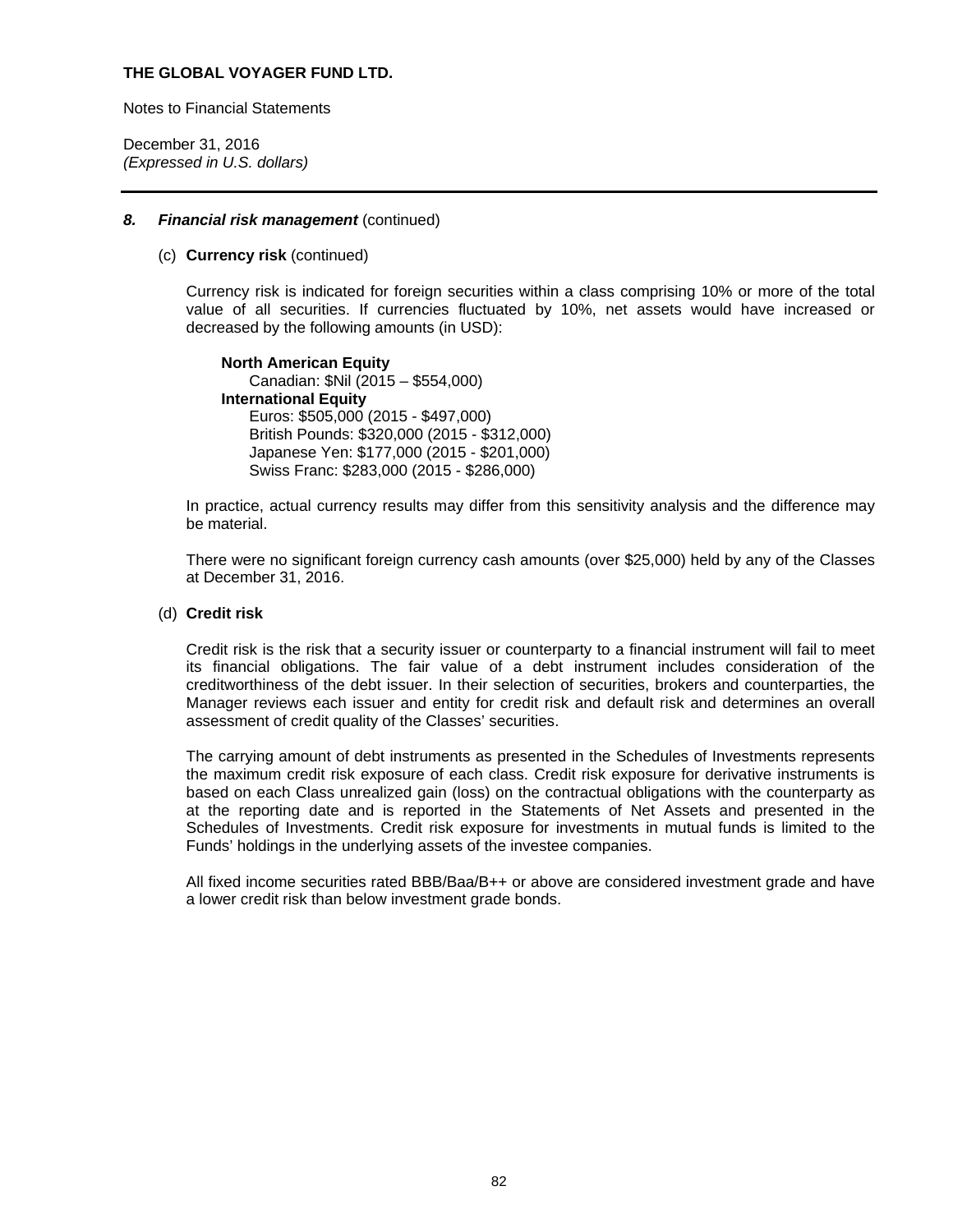Notes to Financial Statements

December 31, 2016 *(Expressed in U.S. dollars)* 

## **9.** Financial risk management (continued)

## (d) **Credit risk**

The following Classes were invested in debt securities with following credit ratings, as per tables below:

## **Short-Term Income**

Debt securities by credit rating (Moody's)

|                | <b>December 31, 2016</b><br>Net asset (%) | <b>December 31, 2015</b><br>Net asset (%) |
|----------------|-------------------------------------------|-------------------------------------------|
| A <sub>1</sub> |                                           | 13.2                                      |
| A2             |                                           | 17.9                                      |
| A <sub>3</sub> | 34.3                                      | 9.2                                       |
| AA1            |                                           | 7.6                                       |
| AAA            | 53.2                                      | 45.6                                      |
| BA1            | 8.4                                       |                                           |
| BAA3           |                                           | 4.4                                       |
| <b>Total</b>   | 95.9                                      | 97.9                                      |

### **Preferred Equity**

Bloomberg Composite Rating

| December 31, 2016 | <b>December 31, 2015</b><br>Net asset (%) |
|-------------------|-------------------------------------------|
|                   |                                           |
| 4.2               |                                           |
| 3.6               | 10.8                                      |
| 3.5               |                                           |
|                   | 2.4                                       |
| 4.1               | 3.6                                       |
|                   | 4.4                                       |
| 5.2               |                                           |
|                   | 4.2                                       |
| 6.2               | 4.4                                       |
| 30.0              | 36.4                                      |
| 29.0              | 15.0                                      |
| 11.9              | 10.7                                      |
|                   | 91.9                                      |
|                   | Net asset (%)<br>97.7                     |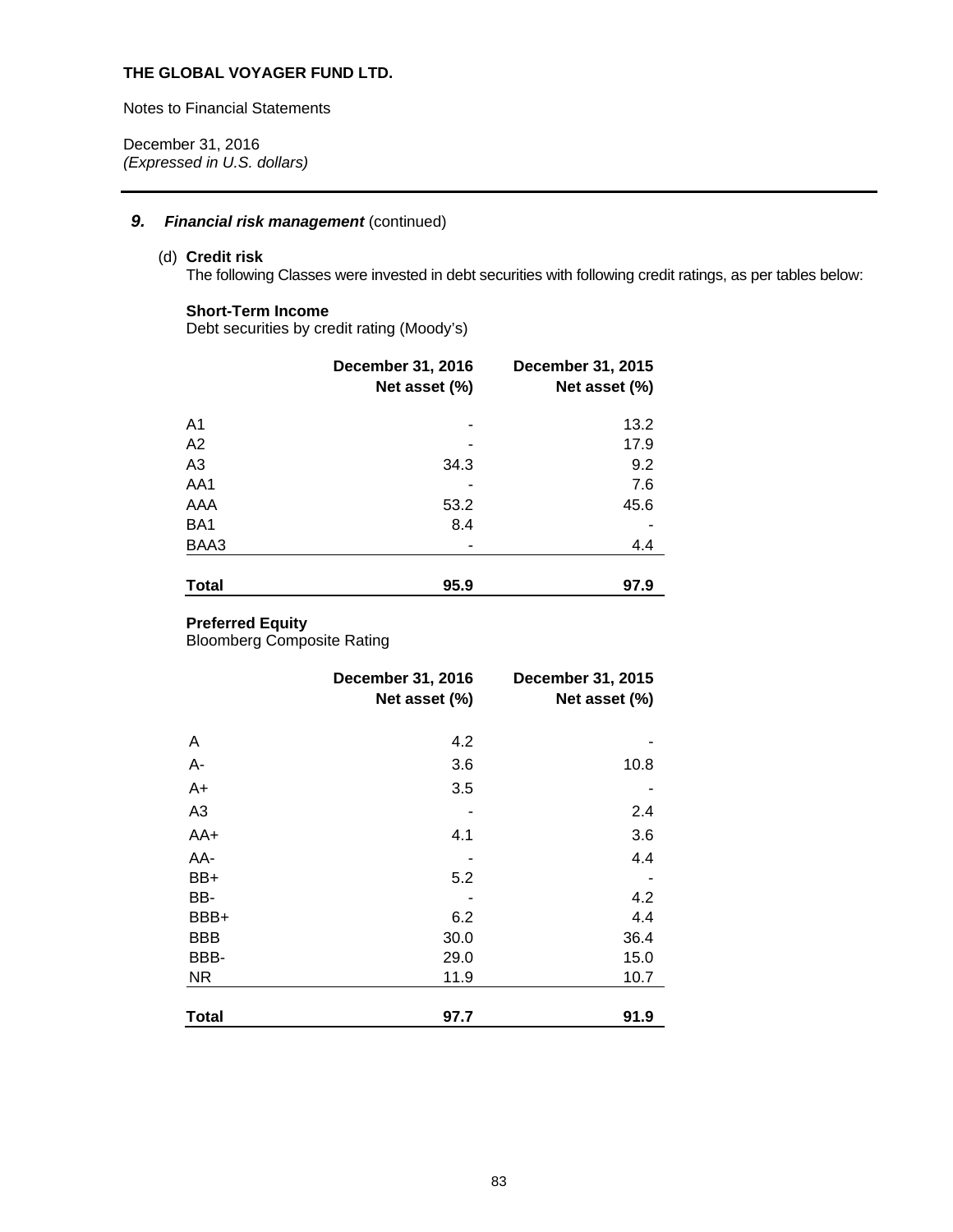Notes to Financial Statements

December 31, 2016 *(Expressed in U.S. dollars)* 

## 8. Financial risk management (continued)

## (d) **Credit risk** (continued)

## **Managed Balance**

Debt securities by credit rating (S&P's)

|              | <b>December 31, 2016</b><br>Net asset (%) | December 31, 2015<br>Net asset (%) |
|--------------|-------------------------------------------|------------------------------------|
| A+           |                                           | 0.7                                |
| AA+U         | 3.0                                       |                                    |
| BBB+         |                                           | 2.2                                |
| A-           | 2.0                                       | 2.2                                |
| <b>Total</b> | 5.0                                       | 5.1                                |

## **High Yield Bond**

Debt securities by credit rating (Moody's)

|                  | December 31, 2016<br>Net asset (%) | December 31, 2015<br>Net asset (%) |
|------------------|------------------------------------|------------------------------------|
| <b>B1</b>        | 13.7                               | 18.1                               |
| <b>B2</b>        | 10.1                               | 9.1                                |
| B <sub>3</sub>   | 21.0                               | 23.2                               |
| Ba1              | 4.2                                | 2.5                                |
| Ba2              | 6.7                                | 6.7                                |
| Ba3              | 6.4                                | 9.4                                |
| Baa3             | 3.9                                | 1.5                                |
| BB-              |                                    | 1.3                                |
| $Ba1/*+$         | 0.4                                |                                    |
| Ba3 /*-          | 0.3                                |                                    |
| Ca               | 1.8                                |                                    |
| Caa1             | 13.1                               | 14.7                               |
| Caa <sub>2</sub> | 4.1                                | 3.6                                |
| Caa <sub>3</sub> | 6.0                                | 0.3                                |
| Caa1 $/*+$       | 0.6                                |                                    |
| CCC              | 0.6                                |                                    |
| <b>WR</b>        | 2.2                                | 0.9                                |
| <b>NR</b>        | 1.7                                |                                    |
| <b>Total</b>     | 96.8                               | 91.3                               |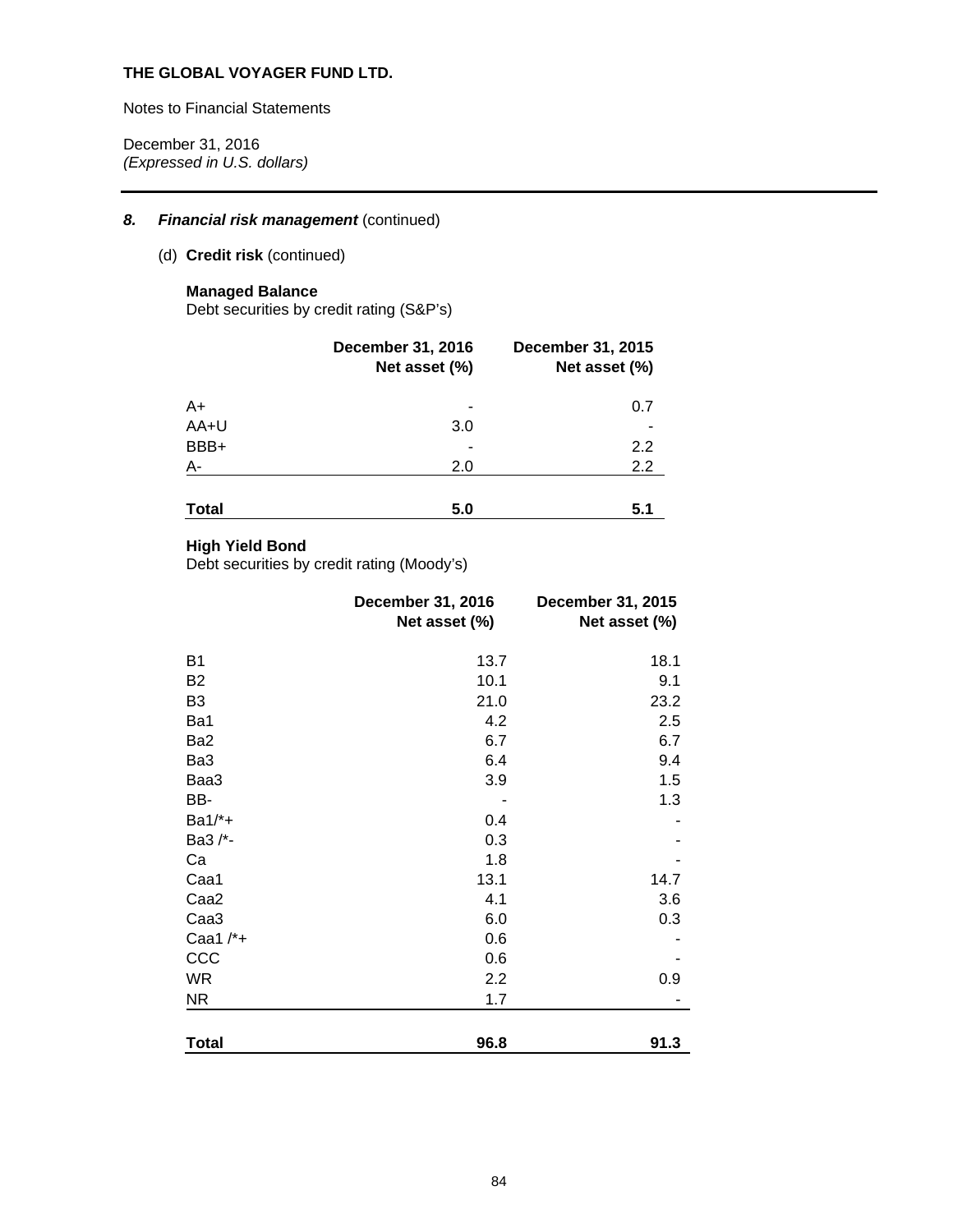Notes to Financial Statements

December 31, 2016 *(Expressed in U.S. dollars)* 

### *8. Financial risk management* (continued)

#### (d) **Credit risk** (continued)

The following classes were invested in Forward Currency Contracts with counterparties who had the following credit ratings:

#### **International Equity**

As at December 31, 2016 none of the counterparties had a credit rating less than P-1 (Moody's).

#### **Other Classes**

The credit risk exposure for North American Equity, Small Cap and International Equity is represented by the amounts as disclosed in the Statements of Changes in Net Assets.

#### (e) **Liquidity risk**

Liquidity risk is the risk that an entity will encounter difficulty in meeting obligations associated with financial liabilities. The Fund's prospectus provides for the weekly subscription and redemption of shares and it is therefore exposed to the liquidity risk of meeting shareholders' redemptions. The Fund's prospectus also provides the conditions under which the Directors may suspend the determination of the Net Asset Value and the redemption, subscription and conversion of shares of any Class of shares. While the Fund's Board of Directors is permitted to suspend redemptions in certain circumstances, all of the Fund's investments at December 31, 2016 and December 31, 2015 are considered to be highly realizable, mitigating the liquidity risk of the Fund as at December 31, 2016 and December 31, 2015. The majority of cash balances held by each class is placed with the Fund's custodian.

In the event the Net Asset Value of any Class of shares falls below an amount at which it is practical to meet the Class's investment objective, the prospectus of the Fund provides the Directors with absolute discretion to compulsorily redeem all (but not some) Shares of the relevant Class by giving any holder of the Class not less than thirty (30) days written notice prior to any Valuation Day.

The table below analyzes the Fund's non-derivative financial liabilities into relevant maturity groupings based on the remaining period at the statement of financial position date to the contractual maturity date. The amounts in the table are the contractual undiscounted cash flows.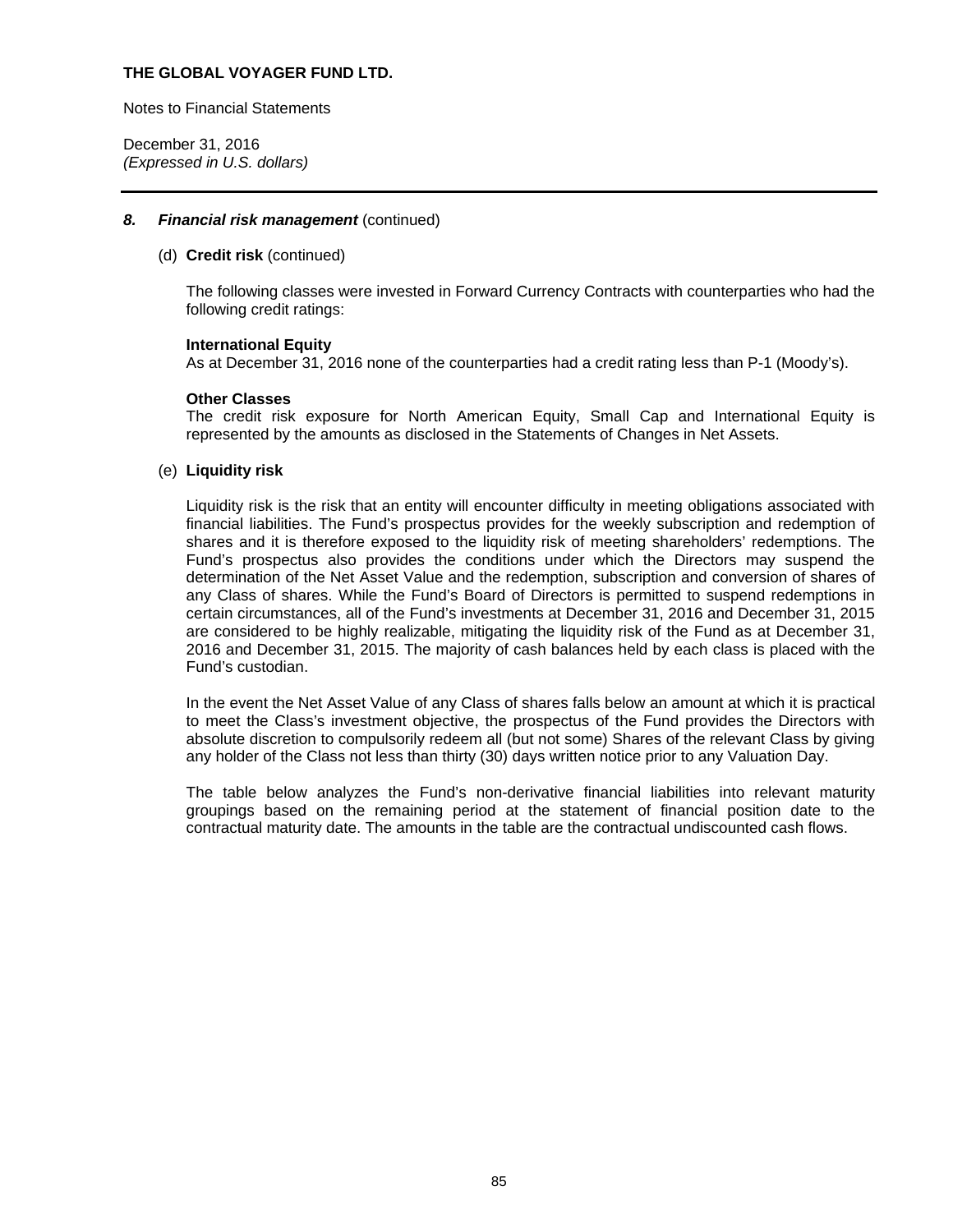Notes to Financial Statements

December 31, 2016 *(Expressed in U.S. dollars)* 

## 8. Financial risk management (continued)

## **Short Term Income**

| At December 31                              | 2016<br>Less than<br>30 days | 2016<br>Less than<br>90 days | 2016<br>Total | 2015<br>Less than<br>30 days | 2015<br>Less than<br>90 days | 2015<br>Total   |
|---------------------------------------------|------------------------------|------------------------------|---------------|------------------------------|------------------------------|-----------------|
| Financial liabilities :                     |                              |                              |               |                              |                              |                 |
| - Redemptions payable<br>- Accrued expenses | 23,432                       | 6.715                        | 30,147        | 2,500<br>38,896              | 9,034                        | 2,500<br>47,930 |
| <b>Total liabilities</b>                    | 23,432                       | 6.715                        | 30.147        | 41,396                       | 9.034                        | 50,430          |
| Total assets                                | 7,439,144                    |                              | 7.439.144     | 15.746.609                   | -                            | 15.746.609      |

The Fund manages its liquidity risk by investing predominantly in securities that it expects to be able to liquidate within 90 days or less.

## **Global Fixed Income**

| At December 31                             | 2016<br>Less than<br>30 days | 2016<br>Less than<br>90 days | 2016<br>Total    | 2015<br>Less than<br>30 days | 2015<br>Less than<br>90 days | 2015<br>Total    |
|--------------------------------------------|------------------------------|------------------------------|------------------|------------------------------|------------------------------|------------------|
| Financial liabilities :                    |                              |                              |                  |                              |                              |                  |
| - Redemption payable<br>- Accrued expenses | 1.000<br>100,470             | 13.525                       | 1.000<br>113,995 | 1.500<br>105,931             | 13.374                       | 1,500<br>119,305 |
| <b>Total liabilities</b>                   | 101,470                      | 13,525                       | 114,995          | 107,431                      | 13.374                       | 120,805          |
| Total assets                               | 30,659,674                   |                              | 30.659.674       | 30.946.024                   | $\overline{a}$               | 30.946.024       |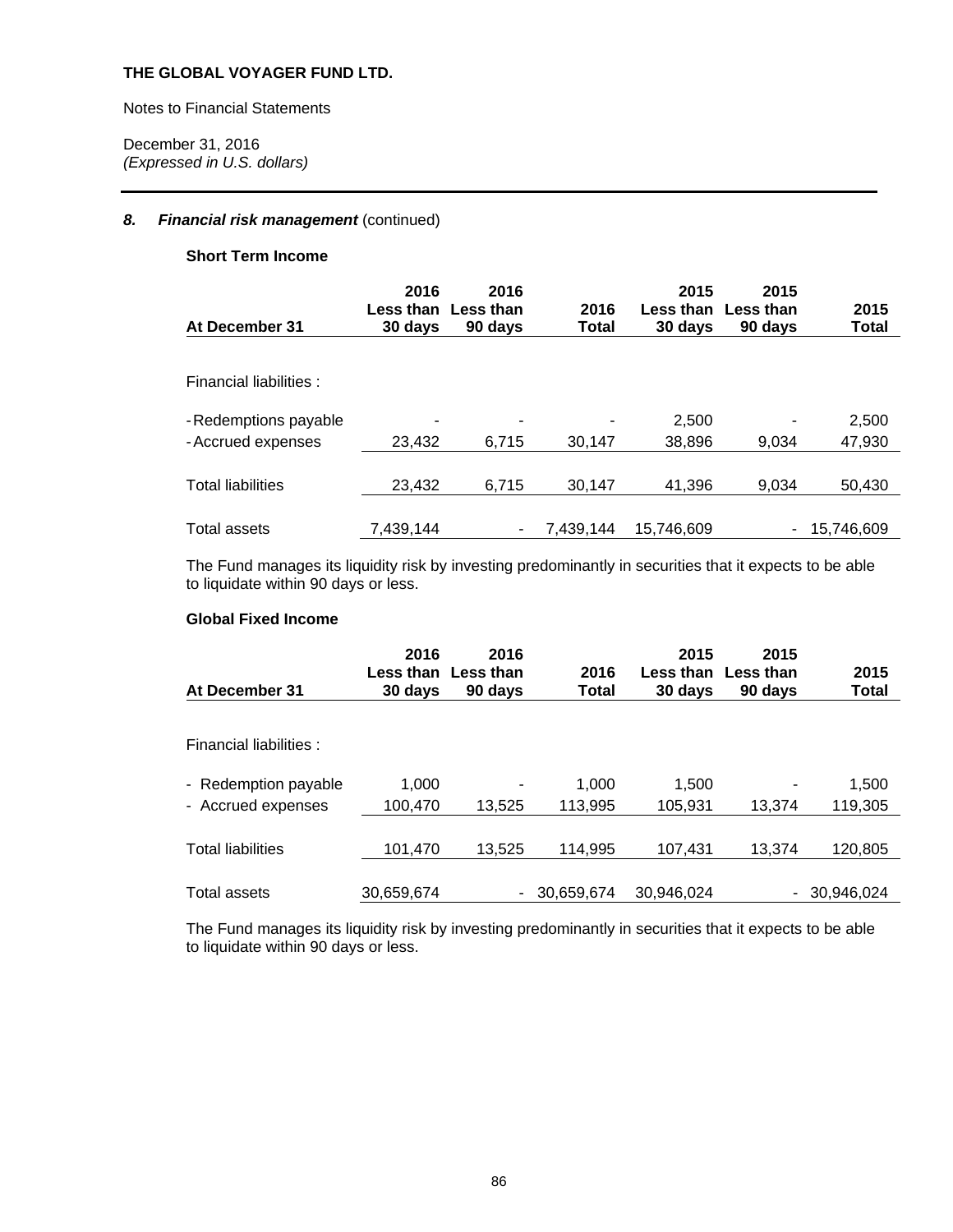Notes to Financial Statements

December 31, 2016 *(Expressed in U.S. dollars)* 

## 8. Financial risk management (continued)

(e) **Liquidity risk** (continued)

## **Preferred Equity**

| At December 31           | 2016<br>Less than<br>30 days | 2016<br>Less than<br>90 days | 2016<br>Total | 2015<br>30 days | 2015<br>Less than Less than<br>90 days | 2015<br><b>Total</b> |
|--------------------------|------------------------------|------------------------------|---------------|-----------------|----------------------------------------|----------------------|
| Financial liabilities :  |                              |                              |               |                 |                                        |                      |
| Redemptions payable      |                              | $\overline{\phantom{0}}$     | ۰             | 6200            |                                        | 6200                 |
| - Accrued expenses       | 83.488                       | 8.961                        | 92.449        | 74,420          | 7.525                                  | 81,945               |
| <b>Total liabilities</b> | 83,488                       | 8.961                        | 92.449        | 80,620          | 7,525                                  | 88,145               |
| Total assets             | 25,029,632                   |                              | 25,029,632    | 20,828,163      | -                                      | 20,828,163           |

The Fund manages its liquidity risk by investing predominantly in securities that it expects to be able to liquidate within 90 days or less.

## **North American Equity**

| At December 31                             | 2016<br>Less than<br>30 days | 2016<br><b>Less than</b><br>90 days | 2016<br>Total | 2015<br>Less than<br>30 days | 2015<br><b>Less than</b><br>90 days | 2015<br>Total |
|--------------------------------------------|------------------------------|-------------------------------------|---------------|------------------------------|-------------------------------------|---------------|
|                                            |                              |                                     |               |                              |                                     |               |
| Financial liabilities :                    |                              |                                     |               |                              |                                     |               |
| - Redemptions payable<br>Due to broker for | 80,600                       |                                     | 80,600        |                              |                                     |               |
| securities purchased                       | 1,472                        |                                     | 1,472         |                              |                                     |               |
| - Accrued expenses                         | 176,836                      | 14.931                              | 191,767       | 187,998                      | 14,631                              | 202,629       |
|                                            |                              |                                     |               |                              |                                     |               |
| <b>Total liabilities</b>                   | 258,908                      | 14,931                              | 273,839       | 187,998                      | 14,631                              | 202,629       |
|                                            |                              |                                     |               |                              |                                     |               |
| <b>Total assets</b>                        | 38.093.710                   | $\overline{\phantom{a}}$            | 38.093.710    | 36.647.388                   |                                     | 36.647.388    |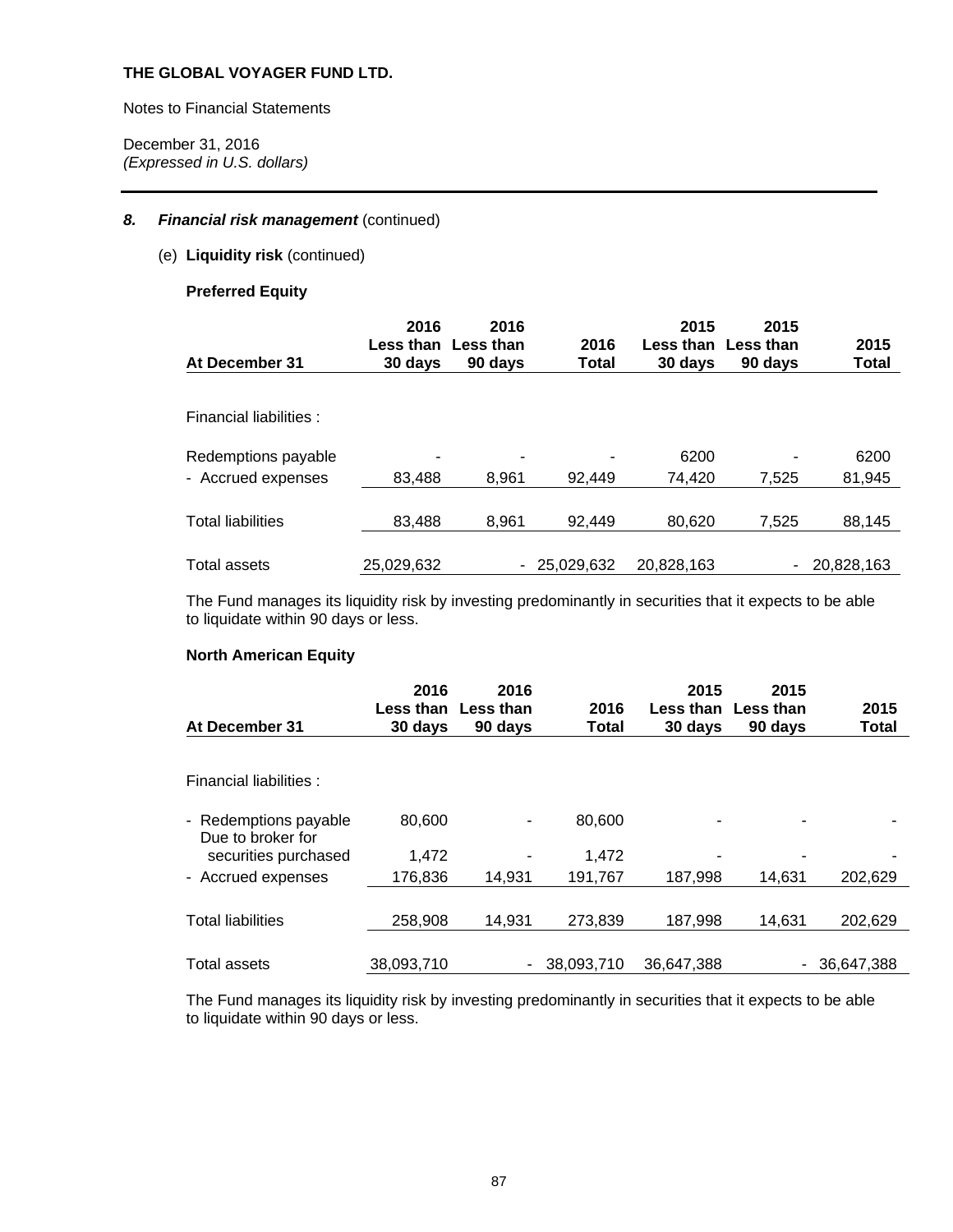Notes to Financial Statements

December 31, 2016 *(Expressed in U.S. dollars)* 

## 8. Financial risk management (continued)

(e) **Liquidity risk** (continued)

## **Small Cap Growth**

| At December 31                              | 2016<br>30 days | 2016<br>Less than Less than<br>90 days | 2016<br>Total   | 2015<br>Less than<br>30 days | 2015<br>Less than<br>90 davs | 2015<br>Total |
|---------------------------------------------|-----------------|----------------------------------------|-----------------|------------------------------|------------------------------|---------------|
| Financial liabilities :                     |                 |                                        |                 |                              |                              |               |
| - Redemptions payable<br>- Accrued expenses | 5,700<br>57.039 | 5.734                                  | 5,700<br>62.773 | 50.866                       | 5.384                        | ۰<br>56.250   |
| <b>Total liabilities</b>                    | 62,739          | 5.734                                  | 68.473          | 50,866                       | 5.384                        | 56,250        |
| <b>Total assets</b>                         | 12,559,172      | $\overline{\phantom{a}}$               | 12.559.172      | 10.839.199                   |                              | 10,839,199    |

The Fund manages its liquidity risk by investing predominantly in securities that it expects to be able to liquidate within 90 days or less.

## **International Equity**

| At December 31           | 2016<br>30 days | 2016<br>Less than Less than<br>90 days | 2016<br>Total | 2015<br>Less than<br>30 days | 2015<br>Less than<br>90 days | 2015<br><b>Total</b> |
|--------------------------|-----------------|----------------------------------------|---------------|------------------------------|------------------------------|----------------------|
| Financial liabilities :  |                 |                                        |               |                              |                              |                      |
| - Accrued expenses       | 98,163          | 7,685                                  | 105,848       | 106,666                      | 7,907                        | 114,573              |
| <b>Total liabilities</b> | 98,163          | 7,685                                  | 105,848       | 106,666                      | 7.907                        | 114,573              |
| Total assets             | 20,824,996      | ٠                                      | 20,824,996    | 21,565,848                   |                              | $-21,565,848$        |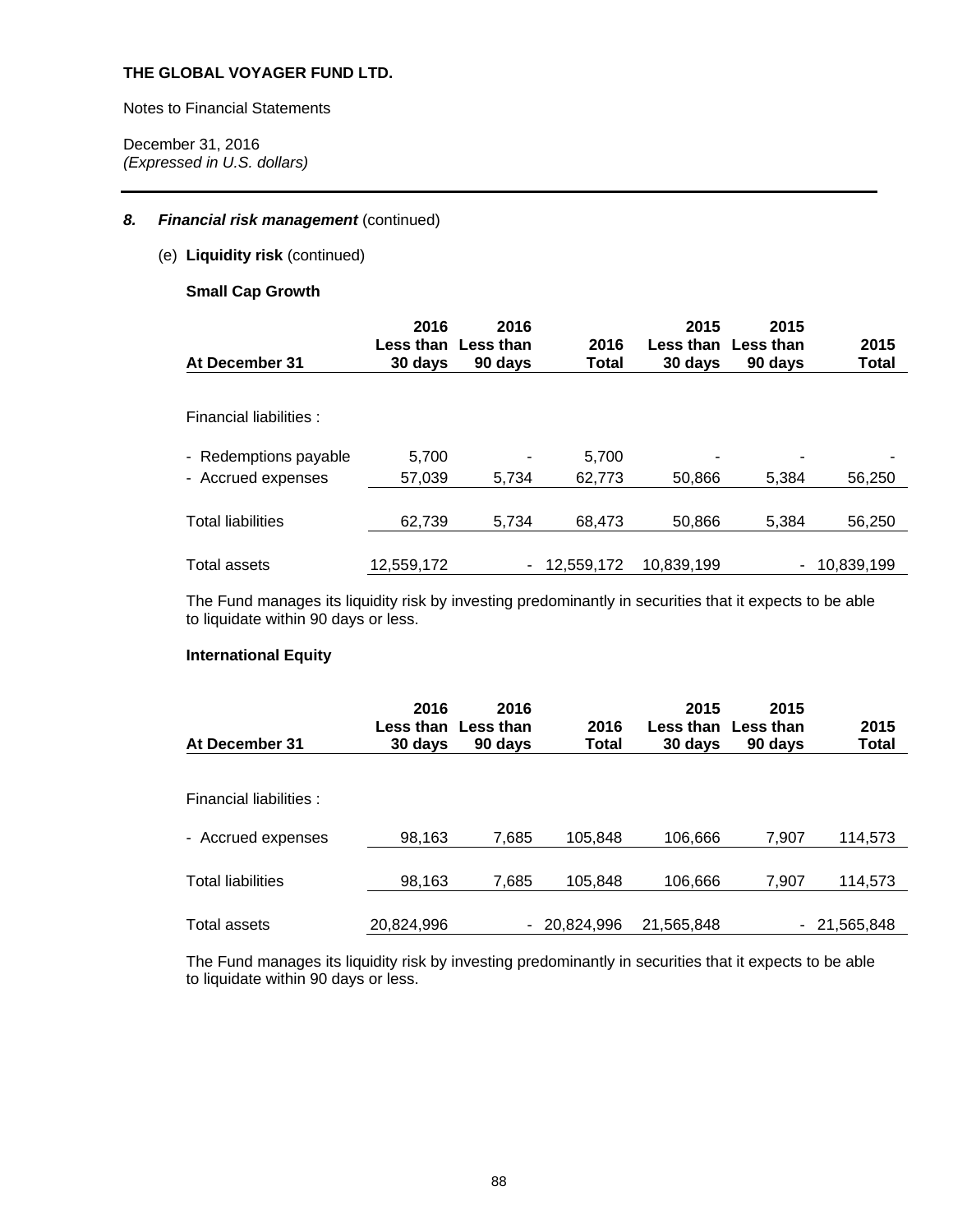Notes to Financial Statements

December 31, 2016 *(Expressed in U.S. dollars)* 

## 8. Financial risk management (continued)

(e) **Liquidity risk** (continued)

## **Managed Balance**

| At December 31                         | 2016<br>30 days | 2016<br>Less than Less than<br>90 days | 2016<br>Total | 2015<br>Less than<br>30 days | 2015<br>Less than<br>90 days | 2015<br>Total |
|----------------------------------------|-----------------|----------------------------------------|---------------|------------------------------|------------------------------|---------------|
| Financial liabilities :                |                 |                                        |               |                              |                              |               |
| - Subscriptions received<br>in advance |                 | -                                      |               | 5,000                        |                              | 5,000         |
| - Accrued expenses                     | 19,553          | 1.401                                  | 20,954        | 20,465                       | 1.290                        | 21,755        |
| <b>Total liabilities</b>               | 19,553          | 1,401                                  | 20,954        | 25.465                       | 1,290                        | 26,755        |
| <b>Total assets</b>                    | 4,972,124       | -                                      | 4.972.124     | 4,512,101                    |                              | $-4,512,101$  |

The Fund manages its liquidity risk by investing predominantly in securities that it expects to be able to liquidate within 90 days or less.

## **High Yield Bond**

|                                           | 2016                 | 2016                 |               | 2015                 | 2015                 |               |
|-------------------------------------------|----------------------|----------------------|---------------|----------------------|----------------------|---------------|
| At December 31                            | Less than<br>30 days | Less than<br>90 days | 2016<br>Total | Less than<br>30 days | Less than<br>90 days | 2015<br>Total |
| Financial liabilities :                   |                      |                      |               |                      |                      |               |
| Due to broker for<br>securities purchased | 1,024                |                      | 1.024         | 750                  |                      | 750           |
| - Accrued expenses                        | 108,120              | 7,692                | 115,812       | 98,736               | 6.779                | 105.515       |
| <b>Total liabilities</b>                  | 109,144              | 7,692                | 116,836       | 99,486               | 6.779                | 106,265       |
| <b>Total assets</b>                       | 27,251,741           |                      | $-27.251.741$ | 22.705.785           |                      | $-22,705,785$ |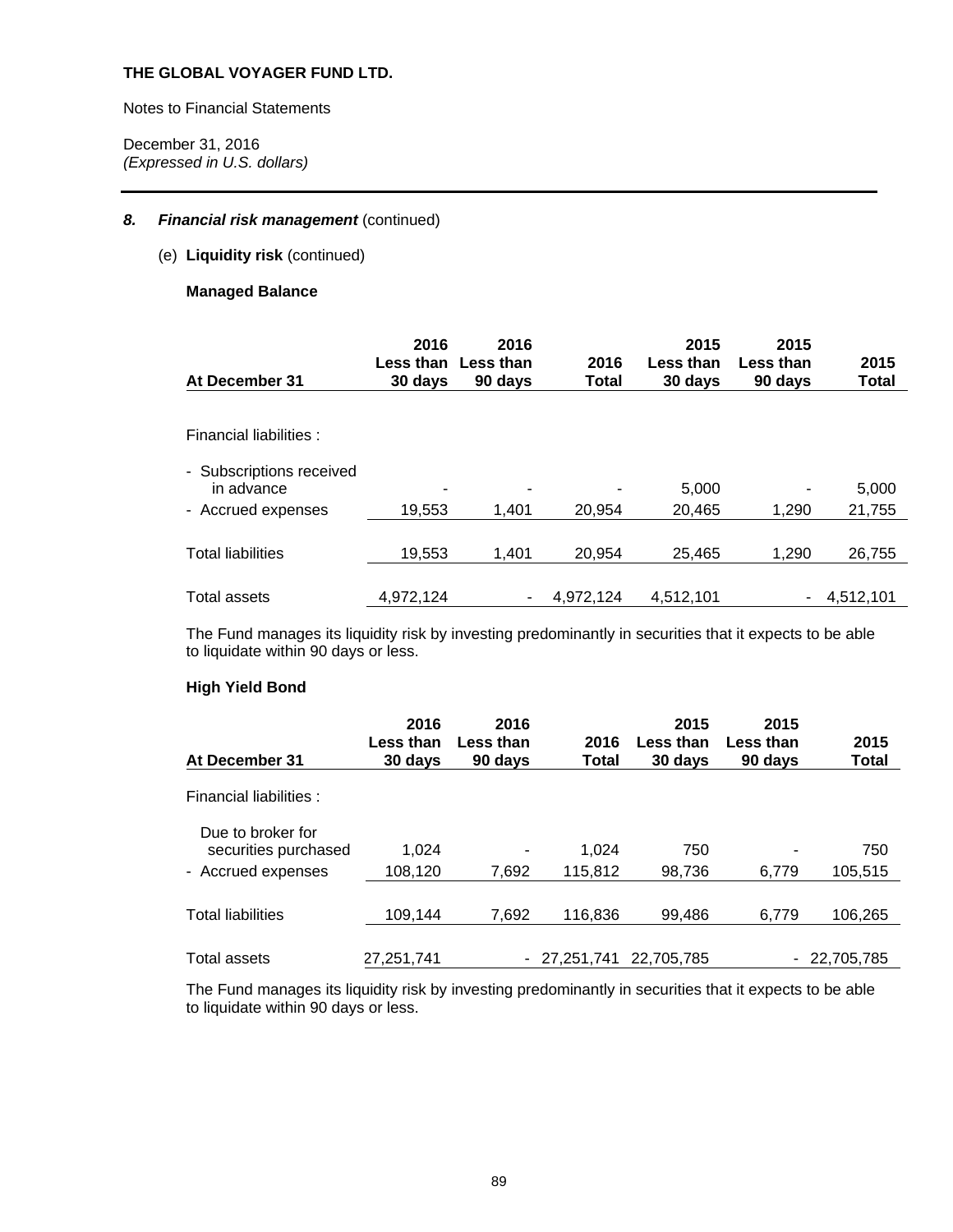Notes to Financial Statements

December 31, 2016 *(Expressed in U.S. dollars)* 

### 8. Financial risk management (continued)

### (f) **Operational risk**

Operational risk is the risk of direct or indirect loss arising from a wider variety of causes associated with the processes, technology and infrastructure supporting the Fund's activities with financial instruments either internally within the Fund or externally at the Fund's service providers, and from external factors other than credit, market and liquidity risks such as those arising from legal and regulatory requirements and generally accepted standards of investment management behavior.

The Fund's objective is to manage operational risk so as to balance limiting of financial losses and damage to its reputation with achieving its investment objective of generating returns to investors.

#### *9. Related party transactions*

The Directors of the Fund serve as directors of certain entities, including entities related to the Manager, which holds investments in the Fund. At December 31, 2016, these entities held investments in the Fund as follows:

|                                    | 2016                                                                     | 2015          |
|------------------------------------|--------------------------------------------------------------------------|---------------|
|                                    | Percentage of net assets of Percentage of net assets of<br>the portfolio | the portfolio |
| <b>Fund</b>                        | %                                                                        | %             |
| Short-Term Income Shares           | 22                                                                       |               |
| <b>Global Fixed Income Shares</b>  | 9                                                                        | 9             |
| <b>Preferred Equity Shares</b>     | 22                                                                       | 24            |
| North American Equity Shares       | 13                                                                       | 13            |
| <b>Small Cap Growth Shares</b>     | 28                                                                       | 31            |
| <b>International Equity Shares</b> | 12                                                                       | 13            |
| <b>High Yield Bond Shares</b>      | 11                                                                       |               |

For the year ended December 31, 2016, no investments were held directly by the directors and/or their immediate families in Short Term Income Shares, Global Fixed Income Shares, North American Equity Shares, Small Cap Growth Shares, International Equity Shares, Managed Balance Shares and High Yield Bond Shares (2015 - 0.004%). No directors fees were payable or paid by the Fund for the year ended December 31, 2016 (2015 - \$nil). All transactions were made on terms equivalent to those that prevail in arm's length transactions.